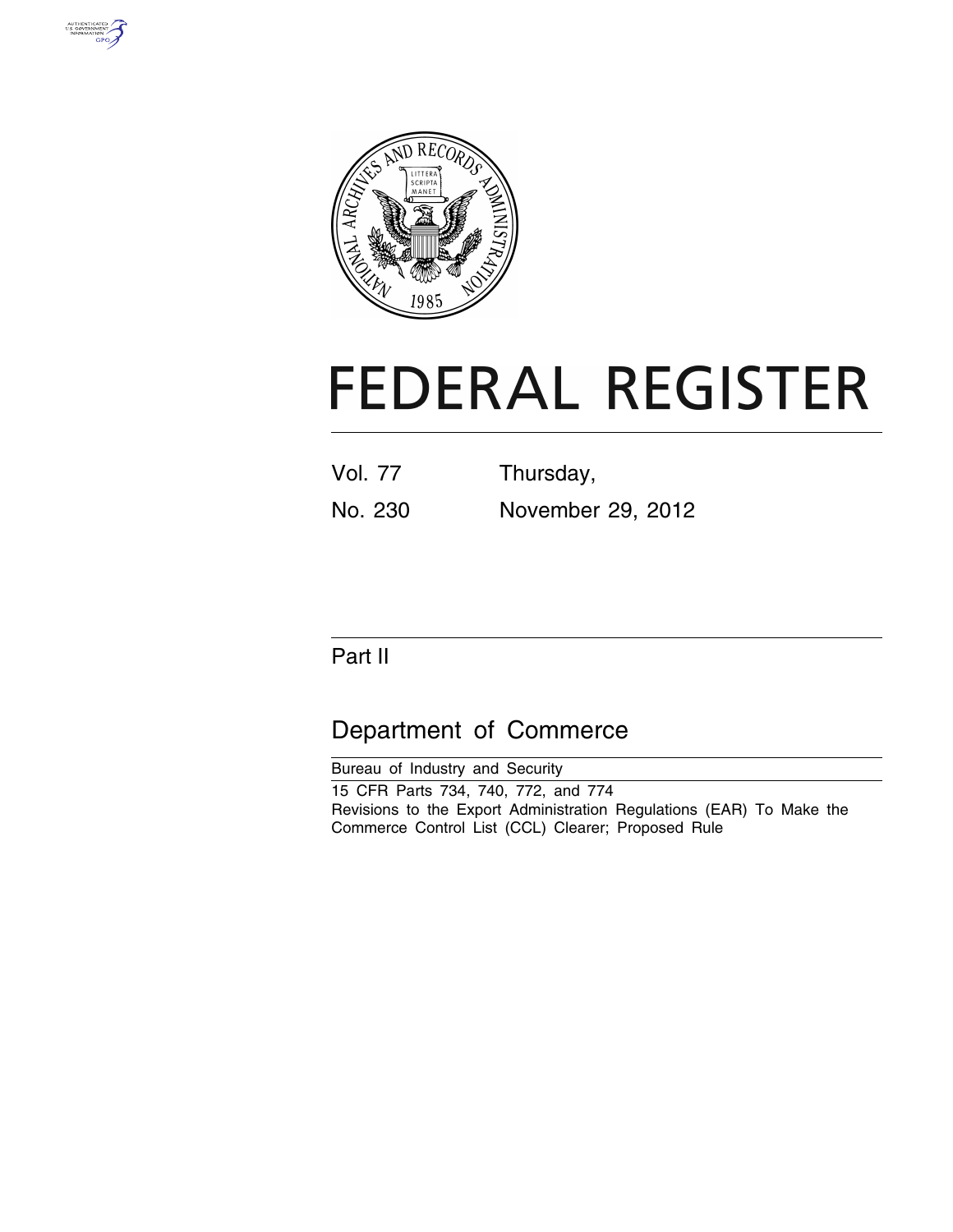#### **DEPARTMENT OF COMMERCE**

#### **Bureau of Industry and Security**

**15 CFR Parts 734, 740, 772, and 774** 

**[Docket No. 110818512–2136–01]** 

**RIN 0694–AF37** 

#### **Revisions to the Export Administration Regulations (EAR) To Make the Commerce Control List (CCL) Clearer**

**AGENCY:** Bureau of Industry and Security, Commerce. **ACTION:** Proposed rule.

**SUMMARY:** On December 9, 2010, the Bureau of Industry and Security (BIS) published an advance notice of proposed rulemaking entitled *Commerce Control List: Revising Descriptions of Items and Foreign Availability* as part of the President's Export Control Reform (ECR) Initiative. The December 9, 2010 notice sought, among other things, public comments on how descriptions of items controlled on the Commerce Control List (CCL) could be made clearer. This proposed rule would implement changes identified by BIS and the public that would make the CCL clearer. This rule would only implement changes that can be made to the CCL without requiring changes to multilateral export control regime guidelines or lists. However, BIS has identified changes that would require a decision of a multilateral regime to implement. For those changes, the U.S. Government is developing regime change proposals for consideration by members of those multilateral export control regimes. BIS will implement those changes in separate rulemakings, if approved by the respective multilateral export control regimes.

**DATES:** Comments must be received by BIS no later than January 28, 2013. **ADDRESSES:** You may submit comments by any of the following methods:

• Federal eRulemaking Portal: *[http://](http://www.regulations.gov) [www.regulations.gov.](http://www.regulations.gov)* The identification number for this rulemaking is BIS– 2012–0044.

• By email directly to *[publiccomments@bis.doc.gov.](mailto:publiccomments@bis.doc.gov)* Include RIN 0694–AF37 in the subject line.

• By mail or delivery to Regulatory Policy Division, Bureau of Industry and Security, U.S. Department of Commerce, Room 2099B, 14th Street and Pennsylvania Avenue NW., Washington, DC 20230. Refer to RIN 0694–AF37.

The Department of Commerce's Plan for Retrospective Analysis of Existing Rules may be found at: *[http://](http://open.commerce.gov/news/2011/08/23/commerce-plan-retrospective-analysis-existing-rules) [open.commerce.gov/news/2011/08/23/](http://open.commerce.gov/news/2011/08/23/commerce-plan-retrospective-analysis-existing-rules)*  *[commerce-plan-retrospective-analysis](http://open.commerce.gov/news/2011/08/23/commerce-plan-retrospective-analysis-existing-rules)[existing-rules.](http://open.commerce.gov/news/2011/08/23/commerce-plan-retrospective-analysis-existing-rules)* 

# **FOR FURTHER INFORMATION CONTACT:**

Timothy Mooney or Robert Monjay, Regulatory Policy Division, Bureau of Industry and Security, Department of Commerce, Phone: (202) 482–2440, Fax: (202) 482–3355, Email: *[rpd2@bis.doc.gov.](mailto:rpd2@bis.doc.gov)* 

#### **SUPPLEMENTARY INFORMATION**

#### **Background**

On December 9, 2010 (75 FR 76664), the Bureau of Industry and Security (BIS) published an advance notice of proposed rulemaking entitled *Commerce Control List: Revising Descriptions of Items and Foreign Availability* as part of the President's Export Control Reform (ECR) Initiative. The December 9 notice sought, among other things, public comments on how descriptions of items controlled on the Commerce Control List (CCL) could be made clearer. Although these revisions originated with the ECR initiative, this proposed rule is entirely consistent in spirit and substance with Executive Order 13563, under which agencies are to conduct retrospective analyses of their regulations to identify and remedy any unnecessary compliance burden caused by rules that are unduly complex, outmoded, inconsistent, or overlapping. In Executive Order 13563, the President directed each agency to review its ''existing significant regulations, and consider how best to promote retrospective analysis of rules that may be outmoded, ineffective, insufficient, or excessively burdensome, and to modify, streamline, expand, or repeal them in accordance with what has been learned.'' In response to this directive, Commerce released on August 23, 2011 a plan for the review of its regulations. This proposed rule was identified by the Department as part of its plan for the retrospective analysis of regulations. The Department's plan may be found at: *[http://open.commerce.gov/](http://open.commerce.gov/news/2011/08/23/commerce-plan-retrospective-analysis-existing-rules)  [news/2011/08/23/commerce-plan](http://open.commerce.gov/news/2011/08/23/commerce-plan-retrospective-analysis-existing-rules)[retrospective-analysis-existing-rules.](http://open.commerce.gov/news/2011/08/23/commerce-plan-retrospective-analysis-existing-rules)* 

This proposed rule would implement changes identified by BIS and the public that would make the CCL clearer. This rule would only implement changes that can be made to the CCL without requiring a multilateral regime change. However, BIS has identified changes that would make the CCL clearer, but would require a multilateral export control regime change to implement. The U.S. Government is developing some of those changes into regime change proposals for consideration by members of those multilateral export control regimes. BIS will implement

those changes in separate rulemakings, if approved by the respective multilateral export control regimes.

This proposed rule will identify new phrases or headings within double quotations. The EAR identifies terms defined in part 772 with double quotations as well. Please note that not all of the terms set forth within quotations in this proposed rule are defined in part 772. The additional double quotations around new phrases, headings, or commonly used words, are used in the Background section of this proposed rule to assist in the readability of the text.

*This proposed rule includes changes described under four headings:* 

(1) Clarifications to existing CCL controls, including the use of the terms "parts" and "components" on the CCL;

(2) Changes to conform the CCL to the multilateral export control regime control lists and previous amendments to the EAR;

(3) Structural changes to improve the clarity of the CCL; and

(4) Removal of fourteen ECCNs subject to the exclusive jurisdiction of the Nuclear Regulatory Commission.

#### **(1) Clarifications to Existing CCL Controls, Including the Use of the Terms ''Parts'' and ''Components'' on the CCL**

The majority of changes proposed in this rule would amend the CCL without changing the scope of the controls. However, this rule does propose changes that would affect the scope of one ECCN. Specifically, this rule proposes to remove ECCN 8A918 and add certain marine boilers to ECCN 8A992, where they would be controlled for AT and UN reasons. This change is described in more detail below under the heading ''ECCN 8A918.''

The bulk of the changes this rule would make to the CCL are nonsubstantive and would provide additional regulatory guidance to people classifying items subject to the EAR. One proposed change would be to clarify the scope of ECCNs by providing clearer definitions of the terms ''parts'' and ''components,'' which is discussed below. The changes BIS proposes in this rule in this section are limited to aligning with the definitions of ''part'' and ''component'' included in a proposed rule published on July 15, 2011 (76 FR 41958) entitled ''Proposed Revisions to the Export Administration Regulations (EAR): Control of Items the President Determines No Longer Warrant Control Under the United States Munitions List (USML).'' (hereinafter ''the July 15, 2011 rule'') These proposed changes include adding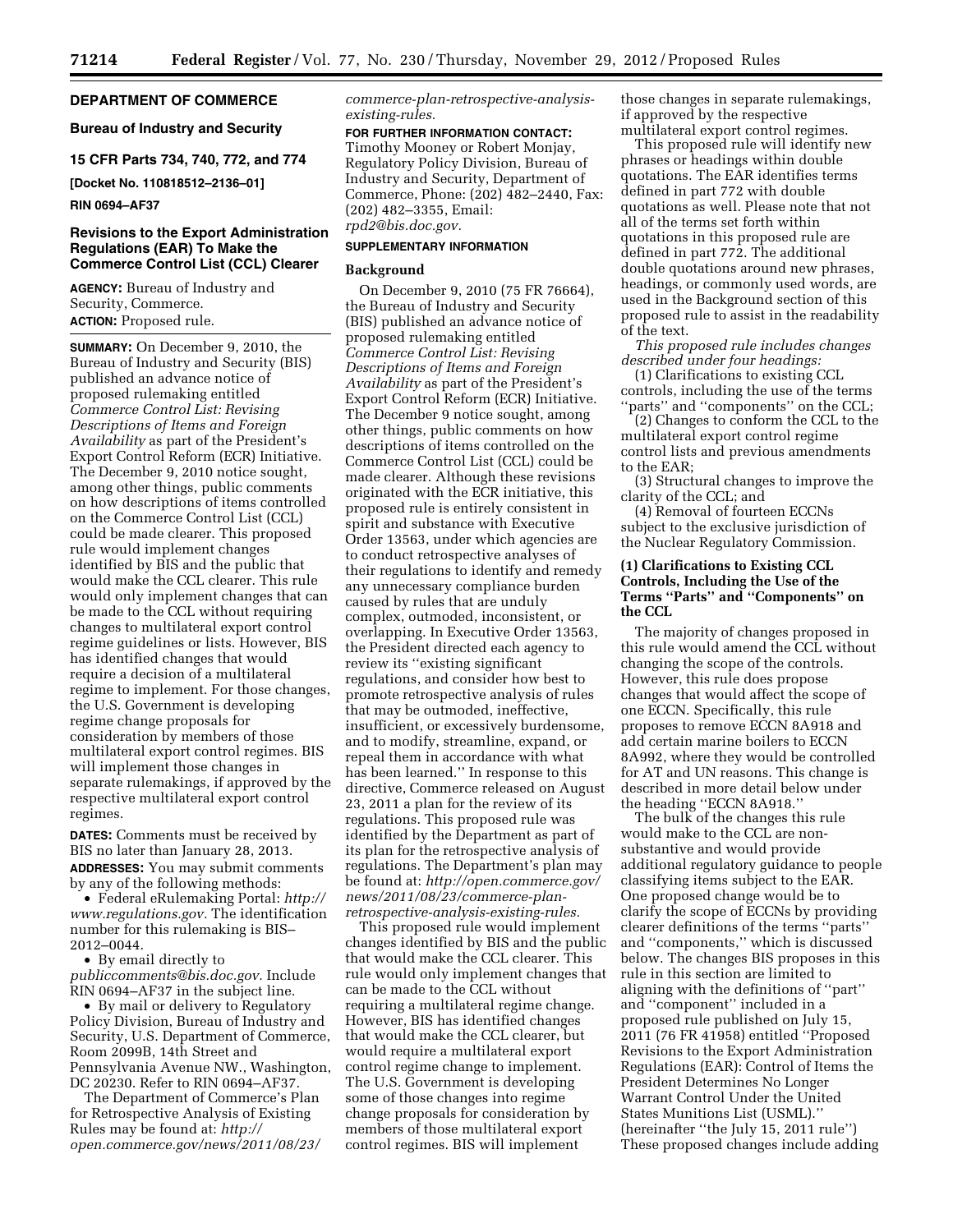additional references to ''part'' and ''component'' where needed in certain ECCNs to clarify that the scope of those ECCNs also extends to ''parts'' and ''components'' even if previously those ECCNs may have only referenced part or component, but not referenced both part and component together. The proposed definitions of ''part'' and ''component'' are provided below, along with a discussion of the context for the need to make certain conforming changes proposed in this rule. The proposed conforming changes included in this rule would not be published in final form until the revised definitions of ''part'' and ''component'' are published in final form in a separate rule.

BIS is not attempting, with the proposed changes adding additional references to ''parts'' and ''components,'' to change the scope of what the affected ECCNs control. If, however, the public believes any such changes would change the present scope of the affected ECCNs, then the public should submit comments that identify such changes and explain how the changes would cause the ECCNs to deviate from their present scope. In addition, the public is encouraged to review the entire CCL to identify and comment on any other ECCN that uses the terms ''parts'' or ''components'' where additional changes may be warranted to conform to the intended scope of those ECCNs.

The proposed clarifying changes are as follows:

(A) *Revisions to ECCN headings to clarify meaning.* 

*Revision to the headings of twentyfour ECCNs.* In Supplement No. 1 to part 774—The Commerce Control List, this rule would revise, to enhance clarity, the headings of the following twenty-four ECCNs: 1A995, 1B115, 2A291, 2B005, 2B109, 2B352, 2B991, 2B992, 3B991, 4A994, 5A991, 5D992, 5E992, 6A006, 6A996, 6A997, 6A998, 6B995, 6D993, 7A103, 7A107, 8A992, 9A106 and 9B991. This rule would also clarify the relationship between the headings and the ''items'' paragraph in the List of Items Controlled section of these twenty-four ECCNs. For example, in certain ECCNs, the entries include an ''items'' paragraph, but the ECCN heading does not direct people to review the ''items'' paragraph. This rule would add the phrase ''(see List of Items Controlled)'' to these ECCN headings. For other ECCNs listed above, the heading includes the phrase ''(see List of Items Controlled),'' but the placement of the phrase is not correct in terms of what BIS intended to control in the ECCN. If the phrase appears at the end of the heading, then that means the

''items'' paragraph in the List of Items Controlled section is the exclusive, complete list of the items the ECCN controls. If, however, the phrase appears in the middle of the heading, then that means only that portion of the heading prior to the phrase ''(see List of Items Controlled)'' is specifically identified in the ''items'' paragraph in the List of Items Controlled section, and that the remaining part of the heading (i.e., the rest of the heading after the phrase ''(see List of Items Controlled)'') is an exclusive, complete description.

The placement of the phrase ''(see List of Items Controlled)'' is important for 'parts'' and ''components'' referred to in ECCN headings. If ''parts'' and ''components'' references appear before the phrase, then that means the entry only controls ''parts'' and ''components'' specifically identified in the ''items'' paragraph in the List of Items Controlled section. If, however, the phrase is in the middle of the heading and the reference to ''parts'' and ''components'' appears after the phrase—such as ''and specially designed ''parts'' and ''components'' therefor''—that means the ECCN would control specially designed ''parts'' and ''components'' for any item identified in the ''items'' paragraph in the List of Items Controlled section. This rule does not address the definition of ''specially designed,'' which was proposed in a separate **Federal Register** notice on June 19, 2012 (77 FR 36409), but rather the relationship between these headings and the ''items'' paragraph in each of these respective ECCNs.

BIS is not attempting, with the proposed changes to the headings, to change the scope of what the affected ECCNs control. If, however, the public believes any such changes would alter the present scope of these ECCNs, then the public should submit comments that identify such changes and explain how the changes would cause the ECCNs to deviate from their present scope. In addition, the public is encouraged to review the entire CCL to identify and comment on any other ECCN headings that could be made clearer.

*Revisions to thirteen ECCNs.* In addition, this rule would add the phrase "as follows" to the headings of the following thirteen ECCNs: 0A981, 5D991, 5D992, 5E992, 6A992, 6A994, 6A995, 6A997, 6A998, 6B995, 6C994, 6D993 and 9B991, for consistency with the structure of other ECCNs on the CCL. The phrase ''as follows'' is used on some of the multilateral export control regime control lists, which is why the phrase is used on the CCL, including in some unilateral ECCNs to conform to the structure of the regime-based

ECCNs. The multilateral export control regimes do not use the phrase ''(see List of Items Controlled),'' but this phrase is used in many of the multilateral-based ECCNs on the CCL. BIS seeks greater consistency in how CCL headings are constructed, in particular how these two phrases are used in the ECCN headings. BIS welcomes additional suggestions for how these two phrases can be used more consistently on the CCL and whether one term or another should be used instead of using these two phrases together in many ECCN entries.

*ECCN 1D993.* This rule would revise the heading of 1D993 to remove the term ''equipment'' for consistency with the definition of ''equipment'' proposed in the July 15, 2011 rule. This ECCN currently refers to equipment or materials, but the only ECCNs cross referenced in the heading are for controls on materials, so the term equipment is not needed in 1D993.

*ECCNs 0D001, 3D980, 3E980, 4D980 and 4E980.* This rule would revise the headings of ECCNs 0D001, 3D980, 3E980, 4D980 and 4E980, by removing the term ''items'' and adding the term ''commodities'' in its place. This rule would make this change because in the context of these five ECCN headings, the term ''commodities'' is more accurate and specific regarding the scope of these entries.

*ECCN 2B998.* The heading of 2B998 uses the undefined term ''units.'' To add greater specificity regarding what the term ''unit'' is intended to cover in this ECCN, this rule proposes to modify the heading by removing the term ''units'' and adding the term ''circuit boards.'' This change would clarify that ''circuit boards'' are the items covered under the heading of 2B998.

*ECCNs 3A980 and 3A981.* This rule would add the term ''therefor'' immediately before the term ''n.e.s.'' to the headings of ECCNs 3A980 and 3A981. This rule would make this change to emphasize that these ECCNs refer only to components of the subject voice print equipment and polygraph equipment.

*ECCNs 5A001 and 5A991.* This rule would correct the spelling of the word ''antennae'' in the ''unit'' paragraph of 5A001 and the ''items'' paragraph (f) of 5A991. This word should be spelled as ''antennas'' to reflect the intended meaning in these two ECCNs.

*ECCN 6C992.* This rule would correct a grammatical error in 6C992 by removing the word ''which'' and adding in its place the word ''that.''

*ECCN 9B002.* This rule would correct a capitalization error in the heading of 9B002 by making the uppercase ''S'' in the phrase (See List of Items Controlled)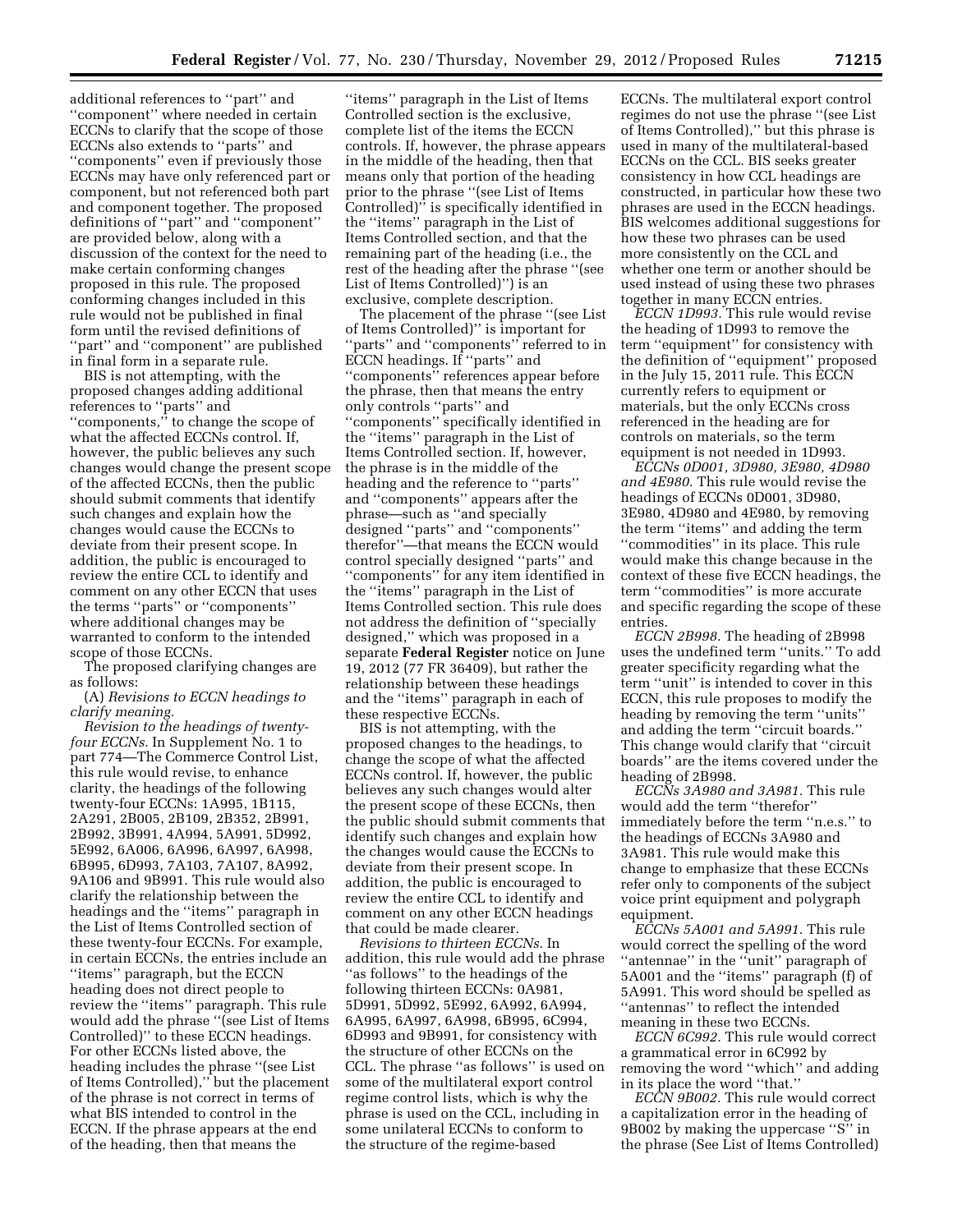lower case. This rule would make this change for consistency with other references to this phrase on the CCL.

(B) *Clarifying the use of the terms ''parts'' and ''components'' on the CCL.* 

The July 15, 2011 rule included proposed definitions for the terms 'parts'' and "components." The July 15, 2011 rule proposed defining ''parts'' as ''any single unassembled element of a component, accessory, or attachment which is not normally subject to disassembly without the destruction or the impairment of design use. Examples include threaded fasteners (e.g., screws, bolts, nuts, nut plates, studs, inserts), other fasteners (e.g., clips, rivets, pins), common hardware (e.g., washers, spacers, insulators, grommets, bushings), springs and wire.''

The July 15, 2011 rule proposed defining ''components'' as an item that is useful only when used in conjunction with an ''end item.'' Components are also commonly referred to as assemblies. For purposes of this definition, an assembly and a component are the same. There are two types of ''components'': ''Major components'' and ''minor components.'' A ''major component'' includes any assembled element which forms a portion of an ''end item'' without which the end item is inoperable. For example, for an automobile, components include the engine, transmission, and battery. If you do not have all those items, the automobile will not function, or function as effectively. A ''minor component'' includes any assembled element of a ''major component.'' ''Components'' consist of ''parts.''' References in the CCL to ''components'' include both ''major components'' and ''minor components.''

Another example for applying the definition of ''components'' in the automobile context would be a fuel pump and the engine. Under this additional example, the fuel pump is a minor component of an automobile, as it is an assembled element of a ''major component,'' the engine. While the car will not function without the fuel pump, it is not a ''major component'' because it is integrated into a ''major component,'' the engine.

The July 15, 2011 rule indicated BIS would review the use of these two terms on the CCL and would likely make clarifications to CCL entries to conform to the proposed definitions included in the July 15, 2011 rule under a separate rulemaking. This proposed rule addresses the use of the terms ''parts'' and ''components'' on the CCL to ensure these terms would be used in a manner consistent with the proposed definitions included in the July 15, 2011 rule.

The terms ''parts'' and ''components'' have sometimes been used interchangeably in various ECCNs. The proposed definitions included in the July 15, 2011 rule were developed to provide clear, distinct definitions for each of these terms and other terms such as "end item," "system," and ''accessories and attachments,'' to align with the definitions of these terms in the International Traffic in Arms Regulations (ITAR). See 22 CFR § 121.8. Such distinctions are significant for purposes of determining whether an ECCN applies to an item to be exported.

Under the July 15, 2011, construct for the definitions of ''parts'' and ''components,'' if an ECCN does not include a control on ''parts'' or ''components,'' then that ECCN would not, by definition, apply to the export of any particular ''parts'' or ''components'' meeting the respective definitions. However, as referenced above, the terms ''parts'' and components'' have sometimes been used interchangeably, so to ensure that once these definitions of ''parts'' and ''components'' are added to the EAR that the scope of existing controls are not narrowed, this rule proposes to add in additional references to ''part'' or ''component,'' in particular for ECCNs that are based on the multilateral export control regime control lists. Under the current EAR many of these ECCNs based on the multilateral control lists only list ''components,'' but not ''parts.'' However, the U.S. Government and other multilateral regime members have interpreted these ECCNs as also including ''parts.'' BIS proposes in this rule to add additional references to ''parts'' in these ECCNs, so the U.S. Government can ensure that it is meeting its multilateral export control regime commitments. Over the mid- to long-term, BIS will reach out to the respective multilateral regimes and discuss whether certain ECCNs should be limited to ''components'' or ''parts'' or some other subset of ''components,'' such as major components or minor components.

Many of the unilateral-based ECCNs on the CCL reference ''parts,'' but not ''components.'' For unilateral-based ECCNs, BIS has more discretion in whether these ECCNs should control ''parts'' and ''components.'' However, for consistency with the approach proposed for the multilateral based ECCNs in this rule and to ensure the scope of the unilateral ECCNs is not changed, this rule proposes adding additional references to ''parts'' and ''components'' as needed in the unilateral ECCNs to conform to how BIS has interpreted the scope of these ECCNs in the past.

To conform to the proposed definitions of ''parts'' and ''components,'' BIS is proposing a number of changes to the CCL to incorporate the terms ''parts'' and ''components'' in specific ECCNs. The primary purpose of these ECCN changes is to conform to those proposed definitions and to ensure that no changes are made to the current U.S. Government interpretation of these ECCN entries. The public should keep in mind the overall purpose is not to change the current scope of controls, but rather to clarify the scope of these ECCNs consistent with the July 15, 2011 rule definitions and how items are currently classified under these ECCNs.

These proposed changes would revise the following one hundred fifty eight ECCNs on the CCL where the term ''parts'' or ''components'' is used, as identified and described below in more detail:

*''Parts'' is used, but ''specially designed''''components'' or '' ''components'' as follows'' is intended or ''specially designed'' ''parts'' and ''components'' is intended.* In three ECCNs, the term ''parts'' is used, but the term ''specially designed'' ''components'' is intended. This rule would remove the term ''parts'' and replace it with the terms ''specially designed'' ''components'' in the following three ECCNs: 0A979, 3A980 and 3A981. This rule would remove the term ''part'' and replace it with the terms ''specially designed'' ''parts'' and ''components'' to the following four ECCNs: 0A982, 0A983, 0A985, 0A986. In ECCNs 0A984 and 0A987, the term ''parts'' is used, but the term ''components'' or '' ''components'' as follows'' is intended. This rule would remove the term ''parts'' and replace it with the term ''components'' or '' ''components'' as follows'' in these ECCNs.

*''The hybrid ''component parts'' is used, but ''parts'' and ''components'' is intended.* In certain ECCNs the hybrid undefined term ''component parts'' is used, but the intent is ''parts'' and ''components.'' This rule would change ECCN 3A201 to bring its meaning into alignment with this intent by changing ''component parts'' to ''parts'' and ''components.'' This same issue appears in some of the ''xY018'' ECCNs on the CCL, but given those ECCNs will be addressed in the ongoing USML to CCL process as those items in the ''xY018'' ECCNs are moved to the ''600 series'' ECCNs, this rule does not propose making changes to those ''xY018'' entries.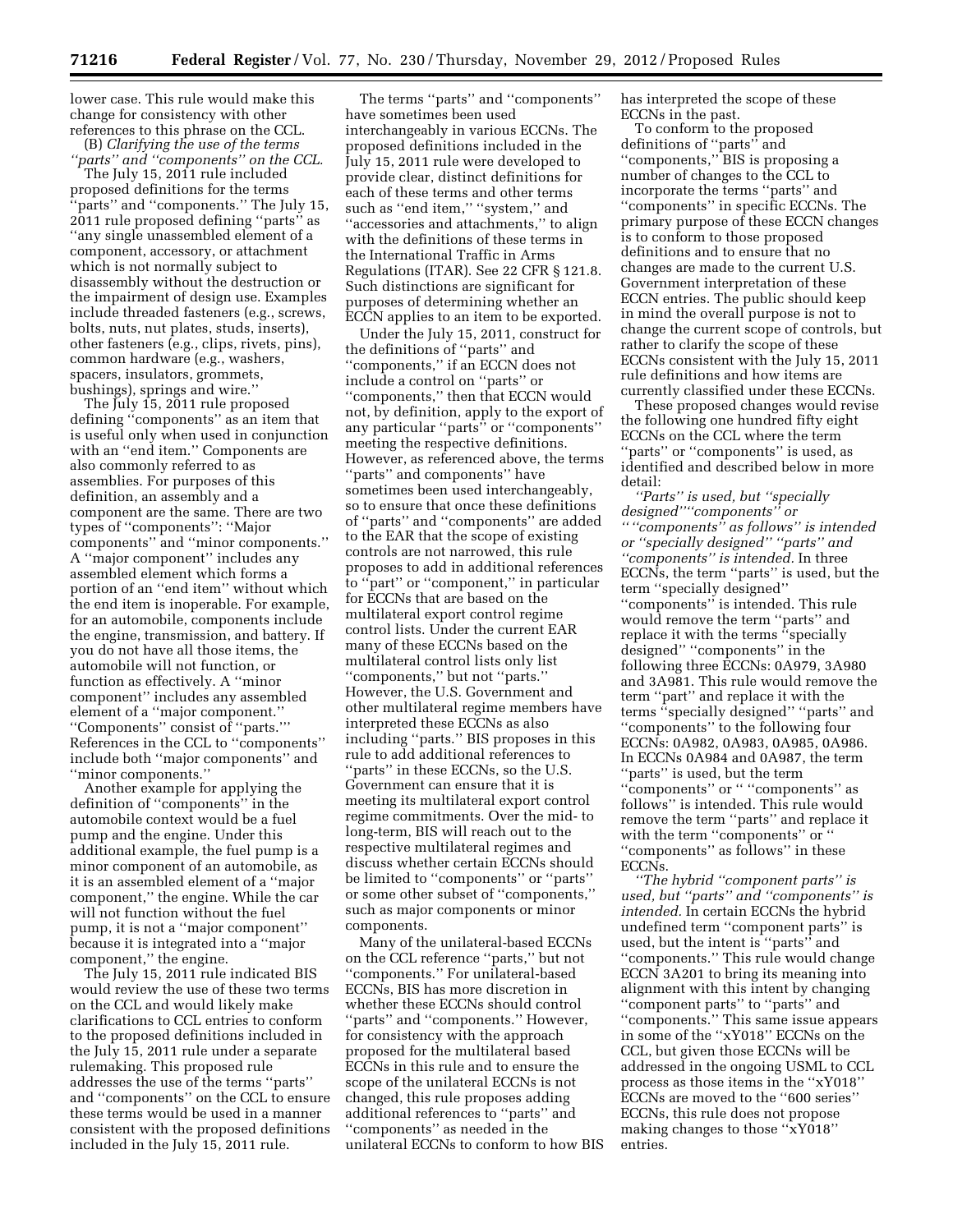*The term ''spare parts'' is used, but ''parts'' is intended.* In ECCN 5A002, the term spare parts is used in the ''LVS'' (License Exception ''shipments of limited value'') paragraph, but the intent is ''parts.'' The inclusion of the nonstandard, undefined term ''spare parts'' could cause confusion about the scope of the LVS authorization. This rule removes the word ''spare'' to clarify the applicability of this license exception to this ECCN.

*''Parts'' or ''accessories'' is included, but is not within scope of the ECCN.* In ECCNs 2B201, 2B206, 2B209, 2B290, 6A225, 6A226, 6A992, 6A994, 6A995, 6C992, 6C994, and 9A120, the terms ''parts'' and ''accessories'' are used in the ''unit'' paragraph in the List of Items Controlled section, but the ECCN does not include ''parts'' or ''accessories'' in the list of what that ECCN controls. The inclusion of references to ''parts'' or ''accessories'' in these ''unit'' paragraphs may cause confusion regarding the scope of those ECCNs. This rule would remove such references to ''parts'' and ''accessories'' in these ECCN<sub>s</sub>.

*''Accessories'' is included, but is not within scope of the ECCN.* In ECCNs 2A292, 6A203, 6A992 and 9A106, the terms ''parts'' and ''accessories'' are used in the ''unit'' paragraph in the List of Items Controlled section, but the ECCN does not include ''accessories'' in the list of items that the ECCN controls. The inclusion of a reference to accessories in these ''unit'' paragraphs may cause confusion regarding the scope of those ECCNs. In these same ECCNs, the term ''components'' is included in the ''unit'' paragraph, but with a different unit of measurement than ''parts.'' The references to ''parts'' and ''components'' with different units of measurement is inconsistent with the interchangeable use of these terms. This rule would remove such ''parts'' and ''accessories'' references and insert ''parts'' before the ''components'' reference in these ECCNs.

*''Parts'' or ''components'' is used, and BIS intends the ECCN to mean ''parts'' and ''components.''* As the terms ''parts'' and ''components'' are currently used interchangeably in many entries, maintaining current controls while adopting definitions for these words requires the use of both words in each of the one hundred forty-eight (148) ECCNs where one of those terms is currently used and intended. This will ensure that existing ECCNs maintain the same controls as exist under the prior undefined interchangeable use of the terms parts and components that encompass all subsidiary elements of a complete system. BIS, in consultation

with the other agencies and multilateral export control regimes, intends to revise these entries in the future to further refine the CCL controls.

This rule would insert ''parts'' and add quotation marks in the following 127 ECCNs and Notes:

1A001, 1A002, 1A004, 1A005, 1A006, 1A008, 1A102, 1A995, 1B001, 1B003, 1B101, 1B102, 1B115, 1B117, 1B118, 1B119, 1C007, 1C117, 1C230, 1C350, 1C355, 2A001, 2A991, 2B001, 2B003, 2B004, 2B005, 2B109, 2B116, 2B229, 2B351, 2B352, 2B992, 2B998, 2D351, 3A001, 3A003, 3A101, 3A201, 3A233, 3A292, 3A982, 3A991, 3A999, 3B001, 3B002, 3B991, 3B992, 3D982, 3D991, 3E001, 3E003, 3E982, 3E991, 4A001, 4A003, 4A004, 4A101, 4A994, 5A001, 5A991, 5B001, 5E001, 5A002, 5A992, 6A001, 6A002, 6A003, 6A004, 6A005, 6A006, 6A008, 6A102, 6A107, 6A205, 6A991, 6A992, 6A995, 6A996, 6A998, 6B008, 6B995, 6D001, 6E001, 6E002, 6E993, 7A001, 7A002, 7A003, 7A005, 7A008, 7A101, 7A102, 7A103, 7A104, 7A105, 7A107, 7D001, 7D101, 7E001, 7E002, 7E101, 8A002, 8A992, 9A002, 9A003, 9A004, 9A005, 9A006, 9A008, 9A010, 9A011, 9A012, 9A106, 9A108, 9A109, 9A111, 9A120, 9B001, 9B002, 9B003, 9B009, 9B010, 9B115, 9B116, 9D004 and 9E003.

In addition to the 127 ECCNs identified in the previous paragraph, this rule would also insert ''parts'' and add quotation marks in the Note to the Table on Deposition Techniques in the introductory portion of Category 2, Product Group E, and the introductory Notes to Category 5, Parts I and II.

This rule would insert ''components'' and add quotation marks in the following 12 ECCNs:

2A292, 2A994, 2B001, 2B201, 5A980, 6A203, 6B995, 8A992, 9A012, 9A106, 9A991 and 9B010.

This rule would reposition the term ''parts'' before ''components'' and add quotation marks to the existing terms 'parts'' and "components" in the following 12 ECCNs:

1A004, 1C002, 2A983, 2A984, 3A001, 4A994, 6A992, 7A994, 9A106, 9A991, 9B990 and 9E003.

(C) *Clarifying the use of the term ''assemblies'' on the CCL as components.* 

In the July 15, 2011 rule, BIS proposed to define the term ''components'' to mean ''components are also commonly referred to as assemblies. For purposes of this definition, an assembly and a component are the same.'' BIS has reviewed the CCL to ensure the term "assemblies" is not being used redundantly on the CCL. This review has identified five ECCNs (5A991,

9A002, 9A003, 9B002 and 9D004) where the terms ''assemblies'' and ''components'' are being used in the same ECCN, but the term ''assemblies'' should be removed to avoid the incorrect interpretation that assemblies are different from components. This rule would add the term ''electronic'' before the term ''assemblies'' in 5A991 under ''items'' paragraphs (c.1) and (g) to distinguish the particular type of assembly that is intended to be controlled under this entry. With regard to ECCNs 9A002, 9A003, 9B002 and 9D004, the U.S. Government intends to develop a proposal to submit to the Wassenaar Arrangement that would propose the removal of the term 'assemblies'' from these ECCNs or propose adding more descriptive terms, such as ''electronic'' to clarify the scope of those other multilateral-based ECCNs.

This rule would remove reference to the term ''assemblies'' in ECCN 6A998, and add the term ''components'' in its place. As described above, this rule also proposes adding the term ''parts'' to 6A998.

(D) *This rule would also revise the following ECCNs:* 

*ECCN 1C996.* This rule would amend 1C996 by revising the heading to add the phrase ''not controlled by 1C006,'' to clarify the scope of 1C996 as it relates to 1C006.

*ECCN 2B350.* This rule would amend 2B350 by revising the ''Related Definitions'' paragraph in the List of Items Controlled section to indicate for purposes of this entry that the term 'chemical warfare agents' includes those agents ''subject to the ITAR'' (see 22 CFR parts 120 through 130). In addition, this rule would add a note at the end of the ''items'' paragraph in the List of Items Controlled section to provide a reminder and cross reference to the Note for exporters, reexporters and transferors, stating the following: ''See Categories V and XIV of the United States Munitions List for all chemicals that are '''subject to the ITAR' (see 22 CFR parts 120 through 130).''

*ECCN 2B996.* This rule would amend 2B996 by revising the heading to clarify that dimensional inspection or measuring systems or equipment not controlled by 2B006 or 2B206 are controlled under this ECCN. Certain dimensional inspection or measuring systems or equipment controlled under 2B206 would also be controlled under 2B996. To clarify the relationship between 2B996 and 2B206, this rule would add 2B206 to the exclusion from 2B996.

*ECCN 6A002.* This rule would revise the STA (License Exception ''Strategic Trade Authorization'') paragraph in the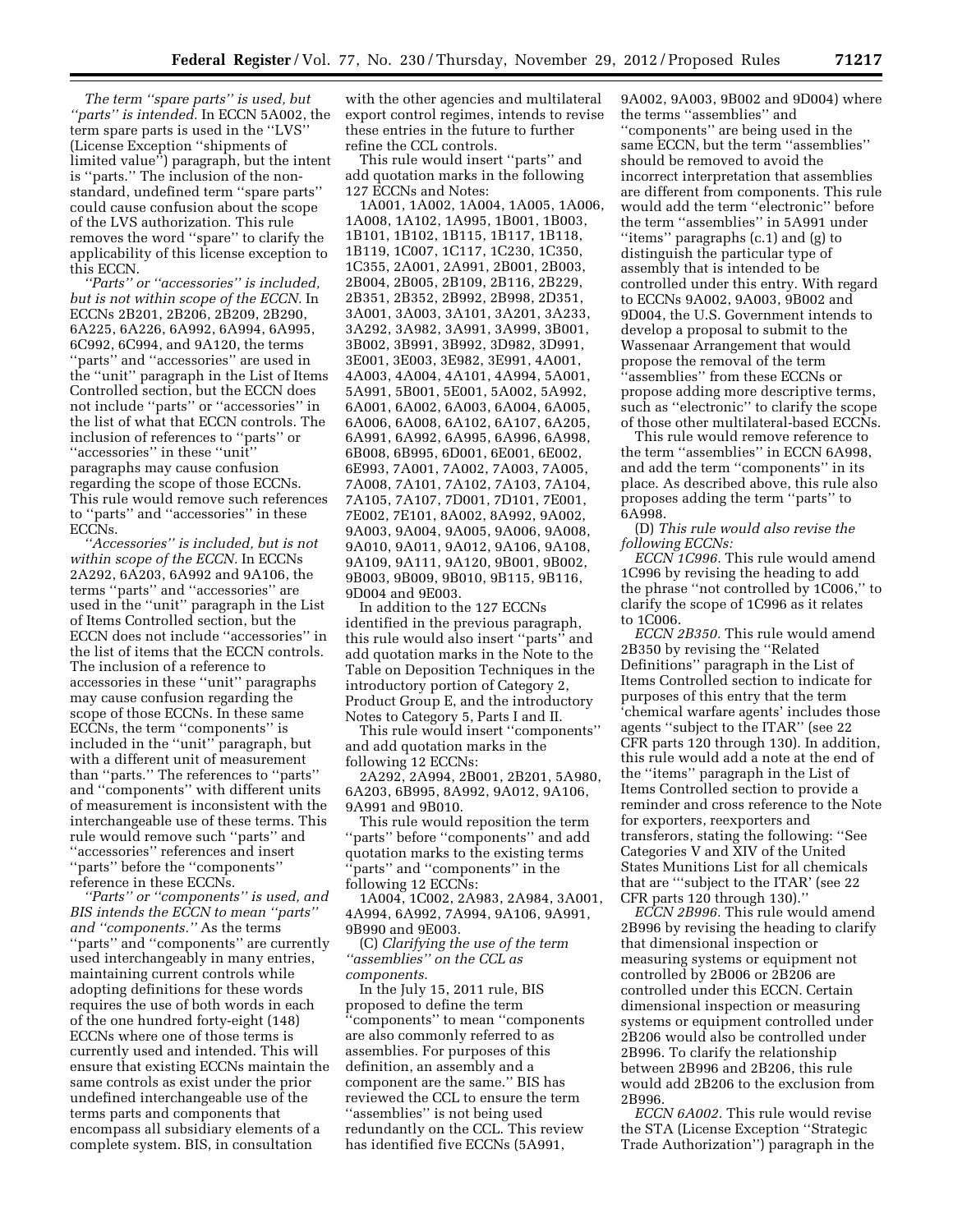License Exceptions section, which as proposed in this rule would now be in its own section called Special Conditions for License Exception STA. This rule would remove the phrase, ''to any of the eight destinations listed in § 740.20(c)(2) of the EAR'' from the end of the current STA paragraph and would add it to the introductory text of the STA paragraph. BIS makes this change to clarify the 6A002 ''items'' paragraphs that are not eligible for License Exception STA to any of the eight destinations listed in § 740.20(c)(2).

*ECCN 8A918.* This rule would remove the marine boilers from 8A918 and would move these items to two new ''items'' paragraphs that would be added in the List of Items Controlled section of 8A992. This rule would add a new ''items'' paragraph (l) to 8A992 for marine boilers designed to have any of the characteristics in the new 8A992.l.1 or .l.2. This rule would add ''items'' paragraph (m) to 8A992 for components, parts, accessories, and attachments for marine boilers that would be described in 8A992.l. This rule's proposed movement of these commodities from 8A918 to 8A992.l and .m would remove the Regional Stability (RS) Column 2 control on these commodities. The Anti-Terrorism (AT) and United Nations (UN) controls would be retained for the commodities moved to 8A992.l and .m. BIS proposes this change because these marine boilers do not warrant an RS control or a separate ECCN entry and can therefore be added under ECCN 8A992 to be controlled with other types of marine commodities warranting an AT control.

*ECCN 9A980.* This rule would revise 9A980 by removing the term ''parts'' from the heading of the ECCN and adding a new heading note to clarify the scope of the ECCN. The Crime Control (CC) parts that would have been classified under this entry if exported alone are already accounted for on the CCL and controlled for CC reasons. The new heading note that this rule would add clarifies that in order for a vehicle to be classified as a nonmilitary mobile crime scene laboratory under ECCN 9A980, the vehicle must contain one or more analytical or laboratory items controlled for Crime Control (CC) reasons on the CCL, such as items controlled under ECCNs 3A980 and 3A981. This new heading note does not change the scope of the ECCN, but would make the scope of this ECCN and the relationship to other CC ECCNs on the CCL clearer.

(E) *Addition of ''Related Controls'' to aid in classification.* 

Most ECCNs on the CCL contain a ''related controls'' paragraph in the List

of Items Controlled section. The ''related controls'' paragraph provides cross references to related ECCNs to assist the public in classifying items that are subject to the EAR. In some ECCNs, the ''related controls'' paragraph also includes cross-references to the export controls other U.S. Government agencies administer.

This rule proposes adding a number of additional ''related controls'' paragraphs or revising existing ''related controls'' paragraph to assist the public in classifying items. In responding to this proposed rule, the public may also provide suggestions for additional ''related controls'' that would assist the public in classifying items. This rule proposes revising the ''related controls'' paragraphs in the following twelve ECCNs: 1A985, 1B117, 1B118, 1B119, 1B225, 1C117, 1C233, 2B105, 2B116, 3A230, 7A103 and 9B009.

Lastly, this rule would revise the ''related controls'' paragraphs in ECCN 7A005 and 7A994 and include the substance of the amended related control paragraph as a new ''license requirement note'' in 7A994. This rule change would clarify the relationship between 7A005 and 7A994 and provide guidance on the appropriate classification for GPS equipment. The added text in 7A005 and 7A994 would alert persons classifying GPS items that ''typically commercially available GPS do not employ encryption or adaptive antenna and are classified as 7A994.''

(F) *Addition of the term ''subject to the ITAR'' to the EAR.* 

This rule would add the term ''subject to the ITAR'' to § 772.1 (Definitions of terms as used in the Export Administration Regulations (EAR)). This defined term would be added to parallel the use of the term ''subject to the EAR'' that is commonly used in the EAR, along with simplifying many of the references to the export jurisdiction of the Department of State that are included in the EAR. The vast majority of these references to the export control jurisdiction of the Department of State are on the CCL. This rule would also add the following definition of ''subject to the ITAR'' in § 772.1:

A term used in the EAR to describe those commodities, software, technology (e.g., technical data) and defense services over which the U.S. Department of State, Directorate of Defense Trade Controls (DDTC) exercises regulatory jurisdiction under the International Traffic in Arms Regulations (ITAR) (see 22 CFR 120–130).

This rule would make conforming changes to the rest of the EAR, including several ECCNs and §§ 734.4 (*De minimis* U.S. content), 734.6 (Assistance available from BIS for

determining licensing and other requirements), and 740.6 (Technology and software under restriction (TSR)), by adding ''subject to the ITAR'' where the export control jurisdiction of the Department of State is referenced. In addition to making the conforming change in § 734.6, this rule would revise the language that refers to the ITAR to clarify that in order to determine whether an item is ''subject to the ITAR,'' you should review the ITAR's United States Munitions List (see 22 CFR §§ 120.6 and 121.1). The revised text would also clarify you may also submit a request to the Department of State, Directorate of Defense Trade Controls, for a formal jurisdictional determination regarding the commodity, software, technology, or activity at issue (see 22 CFR § 120.4).

#### **(2) Changes to Conform the CCL to the Multilateral Export Control Regime Control Lists and Previous Amendments to the EAR**

This rule also proposes making the following changes to conform the CCL to the multilateral export control regime control lists and to conform the CCL to the intent of past amendments to the EAR. These are cases where a previous amendment to the EAR was intended to effect a change, but the change was not implemented as intended or where a conforming change should have been made to the CCL, but was inadvertently not made in a past rulemaking. This rule proposes to make the following conforming changes:

(A) *Conforming changes for TSR limitations of Wassenaar Very Sensitive List Items.* 

In implementing its commitment to exercise vigilance for the licensing of items listed on the Wassenaar Very Sensitive List, the United States has limited the use of License Exception TSR to a list of specifically identified countries for certain ECCNs. These limitations are contained in the TSR paragraph in the License Exception section of nine ECCNs (i.e., ECCNs 1E001, 5D001, 5E001, 6D001, 6D003, 6E001, 6E002, 8D001 and 8E001) that contain items on the Wassenaar Very Sensitive List and for which TSR has been authorized for some, or all of the ECCN.

The TSR paragraph limitation was introduced in 1998, upon implementation of the Wassenaar Arrangement (63 FR 2452), with a list of sixteen destinations eligible for TSR for Wassenaar Very Sensitive List items. Approximately one-year later Japan was added to the TSR paragraph limitation (64 FR 10852). In 2008, Australia and Norway were added to the TSR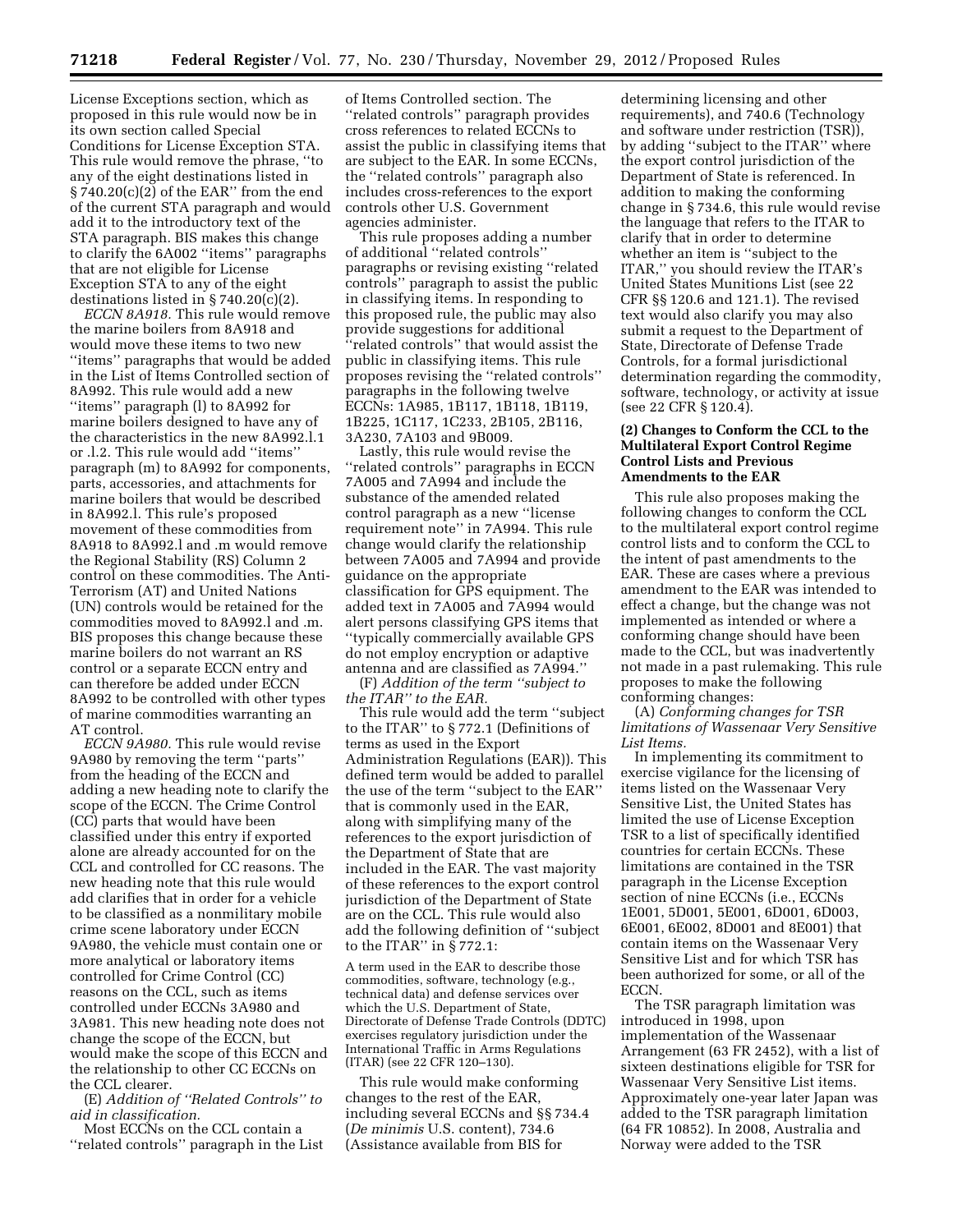paragraph in ECCN 1E001, with the explanation that their original exclusion had been an oversight. Australia and Norway were not added to the other TSR paragraphs with Wassenaar Very Sensitive List limitations, creating an inconsistency.

This rule proposes to adopt a standardized list of countries under the EAR for the nine ECCNs. The use of this standardized list of countries would simplify the use of the TSR License Exception for these nine ECCNs and aid the public's understanding regarding what countries are eligible and not eligible to receive National Security (NS) controlled technology under these nine ECCNs. BIS has recently determined that the thirty six (36) countries listed in License Exception Strategic Trade Authorization, Section 740.20(c)(2) of the EAR, are eligible for License Exception authorization for Wassenaar Very Sensitive List items. These 36 countries are: Argentina, Australia, Austria, Belgium, Bulgaria, Canada, Croatia, Czech Republic, Denmark, Estonia, Finland, France, Germany, Greece, Hungary, Iceland, Ireland, Italy, Japan, Latvia, Lithuania, Luxembourg, Netherlands, New Zealand, Norway, Poland, Portugal, Romania, Slovakia, Slovenia, South Korea, Spain, Sweden, Switzerland, Turkey, or the United Kingdom. This rule proposes to revise the list of countries in the TSR paragraph for these nine ECCNs to state ''those 36 countries listed in § 740.20(c)(1) (License Exception STA).'' The 17 countries (19 countries in 1E001) that were previously identified as being eligible for License Exception TSR under these ECCNs were a subset of the 36 STA-eligible countries. Therefore, this proposed rule would add the remaining 19 countries, except for 1E001 where this proposed rule would add the remaining 17 countries, as eligible countries to receive this type of technology through application of License Exception TSR under these ECCNs.

(B) *ECCN changes to conform to the multilateral export control regimes.* 

*ECCNs 1A101.* This rule would amend 1A101 by replacing the defined term ''missiles'' with the phrase ''rockets, missiles, or unmanned aerial vehicles capable of achieving a ''range'' equal to or greater than 300 km'' to conform to the Missile Technology Control Regime (MTCR) Annex.

*ECCNs 1D103.* This rule would amend 1D103 by replacing the defined term ''missiles'' with the phrase ''rockets, missiles, or unmanned aerial vehicles capable of delivering at least a 500 kg payload to a ''range'' equal to or greater than 300 km'' to conform to the MTCR Annex.

*ECCN 5D101.* This rule would amend 5D101 by removing the term ''items'' and adding the term ''equipment'' in its place. This rule would make this change to be consistent with the MTCR Annex.

*ECCN 6A203.* This rule would amend 6A203 by removing ''accessories in \$ value'' from the ''unit'' paragraph in the List of Items Controlled section. This change would be made to conform to the Nuclear Suppliers Group (NSG) control list, which does not include controls on ''accessories'' under NSG 1.A.2, 5.B.3, and 5.B.4.

*ECCN 6D102.* This rule would amend 6D102 by removing the term ''goods'' from the heading and adding the term ''equipment'' in its place. This rule would make this change to be consistent with the MTCR Annex.

*ECCN 6D994.* This rule would remove 6D994 to conform to a previous amendment to the EAR that imposed a control for these same items under 6D003.c. BIS's intention when 6D994 was added to the CCL was to impose a control on this software until such time as a control could be approved at the Wassenaar Arrangement and implemented in the EAR. At the time when the final rule to add this software to 6D003.c was published, the intention was to remove 6D994. However, this entry was inadvertently retained at the time 6D003.c was added to the CCL, which may have caused confusion for exporters trying to classify this type of software because the software meets the description of two software ECCNs. To address this scenario, this rule would remove 6D994 from the CCL, leaving 6D003.c as the control ECCN.

*ECCN 7D101.* This rule would amend 7D101 by revising the heading to include 7A117 in the list of ECCNs for which 7D101 controls the software. 7A117 is a reference to a USML control based on the MTCR Annex. 7D101 controls the software of certain commodities controlled for MT reasons. This change is made to conform to the MTCR Annex.

*ECCN 7E104.* This rule would amend 7E104 by replacing the defined term ''missiles'' with the phrase ''rockets or missiles capable of achieving a ''range'' equal to or greater than 300km'' to conform to the MTCR Annex.

*ECCN 9A107.* This rule would amend 9A107 by revising the heading to replace the word ''engines'' with the word ''motors.'' This change is made to conform to the MTCR Annex.

*ECCN 9A110.* This rule would amend 9A110 by revising the heading to include 9A109 in the list of ECCNs for which 9A110 controls the composite

structures, laminates and manufactures thereof. 9A109 is a reference to a USML control based on the MTCR Annex. 9A110 controls the software of certain commodities controlled for MT reasons. This rule would further amend 9A110 by replacing the defined term ''missiles'' with the phrase ''rockets, missiles, or unmanned aerial vehicles capable of achieving a ''range'' equal to or greater than 300 km.'' These changes are made to conform to the MTCR Annex.

*ECCN 9A118.* This rule would amend 9A118 by inserting the phrase ''missiles, and unmanned aerial vehicles capable of achieving a ''range'' equal with a range capability of 300 Km or greater'' into the heading to conform to the MTCR Annex.

*ECCN 9B115.* This rule would amend 9B115 by revising the heading to include 9A103 in the list of ECCNs for which 9B115 controls the ''production equipment.'' 9A103 is a reference to a USML control based on the MTCR Annex. 9B115 controls the ''production equipment'' of certain commodities controlled for MT reasons. This change is made to conform to the MTCR Annex.

*ECCN 9B116.* This rule would amend 9B116 by revising the heading to include 9A103 in the list of ECCNs for which 9B116 controls the ''production equipment.'' 9A103 is a reference to a USML control based on the MTCR Annex. 9B116 controls the ''production equipment'' of certain commodities controlled for MT reasons. This change is made to conform to the MTCR Annex.

*ECCN 9D103.* This rule would amend 9D103 by revising the heading to include ECCNs 9A009, 9A107 and 9A109, and to expand the reference to 9A105 from 9A105.a to the entire ECCN in the list of ECCNs for which 9D103 controls certain ''software.'' ECCNs 9A009, 9A105, 9A107 and 9A109 are references to USML controls based on the MTCR Annex. 9D103 is a reference to USML control based on the MTCR Annex. This change is made to conform to the MTCR Annex.

*ECCN 9D104.* This rule would amend 9D104 by revising the heading to include all of ECCNs 9A006, 9A007, 9A008, 9A009, 9A010, 9A115 and 9A116 and 9A106.e in the list of ECCNs for which 9D104 controls the ''software.'' 9A006, 9A007, 9A008, 9A009, 9A010, 9A115 and 9A116 are references to USML controls based on the MTCR Annex. 9A106.e is controlled on the CCL for MT reasons. 9D104 controls the ''software'' of certain commodities controlled for MT reasons. This change is made to conform to the MTCR Annex.

*ECCN 9D105.* This rule would amend 9D105 by replacing the defined term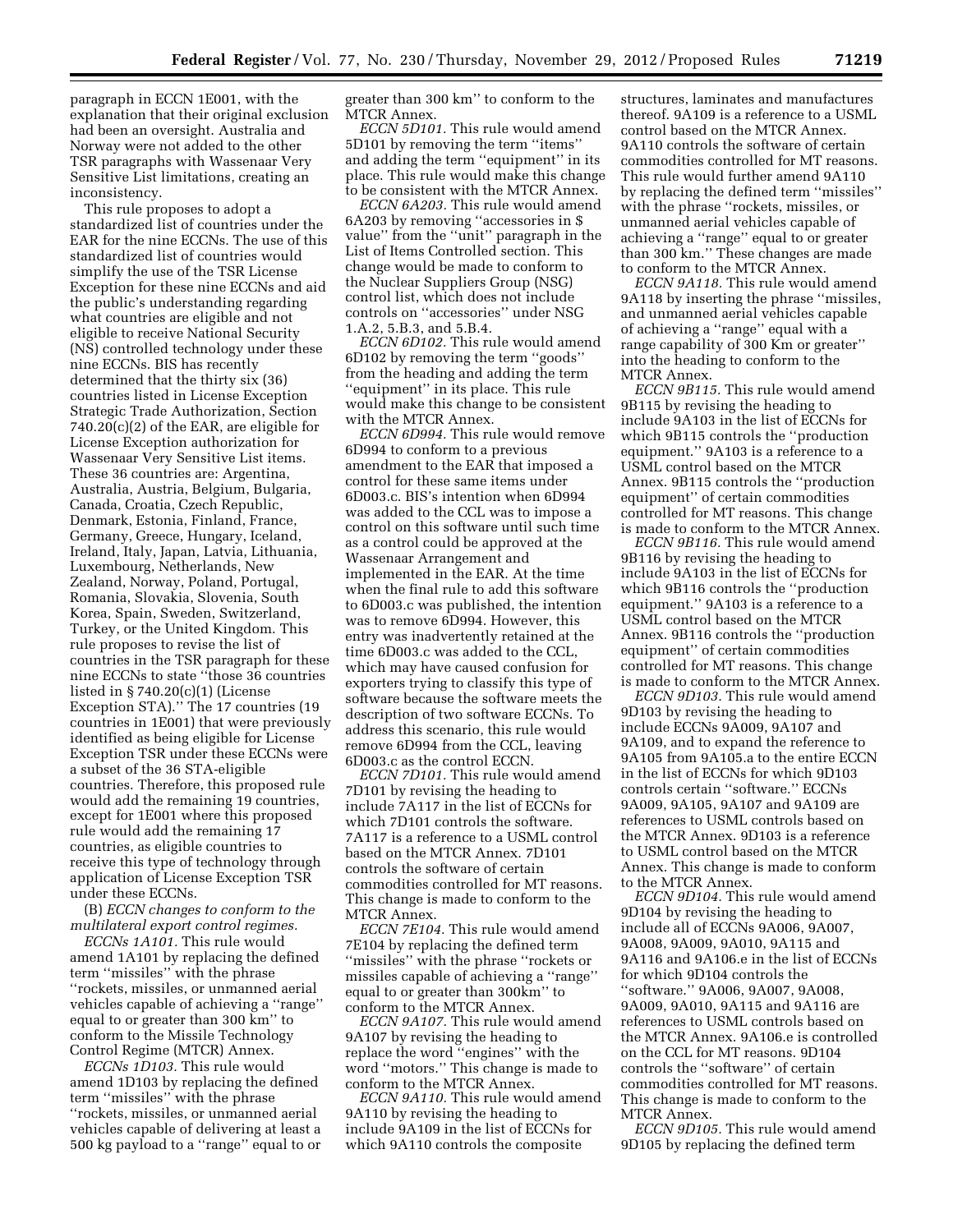''missiles'' with the phrase ''rockets, missiles, or unmanned aerial vehicles capable of achieving a ''range'' equal to or greater than 300 km'' to conform to the MTCR Annex.

#### **(3) Structural Changes To Improve the Clarity of the CCL**

ECCNs on the CCL follow the same basic paragraph structure, although not all ECCNs contain the same paragraphs. The common paragraph structure is intended to allow the public to quickly review ECCNs and to identify relevant paragraphs in each ECCN. This rule proposes changes to the standard section headings that are used in most ECCNs on the CCL. These proposed changes would affect most of the ECCNs on the CCL, but would be implemented through instructions instead of setting out each proposed revision in the regulatory text. BIS is proposing the changes in the format to save on the cost of implementing these structural changes. BIS's decision also took into account that the proposed changes are not ECCN specific and are more focused on how the ECCN information is being communicated to the public. Each of the proposed structural changes this rule would implement improves the clarity of the CCL and is further described below.

#### (A) *Revision of License Exceptions section heading.*

This rule would revise the License Exceptions section heading to add greater specificity. This rule would revise the section heading by changing it from ''License Exceptions'' to the more specific section heading of ''List-Based License Exceptions (See Part 740 for a complete listing of license exceptions and requirements).'' This rule would also add a parenthetical after the revised section heading to provide a cross reference to the license exceptions part of the EAR. This rule would add this cross reference because a definitive determination regarding whether a license exception may be used for a specific ECCN can only be made after also reviewing the applicable license exceptions provisions in part 740 of the EAR.

(B) *Removal of the License Exception STA paragraphs.* 

In order to implement the changes described above under (A) Revision of License Exceptions section heading, this rule also proposes removing the License Exception STA paragraph in the License Exceptions section of the following forty-nine ECCNs: 1A002, 1C001, 1C007, 1C010, 1C012, 1D002, 1E001, 1E002, 2D001, 2E001, 2E002, 3A002, 3B001, 3D001, 3E001, 4A001, 4D001, 4E001, 5A001, 5B001, 5D001, 5E001,

6A001, 6A002, 6A003, 6A004, 6A006, 6A008, 6B008, 6D001, 6D003, 6E001, 6E002, 7D003, 7E001, 7E002, 8A001, 8A002, 8D001, 8D002, 8E001, 8E002, 9B001, 9D001, 9D002, 9D004, 9E001, 9E002 and 9E003. This rule would move the text of those License Exception STA paragraphs to a new section titled ''Special Conditions for STA.'' This rule proposes creating this new section immediately following the proposed ''List-Based License Exceptions (See Part 740 for a complete listing of license exceptions and requirements)'' instruction, because the License Exception STA paragraphs do not perform the same function as the other list-based license exception paragraphs. This rule does not propose any changes to the regulatory text included in the current License Exception STA paragraphs of these ECCNs. The changes proposed in this rule are limited to proposing a new section heading and then moving the existing License Exception STA paragraphs in these forty-nine ECCNs to the new STA section heading.

(C) *Adding a cross-reference after Country Chart.* 

This rule proposes revising the ''Country Chart'' paragraph heading in the License Requirements section to add a parenthetical to indicate where the public can find the Country Chart. The revised Country Chart paragraph heading would now read ''Country Chart (See Supp. No. 1 to part 738).'' Not all ECCNs include a Country Chart paragraph and a small number of ECCNs do not rely on the Commerce Country Chart for determining destination-based license requirements. Most ECCNs, however, are structured to refer to the information contained in the Country Chart paragraph in Supplement No. 1 to part 738 to identify destination-based license requirements. The changes in this rule would clarify that for the ECCNs that use this structure, exporters, reexporters and transferors need to refer to the Country Chart in Supplement No. 1 to part 738 to determine destinationbased license requirements. For experienced exporters, reexporters, and transferors, this structure is well understood. The new cross references would be primarily intended for those exporters, reexporters, and transferors who are new to the EAR and who may not as readily understand the relationship between this standard ECCN paragraph and Supplement No. 1 to part 738. The new parenthetical phrase at the end of the Country Chart paragraph would make the relationship explicit.

(D) *Adding a new ''Reporting Requirements'' section to certain ECCNs.* 

Some ECCNs include references to reporting requirements. They are typically found either in License Requirement notes or in notes to the ''items'' paragraphs in the List of Items Controlled section. BIS has adopted a standardized paragraph structure for ECCNs, as much as possible, to assist the public in classifying items. A standardized paragraph structure helps the public classify items by putting the information contained in an ECCN into a useable and easily recognizable format. The current reporting requirements, which are found in various sections and paragraphs of the ECCN, deviate from this type of standardized structure. This rule proposes to add a new section heading called Reporting Requirements where the existing reporting requirements found in ECCNs would be consolidated to address this issue. This rule does not propose any changes to the scope of current reporting requirements. This proposed standardized structure would aid in compliance with the reporting requirements and assist exporters in more quickly and easily identifying ECCNs subject to reporting requirements. The rule proposes adding the new Reporting Requirements section heading immediately before the License Exceptions section, which, as proposed above, would now be revised to read ''List-Based License Exceptions (See Part 740 for a complete listing of license exceptions and requirements).

To implement this change in Supplement No. 1 to part 774 (the Commerce Control List), this rule would remove the ''License Requirements Notes'' paragraphs in the License Requirements section in the following thirty-nine Export Control Classification Numbers (ECCNs): 1A002, 1C007, 1C010, 1D002, 1E001, 1E002, 2D001, 2E001, 2E002, 3A002, 3D001, 3E001, 4A001, 4E001, 5A001, 5B001, 5D001, 5E001, 6A001, 6A002, 6A004, 6A006, 6A008, 6D001, 6D003, 6E001, 6E002, 8A001, 8A002, 8D001, 8D002, 8E001, 8E002, 9B001, 9D001, 9D002, 9E001, 9E002 and 9E003. In these thirty-nine ECCNs, this rule would add the new section entitled ''REPORTING REQUIREMENTS See § 743.1 of the EAR for reporting requirements for exports under License Exceptions, Special Comprehensive Licenses, and Validated End-User authorizations'' after the License Requirements section in each of these respective ECCNs. This proposed rule would also make changes to the new Reporting Requirements section to ensure the text conforms to the listing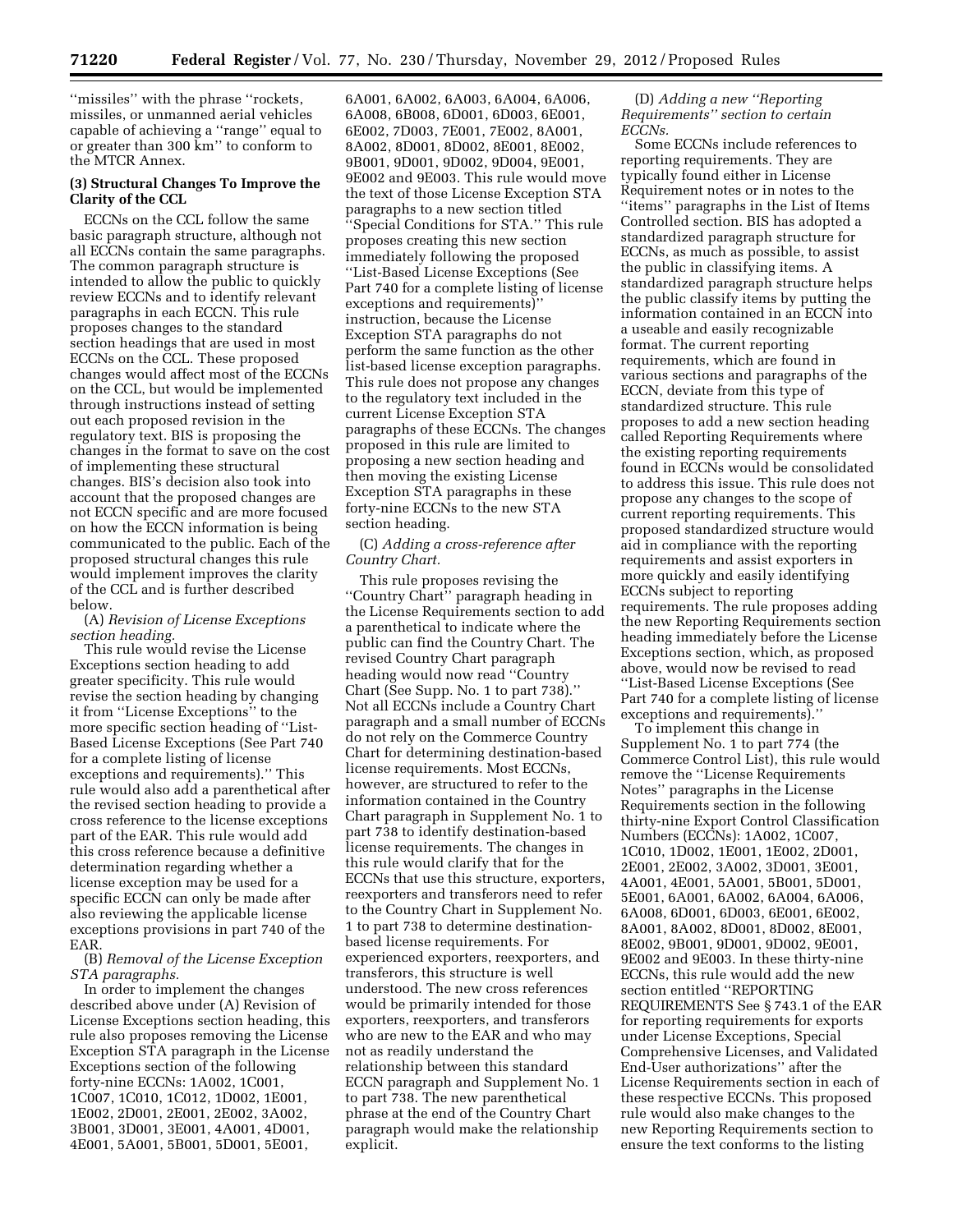of authorizations in § 743.1 that require reporting to BIS.

# **(4) Removal of Fourteen ECCNs Subject to the Exclusive Jurisdiction of the Nuclear Regulatory Commission**

(A) *Removal of fourteen ECCNs.* 

The CCL includes forty-nine ECCNs that refer to items that are subject to the exclusive jurisdiction of the Department of Energy, the Nuclear Regulatory Commission, or the Department of State. They constitute approximately 10% of the total number of ECCNs on the CCL. Of the forty-nine ECCNs, fourteen ECCNs are subject to the export licensing authority of the Nuclear Regulatory Commission at 10 CFR part 110. This rule proposes removing these fourteen ECCNs from the CCL. The fourteen ECCNs are 0A001, 0B001, 0B002, 0B003, 0B004, 0B005, 0B006, 0C001, 0C002, 0C004, 0C005, 0C006, 0C201 and 1C012. The ECCNs that BIS proposes to remove are Nuclear Trigger List items, so the jurisdiction of these items is already established under U.S. export controls and, as explained below, there is no need to include this additional cross reference from the CCL to the controls maintained by the Nuclear Regulatory Commission.

BIS's original purpose for including these ECCNs on the CCL was to supplement § 734.3 (Items subject to the EAR) under paragraph (b)(1), which describes items that are not subject to the EAR because they are subject to the exclusive jurisdiction of another agency of the U.S. Government, and to supplement the jurisdiction information for the other U.S. Government agencies found in Supplement No. 3 to part 730 (Other U.S. Government Departments and Agencies with Export Control Responsibilities). BIS also included these ECCNs to better align the CCL with the European Union's control lists that are primarily based on the multilateral export control regimes. However, by including references to other agencies' controls in specific ECCNs there is the potential that such ECCN references will become out of date if the other agencies update their respective regulations and the corresponding changes are not made in the EAR cross reference in a timely manner.

For example, on September 7, 2011 (76 FR 55278), the National Nuclear Security Administration, Department of Energy (DOE) published a notice of proposed rulemaking that proposed various amendments to regulations concerning unclassified assistance to foreign atomic energy activities. These proposed revisions were intended to reduce uncertainties for industry users

concerning which foreign nuclear related activities by U.S. persons are ''generally authorized'' under the regulation and which activities require a ''specific authorization'' from the Secretary of Energy. However, if the ECCNs on the CCL that currently refer to DOE and NRC controls are not updated, the uncertainties for exporters, reexporters and transferors would increase because of inconsistencies in the different regulations. Given that the DOE and NRC respective regulations are controlling in this area and these ECCNs are only acting as a cross reference, BIS is proposing the removal of these ECCN<sub>s</sub>.

BIS has determined there still is utility in including general cross references to other agencies' controls. Thus, this rule proposes to include a general cross reference at the beginning of the CCL in a revised § 774.1 (Introduction) that would contain those ECCNs that have been reserved and are subject to the exclusive jurisdiction of another agency of the U.S. Government. In addition, the related control paragraphs of ECCNs would contain cross references to controls of other agencies to the extent that such controls are similar to or related to the controls of certain ECCNs.

The remaining thirty-five of the fortynine ECCNs refer to items that are ''subject to the ITAR,'' which is maintained by the Department of State. Given the ongoing review of the United States Munitions List (USML) that is being conducted under the ECR Initiative, it is premature to propose removing or revising these thirty-five ECCNs. In addition, given the number of cross references, in particular in Categories 7 and 9 of the CCL, to these thirty-five ECCNs, BIS determined that removing the ECCNs that are ''subject to the ITAR'' should be addressed at a later time once the review of the USML is completed.

(B) *Changes to the CCL to conform to the removal of these fourteen ECCNs.* In addition to removing the fourteen ECCNs, this rule would also make conforming changes to eleven ECCNs that would be retained on the CCL. The ECCNs that would be revised by this rule contain references to one or more of the fourteen ECCNs that would be removed.

The removal of the fourteen ECCNs should not impact the existing controls for items subject to the EAR. However, given the interrelationship between the fourteen ECCNs removed and the eleven ECCNs where conforming changes would be required, BIS is particularly interested in any comments regarding whether the proposed changes

accurately capture the intent of the previous references (i.e., the references to the fourteen ECCNs that would be removed in the eleven ECCNs that are retained on the CCL).

The rule would make conforming changes to the following eleven ECCNs: 1A290, 1C107, 1C240, 1C298, 3A225, 3A226, 3A227, 3A233, 3A999, 6A005 and 6A205. This rule's proposed revisions consist of the following:

*ECCNs 3A225, 3A226, 3A227, 3A233, 6A005 and 6A205.* This rule would revise six ECCN headings (3A225, 3A226, 3A227, 3A233, 6A005 and 6A205). This rule would take this approach to minimize the number of changes that would need to be made, while still ensuring the headings would reflect the intended scope of these six ECCNs.

On the CCL, these six ECCN headings include references to some of the fourteen ECCNs that would be removed as a shorthand way of communicating the scope of items controlled. Therefore, the removal of these fourteen ECCNs would require that a broader description be added to the headings of the ECCNs that would be retained. If only one of the fourteen ECCNs that would be removed is referenced, then BIS believes that in most cases it is easy to incorporate the text of the removed ECCN into the heading of the ECCN that would be retained. However, there are certain ECCNs that contain multiple references to the ECCNs that would be removed. In the cases where multiple ECCNs are referenced, an effort to insert all the text into the headings as a conforming change would not be feasible. To address this issue, this rule would add heading notes, which would provide more space to describe the substance of the ECCNs that would be removed from the respective headings. The end of the revised headings would include a reference to the heading notes to alert persons classifying their items to review the heading notes as they determine whether their item in question was classified under the removed ECCN.

*ECCNs 1A290, 1C107 and 1E001.* This rule would revise three ''related controls'' paragraphs in ECCNs 1A290, 1C107 and 1E001. These changes would revise references to one or more of the fourteen removed ECCNs in each of the three remaining ECCNs and replace them with more descriptive explanations in the related controls. These changes would reduce the need for cross-referencing in the CCL to the fourteen removed ECCNs. Another alternative would be to take the opposite approach and instead simply use very broad descriptors for the types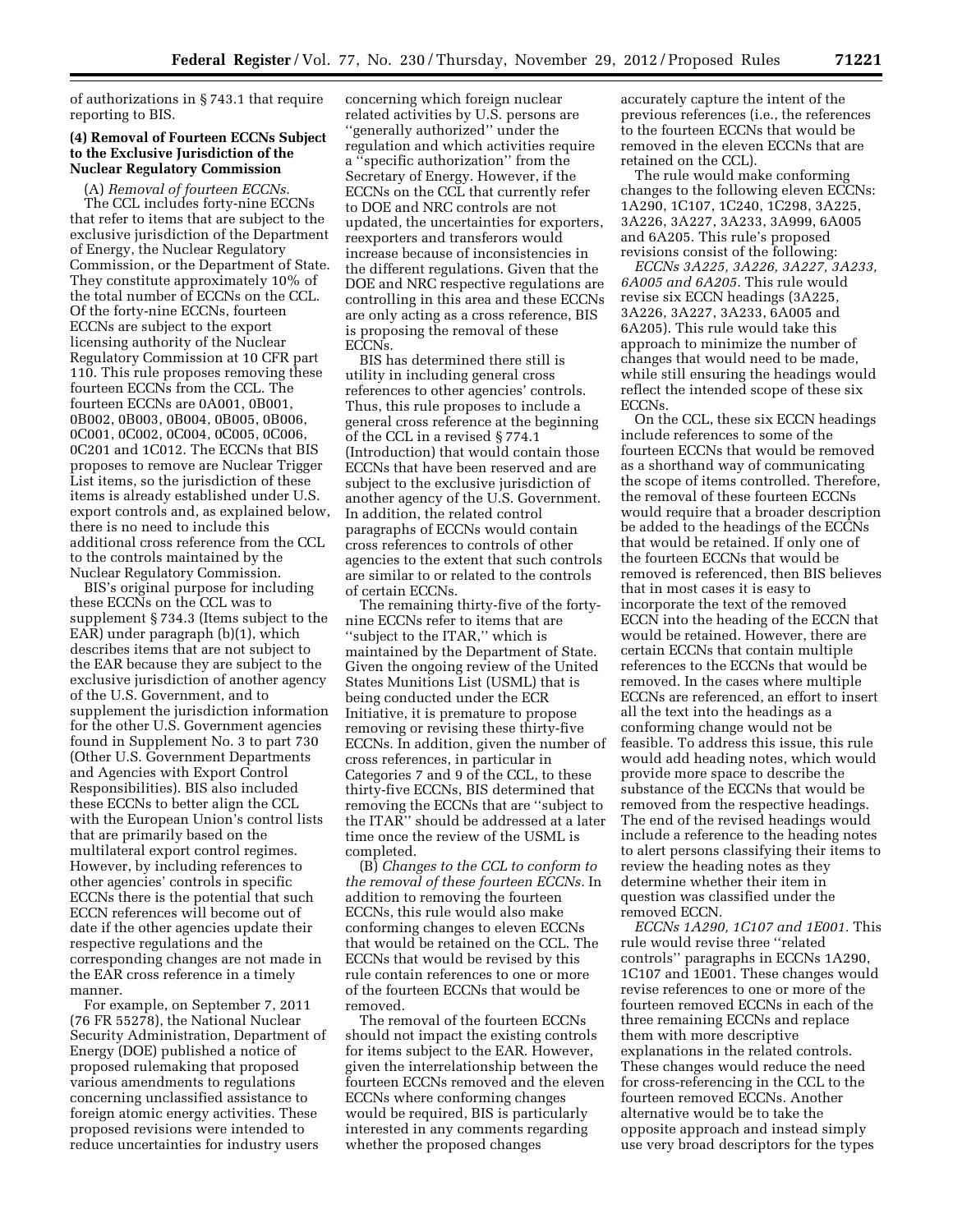of items that are subject to the exclusive jurisdiction of another export control agency of the U.S. Government. BIS would welcome comments from the public regarding whether this alternative approach of simply using broad descriptors or some other approach not yet considered by BIS would be better than what is proposed.

*ECCN 1E001.* This rule would also revise 1E001 by removing the reference to 1C012 in the License Exception STA paragraph in the License Exceptions section. This ECCN is subject to the exclusive jurisdiction of another agency. Thus, License Exception STA could never be used as the authority to export an item described in 1C012.

*ECCN 1C298.* This rule would revise one CCL note in ECCN 1C298 to remove references to one or more of the fourteen ECCNs that would be removed by this rule.

#### (C) *Adding a general cross reference to the fourteen ECCNs that would be removed.*

In § 774.1 (Introduction), this rule would redesignate the introductory text of the section as paragraph (a) with the heading ''Scope of the control list,'' and would add a paragraph (b) with the heading ''ECCN cross-references for items subject to the exclusive jurisdiction of another agency.'' The introductory text of paragraph (b) would indicate that prior to the date of publication in the **Federal Register** of the final rule that would remove these fourteen ECCNs, the CCL contained fourteen ECCNs that were included as cross references on the CCL to the export control regulations administered by the Nuclear Regulatory Commission. Paragraph (b) would identify ECCNs formerly listed on the CCL that were subject to the jurisdiction of the Nuclear Regulatory Commission at 10 CFR part 110. This rule would add a note to paragraph (b) to indicate that ECCNs 0D001 and 0E001 (ECCNs that are proposed to be retained on the CCL) were subject to the jurisdiction of the Nuclear Regulatory Commission at 10 CFR part 110 or jurisdiction of the Department of the Energy at 10 CFR part 810, but also have certain portions that, as of the date of publication of this rule, were ''subject to the ITAR.'' These ECCNs would be retained on the CCL as a cross reference.

Although the Export Administration Act expired on August 20, 2001, the President, through Executive Order 13222 of August 17, 2001, 3 CFR, 2001 Comp., p. 783 (2002), as extended by the Notice of August 15, 2012, 77 FR 49699 (August 16, 2012), has continued the Export Administration Regulations in effect under the International

Emergency Economic Powers Act. BIS continues to carry out the provisions of the Export Administration Act, as appropriate and to the extent permitted by law, pursuant to Executive Order 13222.

#### **Rulemaking Requirements**

1. Executive Orders 13563 and 12866 direct agencies to assess all costs and benefits of available regulatory alternatives and, if regulation is necessary, to select regulatory approaches that maximize net benefits (including potential economic, environmental, public health and safety effects, distribute impacts, and equity). Executive Order 13563 emphasizes the importance of quantifying both costs and benefits, of reducing costs, of harmonizing rules, and of promoting flexibility. This rule has been designated a ''significant regulatory action,'' although not economically significant, under section 3(f) of Executive Order 12866. Accordingly, the rule has been reviewed by the Office of Management and Budget (OMB).

2. Notwithstanding any other provision of law, no person is required to respond to nor be subject to a penalty for failure to comply with a collection of information, subject to the requirements of the Paperwork Reduction Act of 1995 (44 U.S.C. 3501 *et seq.*) (PRA), unless that collection of information displays a currently valid Office of Management and Budget (OMB) Control Number. This regulation involves collections previously approved by OMB under control numbers 0694–0088, ''Multi-Purpose Application,'' which carries a burden hour estimate of 43.8 minutes for a manual or electronic submission. Total burden hours associated with the PRA and OMB control number 0694–0088 are expected to decrease slightly as a result of this rule because of the proposed removal of ECCN 8A918. You may send comments regarding the collection of information associated with this rule, including suggestions for reducing the burden, to Jasmeet K. Seehra, Office of Management and Budget (OMB), by email to *Jasmeet*\_*K.*\_*[Seehra@omb.eop.gov,](mailto:Jasmeet_K._Seehra@omb.eop.gov)* or by fax to (202) 395–7285.

3. This rule does not contain policies with Federalism implications as that term is defined under E.O. 13132.

4. The Regulatory Flexibility Act (RFA), as amended by the Small Business Regulatory Enforcement Fairness Act of 1996 (SBREFA), 5 U.S.C. 601 *et seq.,* generally requires an agency to prepare a regulatory flexibility analysis for any rule subject to the notice and comment rulemaking

requirements under the Administrative Procedure Act (5 U.S.C. 553) or any other statute, unless the agency certifies that the rule will not have a significant economic impact on a substantial number of small entities. Under section 605(b) of the RFA, however, if the head of an agency certifies that a rule will not have a significant economic impact on a substantial number of small entities, the statute does not require the agency to prepare a regulatory flexibility analysis. Pursuant to section 605(b), the Chief Counsel for Regulation, Department of Commerce, submitted a memorandum to the Chief Counsel for Advocacy, Small Business Administration, certifying that this proposed rule will not have a significant economic impact on a substantial number of small entities.

#### *Number of Small Entities*

The Bureau of Industry and Security (BIS) does not collect data on the size of entities that apply for and are issued export licenses. Although BIS is unable to estimate the exact number of small entities that would be impacted by this rule, it does acknowledge that this rule will impact some unknown number.

#### *Economic Impact*

This proposed rule is part of the Administration's Export Control Reform (ECR) Initiative. As part of the ECR Initiative, BIS published an advance notice of proposed rulemaking on December 9, 2010 seeking, among other things, public comments on how descriptions of items controlled on the CCL could be made clearer. The December 9, 2010 notice solicited public suggestions on ways to improve the descriptions of items on the CCL to better reflect internationally accepted standards and use industry standard terms and references. Where objective criteria are missing from ECCNs, BIS sought specific suggestions on what technical parameters, characteristics, thresholds, and capabilities should be used to describe the item. BIS requested that all suggestions in this area should include proposed revisions to the text of ECCNs or proposed Technical Notes to ECCNs that explain terms or phrases used in the ECCN.

Fifty public comments were received totaling over 1400 pages in suggestions for how the CCL could be improved. The vast majority of suggested changes that can be implemented unilaterally by the U.S. Government involve improvements to the clarity of the CCL. These changes are included in this proposed rule. BIS also solicited in the December 9, 2010 notice comments on how the CCL could be made more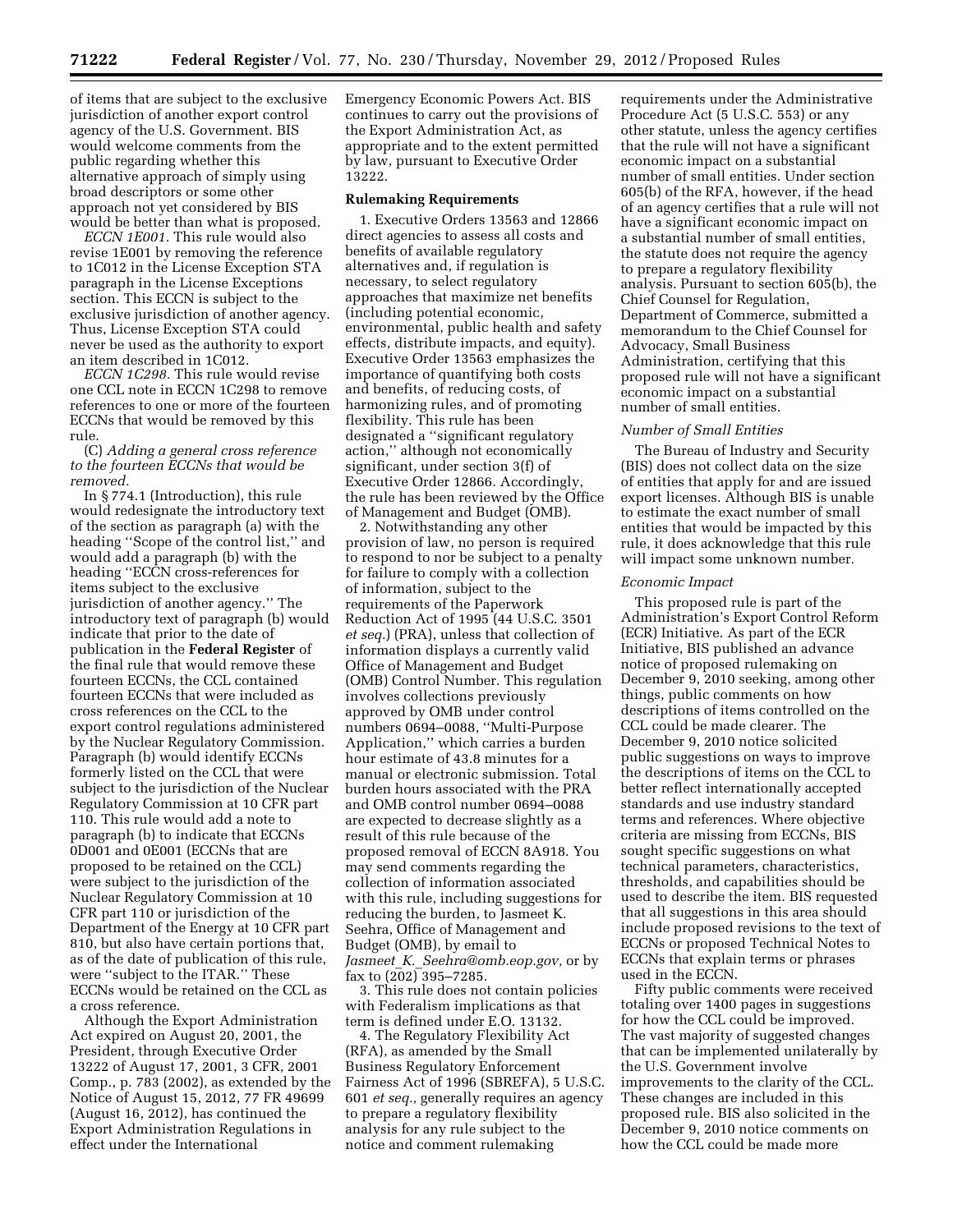''positive,'' but given the CCL is already primarily a ''positive'' control list, most of the comments in this area focused on ways to improve the overall use of the CCL and public understanding of the CCL.

This rule focuses on implementing a large number of changes that would make the CCL clearer. The significance of any particular change, when taken by itself, may not appear to make a dramatic improvement to the clarity of the CCL, but the cumulative impact of these various proposed changes would make a significant improvement to the CCL. BIS believes this improved clarity would also make the control list easier to use, in particular for those reviewing the CCL for the first time.

Improving the clarity of the CCL as described in this rule would reduce the burden on small entities (and other entities as well) by increasing the public's confidence in self-classifying items on the CCL thereby reducing the amount of time it takes for the public to classify items using the CCL. The CCL, as noted in the December 9, 2010 notice, should be written in a clear way that allows someone who knows the technical parameters and capabilities of an item to review the CCL, even if it is their first time reviewing the CCL, and consistently and easily come to the right classification determination.

Defining and using terms consistently, clarifying control parameters to better reflect the intent of the controls, removing references on the CCL that do not serve a clear purpose, and ensuring that the controls are consistent with U.S. Government commitments to the multilateral export control regimes, would make the CCL clearer and improve the ease of use of the CCL. This would reduce the burden on small entities (and all other entities as well). Ambiguity on the CCL creates a burden for small entities (and all other entities as well), so changes that make the CCL clearer would result in less burden on these entities.

One of the comments submitted in response to the December 9, 2010 notice indicated that the overall consistency of how the CCL is structured was an area where the CCL could be improved. The current CCL does have many common structural elements, such as the ECCNs, Product Groups (A–E) and Categories (0–9) following the same basic structure, but in reviewing this comment and other public comments, BIS determined that additional changes could be made to create greater consistency in how the ECCN information was being communicated to the public, such as creating a new ''Reporting Requirements'' paragraph to make it

easier for exporters classifying items to quickly determine whether a particular item was subject to reporting requirements. Other structural changes, such as the proposed changes to the License Exceptions section of the ECCNs would assist the public in more easily understanding the relationship between the License Exceptions section in ECCNs and part 740. These structural changes will reduce the burden for small entities (and all other entities as well) by making the CCL easier to use and more clearly communicating the relationship between the CCL and other key provisions of the EAR, such as parts 738 and 740.

In practice, the greatest impact of this rule on small entities would likely be reduced administrative costs and reduced delay for exports of items. Without this rule, a company or person may have submitted a classification to BIS because the CCL was not clear from their perspective regarding the scope of items controlled. BIS supports and encourages the public to submit classification requests when a person is unsure of an item's classification, but the CCL should be written in a clear fashion whereby a person who understands the technical parameters and capabilities of their item does not feel a need to submit a classification request in order to classify an item subject to the EAR. In addition, for small entities (and all other entities), if the CCL is clear and easy to use, a company or person may find it easier and less expensive to train others to use the CCL. If there is perceived ambiguity on the CCL that requires some degree of interpretation to understand what is controlled, such ambiguity makes it more difficult to train an entity's personnel to use the CCL. This is not the type of control list BIS seeks. Creating control lists that clearly communicate the scope of items controlled on the CCL and the USML are one of the objectives of the ongoing ECR Initiative, as was referenced in the December 9, 2010 notice. This proposed rule is not meant to create any substantive changes. Therefore, this proposed rule would not cause any economic impact and would result in no additional compliance costs.

#### *Conclusion*

BIS is unable to determine the precise number of small entities that would be affected by this rule. Based on the facts and conclusions set forth above, BIS believes that any burdens imposed by this rule would be offset by the improvements made to the clarity of the CCL and the reduction in time and cost required for small entities to classify

their items using the CCL, along with understanding how the CCL relates to other provisions of the EAR.

For these reasons, the Chief Counsel for Regulation of the Department of Commerce certified to the Chief Counsel for Advocacy of the Small Business Administration that this rule, if adopted in final form, would not have a significant economic impact on a substantial number of small entities.

#### **List of Subjects**

#### *15 CFR Part 734*

Administrative practice and procedure, Exports, Inventions and patents, Research Science and technology.

#### *15 CFR Part 740*

Administrative practice and procedure, Exports, Reporting and recordkeeping requirements.

#### *15 CFR Part 772*

Exports.

#### *15 CFR Part 774*

Exports, Reporting and recordkeeping requirements.

Accordingly, parts 734, 740, 772, and 774 of the Export Administration Regulations (15 CFR parts 730–774) are proposed to be amended as follows:

#### **PART 734—[AMENDED]**

1. The authority citation for 15 CFR part 734 continues to read as follows:

**Authority:** 50 U.S.C. app. 2401 *et seq.;* 50 U.S.C. 1701 *et seq.;* E.O. 12938, 59 FR 59099, 3 CFR, 1994 Comp., p. 950; E.O. 13020, 61 FR 54079, 3 CFR, 1996 Comp., p. 219; E.O. 13026, 61 FR 58767, 3 CFR, 1996 Comp., p. 228; E.O. 13222, 66 FR 44025, 3 CFR, 2001 Comp., p. 783; Notice of November 9, 2011, 76 FR 70319 (November 10, 2011) Notice of August 15, 2012, 77 FR 49699 (August 16, 2012).

2. Section 734.4 is amended by revising the Note to paragraph (a)(3) to read as follows:

#### **§ 734.4** *De minimis* **U.S. content.**

\* \* \* \* \*

**Note to Paragraph (a)(3):** QRS11 Micromachined Angular Rate Sensors are ''subject to the ITAR,'' (see 22 CFR parts 120 through 130) except when the QRS11– 00100–100/101 version of the sensor is integrated into and included as an integral part of a commercial primary or standby instrument system of the type described in ECCN 7A994, or aircraft of the type described in ECCN 9A991 that incorporates a commercial primary or standby instrument that has such a sensor integrated, or is exported solely for integration into such systems; or when the QRS11–00050–443/569 is integrated into a commercial automatic flight control system of the type described in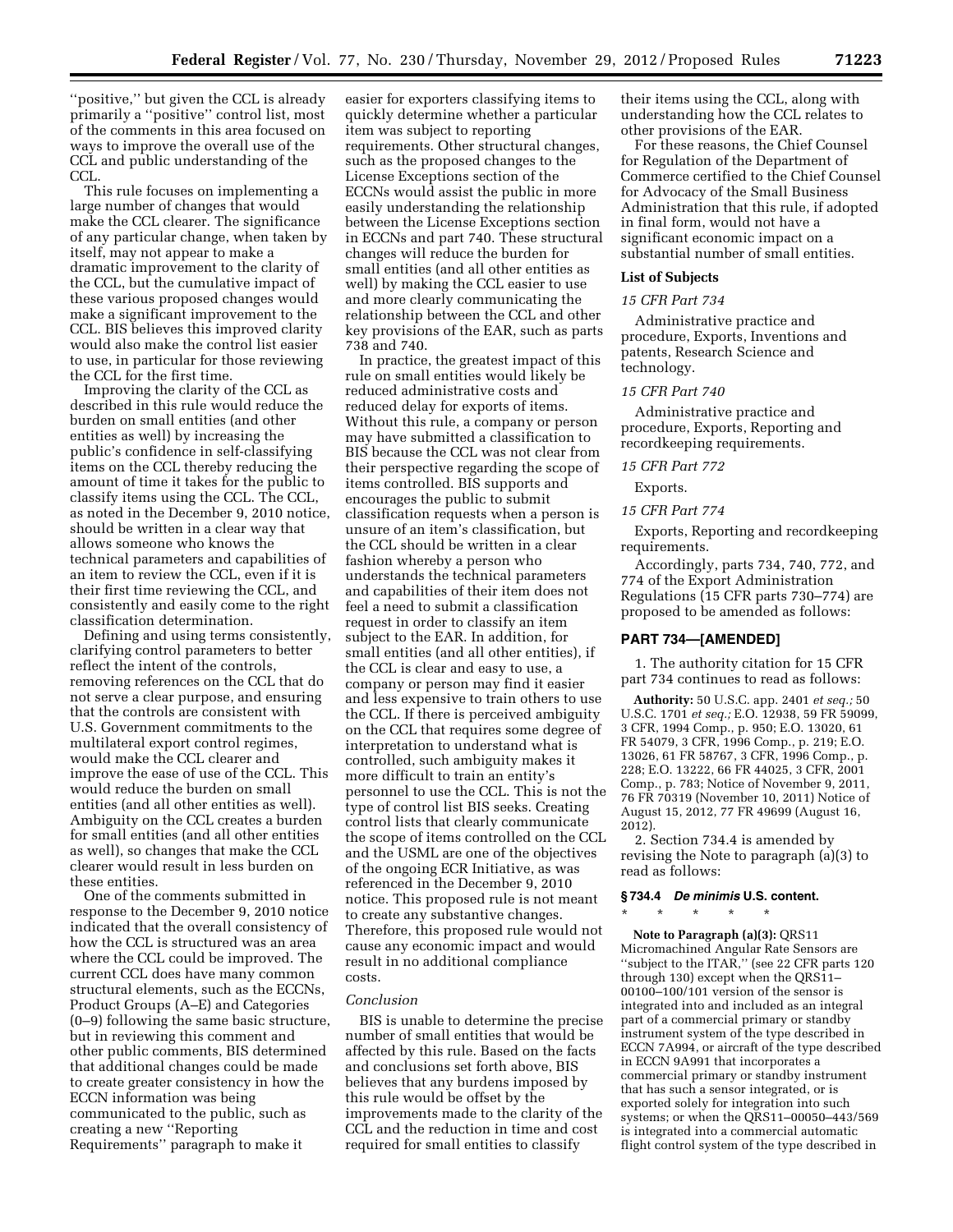\* \* \* \* \*

ECCN 7A994, or aircraft of the type described in ECCN 9A991 that incorporates an automatic flight control system that has such a sensor integrated, or is exported solely for integration into such a system.

\* \* \* \* \* 3. Section 734.6 is amended by revising paragraph (a) to read as follows:

#### **§ 734.6 Assistance available from BIS for determining licensing and other requirements.**

(a) If you are not sure whether a commodity, software, technology, or activity ''subject to the EAR'' is subject to licensing or other requirements under the EAR, you may ask BIS for an advisory opinion or a commodity classification determination. In order to determine whether an item is ''subject to the ITAR,'' you should review the ITAR's United States Munitions List (see 22 CFR 120.6 and 121.1). You may also submit a request to the Department of State, Directorate of Defense Trade Controls, for a formal jurisdictional determination regarding the commodity, software, technology, or activity at issue (see 22 CFR 120.4).

\* \* \* \* \*

#### **PART 740—[AMENDED]**

4. The authority citation for 15 CFR part 740 continues to read as follows:

**Authority:** 50 U.S.C. app. 2401 *et seq.;* 50 U.S.C. 1701 *et seq.;* 22 U.S.C. 7201 *et seq.;*  E.O. 13026, 61 FR 58767, 3 CFR, 1996 Comp., p. 228; E.O. 13222, 66 FR 44025, 3 CFR, 2001 Comp., p. 783; Notice of August 15, 2012, 77 FR 49699 (August 16, 2012).

5. Section 740.6 is amended by revising paragraph (a)(1)(iii) to read as follows:

#### **§ 740.6 Technology and software under restriction (TSR).**

- $(a) * * * *$
- $(1) * * * *$

(iii) If the direct product of the technology is a complete plant or any major components of a plant, export to Country Groups D:1 or E:1 the direct product of the plant or major components thereof, if such foreign produced direct product is subject to national security controls as identified on the CCL or is ''subject to the ITAR'' (see 22 CFR parts 120 through 130).

\* \* \* \* \*

# **PART 772—[AMENDED]**

6. The authority citation for 15 CFR part 772 continues to read as follows:

**Authority:** 50 U.S.C. app. 2401 *et seq.;* 50 U.S.C. 1701 *et seq.;* E.O. 13222, 66 FR 44025, 3 CFR, 2001 Comp., p. 783; Notice of August 15, 2012, 77 FR 49699 (August 16, 2012).

7. Section 772.1 is amended by adding a definition for the term ''subject to the ITAR'' to read as follows:

# **§ 772.1 Definitions of terms as used in the Export Administration Regulations (EAR).**

*Subject to the ITAR.* A term used in the EAR to describe those commodities, software, technology (e.g., technical data) and defense services over which the U.S. Department of State, Directorate of Defense Trade Controls (DDTC) exercises regulatory jurisdiction under the International Traffic in Arms Regulations (ITAR) (see 22 CFR parts 120 through 130).

\* \* \* \* \*

# **PART 774—[AMENDED]**

8. The authority citation for 15 CFR part 774 continues to read as follows:

**Authority:** 50 U.S.C. app. 2401 *et seq.;* 50 U.S.C. 1701 *et seq.;* 10 U.S.C. 7420; 10 U.S.C. 7430(e); 22 U.S.C. 287c, 22 U.S.C. 3201 *et seq.;* 22 U.S.C. 6004; 30 U.S.C. 185(s), 185(u); 42 U.S.C. 2139a; 42 U.S.C. 6212; 43 U.S.C. 1354; 15 U.S.C. 1824a; 50 U.S.C. app. 5; 22 U.S.C. 7201 *et seq.;* 22 U.S.C. 7210; E.O. 13026, 61 FR 58767, 3 CFR, 1996 Comp., p. 228; E.O. 13222, 66 FR 44025, 3 CFR, 2001 Comp., p. 783; Notice of August 15, 2012, 77 FR 49699 (August 16, 2012).

9. Revise § 774.1 to read as follows:

#### **§ 774.1 Introduction.**

(a) *Scope of the control list.* In this part, references to the EAR are references to 15 CFR chapter VII, subchapter C. The Bureau of Industry and Security (BIS) maintains the Commerce Control List (CCL) that includes ''items''—i.e., ''commodities,'' ''software,'' and ''technology''—subject to the authority of BIS. The CCL does not include items exclusively controlled for export by another department or agency of the U.S. Government. In instances where other agencies administer controls over related items, entries in the CCL will often contain a reference to these controls. In addition, those items ''subject to the EAR'' but not identified on the CCL are identified by the designator ''EAR99.'' See § 734.2(a) of the EAR for items that are ''subject to the EAR.'' EAR Part 738 contains an explanation of the organization of the CCL and its relationship to the Country Chart.

(b) *ECCN cross-references for items subject to exclusive jurisdiction of another agency.* Prior to November 29, 2012, the CCL contained certain ECCNs that were only included as cross references to items subject to the export control regulations administered by the Nuclear Regulatory Commission.

ECCNs formerly listed on the CCL that, as of November 29, 2012 were subject to the export licensing authority of the Nuclear Regulatory Commission at 10 CFR part 110 are: 0A001, 0B001, 0B002, 0B003, 0B004, 0B005, 0B006, 0C001, 0C002, 0C004, 0C005, 0C006, 0C201 and 1C012.

Note to paragraph (b): As of November 29, 2012 ECCN 0D001 is subject to the export licensing authority of the Nuclear Regulatory Commission (see 10 CFR part 110), and ECCN 0E001 is subject to the export licensing authority of the Department of Energy (see 10 CFR part 810), but certain portions of these entries are also ''subject to the ITAR'' (see 22 CFR parts 120 through 130). These ECCNs are retained on the CCL as a cross reference.

(c) *Where to find the CCL?* The CCL is contained in Supplement No. 1 to this part, and Supplement No. 2 to this part contains the General Technology and Software Notes relevant to entries contained in the CCL.

#### **Supplement No. 1 to Part 774— [Amended]**

10. Supplement No. 1 to part 774 (the Commerce Control List) is amended by removing the following Export Control Classification Numbers (ECCNs): 0A001, 0B001, 0B002, 0B003, 0B004, 0B005, 0B006, 0C001, 0C002, 0C004, 0C005, 0C006, 0C201and 1C012.

11. Supplement No. 1 to part 774 (the Commerce Control List) is amended:

a. By removing the License Exception STA paragraph under the License Exceptions section of the following Export Control Classification Numbers (ECCNs): 1A002, 1C001, 1C007, 1C010, 1C012, 1D002, 1E001, 1E002, 2D001, 2E001, 2E002, 3A002, 3B001, 3D001, 3E001, 4A001, 4D001, 4E001, 5A001, 5B001, 5D001, 5E001, 6A001, 6A002, 6A003, 6A004, 6A006, 6A008, 6B008, 6D001, 6D003, 6E001, 6E002, 7D003, 7E001, 7E002, 8A001, 8A002, 8D001, 8D002, 8E001, 8E002, 9B001, 9D001, 9D002, 9D004, 9E001, 9E002, and 9E003;

b. By adding the new section heading ''Special Conditions for STA'' after the License Exceptions sections in the ECCNs identified under instruction 18.a; and

c. By adding the License Exception STA paragraphs removed from instruction 18.a to the new section heading ''Special Conditions for STA'' added under instruction 18.b.

12. Supplement No. 1 to part 774 (the Commerce Control List) is amended by removing the section headings ''License Exceptions'' from Export Control Classification Numbers (ECCNs) and replacing those headings with ''List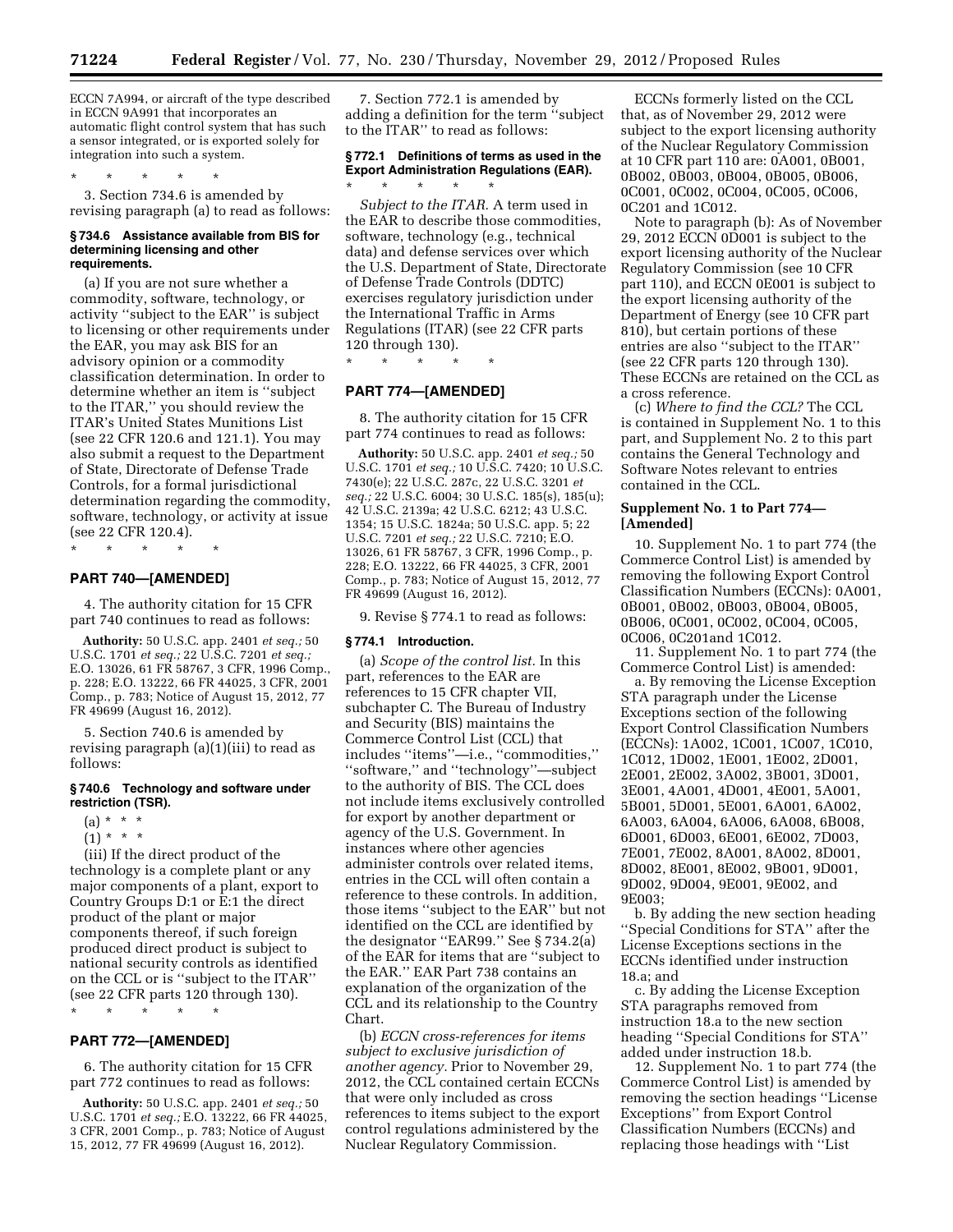Based License Exceptions (See Part 740 for a complete listing of license exceptions and requirements).''

13. Supplement No. 1 to part 774 (the Commerce Control List) is amended by removing the ''Country Chart'' paragraph heading in the License Requirements section in Export Control Classification Numbers (ECCNs) and adding in its place the heading ''Country Chart (See Supp. No. 1 to part 738).''

14. Supplement No. 1 to part 774 (the Commerce Control List) is amended:

a. By removing the ''License Requirements Notes'' paragraphs in the License Requirements section in the following Export Control Classification Numbers (ECCNs): 1A002, 1C007, 1C010, 1D002, 1E001, 1E002, 2D001, 2E001, 2E002, 3A002, 3B001, 3D001, 3E001, 4A001, 4E001, 5A001, 5B001, 5D001, 5E001, 6A001, 6A002, 6A004, 6A006, 6A008, 6D001, 6D003, 6E001, 6E002, 8A001, 8A002, 8D001, 8D002, 8E001, 8E002, 9B001, 9D001, 9D002, 9E001, 9E002 and 9E003; and

b. By adding the new section ''REPORTING REQUIREMENTS See § 743.1 of the EAR for reporting requirements for exports under License Exceptions, Special Comprehensive Licenses, and Validated End-User authorizations'' after the License Requirements section in the following Export Control Classification Numbers (ECCNs): 1A002, 1C007, 1C010, 1D002, 1E001, 1E002, 2D001, 2E001, 2E002, 3A002, 3D001, 3E001, 4A001, 4E001, 5A001, 5B001, 5D001, 5E001, 6A001, 6A002, 6A004, 6A006, 6A008, 6D001, 6D003, 6E001, 6E002, 8A001, 8A002, 8D001, 8D002, 8E001, 8E002, 9B001, 9D001, 9D002, 9E001, 9E002 and 9E003.

15. In Supplement No. 1 to part 774 (the Commerce Control List), Category 0—Nuclear Materials, Facilities & Equipment (and Miscellaneous Items), Export Control Classification Number (ECCN) 0A002 is amended by revising the heading to read as follows:

**0A002 Power generating or propulsion equipment specially designed for use with space, marine or mobile ''nuclear reactors''. (These items are ''subject to the ITAR.'' See 22 CFR parts 120 through 130.)** 

\* \* \* \* \*

16. In Supplement No. 1 to part 774 (the Commerce Control List), Category 0—Nuclear Materials, Facilities & Equipment (and Miscellaneous Items), Export Control Classification Number (ECCN) 0A979 is amended by revising the heading to read as follows:

**0A979 Police helmets and shields; and ''specially designed'' ''components,'' n.e.s.** 

\* \* \* \* \*

\* \* \* \* \*

17. In Supplement No. 1 to part 774 (the Commerce Control List), Category 0—Nuclear Materials, Facilities & Equipment (and Miscellaneous Items), Export Control Classification Number (ECCN) 0A981 is amended by revising the heading to read as follows:

#### **0A981 Equipment designed for the execution of human beings as follows (see List of Items Controlled).**

18. In Supplement No. 1 to part 774 (the Commerce Control List), Category 0—Nuclear Materials, Facilities & Equipment (and Miscellaneous Items), Export Control Classification Number (ECCN) 0A982 is amended by revising the heading to read as follows:

**0A982 Law enforcement restraint devices, including leg irons, shackles, and handcuffs; straight jackets; stun cuffs; shock belts; shock sleeves; multipoint restraint devices such as restraint chairs; and ''specially designed'' ''parts,'' ''components'' and accessories, n.e.s.** 

\* \* \* \* \*

\* \* \* \* \*

19. In Supplement No. 1 to part 774 (the Commerce Control List), Category 0—Nuclear Materials, Facilities & Equipment (and Miscellaneous Items), Export Control Classification Number (ECCN) 0A983 is amended by revising the heading to read as follows:

**0A983 Specially designed implements of torture, including thumbscrews, thumbcuffs, fingercuffs, spiked batons, and ''specially designed'' ''parts,'' ''components'' and accessories, n.e.s.** 

20. In Supplement No. 1 to part 774 (the Commerce Control List), Category 0—Nuclear Materials, Facilities & Equipment (and Miscellaneous Items), Export Control Classification Number (ECCN) 0A984 is amended:

a. By revising the first ''CC'' paragraph in the License Requirements section; and

b. By revising the ''Related Controls'' paragraph in the List of Items Controlled section to read as follows:

**0A984 Shotguns with barrel length 18 inches (45.72 cm) or over; receivers; barrels of 18 inches (45.72 cm) or longer but not longer than 24 inches (60.96 cm); complete trigger mechanisms; magazines and magazine extension tubes; complete breech mechanisms; buckshot shotgun shells; except equipment used exclusively to treat or tranquilize animals, and except arms designed solely for signal, flare, or saluting use.** 

#### **License Requirements**

*Reason for Control:* \* \* \*

| Control(s) |                 |                                                                                                                                                                                                                                                                                                       |  |         | Country chart |                        |  |
|------------|-----------------|-------------------------------------------------------------------------------------------------------------------------------------------------------------------------------------------------------------------------------------------------------------------------------------------------------|--|---------|---------------|------------------------|--|
|            | $\star$<br>user | $\star$<br>CC applies to shot-<br>guns with a barrel<br>length greater than<br>or equal to 18 in.<br>(45.72 cm), but<br>less than 24 in.<br>(60.96 cm), shot-<br>gun "components"<br>controlled by this<br>entry, and buckshot<br>shotgun shells con-<br>trolled by this entry,<br>regardless of end- |  | $\star$ |               | $\star$<br>CC Column 1 |  |
|            | $\star$         | ÷                                                                                                                                                                                                                                                                                                     |  |         | ÷             |                        |  |

#### **List of Items Controlled**

\* \* \* \* \* *Related Controls:* This entry does not control shotguns with a barrel length of less than 18 inches (45.72 cm). These items are ''subject to the ITAR'' (see 22 CFR parts 120 through 130).

\* \* \* \* \*

21. In Supplement No. 1 to part 774 (the Commerce Control List), Category 0—Nuclear Materials, Facilities & Equipment (and Miscellaneous Items), Export Control Classification Number (ECCN) 0A985 is amended by revising the heading to read as follows:

- **0A985 Discharge type arms and devices to administer electric shock, for example, stun guns, shock batons, shock shields, electric cattle prods, immobilization guns and projectiles; except equipment used exclusively to treat or tranquilize animals, and except arms designed solely for signal, flare, or saluting use; and ''specially designed'' ''parts'' and ''components,'' n.e.s.**
- \* \* \* \* \*

22. In Supplement No. 1 to part 774 (the Commerce Control List), Category 0—Nuclear Materials, Facilities & Equipment (and Miscellaneous Items), Export Control Classification Number (ECCN) 0A986 is amended by revising the heading to read as follows:

#### **0A986 Shotgun shells, except buckshot shotgun shells, ''specially designed'' ''parts'' and ''components.''**

\* \* \* \* \*

23. In Supplement No. 1 to part 774 (the Commerce Control List), Category 0—Nuclear Materials, Facilities & Equipment (and Miscellaneous Items), Export Control Classification Number (ECCN) 0A987 is amended by revising the heading to read as follows: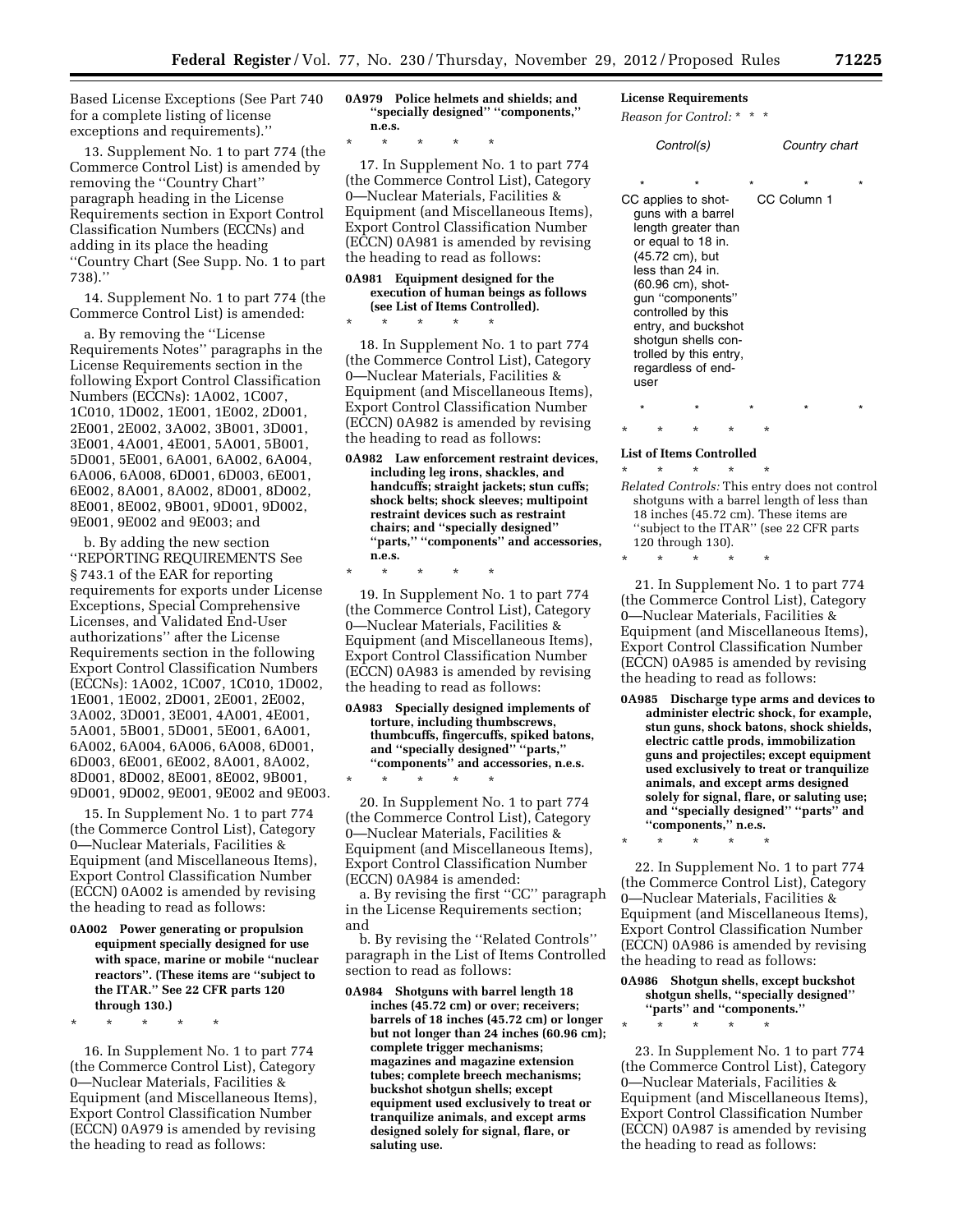**0A987 Optical sighting devices for firearms (including shotguns controlled by 0A984); and ''components'' as follows (see list of items controlled).** 

\* \* \* \* \*

24. In Supplement No. 1 to part 774 (the Commerce Control List), Category 0—Nuclear Materials, Facilities & Equipment (and Miscellaneous Items), Export Control Classification Number (ECCN) 0D001 is amended:

a. By revising the heading; and

b. By revising the second Control(s) paragraph in the License Requirements section to read as follows:

**0D001 ''Software'' specially designed or modified for the ''development,'' ''production'' or ''use'' of commodities described in 0A001, 0A002, 0B (except 0B986 and 0B999), or 0C.** 

#### **License Requirements**

*Reason for Control:*  Control(s)

\* \* \* \* \* ''Software'' for items described in 0A002 is ''subject to the ITAR'' (see 22 CFR parts 120 through 130).

\* \* \* \* \*

25. In Supplement No. 1 to part 774 (the Commerce Control List), Category 1—Special Materials and Related Equipment, Chemicals, ''Microorganisms'' and ''Toxins,'' Export Control Classification Number (ECCN)

1A001 is amended:

a. By revising the heading; and

b. By revising the ''Related Controls'' paragraph (1) in the List of Items Controlled section to read as follows:

**1A001 ''Parts'' and ''components'' made from fluorinated compounds, as follows (see List of Items Controlled).** 

# \* \* \* \* \* **List of Items Controlled**

\* \* \* \* \* *Related Controls:* (1) Items specially designed or modified for missiles or for items on the U.S. Munitions List are ''subject to the ITAR'' (see 22 CFR parts 120 through 130, including USML Category XXI).

\* \* \* \* \*

26. In Supplement No. 1 to part 774 (the Commerce Control List), Category 1—Special Materials and Related Equipment, Chemicals, ''Microorganisms'' and ''Toxins,'' Export Control Classification Number (ECCN) 1A002 is amended by revising the ''Related Controls'' paragraph (3) in the List of Items Controlled section to read as follows:

**1A002 ''Composite'' structures or laminates, having any of the following (see List of Items Controlled).** 

\* \* \* \* \*

#### **List of Items Controlled**

\* \* \* \* \*

- *Related Controls:* \* \* \* (3) ''Composite'' structures specially designed for missile applications (including specially designed subsystems, and "parts" and ''components'') are controlled by ECCN 9A110.
- \* \* \* \* \*

27. In Supplement No. 1 to part 774 (the Commerce Control List), Category 1—Special Materials and Related Equipment, Chemicals, ''Microorganisms'' and ''Toxins,'' Export Control Classification Number (ECCN) 1A004 is amended:

a. By revising the heading; b. By revising ''Related Controls'' paragraph (4);

c. By revising the introductory text of ''items'' paragraphs a and c; and

d. By revising Technical Notes ''1'' in the List of Items Controlled section to read as follows:

**1A004 Protective and detection equipment and ''parts'' and ''components,'' not specially designed for military use, as follows (see List of Items Controlled).**  \* \* \* \* \*

#### **List of Items Controlled**

\* \* \* \* \* *Related Controls:* \* \* \* (4) Chemical and biological protective and detection equipment specifically designed, developed, modified, configured, or adapted for military applications is ''subject to the ITAR'' (see 22 CFR parts 120 through 130, including USML Category XIV(f)), as is commercial equipment that incorporates ''parts'' or ''components'' controlled under that category except for domestic preparedness devices for individual protection that integrate ''components'' and ''parts'' identified in USML Category XIV(f)(4) when such ''parts'' or ''components'' are: (1) Integral to the device; (2) inseparable from the device; and (3) incapable of replacement without compromising the effectiveness of the device, in which case the equipment is ''subject to the EAR'' under ECCN 1A004.

*Related Definitions:* \* \* \* *Items:* 

\* \* \* \* \* a. Gas masks, filter canisters and decontamination equipment therefor, designed or modified for defense against any of the following, and specially designed ''parts'' and ''components'' therefor:

\* \* \* \* \* c. Detection systems, specially designed or modified for detection or identification of any of the following, and specially designed "parts" and "components" therefor: \* \* \* \* \*

#### **Technical Notes:**

**1.** 1A004 includes equipment, ''parts'' and ''components'' that have been 'identified,' successfully tested to national standards or otherwise proven effective, for the detection of or defense against radioactive materials ''adapted for use in war,'' biological agents ''adapted for use in war,'' chemical warfare agent, 'simulants' or ''riot control agents,'' even if such equipment, ''parts'' or ''components'' are used in civil industries such as mining, quarrying, agriculture, pharmaceuticals, medical, veterinary, environmental, waste management, or the food industry.

\* \* \* \* \*

28. In Supplement No. 1 to part 774 (the Commerce Control List), Category 1—Special Materials and Related Equipment, Chemicals, ''Microorganisms'' and ''Toxins,'' Export Control Classification Number (ECCN) 1A005 is amended:

a. By revising the heading;

b. By revising the ''Related Controls'' paragraph (1) in the List of Items

Controlled section; and

c. By revising ''items'' paragraph a to read as follows:

**1A005 Body armor, and specially designed ''parts'' and ''components'' therefor, as follows (see List of Items Controlled).** 

# \* \* \* \* \* **List of Items Controlled**

\* \* \* \* \*

*Related Controls:* (1) Bulletproof and bullet resistant vests (body armor) NIJ levels III and IV, are ''subject to the ITAR'' (see 22 and IV, are subject to the state.<br>CFR parts 120 through 130, including<br> $\frac{1 \times \text{HT}(1)}{2 \times \text{HT}(1)}$  \* \* \* USML Categories  $X(a)$  and  $XIII(e)$ ).  $*$ *Related Definitions:* \* \* \*

*Items:* 

a. Soft body armor not manufactured to military standards or specifications, or to their equivalents, and specially designed "parts" and "components" therefor; \* \* \* \* \*

29. In Supplement No. 1 to part 774 (the Commerce Control List), Category 1—Special Materials and Related Equipment, Chemicals,

''Microorganisms'' and ''Toxins,'' Export Control Classification Number (ECCN) 1A006 is amended:

- a. By revising the heading; and
- b. By revising the ''Related Controls'' paragraph to read as follows:
- **1A006 Equipment, specially designed or modified for the disposal of improvised explosive devices, as follows (see List of Items Controlled), and specially designed ''parts,'' ''components'' and accessories therefor.**

\* \* \* \* \*

#### **List of Items Controlled**

\* \* \* \* \* *Related Controls:* Equipment specially designed for military use for the disposal of improvised explosive devices is ''subject to the ITAR'' (see 22 CFR parts 120 through 130, including USML Category IV).

\* \* \* \* \*

30. In Supplement No. 1 to part 774 (the Commerce Control List), Category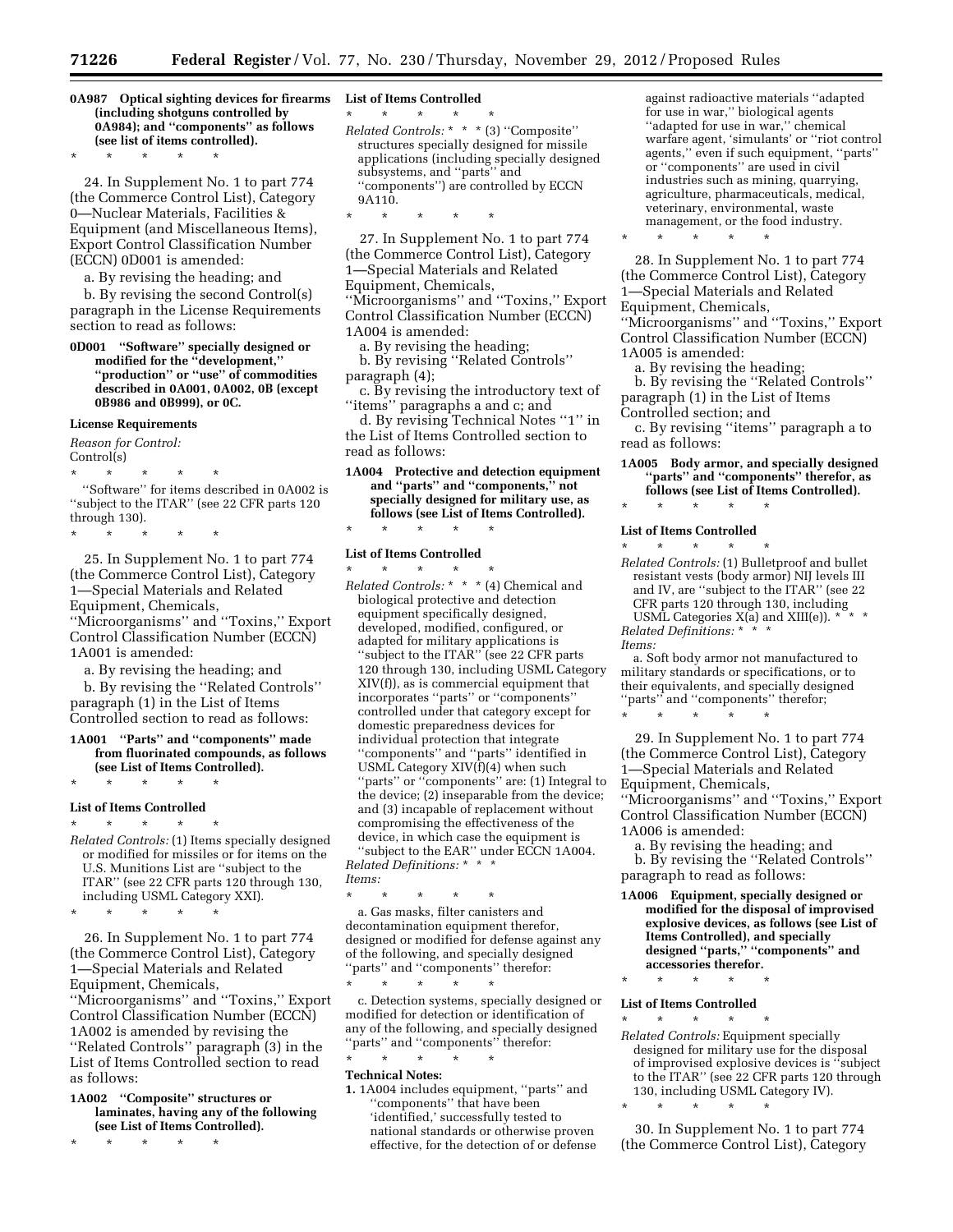1—Special Materials and Related Equipment, Chemicals, ''Microorganisms'' and ''Toxins,'' Export Control Classification Number (ECCN) 1A007 is amended by revising the ''Related Controls'' paragraph in the List of Items Controlled section to read as follows:

**1A007 Equipment and devices, specially designed to initiate charges and devices containing energetic materials, by electrical means, as follows (see List of Items Controlled).** 

\* \* \* \* \*

#### **List of Items Controlled**

\* \* \* \* \*

*Related Controls:* (1) Equipment and devices specially designed for military use are ''subject to the ITAR'' (see 22 CFR parts 120 through 130). (2) This entry does not control detonators using only primary explosives, such as lead azide. (3) See also 3A229. (4) See 1E001 for ''development'' and ''production'' technology controls, and 1E201 for ''use'' technology controls.

\* \* \* \* \*

31. In Supplement No. 1 to part 774 (the Commerce Control List), Category 1—Special Materials and Related Equipment, Chemicals, ''Microorganisms'' and ''Toxins,'' Export Control Classification Number (ECCN) 1A008 is amended:

a. By revising the heading;

b. By revising the introductory text of ''Related Controls'' paragraph (1) and the ''Related Controls'' paragraph (2) in the List of Items Controlled section; and c. By revising the introductory text of

''items'' paragraph b to read as follows: **1A008 Charges, devices and ''parts'' and** 

**''components,'' as follows (see List of Items Controlled).** 

\* \* \* \* \*

# **List of Items Controlled**

\* \* \* \* \* *Related Controls:* (1) All of the following are ''subject to the ITAR'' (see 22 CFR parts 120 through 130): \* \* \* (2) See also ECCNs 1C011, 1C018, 1C111, and 1C239 for additional controlled energetic materials. See ECCN 1E001 for the ''development'' or ''production'' ''technology'' for the commodities controlled by ECCN 1A008, but not for explosives or commodities that are ''subject to the ITAR.''

\* \* \* \* \* *Items:* 

\* \* \* \* \*

b. Linear shaped cutting charges having all of the following, and specially designed ''parts'' and ''components'' therefor: \* \* \* \* \*

32. In Supplement No. 1 to part 774 (the Commerce Control List), Category 1—Special Materials and Related Equipment, Chemicals,

''Microorganisms'' and ''Toxins,'' Export Control Classification Number (ECCN) 1A101 is amended:

a. By revising the heading; and b. By revising the ''Related Controls'' paragraph in the List of Items Controlled to read as follows:

**1A101 Devices for reduced observables such as radar reflectivity, ultraviolet/ infrared signatures and acoustic signatures, for applications usable in rockets, missiles, or unmanned aerial vehicles capable of achieving a ''range'' equal to or greater than 300 km or their complete subsystems.** 

\* \* \* \* \*

\* \* \* \* \*

\* \* \* \* \*

#### **List of Items Controlled**

\* \* \* \* \* *Related Controls:* (1) See also 1C101. (2) For commodities that meet the definition of defense articles under 22 CFR 120.3 of the International Traffic in Arms Regulations (ITAR), which describes similar commodities ''subject to the ITAR'' (See 22 CFR parts 120 through 130, including USML Category XIII).

33. In Supplement No. 1 to part 774 (the Commerce Control List), Category 1—Special Materials and Related Equipment, Chemicals, ''Microorganisms'' and ''Toxins,'' Export Control Classification Number (ECCN) 1A102 is amended by revising the heading to read as follows:

**1A102 Resaturated pyrolized carboncarbon ''parts'' and ''components'' designed for rockets, missiles, or unmanned aerial vehicles capable of achieving a ''range'' equal to or greater than 300km. (These items are ''subject to the ITAR.'' See 22 CFR parts 120 through 130.)** 

34. In Supplement No. 1 to part 774 (the Commerce Control List), Category 1—Special Materials and Related Equipment, Chemicals, ''Microorganisms'' and ''Toxins,'' Export Control Classification Number (ECCN) 1A290 is amended by revising the ''Related Controls'' paragraphs (1) and (3) in the List of Items Controlled section to read as follows:

**1A290 Depleted uranium (any uranium containing less than 0.711% of the isotope U–235) in shipments of more than 1,000 kilograms in the form of shielding contained in X-ray units, radiographic exposure or teletherapy devices, radioactive thermoelectric generators, or packaging for the transportation of radioactive materials.** 

\* \* \* \* \*

#### **List of Items Controlled**

\* \* \* \* \* *Related Controls:* (1) This entry does not control depleted uranium in fabricated forms for use in munitions. See 22 CFR part 121 for depleted uranium ''subject to the ITAR'' \* \* \* (3) ''Natural uranium'' or ''depleted uranium'' or thorium in the form of metal, alloy, chemical compound or concentrate and any other material containing one or more of the foregoing are subject to the export licensing authority of the Nuclear Regulatory Commission (see 10 CFR part 110).

\* \* \* \* \*

35. In Supplement No. 1 to part 774 (the Commerce Control List), Category 1—Special Materials and Related Equipment, Chemicals, ''Microorganisms'' and ''Toxins,'' Export Control Classification Number (ECCN) 1A985 is amended by revising the ''Related Controls'' paragraph in the List of Items Controlled section to read as follows:

**1A985 Fingerprinting powders, dyes, and inks.** 

\* \* \* \* \*

#### **List of Items Controlled**  \* \* \* \* \*

*Related Controls:* See 3A981.

\* \* \* \* \*

36. In Supplement No. 1 to part 774 (the Commerce Control List), Category 1—Special Materials and Related Equipment, Chemicals, ''Microorganisms'' and ''Toxins,'' Export Control Classification Number (ECCN) 1A995 is amended by revising the heading to read as follows:

**1A995 Protective and detection equipment not specially designed for military use and not controlled by ECCN 1A004 or ECCN 2B351, as follows (see List of Items Controlled), and ''parts'' and ''components'' not specially designed for military use and not controlled by ECCN 1A004 or ECCN 2B351 therefor.** 

37. In Supplement No. 1 to part 774 (the Commerce Control List), Category 1—Special Materials and Related Equipment, Chemicals,

\* \* \* \* \*

''Microorganisms'' and ''Toxins,'' Export Control Classification Number (ECCN) 1B001 is amended:

a. By revising the heading; and b. By revising ''items'' paragraph f.2 in the List of Items Controlled section to read as follows:

**1B001 Equipment for the production or inspection of ''composite'' structures or laminates controlled by 1A002 or ''fibrous or filamentary materials'' controlled by 1C010, as follows (see List of Items Controlled), and specially designed ''parts,'' ''components'' and accessories therefor.** 

#### **List of Items Controlled**

| ÷ | ÷             | ÷ | ÷ | ÷ |
|---|---------------|---|---|---|
|   | <i>Items:</i> |   |   |   |
| ÷ | ÷             | ÷ | ÷ | ÷ |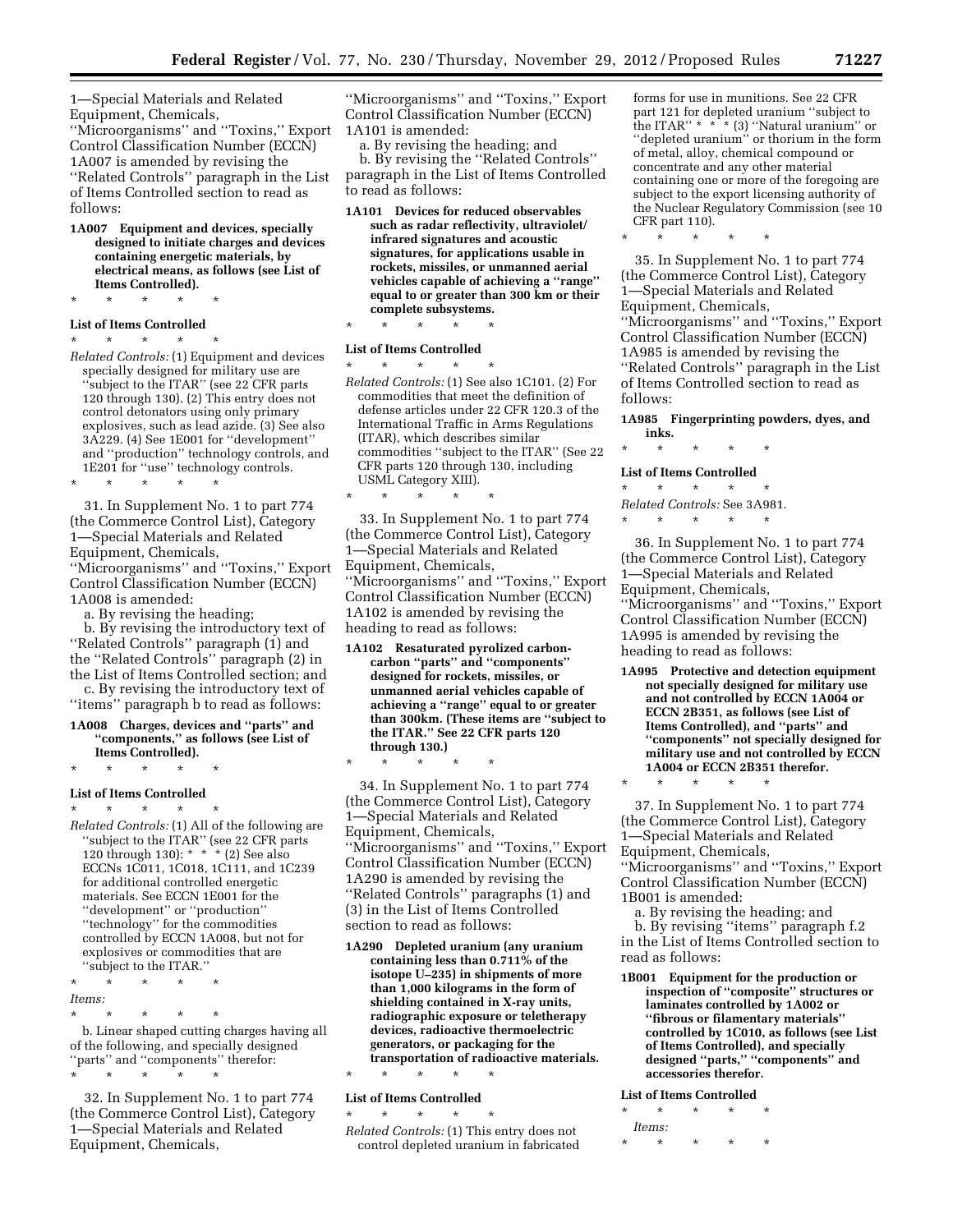f.2. Numerically controlled ultrasonic testing machines of which the motions for positioning transmitters or receivers are simultaneously coordinated and programmed in four or more axes to follow the three dimensional contours of the ''part'' or ''component'' under inspection;

\* \* \* \* \*

38. In Supplement No. 1 to part 774 (the Commerce Control List), Category 1—Special Materials and Related Equipment, Chemicals, ''Microorganisms'' and ''Toxins,'' Export

Control Classification Number (ECCN) 1B003 is amended:

a. By revising ''Related Controls'' paragraph in the List of Items Controlled section; and

b. By revising ''items'' paragraph c to read as follows:

**1B003 Tools, dies, molds or fixtures, for ''superplastic forming'' or ''diffusion bonding'' titanium, aluminum or their alloys, specially designed for the manufacture of any of the following (see List of Items Controlled).** 

\* \* \* \* \*

#### **List of Items Controlled**

\* \* \* \* \* *Related Controls:* For specially designed production equipment of systems, subsystems, and ''parts'' and ''components'' controlled by 9A005 to 9A009, 9A011, 9A101, 9A105 to 9A109, 9A111, and 9A116 to 9A120 usable in ''missiles,'' see 9B115.

\* \* \* \* \* *Items:* 

\* \* \* \* \* c. Specially designed ''parts'' and ''components'' for structures specified by 1B003.a or for engines specified by 1B003.b. \* \* \* \* \*

39. In Supplement No. 1 to part 774 (the Commerce Control List), Category 1—Special Materials and Related Equipment, Chemicals, ''Microorganisms'' and ''Toxins,'' Export Control Classification Number (ECCN)

1B101 is amended:

section to read as follows:

a. By revising the heading; and b. By revising ''Related Definitions'' paragraph in the List of Items Controlled

**1B101 Equipment, other than that controlled by 1B001, for the ''production'' of structural composites, fibers, prepregs or preforms, usable for rockets, missiles, or unmanned aerial vehicles capable of achieving a ''range'' equal to or greater than 300 km and their subsystems, as follows (see List of Items Controlled); and specially designed ''parts,'' ''components'' and accessories therefor.** 

\* \* \* \* \*

**List of Items Controlled** 

\* \* \* \* \*

- *Related Definitions:* Examples of ''parts,'' ''components'' and accessories for the machines controlled by this entry are molds, mandrels, dies, fixtures and tooling for the preform pressing, curing, casting, sintering or bonding of composite structures, laminates and manufactures thereof.
- \* \* \* \* \*

40. In Supplement No. 1 to part 774 (the Commerce Control List), Category 1—Special Materials and Related Equipment, Chemicals, ''Microorganisms'' and ''Toxins,'' Export Control Classification Number (ECCN) 1B102 is amended:

a. By revising the heading;

b. By revising the ''Unit'' paragraph in the List of Items Controlled section; and c. By revising the introductory text of ''items'' paragraph b to read as follows:

**1B102 Metal powder ''production equipment,'' other than that specified in 1B002, and ''parts'' and ''components'' as follows (see List of Items Controlled).**  \* \* \* \* \*

# **List of Items Controlled**

*Unit:* Equipment in number; ''parts'' and ''components'' in \$ value

\* \* \* \* \* *Items:* 

\* \* \* \* \* b. Specially designed ''parts'' and ''components'' for ''production equipment'' specified in 1B002 or 1B102.a. \* \* \* \* \*

41. In Supplement No. 1 to part 774 (the Commerce Control List), Category 1—Special Materials and Related Equipment, Chemicals, ''Microorganisms'' and ''Toxins,'' Export Control Classification Number (ECCN) 1B115 is amended:

a. By revising the heading; and b. By revising the ''Unit'' paragraph in

the List of Items Controlled section to read as follows:

**1B115 Equipment, other than that controlled in 1B002 or 1B102, for the ''production'' of propellant or propellant constituents (see List of Items Controlled), and specially designed ''parts'' and ''components'' therefor.**  \* \* \* \* \*

#### **List of Items Controlled**

\* \* \* \* \*

*Unit:* Equipment in number; ''parts'' and ''components'' in \$ value

42. In Supplement No. 1 to part 774 (the Commerce Control List), Category 1—Special Materials and Related Equipment, Chemicals, ''Microorganisms'' and ''Toxins,'' Export Control Classification Number (ECCN) 1B117 is amended:

a. By revising the heading;

b. By revising the ''Unit'' paragraph in the List of Items Controlled section; and

c. By revising the ''Related Controls'' paragraph in the List of Items Controlled section to read as follows:

**1B117 Batch mixers with provision for mixing under vacuum in the range from zero to 13.326 kPa and with temperature control capability of the mixing chamber and having all of the following characteristics (see List of Items Controlled), and specially designed ''parts'' and ''components'' therefor.** 

# \* \* \* \* \* **List of Items Controlled**

*Unit:* Equipment in number; ''parts'' and ''components'' in \$ value

*Related Controls:* See 1B115, 1B118, and 1B119.

\* \* \* \* \*

43. In Supplement No. 1 to part 774 (the Commerce Control List), Category 1—Special Materials and Related Equipment, Chemicals,

''Microorganisms'' and ''Toxins,'' Export Control Classification Number (ECCN) 1B118 is amended:

a. By revising the heading;

b. By revising ''Unit'' paragraph in the List of Items Controlled section; and

c. By revising the ''Related Controls'' paragraph in the List of Items Controlled section to read as follows:

**1B118 Continuous mixers with provision for mixing under vacuum in the range from zero to 13.326 kPa and with temperature control capability of the mixing chamber and having any of the following characteristics (see List of Items Controlled), and specially designed ''parts'' and ''components'' therefor.** 

\* \* \* \* \*

#### **List of Items Controlled**

*Unit:* Equipment in number; ''parts'' and ''components'' in \$ value *Related Controls:* See 1B115, 1B117, and 1B119.

44. In Supplement No. 1 to part 774 (the Commerce Control List), Category 1—Special Materials and Related Equipment, Chemicals, ''Microorganisms'' and ''Toxins,'' Export Control Classification Number (ECCN)

1B119 is amended:

a. By revising the heading;

b. By revising the ''Unit'' paragraph in the List of Items Controlled section; and

c. By revising the ''Related Controls'' paragraph in the List of Items Controlled section to read as follows:

**1B119 Fluid energy mills usable for grinding or milling propellant or propellant constituents specified in 1C011.a, 1C011.b or 1C111, or on the U.S. Munitions List, and specially** 

<sup>\* \* \* \* \*</sup>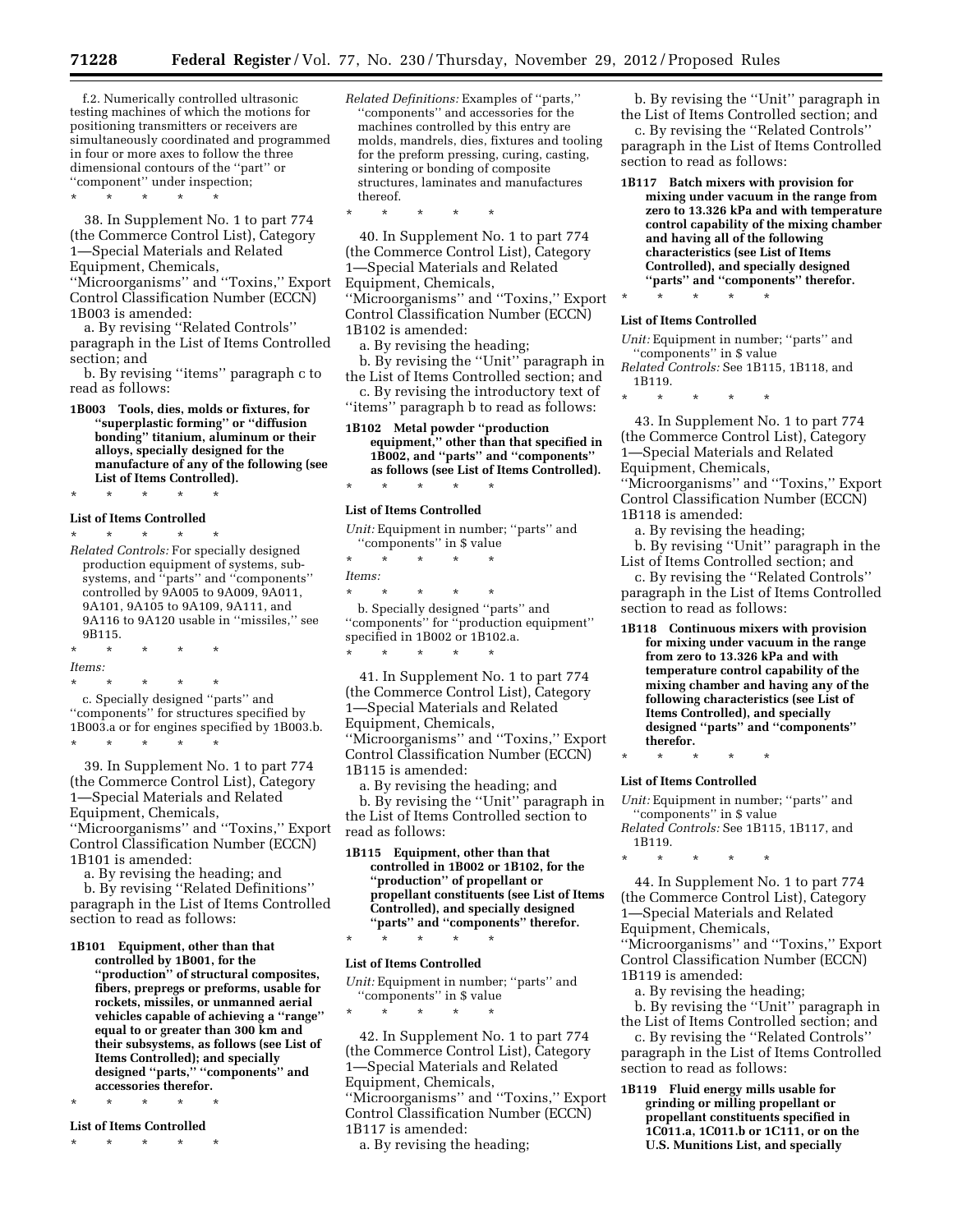**designed ''parts'' and ''components'' therefor.** 

# \* \* \* \* \* **List of Items Controlled**

*Unit:* Equipment in number; ''parts'' and ''components'' in \$ value *Related Controls:* See 1B115, 1B117 and 1B118.

\* \* \* \* \*

45. In Supplement No. 1 to part 774 (the Commerce Control List), Category 1—Special Materials and Related Equipment, Chemicals, ''Microorganisms'' and ''Toxins,'' Export Control Classification Number (ECCN) 1B225 is amended by revising the ''Related Controls'' paragraph in the List of Items Controlled section to read as follows:

#### **1B225 Electrolytic cells for fluorine production with a production capacity greater than 250 g of fluorine per hour.**

\* \* \* \* \*

#### **List of Items Controlled**

\* \* \* \* \* *Related Controls:* (1) See ECCNs 1E001 (''development'' and ''production'') and 1E201 (''use'') for technology for items controlled by this entry. (2) See ECCN 1B999 for specific processing equipment, n.e.s.

\* \* \* \* \*

46. In Supplement No. 1 to part 774 (the Commerce Control List), Category 1—Special Materials and Related Equipment, Chemicals, ''Microorganisms'' and ''Toxins,'' Export Control Classification Number (ECCN) 1C002 is amended by revising ''items'' paragraph c.1.a to read as follows:

#### **1C002 Metal alloys, metal alloy powder and alloyed materials, as follows (see**

**List of Items Controlled).**  \* \* \* \* \*

#### **List of Items Controlled**

\* \* \* \* \* *Items:* 

\* \* \* \* \*

\* \* \* \* \* c.1.a. Nickel alloys (Ni-Al-X, Ni-X–Al) qualified for turbine engine ''parts'' or ''components,'' i.e. with less than 3 nonmetallic particles (introduced during the manufacturing process) larger than  $100 \mu m$  in 109 alloy particles;

47. In Supplement No. 1 to part 774 (the Commerce Control List), Category 1—Special Materials and Related Equipment, Chemicals, ''Microorganisms'' and ''Toxins,'' Export Control Classification Number (ECCN) 1C007 is amended by revising ''items'' paragraph e.3 to read as follows:

**1C007 Ceramic base materials, non- ''composite'' ceramic materials, ceramic-''matrix'' ''composite''** 

**materials and precursor materials, as follows (see List of Items Controlled).**  \* \* \* \* \*

#### **List of Items Controlled**

\* \* \* \* \* *Items:*  \* \* \* \* \* e.3. Polycarbosilazanes (for producing ceramics with silicon, carbon and nitrogen ''parts'' and ''components'');

\* \* \* \* \* 48. In Supplement No. 1 to part 774

(the Commerce Control List), Category 1—Special Materials and Related Equipment, Chemicals, ''Microorganisms'' and ''Toxins,'' Export Control Classification Number (ECCN) 1C011 is amended by revising the introductory text of the ''Related Controls'' paragraph (2) in the List of Items Controlled to read as follows:

#### **1C011 Metals and compounds, as follows (see List of Items Controlled).**

#### \* \* \* \* \*

#### **List of Items Controlled**

\* \* \* \* \* *Related Controls:* \* \* \* (2) All of the following are ''subject to the ITAR'' (see 22 CFR parts 120 through 130): \* \* \* \* \* \* \* \*

49. In Supplement No. 1 to part 774 (the Commerce Control List), Category 1—Special Materials and Related Equipment, Chemicals, ''Microorganisms'' and ''Toxins,'' Export Control Classification Number (ECCN) 1C101 is amended by revising the ''Related Controls'' paragraph (3) in the List of Items Controlled to read as follows:

**1C101 Materials for Reduced Observables such as Radar Reflectivity, Ultraviolet/ Infrared Signatures and Acoustic Signatures (i.e., Stealth Technology), Other than Those Controlled by 1C001, for applications usable in rockets, missiles, or unmanned aerial vehicles capable of achieving a ''range'' equal to or greater than 300km, and their subsystems.** 

\* \* \* \* \*

\* \* \* \* \*

#### **List of Items Controlled**

\* \* \* \* \* *Related Controls:* \* \* \* (3) For commodities that meet the definition of defense articles under 22 CFR 120.3 of the International Traffic in Arms Regulations (ITAR), which describes similar commodities ''subject to the ITAR'' (See 22 CFR parts 120 through 130, including USML Category XIII).

50. In Supplement No. 1 to part 774 (the Commerce Control List), Category 1—Special Materials and Related Equipment, Chemicals, ''Microorganisms'' and ''Toxins,'' Export Control Classification Number (ECCN) 1C102 is amended by revising the heading to read as follows:

**1C102 Resaturated pyrolized carboncarbon materials designed for space launch vehicles specified in 9A004 or sounding rockets specified in 9A104. (These items are ''subject to the ITAR.'' See 22 CFR parts 120 through 130.)** 

\* \* \* \* \*

51. In Supplement No. 1 to part 774 (the Commerce Control List), Category 1—Special Materials and Related Equipment, Chemicals, ''Microorganisms'' and ''Toxins,'' Export Control Classification Number (ECCN) 1C107 is amended by revising the ''Related Controls'' paragraph in the List of Items Controlled section to read as follows:

**1C107 Graphite and ceramic materials, other than those controlled by 1C007, which can be machined to any of the following products as follows (see List of Items Controlled).** 

\* \* \* \* \*

**List of Items Controlled** 

\* \* \* \* \*

\* \* \* \* \* *Related Controls:* (1) See also 1C004, 1C007, and 1C298. (2) For commodities that meet the definition of defense articles under 22 CFR 120.3 of the ITAR, which describes similar commodities ''subject to the ITAR'' (See 22 CFR parts 120 through 130, including USML Category XIII). (3) ''Special fissile materials'' and ''other fissile materials''; except, four ''effective grams'' or less when contained in a sensing component in instruments are subject to the export licensing authority of the Nuclear Regulatory Commission (see 10 CFR part 110).

52. In Supplement No. 1 to part 774 (the Commerce Control List), Category 1—Special Materials and Related Equipment, Chemicals, ''Microorganisms'' and ''Toxins,'' Export Control Classification Number (ECCN) 1C111 is amended by revising the ''Related Controls'' paragraphs (1) and (2) in the List of Items Controlled to read as follows:

**1C111 Propellants and constituent chemicals for propellants, other than those specified in 1C011, as follows (see List of Items Controlled).**  \* \* \* \* \*

#### **List of Items Controlled**  \* \* \* \* \*

*Related Controls:* (1) Butacene, as defined by 1C111.c.1, and some HTPB are ''subject to the ITAR.'' (See 22 CFR parts 120 through 130, including USML Category V, other ferrocene derivatives). (2) See 1C018 for controls on oxidizers that are composed of fluorine and one or more of the following other halogens, oxygen, or nitrogen. Solid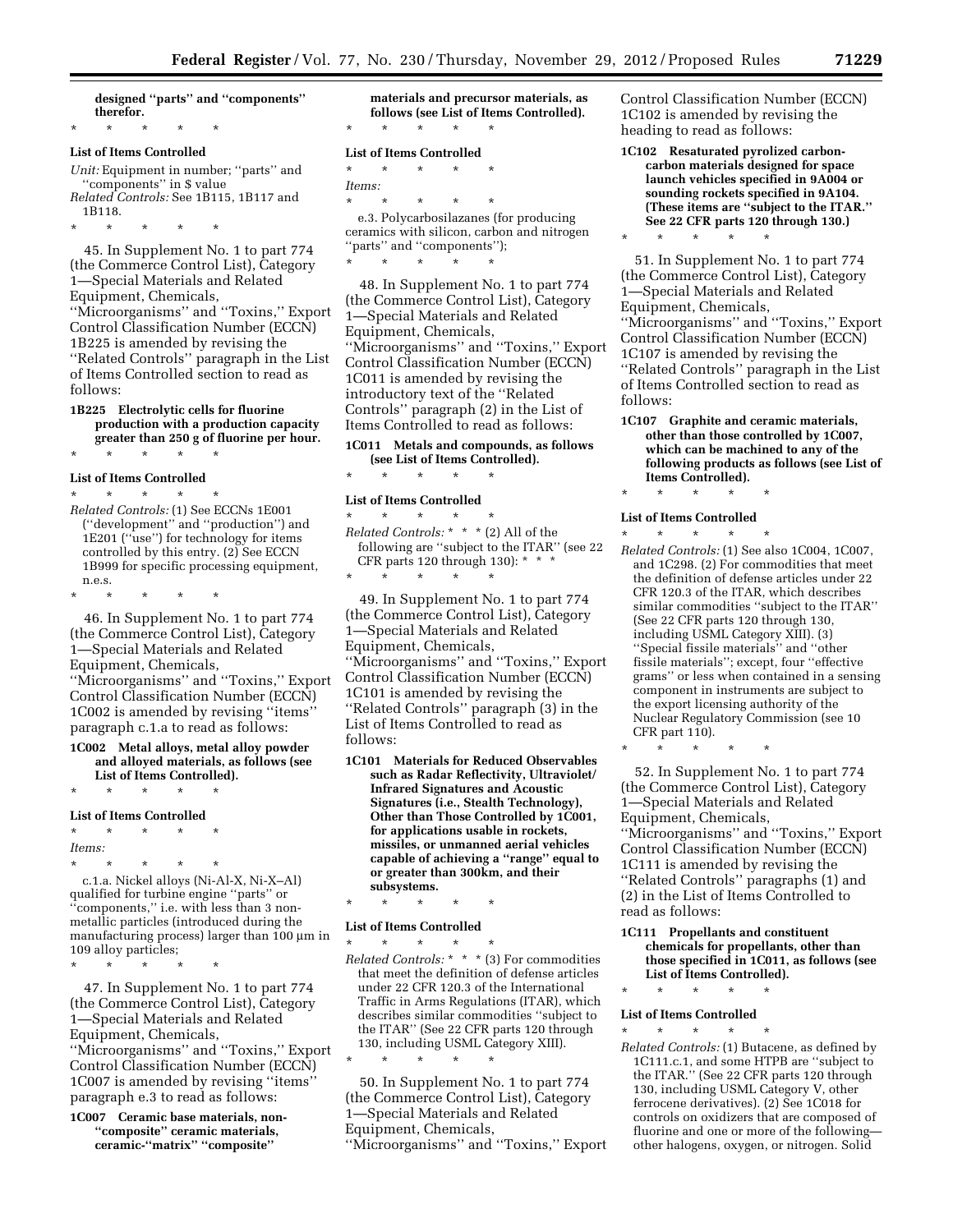oxidizer substances are ''subject to the ITAR'' (see 22 CFR parts 120 through 130, including USML Category V). \* \* \* \* \* \*

53. In Supplement No. 1 to part 774 (the Commerce Control List), Category 1—Special Materials and Related Equipment, Chemicals,

''Microorganisms'' and ''Toxins,'' Export Control Classification Number (ECCN) 1C117 is amended:

- a. By revising the heading; and b. By revising the ''Related Controls'' paragraph in the List of Items Controlled section to read as follows:
- **1C117 Materials for the fabrication of missile ''parts'' or ''components'' for rockets or missiles capable of achieving a ''range'' equal to or greater than 300 km, as follows (see List of Items Controlled).**

# \* \* \* \* \* **List of Items Controlled**

\* \* \* \* \* *Related Controls:* See 1C226.

\* \* \* \* \*

54. In Supplement No. 1 to part 774 (the Commerce Control List), Category 1—Special Materials and Related Equipment, Chemicals, ''Microorganisms'' and ''Toxins,'' Export Control Classification Number (ECCN) 1C233 is amended by revising the ''Related Controls'' paragraph in the List of Items Controlled section to read as follows:

**1C233 Lithium enriched in the lithium-6 (6Li) isotope to greater than its natural isotopic abundance, and products or devices containing enriched lithium, as follows: elemental lithium, alloys, compounds, mixtures containing lithium, manufactures thereof, and waste or scrap of any of the foregoing.** 

\* \* \* \* \*

#### **List of Items Controlled**

\* \* \* \* \* *Related Controls:* (1) See ECCNs 1E001

(''development'' and ''production'') and 1E201 (''use'') for technology for items controlled by this entry. (2) See ECCN 1B233 for lithium isotope separation facilities or plants, and equipment therefor. (3) Facilities or plants specially designed or prepared for the separation of lithium isotopes are subject to the export licensing authority of the Nuclear Regulatory Commission (see 10 CFR part 110).

55. In Supplement No. 1 to part 774 (the Commerce Control List), Category 1—Special Materials and Related Equipment, Chemicals, ''Microorganisms'' and ''Toxins,'' Export Control Classification Number (ECCN) 1C239 is amended by revising the ''Related Controls'' paragraph (3) in the List of Items Controlled to read as follows:

**1C239 High explosives, other than those controlled by the U.S. Munitions List, or substances or mixtures containing more than 2% by weight thereof, with a crystal density greater than 1.8 g/cm3 and having a detonation velocity greater than 8,000 m/s.** 

\* \* \* \* \*

#### **List of Items Controlled**   $\star$   $\star$   $\star$

*Related Controls:* \* \* \* (3) High explosives for military use are ''subject to the ITAR'' (see 22 CFR part 121.12).

\* \* \* \* \* 56. In Supplement No. 1 to part 774 (the Commerce Control List), Category 1—Special Materials and Related Equipment, Chemicals, ''Microorganisms'' and ''Toxins,'' Export Control Classification Number (ECCN) 1C240 is amended by revising the heading to read as follows:

**1C240 Nickel powder or porous nickel metal, other than nickel powder or porous nickel metal, specially prepared for the manufacture of gaseous diffusion barriers subject to the export licensing authority of the Nuclear Regulatory Commission (see 10 CFR part 110), as follows (see List of Items Controlled).**  \* \* \* \* \*

57. In Supplement No. 1 to part 774 (the Commerce Control List), Category 1—Special Materials and Related Equipment, Chemicals, ''Microorganisms'' and ''Toxins,'' Export Control Classification Number (ECCN) 1C298 is amended:

a. By revising the License Requirement Note paragraph in the License Requirements section; and

b. By revising the Related Controls paragraph in the List of Items Controlled section to read as follows:

**1C298 Graphite with a boron content of less than 5 parts per million and a density greater than 1.5 grams per cubic centimeter that is intended for use other than in a nuclear reactor.** 

**License Requirements**  \* \* \* \* \*

**License Requirement Note:** Some graphite intended for use in a nuclear reactor is subject to the export licensing authority of the Nuclear Regulatory Commission (see 10 CFR part 110).

\* \* \* \* \*

#### **List of Items Controlled**

\* \* \* \* \* *Related Controls:* (1) See also 1C107. (2) Graphite having a purity level of less than 5 parts per million ''boron equivalent'' as measured according to ASTM standard C– 1233–98 and intended for use in a nuclear reactor is subject to the export licensing authority of the Nuclear Regulatory Commission (see 10 CFR part 110).

\* \* \* \* \*

58. In Supplement No. 1 to part 774 (the Commerce Control List), Category 1—Special Materials and Related Equipment, Chemicals, ''Microorganisms'' and ''Toxins,'' Export Control Classification Number (ECCN) 1C350 is amended:

a. By revising ''Note to Mixtures'' paragraph b and ''Technical Notes'' paragraph 1 in the License Requirements section; and

b. By revising the ''Related Controls'' paragraph in the List of Items Controlled to read as follows:

**1C350 Chemicals that may be used as precursors for toxic chemical agents.** 

# **License Requirements**

\* \* \* \* \*

**Licenses Requirements Notes:** 

- \* \* \* \* \*  $2. * * * *$
- \* \* \* \* \* **Notes to Mixtures:** \* \* \*

\* \* \* \* \*

b. Percent Weight Calculation. When calculating the percentage, by weight, of ''parts'' or ''components'' in a chemical mixture, include all ''parts'' and ''components'' of the mixture, including those that act as solvents.

\* \* \* \* \* **Technical Notes:** \* \* \*

1. For purposes of this entry, a ''mixture'' is defined as a solid, liquid or gaseous product made up of two or more ''parts'' or ''components'' that do not react together under normal storage conditions. \* \* \* \* \*

# **List of Items Controlled**

\* \* \* \* \*

*Related Controls:* See USML Category XIV(c) for related chemicals ''subject to the ITAR'' (see 22 CFR parts 120 through 130).

\* \* \* \* \* 59. In Supplement No. 1 to part 774 (the Commerce Control List), Category 1—Special Materials and Related Equipment, Chemicals, ''Microorganisms'' and ''Toxins,'' Export Control Classification Number (ECCN) 1C351 is amended by revising the ''Related Controls'' paragraph (1) in the List of Items Controlled to read as follows:

**1C351 Human and zoonotic pathogens and ''toxins,'' as follows (see List of Items Controlled).** 

\* \* \* \* \*

#### **List of Items Controlled**

*Related Controls:* (1) Certain forms of ricin and saxitoxin in 1C351.d.5. and d.6 are CWC Schedule 1 chemicals (see § 742.18 of the EAR). The U.S. Government must provide advance notification and annual reports to the OPCW of all exports of Schedule 1 chemicals. See § 745.1 of the EAR for notification procedures. See USML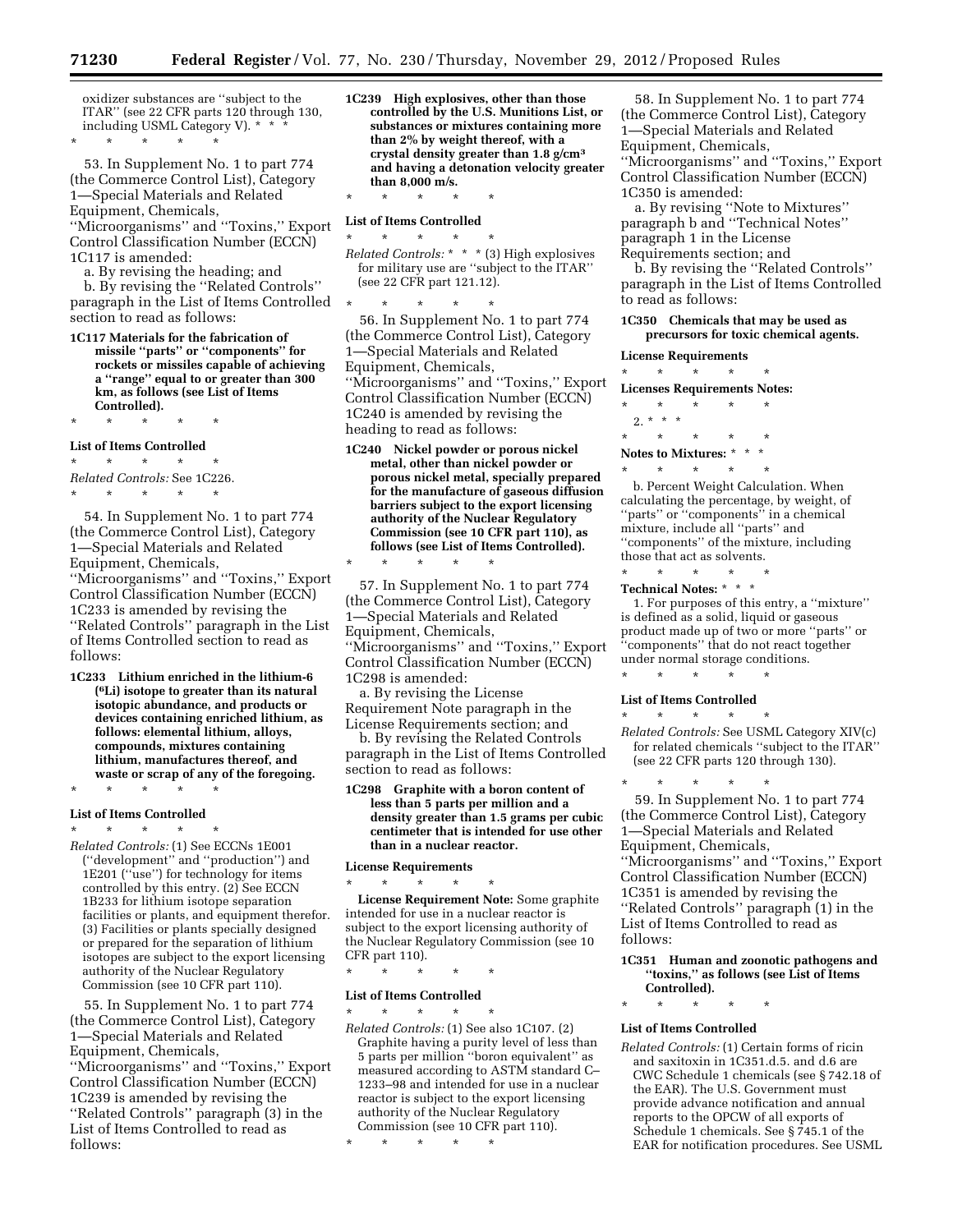Category XIV and § 121.7 for additional CWC Schedule 1 chemicals that are ''subject to the ITAR'' (see 22 CFR parts 120 through 130). \* \* \*

\* \* \* \* \*

60. In Supplement No. 1 to part 774 (the Commerce Control List), Category 1—Special Materials and Related Equipment, Chemicals, ''Microorganisms'' and ''Toxins,'' Export Control Classification Number (ECCN)

1C355 is amended;

a. By revising the heading; and

b. By revising ''Note to Mixtures'' paragraph b and ''Technical Notes'' paragraph 1 in the License Requirements section to read as follows:

**1C355 Chemical Weapons Convention (CWC) Schedule 2 and 3 chemicals and families of chemicals not controlled by ECCN 1C350 or ''subject to the ITAR'' (see 22 CFR parts 120 through 130).** 

**License Requirements** 

\* \* \* \* \*

**Licenses Requirements Notes:** 

- \* \* \* \* \* 2.  $*$   $*$   $*$
- \* \* \* \* \* **Notes to Mixtures:** \* \* \*

\* \* \* \* \*

b. Percent Weight Calculation. When calculating the percentage, by weight, of ''parts'' or ''components'' in a chemical mixture, include all ''parts'' and ''components'' of the mixture, including those that act as solvents.  $\star$   $\star$   $\star$ 

**Technical Notes:** \* \* \*

1. For purposes of this entry, a ''mixture'' is defined as a solid, liquid or gaseous product made up of two or more ''parts'' or ''components'' that do not react together under normal storage conditions.

\* \* \* \* \* 61. In Supplement No. 1 to part 774 (the Commerce Control List), Category 1—Special Materials and Related Equipment, Chemicals,

''Microorganisms'' and ''Toxins,'' Export Control Classification Number (ECCN) 1C992 is amended by revising the ''Related Definitions'' paragraphs (1), (3) and (4) in the List of Items Controlled to read as follows:

#### **1C992 Commercial charges and devices containing energetic materials, n.e.s. and nitrogen trifluoride in a gaseous state.**

\* \* \* \* \*

#### **List of Items Controlled**

\* \* \* \* \* *Related Definitions:* (1) Items controlled by this entry 1C992 are those materials not ''subject to the ITAR'' (see 22 CFR parts 120 through 130) or controlled by ECCN 1C018.  $*$   $*$   $*$  (3) The individual USML controlled energetic materials, even when compounded with other materials, remain

''subject to the ITAR'' when not incorporated into explosive devices or charges controlled by this entry. (4) Commercial prefabricated slurries and emulsions containing greater than 35% of USML controlled energetic materials are ''subject to the ITAR'' (see 22 CFR parts 120 through 130).

62. In Supplement No. 1 to part 774 (the Commerce Control List), Category 1—Special Materials and Related Equipment, Chemicals, ''Microorganisms'' and ''Toxins,'' Export Control Classification Number (ECCN) 1C996 is amended by revising the heading to read as follows:

\* \* \* \* \*

\* \* \* \* \*

**1C996 Hydraulic fluids containing synthetic hydrocarbon oils, not controlled by 1C006, having all the following characteristics (see List of Items Controlled).** 

63. In Supplement No. 1 to part 774 (the Commerce Control List), Category 1—Special Materials and Related Equipment, Chemicals, ''Microorganisms'' and ''Toxins,'' Export Control Classification Number (ECCN) 1D002 is amended by revising the ''Related Controls'' paragraph in the List of Items Controlled to read as follows:

**1D002 ''Software'' for the ''development'' of organic ''matrix,'' metal ''matrix'' or carbon ''matrix'' laminates or ''composites''.** 

\* \* \* \* \*

#### **List of Items Controlled**  \* \* \* \* \*

*Related Controls:* ''Software'' for items controlled by 1A102 are ''subject to the ITAR'' (see 22 CFR parts 120 through 130).

\* \* \* \* \* 64. In Supplement No. 1 to part 774 (the Commerce Control List), Category 1—Special Materials and Related Equipment, Chemicals, ''Microorganisms'' and ''Toxins,'' Export Control Classification Number (ECCN) 1D103 is amended:

a. By revising the heading; and b. By revising the ''Related Controls'' paragraph (2) in the List of Items Controlled to read as follows:

**1D103 ''Software'' specially designed for reduced observables such as radar reflectivity, ultraviolet/infrared signatures and acoustic signatures, for applications usable in rockets, missiles, or unmanned aerial vehicles capable of delivering at least a 500 kg payload to a ''range'' equal to or greater than 300 km and their complete subsystems.** 

\* \* \* \* \*

#### **List of Items Controlled**

*Unit:* \* \* \*

*Related Controls:* \* \* \* (2) For software that meets the definition of defense articles

under 22 CFR 120.3 of the International Traffic in Arms Regulations (ITAR), which describes similar software that are ''subject to the ITAR'' (see 22 CFR parts 120 through 130, including USML Category XIII).

\* \* \* \* \*

65. In Supplement No. 1 to part 774 (the Commerce Control List), Category 1—Special Materials and Related Equipment, Chemicals, ''Microorganisms'' and ''Toxins,'' Export Control Classification Number (ECCN) 1D993 is amended by revising the heading to read as follows:

- **1D993 ''Software'' specially designed for the ''development,'' ''production'' or ''use'' of materials controlled by 1C210.b, or 1C990.**
- 

 $\star$ 

66. In Supplement No. 1 to part 774 (the Commerce Control List), Category 1—Special Materials and Related Equipment, Chemicals, ''Microorganisms'' and ''Toxins,'' Export Control Classification Number (ECCN) 1E001 is amended:

a. By revising the License Exception TSR paragraph (2) introductory text in the License Exceptions section;

b. By revising the Special Conditions for License Exception STA section; and

c. By revising the ''Related Controls'' paragraph (4) in the List of Items Controlled section to read as follows:

**1E001 ''Technology'' according to the General Technology Note for the ''development'' or ''production'' of items controlled by 1A001.b, 1A001.c, 1A002, 1A003, 1A004, 1A005, 1A006.b, 1A007, 1A008, 1A101, 1B (except 1B999), or 1C (except 1C355, 1C980 to 1C984, 1C988, 1C990, 1C991, 1C995 to 1C999).** 

**License Exceptions** 

\* \* \* \* \*

\* \* \* \* \*

TSR: \* \* \*

(2) Exports and reexports to destinations outside of those 36 countries listed in § 740.20(c)(1) (License Exception STA) of ''technology'' for the ''development'' or production'' of the following: \* \* \* \* \*

#### **Special Conditions for License Exception STA**

License Exception STA may not be used to ship or transmit ''technology'' according to the General Technology Note for the ''development'' or ''production'' of equipment and materials specified by ECCNs 1A002, 1C001, 1C007.c or d, or 1C010.c or d to any of the eight destinations listed in § 740.20(c)(2) of the EAR.

#### **List of Items Controlled**

\* \* \* \* \*

*Related Controls:* \* \* \* (4) ''Technology'' for items described in ECCN 1A102 is ''subject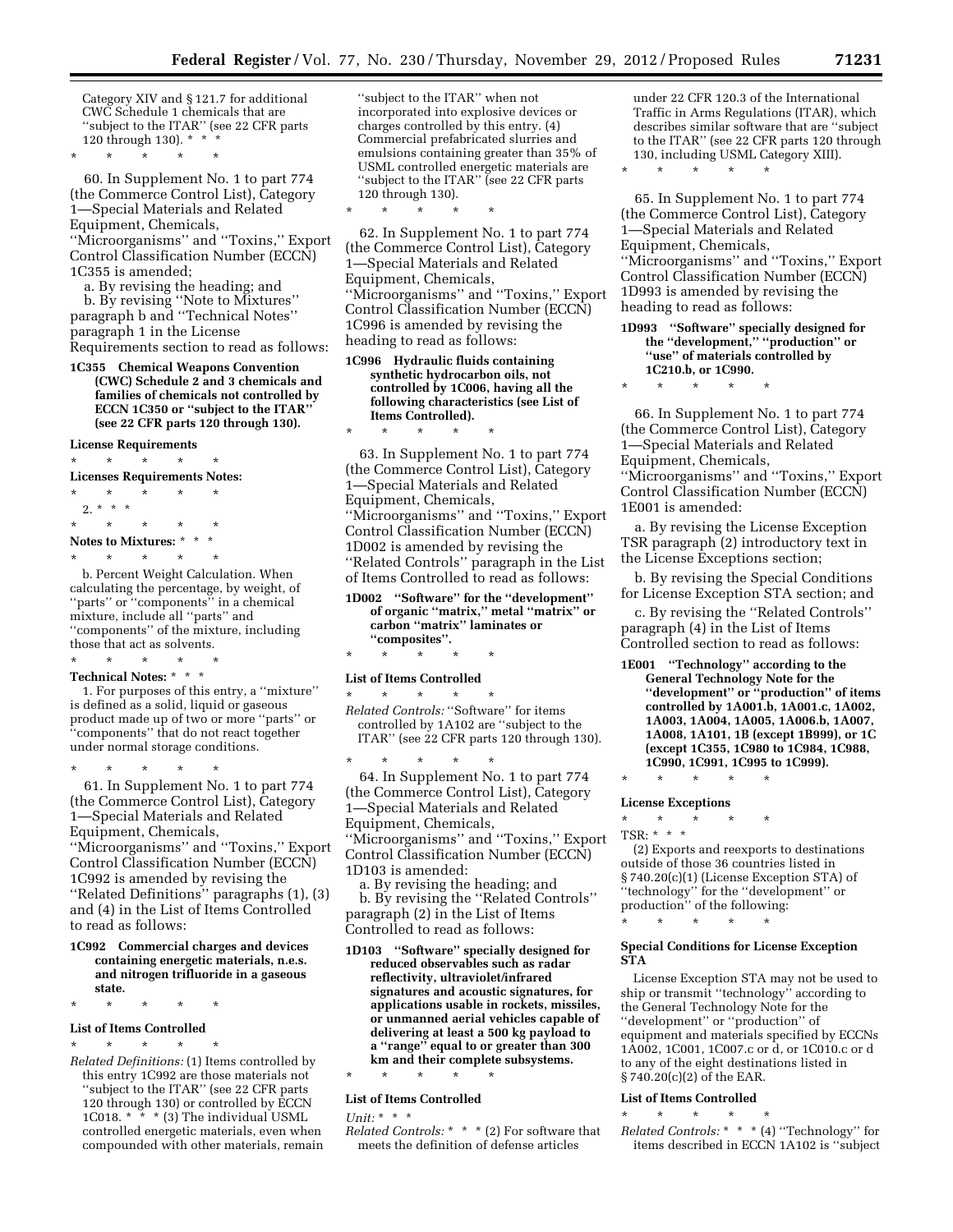to the ITAR'' (see 22 CFR parts 120 through 130).

\* \* \* \* \*

67. In Supplement No. 1 to part 774 (the Commerce Control List), Category 1—Special Materials and Related Equipment, Chemicals, ''Microorganisms'' and ''Toxins,'' Export Control Classification Number (ECCN) 1E101 is amended by revising the ''Related Controls'' paragraph in the List of Items Controlled to read as follows:

**1E101 ''Technology,'' in accordance with the General Technology Note, for the ''use'' of commodities and software controlled by 1A101, 1A102, 1B001, 1B101, 1B102, 1B115 to 1B119, 1C001, 1C007, 1C011, 1C101, 1C107, 1C111, 1C116, 1C117, 1C118, 1D001, 1D101, or 1D103.** 

\* \* \* \* \* **List of Items Controlled** 

\* \* \* \* \* *Related Controls:* ''Technology'' for items

controlled by 1A102 is ''subject to the ITAR'' (see 22 CFR parts 120 through 130).

\* \* \* \* \*

68. In Supplement No. 1 to part 774 (the Commerce Control List), Category 2—Materials Processing, Export Control Classification Number (ECCN) 2A001 is amended:

a. By revising the heading; and

b. By revising the ''Related Controls'' paragraph (2) in the List of Items Controlled section to read as follows:

**2A001 Anti-friction bearings and bearing systems, as follows, (see List of Items Controlled) and ''parts'' and ''components'' therefor.** 

\* \* \* \* \*

#### **List of Items Controlled**

 $\star$   $\star$   $\star$ *Related Controls:* \* \* \* (2) Quiet running bearings are ''subject to the ITAR'' (see 22 CFR parts 120 through 130).

\* \* \* \* \*

69. In Supplement No. 1 to part 774 (the Commerce Control List), Category 2—Materials Processing, Export Control Classification Number (ECCN) 2A291 is amended:

a. By revising the heading;

b. By revising the ''Unit'' paragraph in the List of Items Controlled section;

c. By revising the ''Related Controls'' paragraph (5) in the List of Items Controlled; and

d. By revising the ''items'' paragraph d in the List of Items Controlled section to read as follows:

**2A291 Equipment, except items controlled by 2A290, related to nuclear material handling and processing and to nuclear reactors, and ''parts,'' ''components''** 

**and accessories therefor (see List of Items Controlled).**  \* \* \* \* \*

#### **List of Items Controlled**

*Unit:* Equipment in number; ''parts,''

''components'' and accessories in \$ value *Related Controls:* \* \* \* (5) Nuclear radiation detection and measurement devices specially designed or modified for military purposes are ''subject to the ITAR'' (see 22 CFR parts 120 through 130).

\* \* \* \* \* *Items:* 

\* \* \* \* \* d. Commodities, ''parts,'' ''components'' and accessories specially designed or prepared for use with nuclear plants (*e.g.,*  snubbers, airlocks, pumps, reactor fuel charging and discharging equipment, containment equipment such as hydrogen recombiner and penetration seals, and reactor and fuel inspection equipment, including ultrasonic or eddy current test equipment). \* \* \* \* \*

70. In Supplement No. 1 to part 774 (the Commerce Control List), Category 2—Materials Processing, Export Control Classification Number (ECCN) 2A292 is amended by revising the ''Unit'' paragraph in the List of Items Controlled section to read as follows:

**2A292 Piping, fittings and valves made of, or lined with, stainless steel, coppernickel alloy or other alloy steel containing 10% or more nickel and/or chromium.** 

#### \* \* \* \* \*

#### **List of Items Controlled**

*Unit:* Pressure tubes, pipes, and fittings in kilograms; ''parts,'' ''components'' and valves in number

\* \* \* \* \*

\* \* \* \* \*

71. In Supplement No. 1 to part 774 (the Commerce Control List), Category 2—Materials Processing, Export Control Classification Number (ECCN) 2A983 is amended by revising the heading to read as follows:

**2A983 Explosives or detonator detection equipment, both bulk and trace based, consisting of an automated device, or combination of devices for automated decision making to detect the presence of different types of explosives, explosive residue, or detonators; and ''parts'' and ''components,'' n.e.s.** 

72. In Supplement No. 1 to part 774 (the Commerce Control List), Category 2—Materials Processing, Export Control Classification Number (ECCN) 2A984 is amended:

a. By revising the heading; and b. By revising the ''Related Controls'' paragraph (1) in the List of Items Controlled section to read as follows:

**2A984 Concealed object detection equipment operating in the frequency**  **range from 30 GHz to 3000 GHz and having a spatial resolution of 0.5 milliradian up to and including 1 milliradian at a standoff distance of 100 meters; and ''parts'' and ''components,'' n.e.s.** 

\* \* \* \* \*

#### **List of Items Controlled**

\* \* \* \* \* *Related Controls:* (1) Concealed object detection equipment operating in the frequency range from 30 GHz to 3000 GHz and having a spatial resolution less than 0.5 milliradian (a lower milliradian number means a more accurate image resolution) at a standoff distance of 100 meters is ''subject to the ITAR'' (see 22 CFR parts 120 through 130).

\* \* \* \* \*

73. In Supplement No. 1 to part 774 (the Commerce Control List), Category 2—Materials Processing, Export Control Classification Number (ECCN) 2A991 is amended:

a. By revising the ''Related Controls'' paragraph (2) in the List of Items Controlled section; and

b. By revising the introductory text of paragraphs a, a.2, and b.1 of the ''items'' paragraph in the List of Items Controlled section to read as follows:

#### **2A991 Bearings and bearing systems not controlled by 2A001.**

\* \* \* \* \*

#### **List of Items Controlled**

\* \* \* \* \* *Related Controls:* \* \* \* (2) Quiet running bearings are ''subject to the ITAR'' (see 22 CFR parts 120 through 130).

\* \* \* \* \*

*Items:* 

a. Ball bearings or Solid ball bearings, having tolerances specified by the manufacturer in accordance with ABEC 7, ABEC 7P, or ABEC 7T or ISO Standard Class 4 or better (or equivalents) and having any of the following characteristics.

\* \* \* \* \* a.2. With lubricating elements or ''part'' or ''component'' modifications that, according to the manufacturer's specifications, are specially designed to enable the bearings to operate at speeds exceeding 2.3 million DN. \* \* \* \* \*

 $b. * * * *$ 

b.1. With lubricating elements or ''part'' or ''component'' modifications that, according to the manufacturer's specifications, are specially designed to enable the bearings to operate at speeds exceeding 2.3 million DN; or

\* \* \* \* \*

74. In Supplement No. 1 to part 774 (the Commerce Control List), Category 2—Materials Processing, Export Control Classification Number (ECCN) 2A994 is amended by revising the heading to read as follows: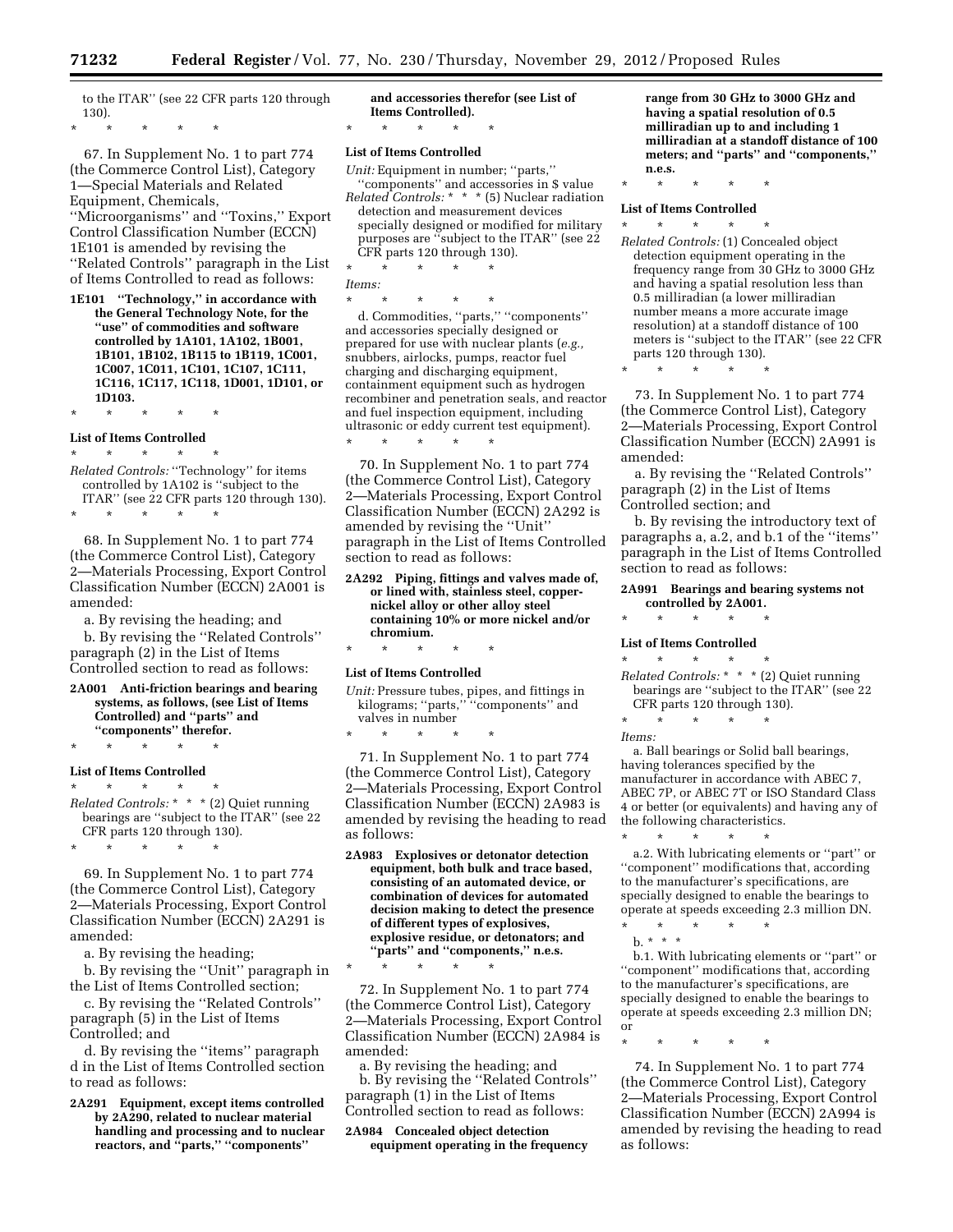#### **2A994 Portable electric generators and specially designed ''parts'' and ''components.''**

\* \* \* \* \*

75. In Supplement No. 1 to part 774 (the Commerce Control List), Category 2—Materials Processing, Export Control Classification Number (ECCN) 2B001 is amended:

a. By revising the heading;

b. By revising the parenthetical phrase following sentence (2) of the NP paragraph in the License Requirements section;

c. By revising the ''Unit'' paragraph in the List of Items Controlled section; and

d. By revising Note 2 paragraph d and the introductory text to ''items'' paragraph f in the List of Items Controlled section to read as follows:

**2B001 Machine tools and any combination thereof, for removing (or cutting) metals, ceramics or ''composites,'' which, according to the manufacturer's technical specifications, can be equipped with electronic devices for ''numerical control''; and specially designed ''parts'' and ''components'' as follows (see List of Items Controlled).** 

#### **License Requirements**

*Reason for Control:* \* \* \*

*Control(s) Country chart*  \* \* \* \* \* NP applies to 2B001.a, .b, .c, and .d, EXCEPT: \* \* \*  $(2)$  \* \* \* (Machines may have drilling and/or milling capabilities for machining ''parts'' and ''components'' with diameters less than 42 mm); \* \* \* NP Column 1

\* \* \* \* \*

# **List of Items Controlled**

*Unit:* Machine tools in number; ''parts'' and ''components'' in \$ value

\* \* \* \* \*

\* \* \* \* \* *Items:*  \* \* \* \* \*

**Note 2:** \* \* \* d. Engraved or faceted jewellery ''parts'' and ''components.''

\* \* \* \* \*

f. Deep hole drilling machines and turning machines modified for deep hole drilling, having a maximum depth of bore capability exceeding 5 m and specially designed ''parts'' and ''components'' therefor.

\* \* \* \* \*

76. In Supplement No. 1 to part 774 (the Commerce Control List), Category 2—Materials Processing, Export Control Classification Number (ECCN) 2B003 is amended:

- a. By revising the heading;
- b. By removing the License

Requirement Notes section; and

c. By revising the ''Unit'' paragraph in the List of Items Controlled section to read as follows:

**2B003 ''Numerically controlled'' or manual machine tools, and specially designed ''parts,'' ''components,'' controls and accessories therefor, specially designed for the shaving, finishing, grinding or honing of hardened**  $(R_c = 40 \text{ or more})$ **spur, helical and double-helical gears with a pitch diameter exceeding 1,250 mm and a face width of 15% of pitch diameter or larger finished to a quality of AGMA 14 or better (equivalent to ISO 1328 class 3).** 

\* \* \* \* \*

#### **List of Items Controlled**

*Unit:* Machine Tools in number; ''parts,'' ''components,'' controls and accessories in \$ value

\* \* \* \* \*

77. In Supplement No. 1 to part 774 (the Commerce Control List), Category 2—Materials Processing, Export Control Classification Number (ECCN) 2B004 is amended:

a. By revising the heading: and

b. By revising the ''Unit'' paragraph in the List of Items Controlled section to read as follows:

**2B004 Hot ''isostatic presses'' having all of the characteristics described in the List of Items Controlled, and specially designed ''parts'' and ''components'' and accessories therefor.** 

\* \* \* \* \*

#### **List of Items Controlled**

*Unit:* Presses in number; ''parts,'' ''components'' and accessories in \$ value \* \* \* \* \*

78. In Supplement No. 1 to part 774 (the Commerce Control List), Category 2—Materials Processing, Export Control Classification Number (ECCN) 2B005 is amended by revising the heading to read as follows:

**2B005 Equipment specially designed for the deposition, processing and inprocess control of inorganic overlays, coatings and surface modifications, as follows, for non-electronic substrates, by processes shown in the Table and associated Notes following 2E003.f (see List of Items Controlled), and specially designed automated handling, positioning, manipulation and control ''parts'' and ''components'' therefor.** 

79. In Supplement No. 1 to part 774 (the Commerce Control List), Category 2—Materials Processing, Export Control Classification Number (ECCN) 2B105 is

\* \* \* \* \*

amended by revising related controls (3) in the ''Related Controls'' paragraph in the List of Items Controlled section to read as follows:

**2B105 Chemical vapor deposition (CVD) furnaces, other than those controlled by 2B005.a, designed or modified for the densification of carbon-carbon composites.** 

\* \* \* \* \*

#### **List of Items Controlled**

\* \* \* \* \* *Related Controls:* \* \* \* (3) Also see ECCNs 2B005, 2B117, 2B226 and 2B227.

\* \* \* \* \*

80. In Supplement No. 1 to part 774 (the Commerce Control List), Category 2—Materials Processing, Export Control Classification Number (ECCN) 2B109 is amended:

- a. By revising the heading;
- b. By revising the ''Unit'' paragraph in the List of Items Controlled section; and
- c. By revising ''Technical Notes'' paragraph (2) to read as follows:
- **2B109 Flow-forming machines, other than those controlled by 2B009, and specially designed ''parts'' and ''components'' therefor (see List of Items Controlled).**

# \* \* \* \* \* **List of Items Controlled**

*Unit:* Equipment in number; ''parts'' and ''components'' in \$ value

\* \* \* \* \* *Items:*  \* \* \* \* \* **Technical Notes:** 

\* \* \* \* \* *2. 2B109 does not control machines that are not usable in the ''production'' of propulsion ''parts,'' ''components'' and equipment (e.g., motor cases) for systems in 9A005, 9A007.a, or 9A105.a.* 

81. In Supplement No. 1 to part 774 (the Commerce Control List), Category 2—Materials Processing, Export Control Classification Number (ECCN) 2B116 is amended:

a. By revising the heading; and

b. By revising related controls (3) in the ''Related Controls'' paragraph in the List of Items Controlled section to read as follows:

**2B116 Vibration test systems and equipment, usable for rockets, missiles, or unmanned aerial vehicles capable of achieving a ''range'' equal to or greater than 300 km and their subsystems, and ''parts'' and ''components'' therefor, as follows (see List of Items Controlled).**  \* \* \* \* \*

#### **List of Items Controlled**

\* \* \* \* \* *Related Controls:* \* \* \* (3) Also see ECCNs 9B106 and 9B990.

\* \* \* \* \*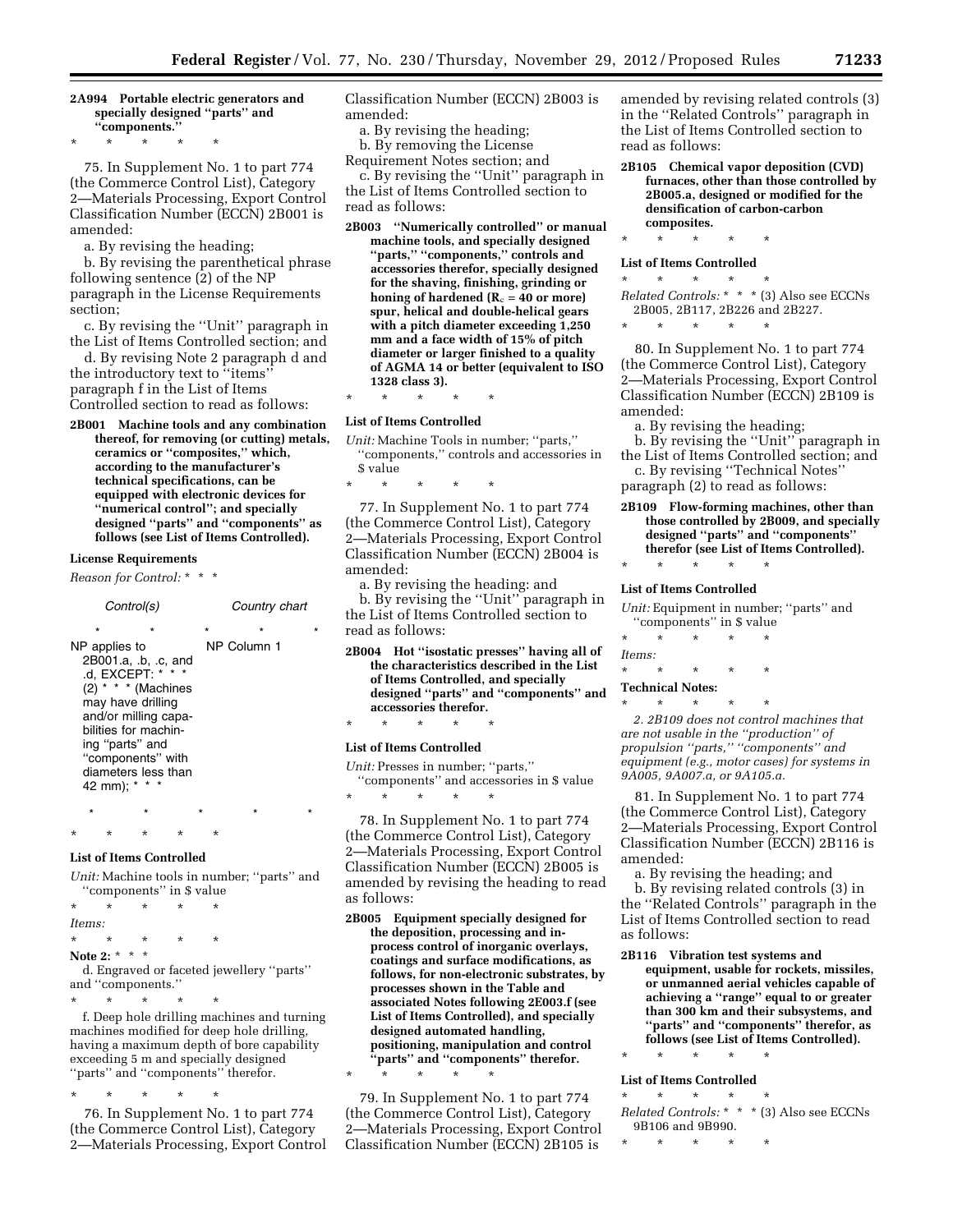82. In Supplement No. 1 to part 774 (the Commerce Control List), Category 2—Materials Processing, Export Control Classification Number (ECCN) 2B201 is amended:

a. By revising the heading;

b. By revising the ''Unit'' paragraph in the List of Items Controlled section; and

c. By revising the Note to paragraph a to read as follows:

**2B201 Machine tools, other than those controlled by 2B001, for removing or cutting metals, ceramics or ''composites,'' which, according to manufacturer's technical specifications, can be equipped with electronic devices for simultaneous ''contouring control'' in two or more axes, as follows (see List of Items Controlled).** 

\* \* \* \* \*

#### **List of Items Controlled**

*Unit:* Equipment in number. \* \* \* \* \* *Items:* 

a. \* \* \*

**Note:** Item 2B201.a. does not control bar machines (Swissturn), limited to machining only bar feed thru, if maximum bar diameter is equal to or less than 42 mm and there is no capability of mounting chucks. Machines may have drilling and/or milling capabilities for machining ''parts'' and ''components'' with diameters less than 42 mm.

\* \* \* \* \*

83. In Supplement No. 1 to part 774 (the Commerce Control List), Category 2—Materials Processing, Export Control Classification Number (ECCN) 2B206 is amended by revising the ''Unit'' paragraph in the List of Items Controlled section to read as follows:

**2B206 Dimensional inspection machines, instruments or systems, other than those described in 2B006, as follows (see List of Items Controlled).** 

\* \* \* \* \*

#### **List of Items Controlled**

*Unit:* Equipment in number. \* \* \* \* \*

84. In Supplement No. 1 to part 774 (the Commerce Control List), Category 2—Materials Processing, Export Control Classification Number (ECCN) 2B209 is amended by revising the ''Unit'' paragraph in the List of Items Controlled section to read as follows:

**2B209 Flow forming machines, spin forming machines capable of flow forming functions, other than those controlled by 2B009 or 2B109, and mandrels, as follows (see List of Items Controlled).** 

# \* \* \* \* \* **List of Items Controlled**

*Unit:* Equipment in number

\* \* \* \* \*

85. In Supplement No. 1 to part 774 (the Commerce Control List), Category 2—Materials Processing, Export Control Classification Number (ECCN) 2B229 is amended by revising the introductory text to ''items'' paragraph b in the List of Items Controlled section to read as follows:

**2B229 Centrifugal multiplane balancing machines, fixed or portable, horizontal or vertical, as follows (see List of Items Controlled).** 

# \* \* \* \* \* **List of Items Controlled**

# \* \* \* \* \*

Items: \* \* \* \* \*

b. Centrifugal balancing machines designed for balancing hollow cylindrical rotor ''parts'' or ''components'' and having all of the following characteristics:<br> $*$   $*$   $*$   $*$   $*$ 

\* \* \* \* \*

86. In Supplement No. 1 to part 774 (the Commerce Control List), Category 2—Materials Processing, Export Control Classification Number (ECCN) 2B290 is amended by revising the ''Unit'' paragraph in the List of Items Controlled section to read as follows:

**2B290 ''Numerically controlled'' machine tools not controlled by 2B001 or 2B201.**  \* \* \* \* \*

# **List of Items Controlled**

*Unit:* Equipment in number \* \* \* \* \*

87. In Supplement No. 1 to part 774 (the Commerce Control List), Category 2—Materials Processing, Export Control Classification Number (ECCN) 2B350 is amended:

a. By revising the ''Related Definitions'' paragraph in the List of Items Controlled section; and

b. By adding a note at the end of the ''items'' paragraph, after the Technical Notes, in the List of Items Controlled section to read as follows:

- **2B350 Chemical manufacturing facilities and equipment, except valves controlled by 2A226 or 2A292, as follows (see List of Items Controlled).**
- \* \* \* \* \*

#### **List of Items Controlled**  \* \* \* \* \*

*Related Definitions:* For purposes of this entry the term 'chemical warfare agents' include those agents ''subject to the ITAR'' (see 22 CFR parts 120 through 130). *Items:* 

\* \* \* \* \* **Note:** See Categories V and XIV of the United States Munitions List for all chemicals that are ''subject to the ITAR'' (see 22 CFR parts 120 through 130).

88. In Supplement No. 1 to part 774 (the Commerce Control List), Category

2—Materials Processing, Export Control Classification Number (ECCN) 2B351 is amended:

a. By revising the heading; and b. By revising ''Related Controls'' paragraph in the List of Items Controlled section to read as follows:

**2B351 Toxic gas monitoring systems and their dedicated detecting ''parts'' and ''components'' (i.e., detectors, sensor devices, and replaceable sensor cartridges), as follows, except those systems and detectors controlled by ECCN 1A004.c (see List of Items Controlled).** 

\* \* \* \* \*

#### **List of Items Controlled**

\* \* \* \* \* *Related Controls:* See ECCN 2D351 for ''software'' for toxic gas monitoring systems and their dedicated detecting 'parts" and "components" controlled by this ECCN. Also see ECCN 1A004, which controls chemical detection systems and specially designed ''parts'' and ''components'' therefor that are specially designed or modified for detection or identification of chemical warfare agents, but not specially designed for military use, and ECCN 1A995, which controls certain detection equipment, ''parts'' and ''components'' not controlled by ECCN 1A004 or by this ECCN.

\* \* \* \* \*

89. In Supplement No. 1 to part 774 (the Commerce Control List), Category 2—Materials Processing, Export Control Classification Number (ECCN) 2B352 is amended:

a. By revising the heading;

b. By revising ''Related Controls'' paragraph in the List of Items Controlled section;

c. By revising ''items'' paragraphs c.3, d.1.b.2, d.2 and the introductory text of ''items'' paragraph h in the List of Items Controlled section; and

d. By revising ''Technical Notes'' paragraph 2 at the end of the ''items'' paragraph to read as follows:

**2B352 Equipment capable of use in handling biological materials and ''parts'' and ''components'' therefor, as follows (see List of Items Controlled).** 

# \* \* \* \* \* **List of Items Controlled**

- \* \* \* \* \* *Related Controls:* See ECCNs 1A004 and 1A995 for protective equipment that is not covered by this entry. Also see ECCN 9A120 for controls on certain ''UAV'' systems designed or modified to dispense an aerosol and capable of carrying elements of a payload in the form of a particulate or liquid, other than fuel 'parts'' or "components" of such vehicles, of a volume greater than 20 liters.
- \* \* \* \* \* *Items:*

\* \* \* \* \*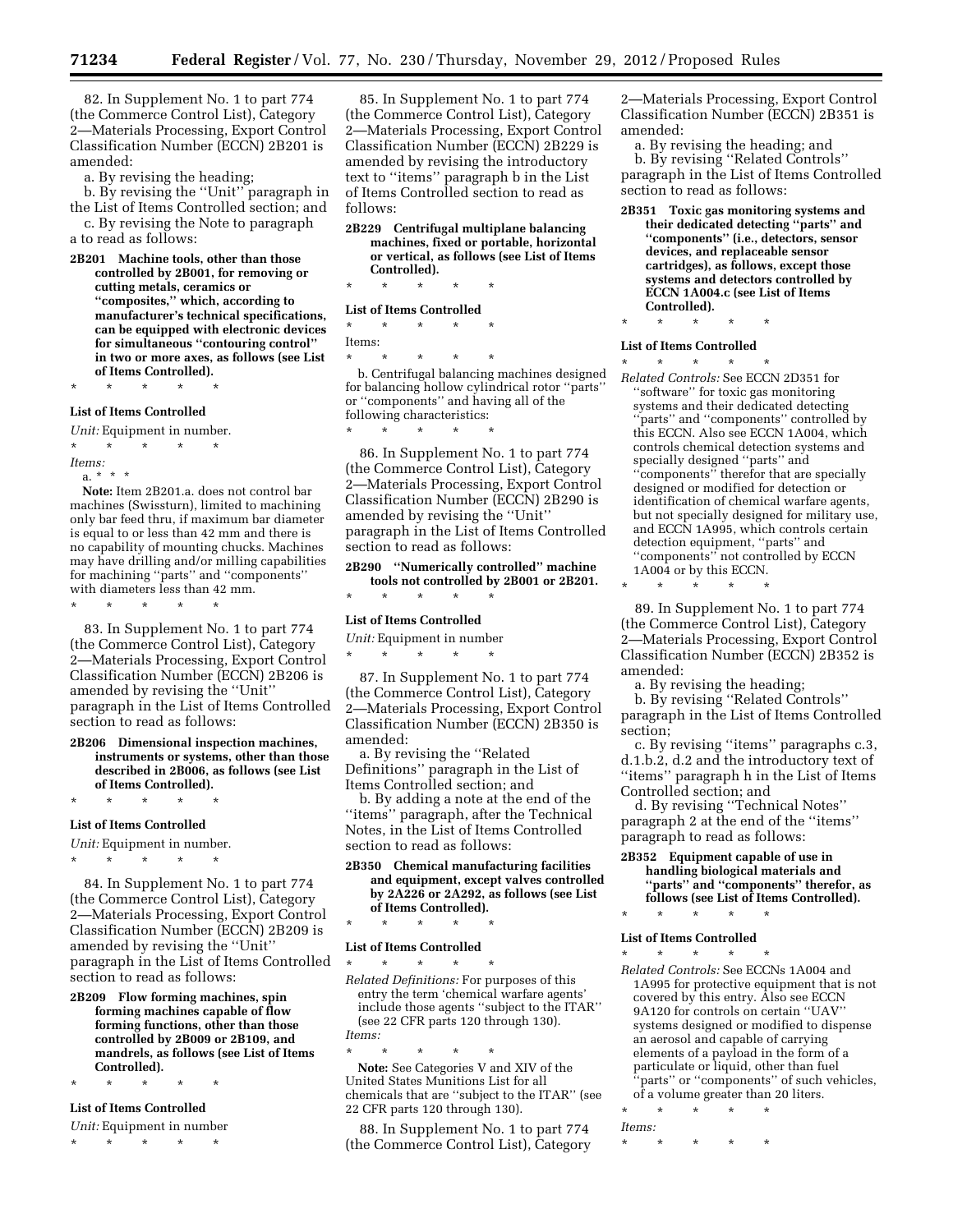c.3. ''Parts'' or ''components'' of polished stainless steel or titanium; and \* \* \* \* \*

d.1.b.2. Using disposable or single-use filtration ''parts'' or ''components''. \* \* \* \* \*

d.2. Cross (tangential) flow filtration 'parts'' or "components" (e.g., modules, elements, cassettes, cartridges, units or plates) with filtration area equal to or greater than 0.2 square meters (0.2 m2) for each "part" or "component" and designed for use in cross (tangential) flow filtration equipment controlled by 2B352.d.1.

\* \* \* \* \* h. Spraying or fogging systems and ''parts'' and ''components'' therefor, as follows:

- \* \* \* \* \*
- **Technical Notes:**
- \* \* \* \* \*

2. This ECCN does not control spraying or fogging systems, ''parts'' and ''components,'' as specified in 2B352.h., that are demonstrated not to be capable of delivering biological agents in the form of infectious aerosols.

\* \* \* \* \*

90. In Supplement No. 1 to part 774 (the Commerce Control List), Category 2—Materials Processing, Export Control Classification Number (ECCN) 2B991 is amended by revising the heading to read as follows:

**2B991 Numerical control units for machine tools and ''numerically controlled'' machine tools, n.e.s. (see List of Items Controlled).** 

\* \* \* \* \* 91. In Supplement No. 1 to part 774 (the Commerce Control List), Category 2—Materials Processing, Export Control Classification Number (ECCN) 2B992 is

as follows: **2B992 Non-''numerically controlled'' machine tools for generating optical quality surfaces, (see List of Items Controlled) and specially designed ''parts'' and ''components'' therefor.** 

amended by revising the heading to read

\* \* \* \* \*

\* \* \* \* \*

92. In Supplement No. 1 to part 774 (the Commerce Control List), Category 2—Materials Processing, Export Control Classification Number (ECCN) 2B996 is amended by revising the heading to read as follows:

#### **2B996 Dimensional inspection or measuring systems or equipment not controlled by 2B006 or 2B206, as follows (see List of Items Controlled).**

93. In Supplement No. 1 to part 774 (the Commerce Control List), Category 2—Materials Processing, Export Control Classification Number (ECCN) 2B998 is amended by revising ''items'' paragraph c in the List of Items Controlled Section to read as follows:

**2B998 Assemblies, circuit boards or inserts specially designed for machine tools controlled by 2B991, or for equipment controlled by 2B993, 2B996 or 2B997.** 

# \* \* \* \* \* **List of Items Controlled**

\* \* \* \* \* *Items:* 

\* \* \* \* \* c. Specially designed printed circuit boards with mounted ''parts'' or ''components'' capable of upgrading, according to the manufacturer's specifications, ''numerical control'' units, machine tools or feed-back devices to or above the levels specified in ECCNs 2B991, 2B993, 2B996, 2B997, or 2B998.

\* \* \* \* \*

94. In Supplement No. 1 to part 774 (the Commerce Control List), Category 2—Materials Processing, Export Control Classification Number (ECCN) 2D351 is amended by revising the heading to read as follows:

**2D351 Dedicated ''software'' for toxic gas monitoring systems and their dedicated detecting ''parts'' and ''components'' controlled by ECCN 2B351.**  \* \* \* \* \*

95. In Supplement No. 1 to part 774 (the Commerce Control List), Category 2—Materials Processing, Export Control Classification Number (ECCN) 2D984 is amended by revising the ''Related Controls'' paragraph (1) in the List of Items Controlled section to read as follows:

**2D984 ''Software'' ''required'' for the ''development,'' ''production'' or ''use'' of concealed object detection equipment controlled by 2A984.** 

# \* \* \* \* \*

# **List of Items Controlled**

\* \* \* \* \*

*Unit:* \* \* \*

*Related Controls:* (1) ''Software'' ''required'' for the ''development,'' ''production'' or ''use'' of concealed object detection equipment operating in the frequency range from 30 GHz to 3000 GHz and having a spatial resolution less than 0.5 milliradian (a lower milliradian number means a more accurate image resolution) at a standoff distance of 100 meters is ''subject to the ITAR'' (see 22 CFR parts 120 through 130). \* \* \*

96. In Supplement No. 1 to part 774 (the Commerce Control List), Category 2—Materials Processing, the Category 2E—Materials Processing Table; Deposition Techniques is amended:

a. By revising paragraph 17 of the Notes to Table on Deposition Techniques section; and

b. By revising paragraph 1.b of the Accompanying Technical Information to Table on Deposition Techniques section, to read as follows;

**Category 2E—Materials Processing Table; Deposition Techniques** 

Notes to Table on Deposition Techniques \* \* \* \* \*

\* \* \* \* \*

17. ''Technology'' specially designed to deposit diamond-like carbon on any of the following is not controlled: magnetic disk drives and heads, equipment for the manufacture of disposables, valves for faucets, acoustic diaphragms for speakers, engine ''parts'' and ''components'' for automobiles, cutting tools, punching-pressing dies, office automation equipment, microphones, medical devices or molds, for casting or molding of plastics, manufactured from alloys containing less than 5% beryllium.

\* \* \* \* \*

Accompanying Technical Information to Table on Deposition Techniques:

 $1. * * * *$ b. Visual and macroscopic criteria for acceptance of the cleaned ''part'' or ''component;''

97. In Supplement No. 1 to part 774 (the Commerce Control List), Category 2—Materials Processing, Export Control Classification Number (ECCN) 2E984 is amended by revising the ''Related Controls'' paragraph (1) in the List of Items Controlled section to read as follows:

**2E984 ''Technology'' ''required'' for the ''development,'' ''production'' or ''use'' of equipment controlled by 2A984 or ''required'' for the ''development'' of ''software'' controlled by 2D984.** 

# \* \* \* \* \*

#### **List of Items Controlled**

\* \* \* \* \* *Related Controls:* (1) ''Technology'' ''required'' for the ''development,'' ''production'' or ''use'' of concealed object detection equipment operating in the frequency range from 30 GHz to 3000 GHz and having a spatial resolution less than 0.5 milliradian (a lower milliradian number means a more accurate image resolution) at a standoff distance of 100 meters or ''required'' for the ''development'' of ''software'' ''required'' for the ''development,'' ''production'' or ''use'' of concealed object detection equipment operating in the frequency range from 30 GHz to 3000 GHz and having a spatial resolution less than 0.5 milliradian at a standoff distance of 100 meters is ''subject to the ITAR'' (see 22 CFR parts 120 through 130). \* \* \*

\* \* \* \* \*

98. In Supplement No. 1 to part 774 (the Commerce Control List), Category 3—Electronics is amended by revising the ''Note'' that immediately follows the Category 3(Systems, Equipment and Components) heading to read as follows: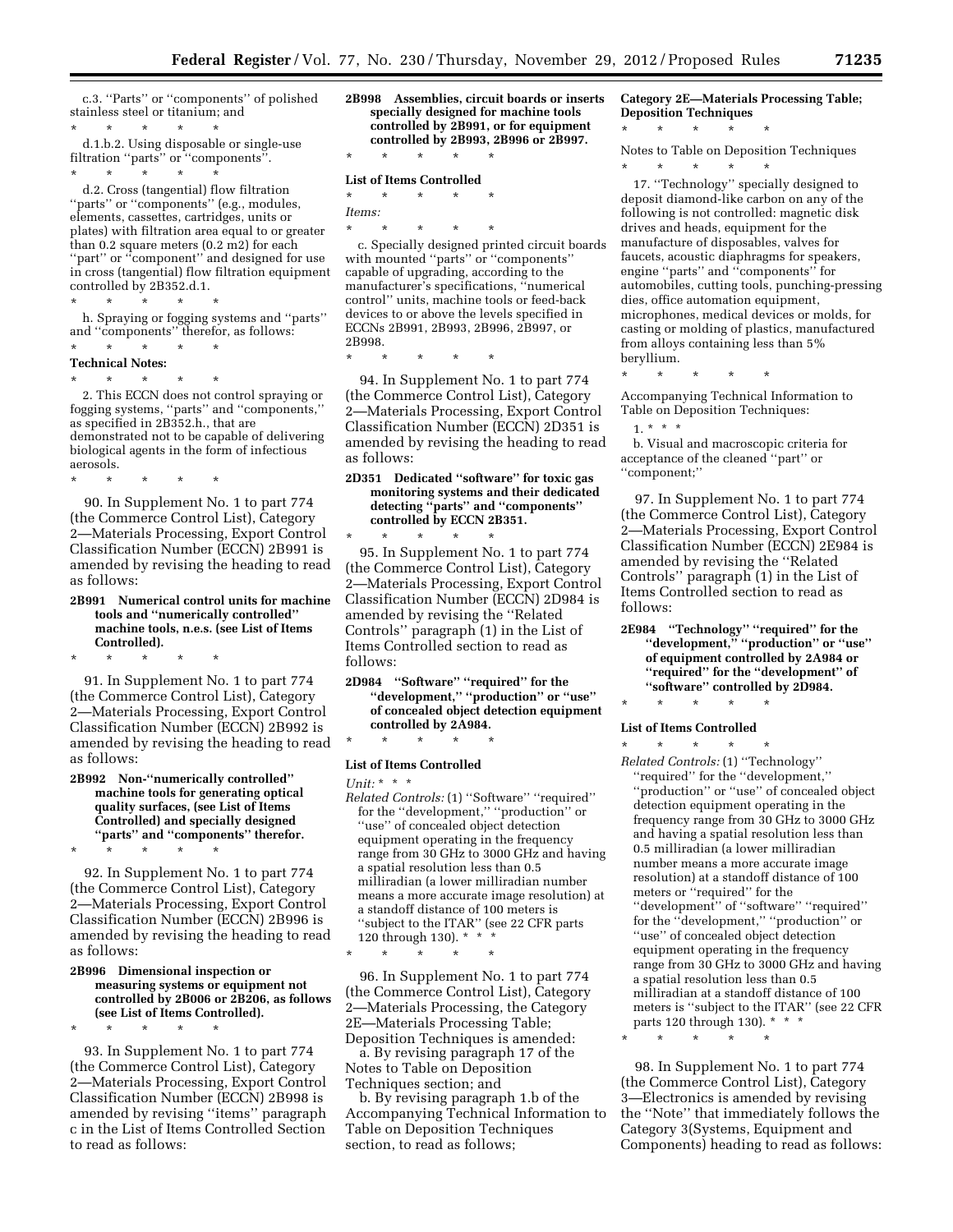# **CATEGORY 3—ELECTRONICS**

#### **A. SYSTEMS, EQUIPMENT, AND COMPONENTS**

**Note 1:** The control status of equipment, ''parts'' and ''components'' described in 3A001 or 3A002, other than those described in 3A001.a.3 to 3A001.a.10, 3A001.a.12 or 3A001.a.13, which are specially designed for or which have the same functional characteristics as other equipment is determined by the control status of the other equipment.

\* \* \* \* \*

99. In Supplement No. 1 to part 774 (the Commerce Control List), Category 3—Electronics, Export Control Classification Number (ECCN) 3A001 is amended:

a. By revising the heading;

b. By revising the ''Related Controls'' paragraph (1), the introductory text of paragraph (2), and paragraph (2)(c) in the List of Items Controlled section; and

c. By revising the introductory text to ''items'' paragraphs b, c, and d in the List of Items Controlled section to read as follows:

**3A001 Electronic ''components'' and specially designed ''parts'' and ''components'' therefor, as follows (see List of Items Controlled).** 

#### \* \* \* \* \*

#### **List of Items Controlled**

\* \* \* \* \* *Related Controls:* (1) The following commodities are ''subject to the ITAR'' when ''space qualified'' and operating at frequencies higher than 31.8 GHz: helix tubes (traveling wave tubes (TWT)) defined in 3A001.b.1.a.4.c; microwave solid state amplifiers defined in 3A001.b.4.b traveling wave tube amplifiers (TWTA) defined in 3A001.b.8; and derivatives thereof; (2) The following commodities are also ''subject to the ITAR (see 22 CFR parts 120 through 130):" \* \* \* (c) All specifically designed or modified systems or subsystems, "parts," "components," accessories, attachments, and associated equipment controlled by Category XV (e) of the USML. See also 3A101, 3A201, and 3A991.

- \* \* \* \* \* *Items:*
- \* \* \* \* \*

b. Microwave or millimeter wave ''parts'' or ''components,'' as follows:

\* \* \* \* \* c. Acoustic wave devices as follows and specially designed ''parts'' and

''components'' therefor:

\* \* \* \* \* d. Electronic devices and circuits containing ''parts'' or ''components,'' manufactured from ''superconductive'' materials, specially designed for operation at temperatures below the ''critical temperature'' of at least one of the ''superconductive'' constituents and having any of the following:

\* \* \* \* \*

100. In Supplement No. 1 to part 774 (the Commerce Control List), Category 3—Electronics, Export Control Classification Number (ECCN) 3A002 is amended by revising the first sentence in ''Related Controls'' paragraph in the List of Items Controlled section to read as follows:

**3A002 General purpose electronic equipment and accessories therefor, as follows (see List of Items Controlled).** 

\* \* \* \* \*

# **List of Items Controlled**

\* \* \* \* \* *Related Controls:* ''Space-qualified'' atomic frequency standards defined in 3A002.g.1 are "subject to the ITAR" (see 22 CFR parts 120 through 130, including USML Category  $XV$ ).  $*$ 

\* \* \* \* \*

101. In Supplement No. 1 to part 774 (the Commerce Control List), Category 3—Electronics, Export Control Classification Number (ECCN) 3A003 is amended by revising the heading to read as follows:

**3A003 Spray cooling thermal management systems employing closed loop fluid handling and reconditioning equipment in a sealed enclosure where a dielectric fluid is sprayed onto electronic ''parts'' or ''components'' using specially designed spray nozzles that are designed to maintain electronic ''parts'' or ''components'' within their operating temperature range, and specially designed ''parts'' and ''components'' therefor.** 

\* \* \* \* \*

102. In Supplement No. 1 to part 774 (the Commerce Control List), Category 3—Electronics, Export Control Classification Number (ECCN) 3A101 is amended:

a. By revising the heading; and

b. By revising ''Related Controls'' paragraph in the List of Items Controlled section to read as follows:

**3A101 Electronic equipment, devices, ''parts'' and ''components,'' other than those controlled by 3A001, as follows (see List of Items Controlled).** 

\* \* \* \* \*

#### **List of Items Controlled**

\* \* \* \* \* *Related Controls:* Items controlled in 3A101.a are ''subject to the ITAR'' (see 22 CFR parts 120 through 130).

\* \* \* \* \*

103. In Supplement No. 1 to part 774 (the Commerce Control List), Category 3—Electronics, Export Control Classification Number (ECCN) 3A201 is amended:

a. By revising the heading;

b. By revising the Note to ''items'' paragraph c in the List of Items Controlled section to read as follows:

#### **3A201 Electronic ''parts'' and ''components,'' other than those controlled by 3A001, as follows (see List of Items Controlled).**

# \* \* \* \* \* **List of Items Controlled**

\* \* \* \* \*

*Items:* 

\* \* \* \* \* c. \* \* \*

**Note:** 3A201.c does not control accelerators that are ''parts'' or ''components'' of devices designed for purposes other than electron beam or X-ray radiation (electron microscopy, for example) nor those designed for medical purposes.

104. In Supplement No. 1 to part 774 (the Commerce Control List), Category 3—Electronics, Export Control Classification Number (ECCN) 3A225 is amended:

a. By revising the heading; and

b. By adding a heading Note to read as follows:

**3A225 Frequency changers (also known as converters or inverters) or generators, other than those described in the Heading Note to this entry, having all of the following characteristics (see List of Items Controlled).** 

**HEADING NOTE:** This entry does not include frequency changers (converters or inverters) specially designed or prepared to supply motor stators for gas centrifuge enrichment, having all of the following characteristics, and specially designed "parts" and "components" therefor: (1) multiphase output of 600 to 2000 Hz; (2) frequency control better than 0.1%; (3) harmonic distortion of less than 2%; and an efficiency greater than 80% that are subject to the export licensing authority of the Nuclear Regulatory Commission (see 10 CFR part 110).

\* \* \* \* \*

105. In Supplement No. 1 to part 774 (the Commerce Control List), Category 3—Electronics, Export Control Classification Number (ECCN) 3A226 is amended:

a. By revising the heading; and

b. By adding a heading Note to read as follows:

**3A226 High-power direct current power supplies, other than those described in the Heading Note to this entry, having both of the following characteristics (see List of Items Controlled).** 

**HEADING NOTE:** This entry does not include magnet power supplies (high power, direct current), specially designed or prepared for electromagnetic separation process, having all of the following characteristics: (1) Capable of continuous operation with a current output of 500 A or greater at a voltage of 100 V or greater; and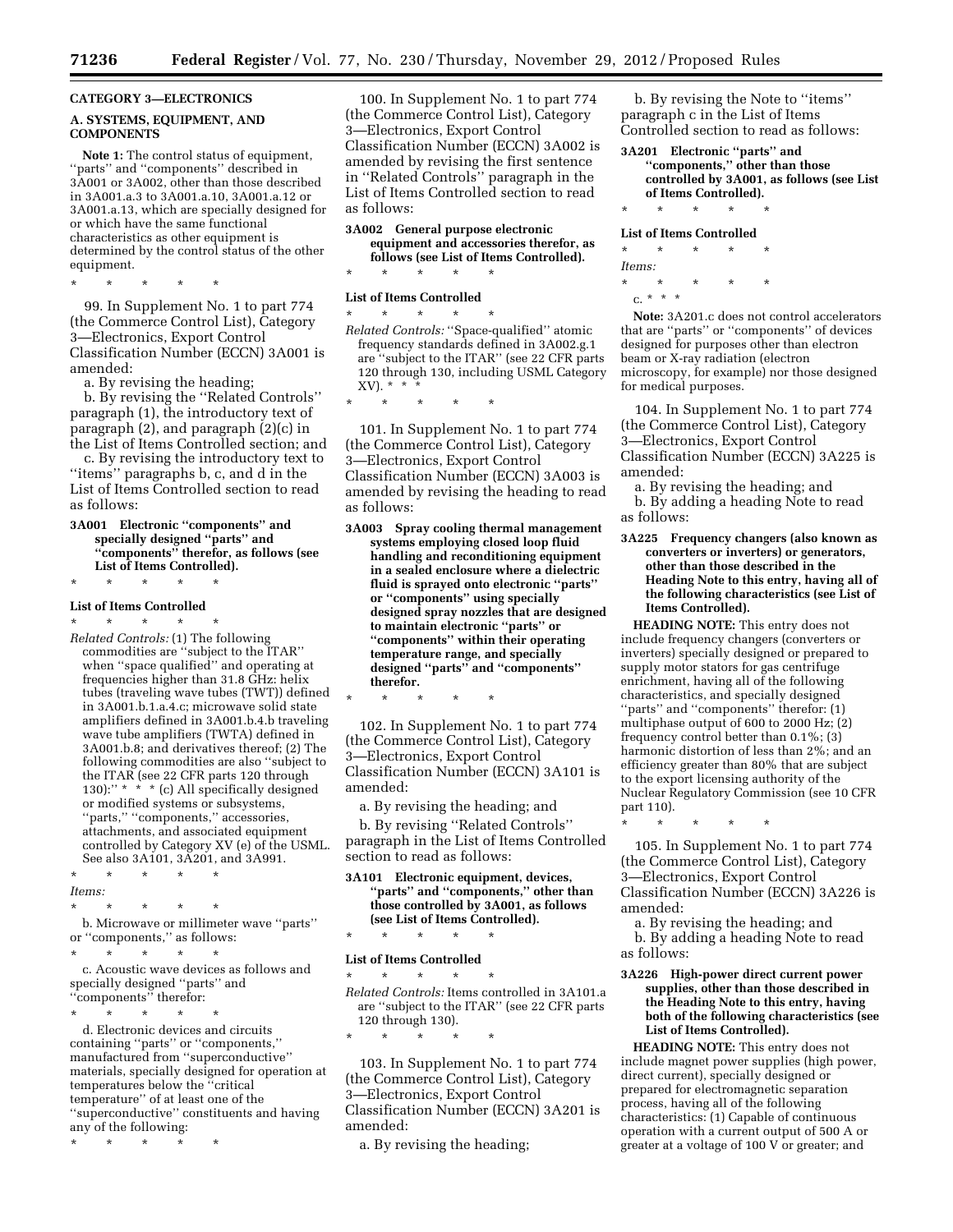(2) current or voltage regulation better than 0.01% over a period of 8 hours that are subject to the export licensing authority of the Nuclear Regulatory Commission (see 10 CFR part 110).

\* \* \* \* \*

106. In Supplement No. 1 to part 774 (the Commerce Control List), Category 3—Electronics, Export Control Classification Number (ECCN) 3A227 is amended:

- a. By revising the heading; and b. By adding a heading Note to read as follows:
- **3A227 High-voltage direct current power supplies, other than those described in the Heading Note to this entry, having both of the following characteristics (see List of Items Controlled).**

**HEADING NOTE:** This entry does not include high voltage power supplies for ion sources, specially designed or prepared for electromagnetic separation process, having all of the following characteristics: (1) Capable of continuous operation; (2) output voltage of 20,000 V or greater; (3) output current of 1 A or greater; and (4) voltage regulation of better than 0.01% over a period of 8 hours that are subject to the export licensing authority of the Nuclear Regulatory Commission (see 10 CFR part 110).

 $\star$   $\qquad$   $\star$   $\qquad$   $\star$ 

107. In Supplement No. 1 to part 774 (the Commerce Control List), Category 3—Electronics, Export Control Classification Number (ECCN) 3A229 is amended by revising the ''Related Controls'' paragraph (2) in the List of Items Controlled section to read as follows:

**3A229 Firing sets and equivalent highcurrent pulse generators (for detonators controlled by 3A232), as follows (see List of Items Controlled).** 

\* \* \* \* \*

#### **List of Items Controlled**

\* \* \* \* \* *Related Controls: \* \* \** (2) High explosives and related equipment for military use are ''subject to the ITAR'' (see 22 CFR parts 120 through 130).

\* \* \* \* \*

108. In Supplement No. 1 to part 774 (the Commerce Control List), Category 3—Electronics, Export Control Classification Number (ECCN) 3A230 is amended by revising the ''Related Controls'' paragraph in the List of Items Controlled section to read as follows:

- **3A230 High-speed pulse generators having both of the following characteristics (see List of Items Controlled).**
- \* \* \* \* \*

#### **List of Items Controlled**

\* \* \* \* \*

*Related Controls:* (1) See ECCNs 3E001 (''development'' and ''production'') and 3E201 (''use'') for technology for items controlled under this entry. (2) See ECCNs 3A002.d.1, 3A992.a and 3A999.d.

109. In Supplement No. 1 to part 774 (the Commerce Control List), Category 3—Electronics, Export Control Classification Number (ECCN) 3A231 is amended by revising the ''Unit'' paragraph in the List of Items Controlled section to read as follows:

**3A231 Neutron generator systems, including tubes, having both of the following characteristics (see List of Items Controlled).**  \* \* \* \* \*

#### **List of Items Controlled**

\* \* \* \* \*

#### *Unit:* Number

\* \* \* \* \*

110. In Supplement No. 1 to part 774 (the Commerce Control List), Category 3—Electronics, Export Control Classification Number (ECCN) 3A232 is amended by revising the ''Related Controls'' paragraph (3) in the List of Items Controlled section to read as follows:

#### **3A232 Detonators and multipoint initiation systems, as follows (see List of Items Controlled).**

\* \* \* \* \*

# **List of Items Controlled**

\* \* \* \* \*

\* \* \* \* \*

\* \* \* \* \* *Related Controls:* \* \* \* (3) High explosives and related equipment for military use are ''subject to the ITAR'' (see 22 CFR parts 120 through 130).

111. In Supplement No. 1 to part 774 (the Commerce Control List), Category 3—Electronics, Export Control Classification Number (ECCN) 3A233 is amended by revising the heading to read as follows:

**3A233 Mass spectrometers, other than specially designed or prepared auxiliary systems, equipment, ''parts'' and ''components'' for isotope separation plants, made of or protected by UF**6 **resistant materials that are subject to the export licensing authority of the Nuclear Regulatory Commission (see 10 CFR part 110), capable of measuring ions of 230 atomic mass units or greater and having a resolution of better than 2 parts in 230, and ion sources therefor.** 

112. In Supplement No. 1 to part 774 (the Commerce Control List), Category 3—Electronics, Export Control Classification Number (ECCN) 3A292 is amended:

a. By revising the heading; and b. By revising the introductory text to the Note at the end of the ''items'' paragraph in the List of Items Controlled section to read as follows:

**3A292 Oscilloscopes and transient recorders other than those controlled by 3A002.a.5, and specially designed ''parts'' and ''components'' therefor.** 

# \* \* \* \* \* **List of Items Controlled**

\* \* \* \* \*

*Items:* 

\* \* \* \* \* **Note:** Specially designed ''parts'' and ''components'' controlled by this item are the following, for analog oscilloscopes: \* \* \* \* \*

113. In Supplement No. 1 to part 774 (the Commerce Control List), Category 3—Electronics, Export Control Classification Number (ECCN) 3A980 is amended by revising the heading to read as follows:

**3A980 Voice print identification and analysis equipment and ''specially designed'' ''components'' therefor, n.e.s.** 

\* \* \* \* \*

114. In Supplement No. 1 to part 774 (the Commerce Control List), Category 3—Electronics, Export Control Classification Number (ECCN) 3A981 is amended by revising the heading to read as follows:

**3A981 Polygraphs (except biomedical recorders designed for use in medical facilities for monitoring biological and neurophysical responses); fingerprint analyzers, cameras and equipment, n.e.s.; automated fingerprint and identification retrieval systems, n.e.s.; psychological stress analysis equipment; electronic monitoring restraint devices; and ''specially designed'' ''components'' and accessories therefor, n.e.s.** 

\* \* \* \* \*

115. In Supplement No. 1 to part 774 (the Commerce Control List), Category 3—Electronics, Export Control Classification Number (ECCN) 3A982 is amended by revising the heading to read as follows:

**3A982 Microwave or millimeter wave ''parts'' and ''components'' that operate at frequencies below those controlled by 3A001 as follows (See List of Items Controlled).** 

116. In Supplement No. 1 to part 774 (the Commerce Control List), Category 3—Electronics, Export Control Classification Number (ECCN) 3A991 is amended:

a. By revising the heading; and b. By revising the introductory text ''items'' paragraph l in the List of Items Controlled section to read as follows:

**3A991 Electronic devices, and ''parts'' and** 

**''components'' not controlled by 3A001.**  \* \* \* \* \*

\* \* \* \* \*

\* \* \* \* \*

**List of Items Controlled**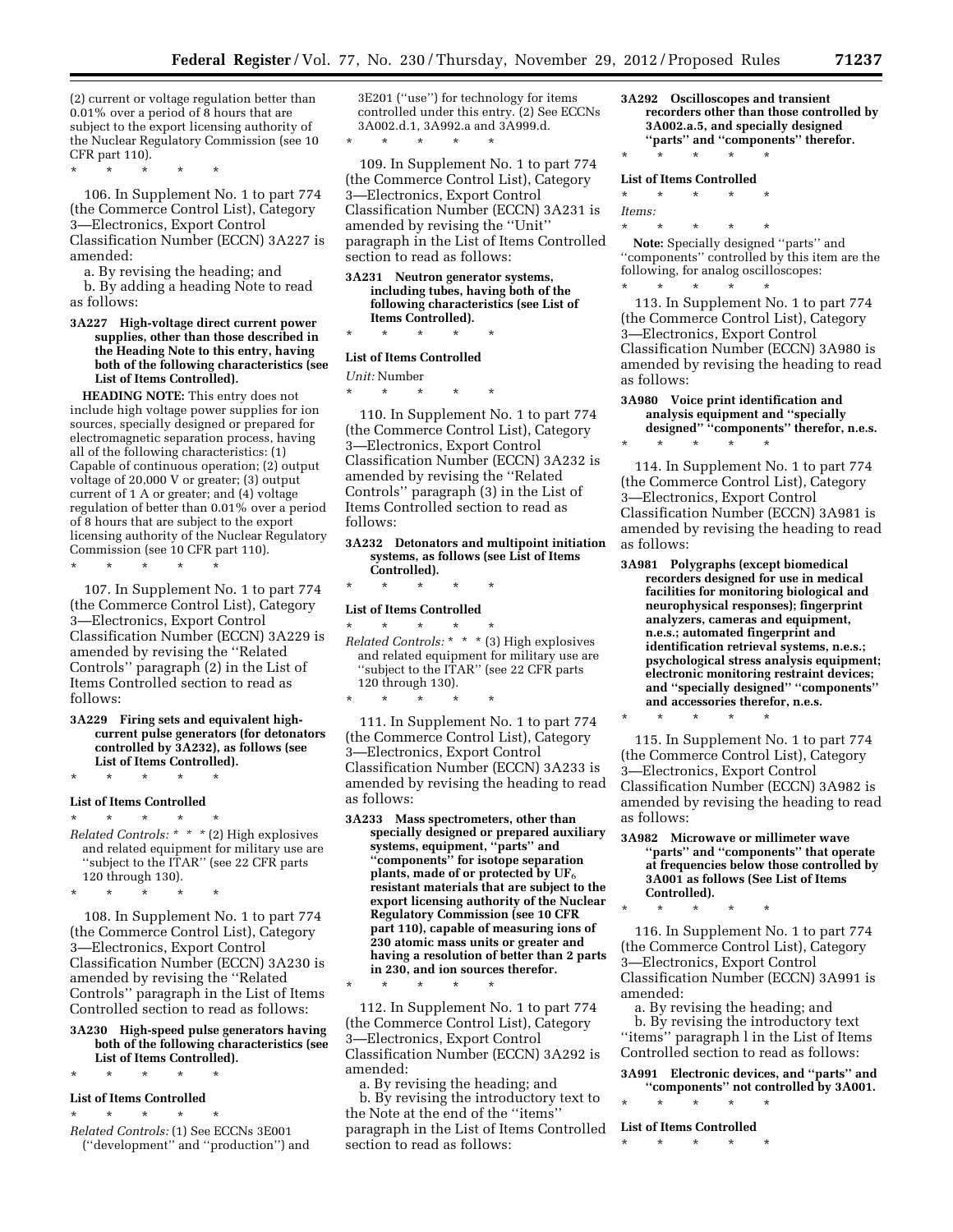*Items:*  \* \* \* \* \*

l. Circuits or systems for electromagnetic energy storage, containing ''parts'' or ''components'' manufactured from ''superconductive'' materials specially designed for operation at temperatures below the ''critical temperature'' of at least one of their ''superconductive'' constituents, having all of the following:

\* \* \* \* \*

117. In Supplement No. 1 to part 774 (the Commerce Control List), Category 3—Electronics, Export Control Classification Number (ECCN) 3A999 is amended:

a. By revising the ''Related Controls'' paragraph in the List of Items Controlled section; and

b. By revising ''items'' paragraph c in the List of Items Controls section to read as follows:

#### **3A999 Specific processing equipment, n.e.s., as follows (see List of Items Controlled).**

\* \* \* \* \*

#### **List of Items Controlled**

\* \* \* \* \* *Related Controls:* (1) See also 3A225 (for frequency changers capable of operating in the frequency range of 600 Hz and above), and 3A233. (2) Specially designed or prepared auxiliary systems, equipment, 'parts'' and "components" for isotope separation plants, made of or protected by  $U\tilde{F}_6$  resistant materials are subject to the export licensing authority of the Nuclear Regulatory Commission (see 10 CFR part

- 110). \* \* \* \* \* *Items:*
- \* \* \* \* \*

c. All flash x-ray machines, and ''parts'' or ''components'' of pulsed power systems designed thereof, including Marx generators, high power pulse shaping networks, high voltage capacitors, and triggers;

\* \* \* \* \*

\* \* \* \* \*

118. In Supplement No. 1 to part 774 (the Commerce Control List), Category 3—Electronics, Export Control Classification Number (ECCN) 3B001 is amended by revising the heading to read as follows:

**3B001 Equipment for the manufacturing of semiconductor devices or materials, as follows (see List of Items Controlled) and specially designed ''parts,'' ''components'' and accessories therefor.** 

119. In Supplement No. 1 to part 774 (the Commerce Control List), Category 3—Electronics, Export Control Classification Number (ECCN) 3B002 is amended by revising the heading to read as follows:

**3B002 Test equipment specially designed for testing finished or unfinished** 

**semiconductor devices as follows (see List of Items Controlled) and specially designed ''parts,'' ''components'' and accessories therefor.** 

120. In Supplement No. 1 to part 774 (the Commerce Control List), Category 3—Electronics, Export Control Classification Number (ECCN) 3B991 is amended:

a. By revising the heading;

\* \* \* \* \*

b. By revising the ''Unit'' paragraph in the List of Items Controlled section; and

c. By revising ''items'' paragraph a and the introductory text of ''items'' paragraphs b.1 and b.2 to read as follows:

**3B991 Equipment not controlled by 3B001 for the manufacture of electronic ''parts,'' ''components'' and materials (see List of Items Controlled), and specially designed ''parts,'' ''components'' and accessories therefor.** 

# \* \* \* \* \* **List of Items Controlled**

*Unit:* Equipment in number; "parts," ''components'' and accessories in \$ value

\* \* \* \* \* *Items:* 

\* \* \* \* \*

a. Equipment specially designed for the manufacture of electron tubes, optical elements and specially designed ''parts'' and ''components'' therefor controlled by 3A001 or 3A991;

\* \* \* \* \* b.1. Equipment for the processing of materials for the manufacture of devices, "parts" and "components" as specified in the heading of 3B991.b, as follows:

\* \* \* \* \* b.2. Masks, mask ''substrates,'' maskmaking equipment and image transfer equipment for the manufacture of devices, "parts" and "components" as specified in the heading of 3B991, as follows:

121. In Supplement No. 1 to part 774 (the Commerce Control List), Category 3—Electronics, Export Control Classification Number (ECCN) 3B992 is amended:

a. By revising the heading;

\* \* \* \* \*

b. By revising ''items'' paragraph a; and

c. By revising paragraph 3 of the ''Notes'' to ''items'' paragraph b.4.b to read as follows:

**3B992 Equipment not controlled by 3B002 for the inspection or testing of electronic ''components'' and materials, and specially designed ''parts,'' ''components'' and accessories therefor.** 

\* \* \* \* \*

# **List of Items Controlled**

\* \* \* \* \* *Items:* 

\* \* \* \* \*

a. Equipment specially designed for the inspection or testing of electron tubes, optical elements and specially designed ''parts'' and ''components'' therefor controlled by 3A001 or  $3A\overline{9}91$ ;

\* \* \* \* \* **Notes:** \* \* \*

\* \* \* \* \*

3. Electronic ''parts,'' ''components,'' ''assemblies'' and integrated circuits not controlled by 3A001 or 3A991 provided such test equipment does not incorporate computing facilities with ''user accessible programmability''.

122. In Supplement No. 1 to part 774 (the Commerce Control List), Category 3—Electronics, Export Control Classification Number (ECCN) 3D001 is amended by revising the introductory text of ''Related Controls'' paragraph (1) in the List of Items Controlled section to read as follows:

**3D001 ''Software'' specially designed for the ''development'' or ''production'' of equipment controlled by 3A001.b to 3A002.g or 3B (except 3B991 and 3B992).** 

#### \* \* \* \* \*

#### **List of Items Controlled**

\* \* \* \* \*

\* \* \* \* \* *Related Controls:* ''Software'' specially designed for the ''development'' or ''production'' of the following equipment is ''subject to the ITAR'' (see 22 CFR parts 120 through 130):

123. In Supplement No. 1 to part 774 (the Commerce Control List), Category 3—Electronics, Export Control Classification Number (ECCN) 3D980 is amended by revising the heading to read as follows:

#### **3D980 ''Software'' specially designed for the ''development,'' ''production'' or ''use'' of commodities controlled by 3A980 and 3A981.**

\* \* \* \* \*

124. In Supplement No. 1 to part 774 (the Commerce Control List), Category 3—Electronics, Export Control Classification Number (ECCN) 3D982 is amended by revising the heading to read as follows:

**3D982 ''Software'' specially designed for the ''development'' or ''production'' of microwave or millimeter wave ''parts'' and ''components'' classified under ECCN 3A982.** 

\* \* \* \* \*

125. In Supplement No. 1 to part 774 (the Commerce Control List), Category 3—Electronics, Export Control Classification Number (ECCN) 3D991 is amended by revising the heading to read as follows:

**3D991 ''Software'' specially designed for the ''development,'' ''production'' or**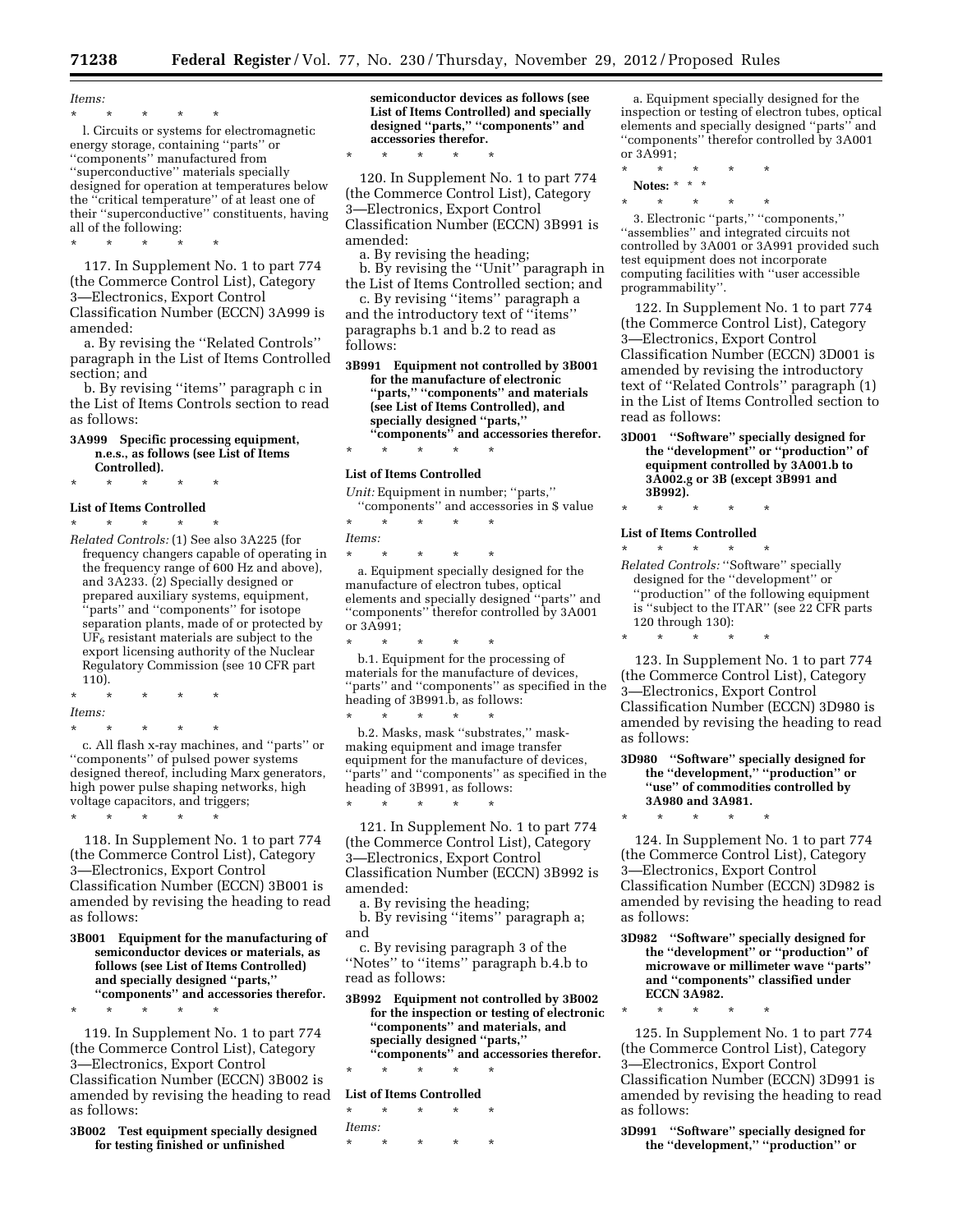**''use'' of electronic devices, ''parts'' or ''components'' controlled by 3A991, general purpose electronic equipment controlled by 3A992, or manufacturing and test equipment controlled by 3B991 and 3B992; or ''software'' specially designed for the ''use'' of equipment controlled by 3B001.g and .h.** 

\* \* \* \* \*

126. In Supplement No. 1 to part 774 (the Commerce Control List), Category 3—Electronics, Export Control Classification Number (ECCN) 3E001 is amended:

a. By revising the introductory text of ''Related Controls'' paragraph (2) in the List of Items Controlled section; and

b. By revising ''Note 1'' at the end of the List of Items Controlled to read as follows:

**3E001 ''Technology'' according to the General Technology Note for the ''development'' or ''production'' of equipment or materials controlled by 3A (except 3A292, 3A980, 3A981, 3A991 3A992, or 3A999), 3B (except 3B991 or 3B992) or 3C (except 3C992).** 

\* \* \* \* \*

#### **List of Items Controlled**

\* \* \* \* \*

*Related Controls:* \*\*\* (2) ''Technology'' according to the General Technology Note for the ''development'' or ''production'' of the following commodities is ''subject to the ITAR'' (see 22 CFR parts 120 through 130):

\* \* \* \* \* *Items:*  \* \* \* \* \*

**Note 1:** 3E001 does not control ''technology'' for the ''production'' of equipment, ''parts'' or ''components'' controlled by 3A003. \* \* \* \* \*

127. In Supplement No. 1 to part 774 (the Commerce Control List), Category 3—Electronics, Export Control Classification Number (ECCN) 3E003 is amended:

a. By revising ''Related Controls'' paragraph (1) in the List of Items Controlled section; and

b. By revising ''items'' paragraphs d and f to read as follows:

**3E003 Other ''technology'' for the ''development'' or ''production'' of the following (see List of Items Controlled).** 

# \* \* \* \* \* **List of Items Controlled**

\* \* \* \* \*

*Related Controls:* (1) Technology for the ''development'' or ''production'' of ''space qualified'' electronic vacuum tubes operating at frequencies of 31.8 GHz or higher, described in 3E003.g, is ''subject to the ITAR'' (see 22 CFR parts 120 through 130);

\* \* \* \* \*

*Items:*  \* \* \* \* \* d. Substrates of films of diamond for electronic ''parts'' or ''components;'' \* \* \* \* \*

f. Substrates of silicon carbide for electronic ''parts'' or ''components;'' \* \* \* \* \*

128. In Supplement No. 1 to part 774 (the Commerce Control List), Category 3—Electronics, Export Control Classification Number (ECCN) 3E980 is amended by revising the heading to read as follows:

**3E980 ''Technology'' specially designed for ''development,'' ''production'' or ''use'' of commodities controlled by 3A980 and 3A981.** 

129. In Supplement No. 1 to part 774 (the Commerce Control List), Category 3—Electronics, Export Control Classification Number (ECCN) 3E982 is amended by revising the heading to read as follows:

**3E982 ''Technology'' ''require'' for the ''development'' or ''production'' of microwave or millimeter wave ''parts'' or ''components'' classified under ECCN 3A982.** 

\* \* \* \* \*

\* \* \* \* \*

130. In Supplement No. 1 to part 774 (the Commerce Control List), Category 3—Electronics, Export Control Classification Number (ECCN) 3E991 is amended by revising the heading to read as follows:

**3E991 ''Technology'' for the ''development,'' ''production'' or ''use'' of electronic devices, ''parts'' or ''components'' controlled by 3A991, general purpose electronic equipment controlled by 3A992, or manufacturing and test equipment controlled by 3B991 or 3B992, or materials controlled by 3C992.** 

\* \* \* \* \*

131. In Supplement No. 1 to part 774 (the Commerce Control List), Category 4–Computers, Export Control Classification Number (ECCN) 4A001 is amended:

a. By revising the heading;

b. By revising ''Unit'' paragraph in the List of Items Controlled section; and

c. By revising ''Related Controls'' paragraph in the List of Items Controlled section to read as follows:

**4A001 Electronic computers and related equipment, having any of the following (see List of Items Controlled), and ''electronic assemblies'' and specially designed ''parts'' and ''components'' therefor.** 

\* \* \* \* \*

#### **List of Items Controlled**

- *Unit:* Computers and related equipment in number; ''electronic assemblies,'' ''parts'' and ''components'' in \$ value
- *Related Controls:* See also 4A101 and 4A994. See Category 5—Part 2 for electronic computers and related equipment performing or incorporating ''information security'' functions as the primary function. Equipment designed or rated for transient ionizing radiation is ''subject to the ITAR'' (see 22 CFR parts 120 through 130).

\* \* \* \* \*

132. In Supplement No. 1 to part 774 (the Commerce Control List), Category 4—Computers, Export Control Classification Number (ECCN) 4A003 is amended:

a. By revising the heading;

b. By removing Note 2 in at the end of the License Requirements section;

c. By adding a Reporting Requirements section after the License Requirements section;

d. By revising the License Exception GBS paragraph in the License Exceptions section; and

e. By revising the ''Unit'' paragraph in the List of Items Controlled section to read as follows:

**4A003 ''Digital computers,'' ''electronic assemblies'' and related equipment therefor, as follows (see List of Items Controlled) and specially designed ''parts'' and ''components'' therefor.** 

\* \* \* \* \*

#### **Reporting Requirements**

Special Post Shipment Verification reporting and recordkeeping requirements for exports of computers to destinations in Computer Tier 3 may be found in § 743.2 of the EAR.

# **License Exceptions**

\* \* \* \* \*

GBS: Yes, for 4A003.e, and .g and specially designed ''parts'' and ''components'' therefor, exported separately or as part of a system. \* \* \* \* \*

#### **List of Items Controlled**

*Unit:* Computers and related equipment in number; "electronic assemblies," "parts" and ''components'' in \$ value

\* \* \* \* \*

133. In Supplement No. 1 to part 774 (the Commerce Control List), Category 4—Computers, Export Control Classification Number (ECCN) 4A004 is amended:

a. By revising the heading; and

b. By revising the ''Unit'' paragraph in the List of Items Controlled section to read as follows:

**4A004 Computers as follows (see List of Items Controlled) and specially designed related equipment, ''electronic**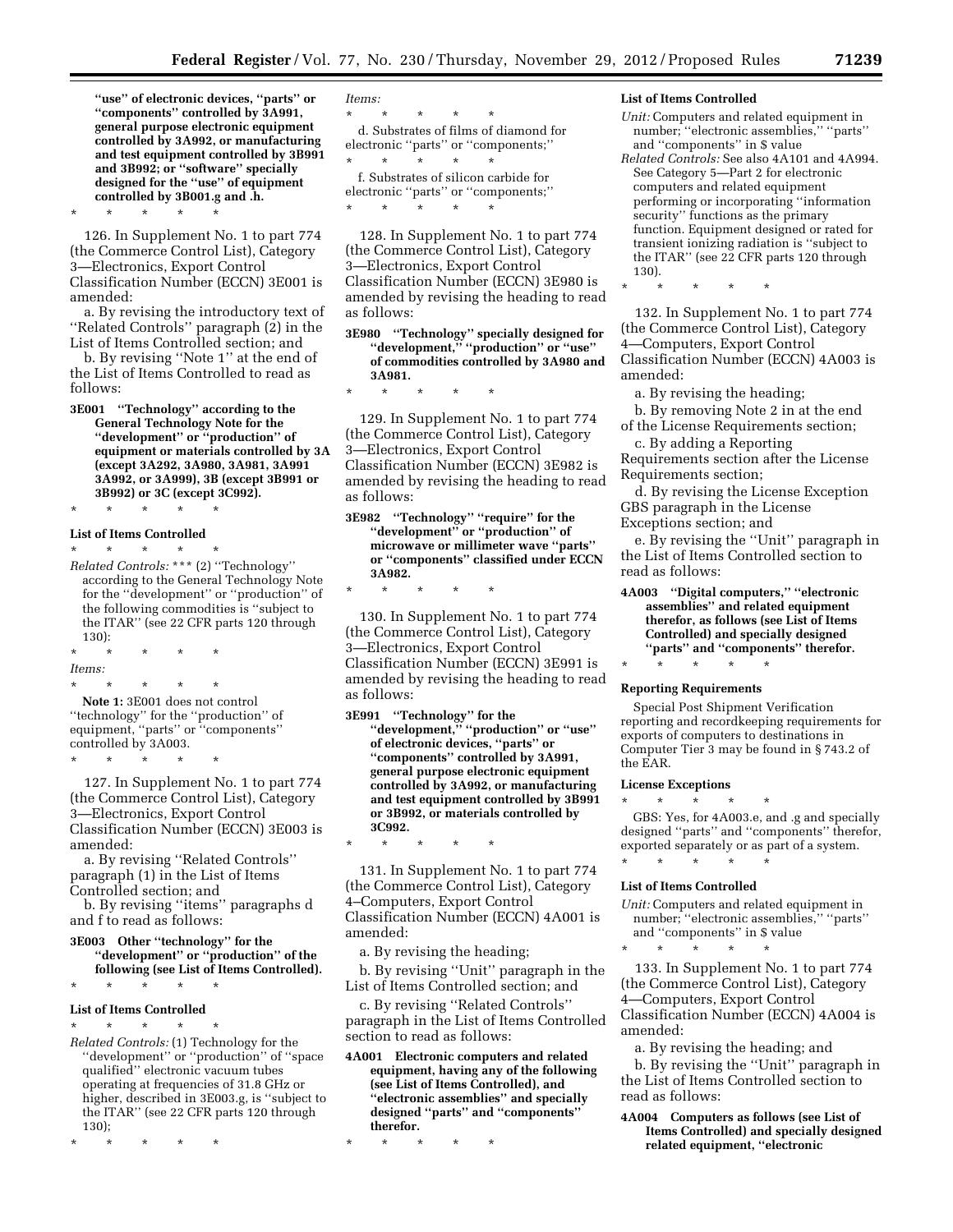**assemblies,'' and ''parts'' and ''components'' therefor.**  \* \* \* \* \*

#### **List of Items Controlled**

*Unit:* Computers and related equipment in number; ''electronic assemblies,'' ''parts'' and ''components'' in \$ value

\* \* \* \* \*

134. In Supplement No. 1 to part 774 (the Commerce Control List), Category 4—Computers, Export Control Classification Number (ECCN) 4A101 is amended by revising the ''Note'' to ''items'' paragraph b in the List of Items Controlled section to read as follows:

**4A101 Analog computers, ''digital computers'' or digital differential analyzers, other than those controlled by 4A001 designed or modified for use in ''missiles,'' having any of the following (see List of Items Controlled).** 

# \* \* \* \* \*

# **List of Items Controlled**

\* \* \* \* \* *Items:*  \* \* \* \* \* b. \* \* \*

**Note:** 'Radiation hardened' means that the "part," "component" or equipment is designed or rated to withstand radiation levels which meet or exceed a total irradiation dose of 5 X 105 rads (Si). \* \* \* \* \*

135. In Supplement No. 1 to part 774 (the Commerce Control List), Category 4—Computers, Export Control Classification Number (ECCN) 4A102 is amended by revising the heading to read as follows:

#### **4A102 ''Hybrid computers'' specially designed for modelling, simulation or design integration of ''missiles'' or their subsystems. (These items are ''subject to the ITAR.'' See 22 CFR parts 120 through 130.)**

\* \* \* \* \*

136. In Supplement No. 1 to part 774 (the Commerce Control List), Category 4—Computers, Export Control Classification Number (ECCN) 4A994 is amended:

a. By revising the heading;

b. By revising the ''Unit'' paragraph in the List of Items Controlled section; and

c. By revising the introductory text to ''items'' paragraphs a and k to read as follows:

**4A994 Computers, ''electronic assemblies'' and related equipment not controlled by 4A001 or 4A003, and specially designed ''parts'' and ''components'' therefor (see List of Items Controlled).** 

\* \* \* \* \*

#### **List of Items Controlled**

*Unit:* Equipment in number; ''parts,'' ''components'' and accessories in \$ value

\* \* \* \* \* *Items:*  \* \* \* \* \*

a. Electronic computers and related equipment, and ''electronic assemblies'' and specially designed ''parts'' and ''components'' therefor, rated for operation at an ambient temperature above 343 K (70 °C); \* \* \* \* \*

k. ''Hybrid computers'' and ''electronic assemblies'' and specially designed ''parts'' and ''components'' therefor containing analog-to-digital converters having all of the following characteristics:

\* \* \* \* \*

137. In Supplement No. 1 to part 774 (the Commerce Control List), Category 4—Computers, Export Control Classification Number (ECCN) 4D001 is amended by adding a Reporting Requirements section after the License Requirements section to read as follows:

**4D001 ''Software'' as follows (see List of** 

**Items Controlled).**  \* \* \* \* \*

#### **Reporting Requirements**

See § 743.1 of the EAR for reporting requirements for exports under License Exceptions, Special Comprehensive Licenses, and Validated End-User authorizations. \* \* \* \* \*

138. In Supplement No. 1 to part 774 (the Commerce Control List), Category 4—Computers, Export Control Classification Number (ECCN) 4D980 is amended by revising the heading to read as follows:

#### **4D980 ''Software'' specially designed for the ''development,'' ''production'' or ''use'' of commodities controlled by 4A980.**

\* \* \* \* \*

139. In Supplement No. 1 to part 774 (the Commerce Control List), Category 4—Computers, Export Control Classification Number (ECCN) 4E980 is amended by revising the heading to read as follows:

# **4E980 ''Technology'' for the ''development,'' ''production'' or ''use'' of commodities controlled by 4A980.**  \* \* \* \* \*

140. In Supplement No. 1 to part 774 (the Commerce Control List), Category 5—Telecommunications and ''Information Security,'' Part 1— Telecommunications is amended by revising the introductory text of Note 1, the N.B.2 and Note 2 that immediately follows the Category 5 Part 1— Telecommunications heading to read as follows:

#### **CATEGORY 5—TELECOMMUNICATIONS AND ''INFORMATION SECURITY''**

# **Part I—TELECOMMUNICATIONS**

\* \* \* \* \*

**Notes:** 

1. The control status of ''parts,'' ''components,'' test and ''production'' equipment, and ''software'' therefor which are specially designed for telecommunications equipment or systems is determined in Category 5, Part 1.

**N.B.2.:** See also Category 5, Part 2 for equipment, "parts," "components" and ''software,'' performing or incorporating ''information security'' functions.

2. ''Digital computers,'' related equipment or ''software,'' when essential for the operation and support of telecommunications equipment described in this Category, are regarded as specially designed ''parts'' and ''components,'' provided they are the standard models customarily supplied by the manufacturer. This includes operation, administration, maintenance, engineering or billing computer systems.

141. In Supplement No. 1 to part 774 (the Commerce Control List), Category 5—Telecommunications and ''Information Security,'' Part 1— Telecommunications, Export Control Classification Number (ECCN) 5A001 is amended:

a. By revising the heading;

\* \* \* \* \*

b. By revising ''Unit'' paragraph in the List of Items Controlled section;

c. By revising ''Related Controls'' paragraph in the List of Items Controlled section; and

d. By revising the introductory text to ''items'' paragraph b, e, and f to read as follows:

**5A001 Telecommunications systems, equipment, ''parts,'' ''components'' and accessories, as follows (see List of Items Controlled).**  \* \* \* \* \*

#### **List of Items Controlled**

- *Unit:* Equipment or antennae in number; cable and fiber in meters/feet, ''parts,'' ''components'' and accessories in \$ value
- *Related Controls:* (1) Telecommunications equipment defined in 5A001.a.1 through 5A001.a.3 for use on board satellites is ''subject to the ITAR'' (see 22 CFR parts 120 through 130). (2) Direction finding equipment defined in 5A001.e is ''subject to the ITAR'' (see 22 CFR parts 120 through 130). (3) See also 5A101 and 5A991.

\* \* \* \* \*

*Items:* 

\* \* \* \* \* b. Telecommunication systems and equipment, and specially designed ''parts,'' ''components'' and accessories therefor, having any of the following characteristics, functions or features:<br> $\begin{array}{ccc}\n\star & \star & \star \\
\star & \star & \star\n\end{array}$ 

\* \* \* \* \*

e. Radio direction finding equipment operating at frequencies above 30 MHz and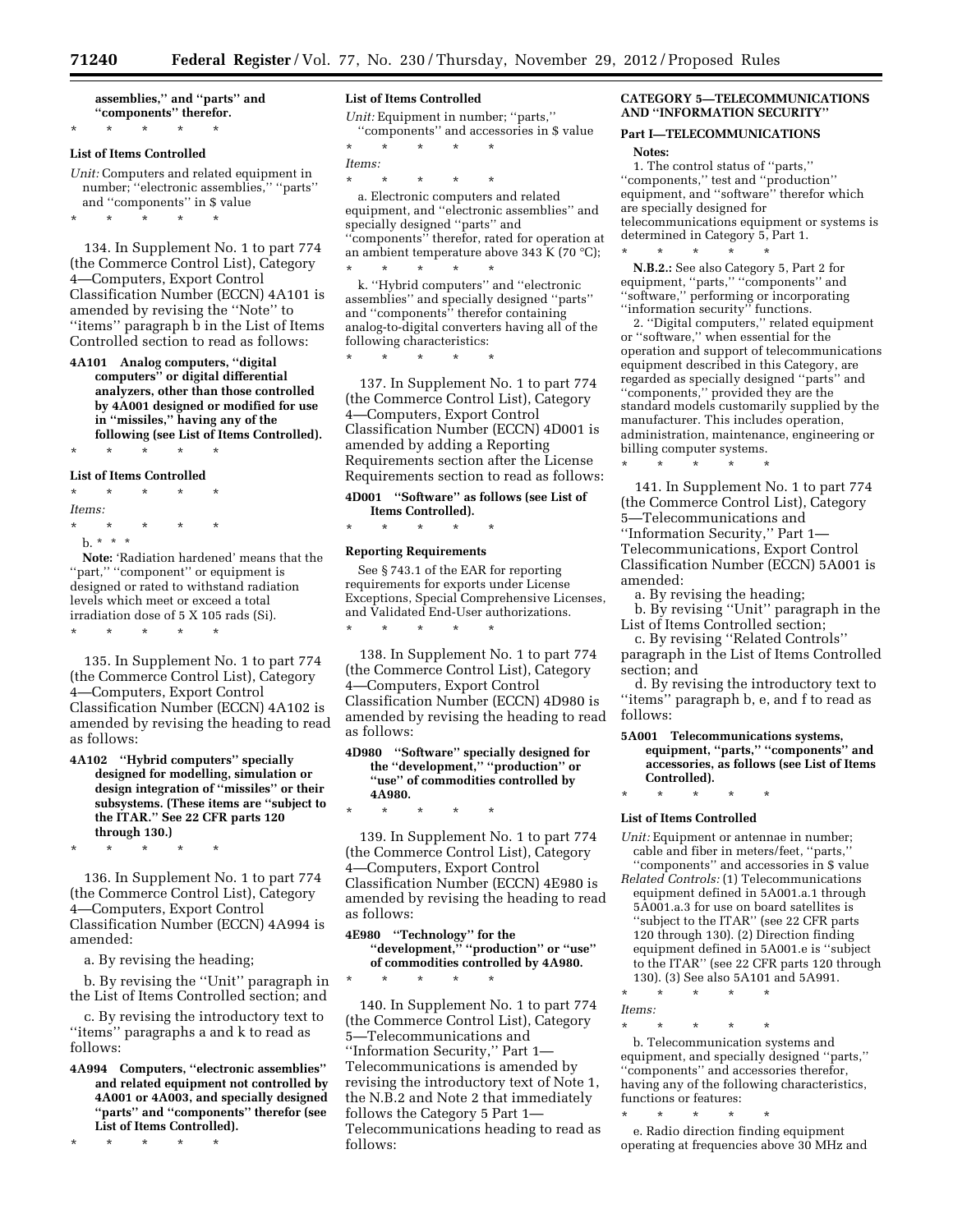having all of the following, and specially designed ''parts'' and ''components'' therefor:

\* \* \* \* \* f. Jamming equipment specially designed or modified to intentionally and selectively interfere with, deny, inhibit, degrade or seduce mobile telecommunication services and perform any of the following, and specially designed ''parts'' and ''components'' therefor:

\* \* \* \* \*

142. In Supplement No. 1 to part 774 (the Commerce Control List), Category 5—Telecommunications and ''Information Security,'' Part 1— Telecommunications, Export Control Classification Number (ECCN) 5A980 is amended by revising the heading to read as follows:

**5A980 Devices primarily useful for the surreptitious interception of wire, oral, or electronic communications, other than those controlled under 5A001.i; and ''parts,'' ''components'' and accessories therefor.** 

\* \* \* \* \*

143. In Supplement No. 1 to part 774 (the Commerce Control List), Category 5—Telecommunications and ''Information Security,'' Part 1— Telecommunications, Export Control Classification Number (ECCN) 5A991 is amended:

a. By revising the heading;

b. By revising the ''Related Controls'' paragraph in the List of Items Controlled section;

c. By revising the introductory text to ''items'' paragraphs b and c in the List of Items Controlled section; and

d. By revising ''items'' paragraph c.1, f, g, and h in the List of Items Controlled section to read as follows:

#### **5A991 Telecommunication equipment, not controlled by 5A001 (see List of Items Controlled).**

\* \* \* \* \*

#### **List of Items Controlled**

\* \* \* \* \* *Related Controls:* (1) Telecommunication equipment defined in 5A991 for use on board satellites is ''subject to the ITAR'' (see 22 CFR parts 120 through 130). (2) See also 5E101 and 5E991.

\* \* \* \* \*

*Items:* 

\* \* \* \* \*

b. Telecommunication transmission equipment and systems, and specially designed ''parts,'' ''components'' and accessories therefor, having any of the following characteristics, functions or features:

\* \* \* \* \*

c. ''Stored program controlled'' switching equipment and related signaling systems, having any of the following characteristics, functions or features, and specially designed

''parts,'' ''components'' and accessories therefor:

**Note:** \* \* \*

c.1. ''Data (message) switching'' equipment or systems designed for ''packet-mode operation'' and ''parts,'' electronic assemblies and ''components'' therefor, n.e.s. \* \* \* \* \*

f. Phased array antennas, operating above 10.5 GHz, containing active elements and distributed ''parts'' or ''components,'' and designed to permit electronic control of beam shaping and pointing, except for landing systems with instruments meeting International Civil Aviation Organization (ICAO) standards (microwave landing systems (MLS)).

g. Mobile communications equipment, n.e.s., and ''parts,'' electronic assemblies and ''components'' therefor; *or* 

h. Radio relay communications equipment designed for use at frequencies equal to or exceeding 19.7 GHz and ''parts'' and ''components'' therefor, n.e.s.

144. In Supplement No. 1 to part 774 (the Commerce Control List), Category 5—Telecommunications and ''Information Security,'' Part 1— Telecommunications, Export Control Classification Number (ECCN) 5B001 is amended:

a. By revising the heading;

b. By revising the Special Conditions for License Exception STA paragraph section;

c. By revising ''Unit'' paragraph in the List of Items Controlled section; and

d. By revising the introductory text to ''items'' paragraph a and b to read as follows:

**5B001 Telecommunication test, inspection and production equipment, ''parts,'' ''components'' and accessories, as follows (See List of Items Controlled).**  \* \* \* \* \*

#### **Special Conditions for License Exception STA**

License Exception STA may not be used to ship 5B001.a equipment and specially designed ''parts,'' ''components'' or accessories therefor, specially designed for the ''development,'' ''production'' or ''use'' of equipment, functions or features specified by in ECCN 5A001.b.3, .b.5 or .h to any of the eight destinations listed in § 740.20(c)(2) of the EAR.

#### **List of Items Controlled**

*Unit:* Equipment in number; ''parts,''

''components'' and accessories in \$ value \* \* \* \* \*

*Items:* 

a. Equipment and specially designed ''parts,'' ''components'' or accessories therefor, specially designed for the "development," "production" or "use" of equipment, functions or features, controlled by 5A001.

\* \* \* \* \*

b. Equipment and specially designed ''parts,'' ''components'' or accessories

therefor, specially designed for the ''development'' of any of the following telecommunication transmission or switching equipment:

\* \* \* \* \*

145. In Supplement No. 1 to part 774 (the Commerce Control List), Category 5—Telecommunications and ''Information Security,'' Part 1— Telecommunications, Export Control Classification Number (ECCN) 5D001 is amended by revising the License Exception TSR paragraph in the License Exceptions section to read as follows:

**5D001 ''Software'' as follows (see List of Items Controlled).** 

\* \* \* \* \*

\* \* \* \* \*

#### **License Exceptions**

\* \* \* \* \* TSR: Yes, except for exports and reexports to destinations outside of those 36 countries listed in § 740.20(c)(1) (License Exception STA) of ''software'' controlled by 5D001.a and specially designed for items controlled by 5A001.b.5 and 5A001.h.

146. In Supplement No. 1 to part 774 (the Commerce Control List), Category 5—Telecommunications and ''Information Security,'' Part 1— Telecommunications, Export Control Classification Number (ECCN) 5D101 is amended by revising the heading to read as follows:

#### **5D101 ''Software'' specially designed or modified for the ''use'' of equipment controlled by 5A101.**

\* \* \* \* \*

147. In Supplement No. 1 to part 774 (the Commerce Control List), Category 5—Telecommunications and ''Information Security,'' Part 1— Telecommunications, Export Control Classification Number (ECCN) 5D991 is amended by revising the heading to read as follows:

**5D991 ''Software'' specially designed or modified for the ''development,'' ''production'' or ''use'' of equipment controlled by 5A991 and 5B991, and dynamic adaptive routing software as described as follows (see List of Items Controlled).** 

\* \* \* \* \*

148. In Supplement No. 1 to part 774 (the Commerce Control List), Category 5—Telecommunications and ''Information Security,'' Part 1— Telecommunications, Export Control Classification Number (ECCN) 5E001 is amended:

a. By revising the introductory text of the License Exception TSR paragraph in the License Exceptions section;

b. By revising ''Related Controls'' paragraph in the List of Items Controlled section; and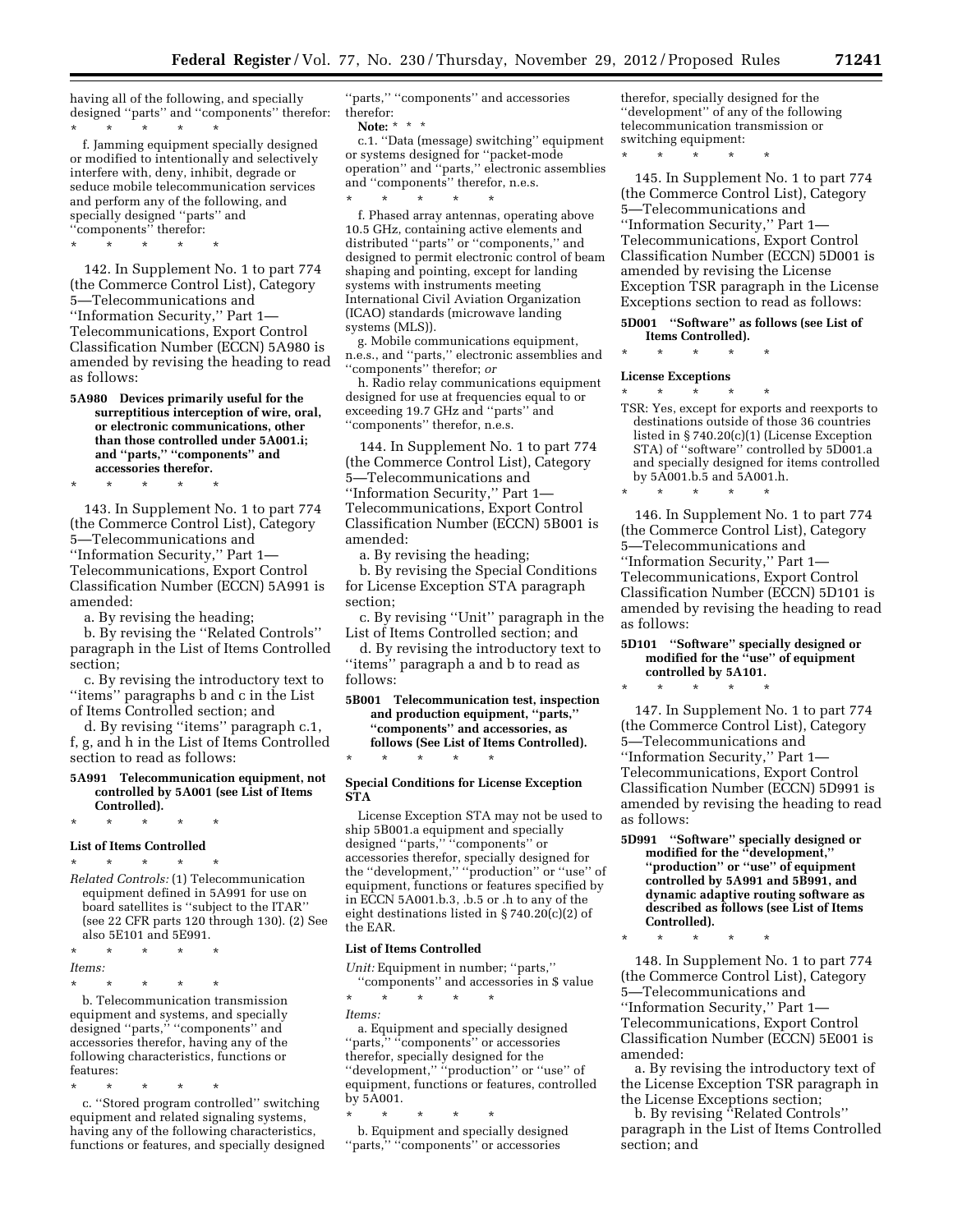c. By revising the introductory text to ''items'' paragraph e in the list of Items Controlled section to read as follows:

**5E001 ''Technology'' as follows (see List of Items Controlled).** 

\* \* \* \* \*

# **License Exceptions**

\* \* \* \* \* TSR: Yes, except for exports and reexports to destinations outside of those 36 countries listed in § 740.20(c)(1) (License Exception STA) of ''technology'' controlled by 5E001.a for the ''development'' or ''production'' of the following:

# \* \* \* \* \* **List of Items Controlled**

\* \* \* \* \*

*Related Controls:* (1) Technology defined in 5E001.b.1, 5E001.b.2, 5E001.b.4, or 5E001.c for use on board satellites is ''subject to ITAR'' (see 22 CFR parts 120 through 130). (2) See also 5E101, 5E980 and 5E991.

\* \* \* \* \* *Items:* 

\* \* \* \* \* e. ''Technology'' according to the General Technology Note for the ''development'' or ''production'' of electronic devices and circuits, specially designed for telecommunications and containing ''parts'' or ''components'' manufactured from ''superconductive'' materials, specially designed for operation at temperatures below the ''critical temperature'' of at least one of the ''superconductive'' constituents and having any of the following:

\* \* \* \* \*

149. In Supplement No. 1 to part 774 (the Commerce Control List), Category 5—Telecommunications and ''Information Security,'' Part 2— Telecommunications is amended by revising the ''Note'' 1 and ''Note'' 4 paragraph 2 that immediately follows the Category 5 Part II—''INFORMATION SECURITY'' heading to read as follows:

#### **CATEGORY 5—TELECOMMUNICATIONS AND ''INFORMATION SECURITY''**

#### **Part II—''INFORMATION SECURITY''**

**Note 1:** The control status of ''information security'' equipment, ''software,'' systems, application specific ''electronic assemblies,'' modules, integrated circuits, ''parts,'' ''components'' or functions is determined in Category 5, part 2 even if they are ''parts,'' ''components'' or ''electronic assemblies'' of other equipment.

- \* \* \* \* \*
- **Note 4:** \* \* \* \* \* \* \* \*

2. A computer, including operating systems, ''parts'' and ''components'' therefor; \* \* \* \* \*

150. In Supplement No. 1 to part 774 (the Commerce Control List), Category 5—Telecommunications and ''Information Security,'' Part 2Information Security, Export Control Classification Number (ECCN) 5A002 is amended:

a. By revising the heading:

b. By revising the License Exception LVS paragraph in the License Exceptions section; and

c. By revising the introductory text to

''items'' paragraph a to read as follows: **5A002 ''Information security'' systems,** 

#### **equipment, ''parts'' and ''components'' therefor, as follows (see List of Items Controlled).**

\* \* \* \* \*

#### **License Exceptions**

*LVS:* Yes: \$500 for ''parts'' and ''components''. N/A for systems and equipment.

\* \* \* \* \*

#### **List of Items Controlled**

\* \* \* \* \*

\* \* \* \* \*

*Items:*  \* \* \* \* \*

a. Systems, equipment, application specific ''electronic assemblies,'' modules and integrated circuits for ''information security,'' as follows, and ''parts'' and ''components'' therefor specially designed for ''information security'':

151. In Supplement No. 1 to part 774 (the Commerce Control List), Category 5—Telecommunications and ''Information Security,'' Part 2— Information Security, Export Control Classification Number (ECCN) 5A992 is amended by revising ''items'' paragraph b to read as follows:

**5A992 Equipment not controlled by 5A002.** 

# \* \* \* \* \* **List of Items Controlled**

\* \* \* \* \*

\* \* \* \* \*

*Items:* 

\* \* \* \* \* b. ''Information security'' equipment, n.e.s., (e.g., cryptographic, cryptanalytic, and cryptologic equipment, n.e.s.) and ''parts'' and ''components'' therefor.

152. In Supplement No. 1 to part 774 (the Commerce Control List), Category 5—Telecommunications and ''Information Security,'' Part 2— Information Security, Export Control Classification Number (ECCN) 5D992 is amended by revising the heading to read as follows:

**5D992 ''Information Security'' ''software'' not controlled by 5D002 as follows (see List of Items Controlled).** 

\* \* \* \* \*

153. In Supplement No. 1 to part 774 (the Commerce Control List), Category 5—Telecommunications and ''Information Security,'' Part 2Information Security, Export Control Classification Number (ECCN) 5E992 is amended by revising the heading to read as follows:

**5E992 ''Information Security'' ''technology'' according to the General Technology Note, not controlled by 5E002, as follows (see List of Items Controlled).** 

154. In Supplement No. 1 to part 774 (the Commerce Control List), Category 6—Sensors and Lasers, Export Control Classification Number (ECCN) 6A001 is amended:

a. By revising the heading: and

b. By revising the introductory text to ''items'' paragraph a, a.1, a.1.d, and a.2 and the "Note" to a.2.f to read as follows:

#### **6A001 Acoustic systems, equipment, and ''parts'' and ''components,'' as follows (see List of Items Controlled).**

\* \* \* \* \*

**List of Items Controlled** 

\* \* \* \* \*

\* \* \* \* \*

\* \* \* \* \*

*Items:* 

a. Marine acoustic systems, equipment and specially designed ''parts'' and ''components'' therefor, as follows:

a.1. Active (transmitting or transmitting and receiving) systems, equipment and specially designed ''parts'' and ''components'' therefor, as follows:

a.1.d. Acoustic systems and equipment, designed to determine the position of surface vessels or underwater vehicles and having all of the following, and specially designed ''parts'' and ''components'' therefor:

\* \* \* \* \* a.2. Passive systems, equipment and specially designed ''parts'' and ''components'' therefor, as follows:

\* \* \* \* \* **Note:** 6A001.a.2 also applies to receiving equipment, whether or not related in normal application to separate active equipment, and specially designed ''parts'' and ''components'' therefor.

\* \* \* \* \*

155. In Supplement No. 1 to part 774 (the Commerce Control List), Category 6—Sensors and Lasers, Export Control Classification Number (ECCN) 6A002 is amended:

a. By revising the heading;

b. By revising the Special Conditions for License Exception STA section; and

c. By revising the ''Related Controls'' paragraph in the List of Items Controlled section; and

d. By revising the introductory text to ''items'' paragraphs a.2, a.2.c and d to read as follows:

**6A002 Optical sensors and equipment, ''parts'' and ''components'' therefore, as follows (see List of Items Controlled).** 

\* \* \* \* \*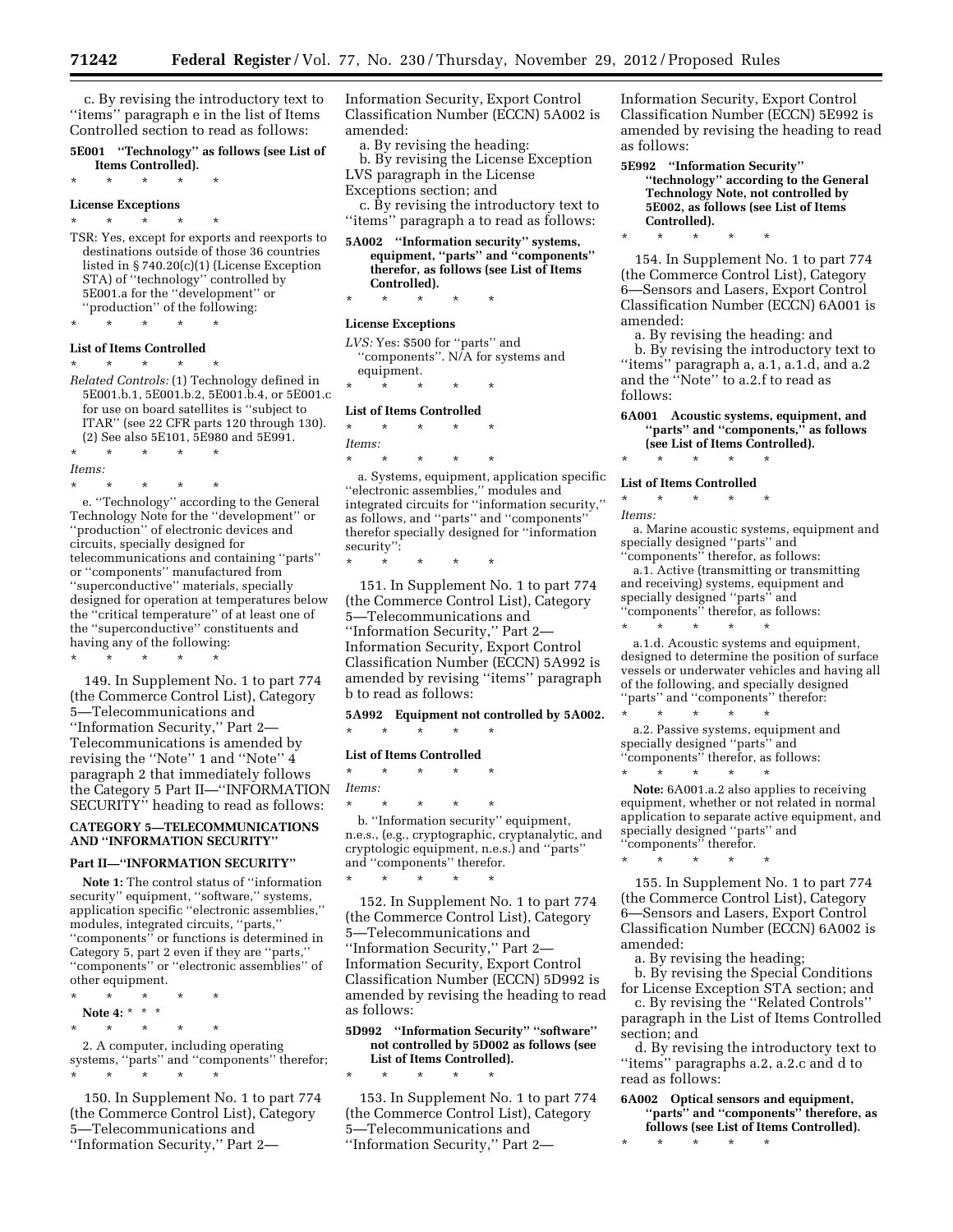#### **Special Conditions for License Exception STA**

License Exception STA may not be used to ship to any of the eight destinations listed in § 740.20(c)(2) of the EAR any commodity in: 6A002.a.1.a or .b.

\* \* \* \* \*

#### **List of Items Controlled**

*Unit:* \* \* \*

*Related Controls:* (1) The following commodities are ''subject to the ITAR'' (see 22 CFR parts 120 through 130): (a) ''Image intensifiers'' defined in 6A002.a.2 and ''focal plane arrays'' defined in 6A002.a.3 specially designed, modified, or configured for military use and not part of civil equipment; (b) ''Space qualified'' solidstate detectors defined in 6A002.a.1, ''space qualified'' imaging sensors (e.g., ''monospectral imaging sensors'' and ''multispectral imaging sensors'') defined in 6A002.b.2.b.1, and ''space qualified'' cryocoolers defined in 6A002.d.1, unless, on or after September 23, 2002, the Department of State issues a commodity jurisdiction determination indicating the commodity is subject to the EAR. (2) See also 6A102, 6A202, and 6A992. *Note:* \* \* \*

*Related Definitions: N/A Items:* 

- \* \* \* \* \*
- a. \* \* \*

a.2. Image intensifier tubes and specially designed ''parts'' and ''components'' therefor, as follows:

\* \* \* \* \* a.2.c. Specially designed ''parts'' and ''components,'' as follows:

\* \* \* \* \*

d. Special support ''parts'' and

''components'' for optical sensors, as follows: \* \* \* \* \*

156. In Supplement No. 1 to part 774 (the Commerce Control List), Category 6—Sensors and Lasers, Export Control Classification Number (ECCN) 6A003 is amended:

a. By revising the heading:

b. By adding a Reporting Requirements section after the License Requirements section; and

c. By revising the introductory text to ''items'' paragraph a to read as follows:

**6A003 Cameras, systems or equipment, ''parts'' and ''components'' therefore, as follows (see List of Items Controlled).** 

\* \* \* \* \*

#### **Reporting Requirements**

See § 743.3 of the EAR for thermal camera reporting for exports that are not authorized by an individually validated license of thermal imaging cameras controlled by ECCN 6A003.b.4.b to Albania, Australia, Austria, Belgium, Bulgaria, Croatia, Cyprus, Czech Republic, Denmark, Estonia, Finland, France, Germany, Greece, Hungary, Iceland, Ireland, Italy, Japan, Latvia, Lithuania, Luxembourg, Malta, the Netherlands, New Zealand, Norway, Poland, Portugal, Romania,

Slovakia, Slovenia, South Africa, South Korea Spain, Sweden, Switzerland, Turkey, or the United Kingdom, must be reported to BIS.

\* \* \* \* \*

#### **List of Items Controlled**

\* \* \* \* \*

*Items:* 

a. Instrumentation cameras and specially designed ''parts'' and ''components'' therefor, as follows:

\* \* \* \* \*

157. In Supplement No. 1 to part 774 (the Commerce Control List), Category 6—Sensors and Lasers, Export Control Classification Number (ECCN) 6A004 is amended:

a. By revising the heading;

b. By revising the ''Related Controls'' paragraph (2) in the List of Items Controlled section; and

c. By revising ''items'' paragraph a.1 in the List of Items Controlled section;

d. By revising the introductory text of paragraph b in the List of Items

Controlled section;

e. By revising the introductory text of paragraph c in the List of Items Controlled section; and

f. By revising paragraphs c.1, c.4, and d.1 to read as follows:

**6A004 Optical equipment, ''parts'' and ''components,'' as follows (see List of Items Controlled).** 

# \* \* \* \* \* **List of Items Controlled**

*Unit:* \*\*\*

*Related Controls:* \* \* \* (2) ''Space qualified'' ''parts'' and ''components'' for optical systems defined in 6A004.c and optical control equipment defined in 6A004.d.1 are ''subject to the ITAR'' (see 22 CFR parts

120 through 130). \* \* \*

*Related Definitions:* \* \* \* *Items:* 

\* \* \* \* \* a.1. ''Deformable mirrors'' having either continuous or multi element surfaces, and specially designed ''parts'' and ''components'' therefor, capable of dynamically repositioning portions of the surface of the mirror at rates exceeding 100 Hz;

\* \* \* \* \* b. Optical ''parts'' and ''components'' made from zinc selenide (ZnSe) or zinc sulphide (ZnS) with transmission in the wavelength range exceeding 3,000 nm but not exceeding 25,000 nm and having any of the following:

\* \* \* \* \* c. ''Space-qualified'' ''parts'' and ''components'' for optical systems, as follows:

c.1. ''Parts'' and ''components'' lightweighted to less than 20% ''equivalent density'' compared with a solid blank of the same aperture and thickness;

\* \* \* \* \* c.4. ''Parts'' and ''components'' manufactured from ''composite'' materials having a coefficient of linear thermal expansion equal to or less than  $5\times10^{-6}$  in any coordinate direction;

\* \* \* \* \* d.1. Equipment specially designed to maintain the surface figure or orientation of the ''space-qualified'' ''parts'' and ''components'' controlled by 6A004.c.1 or 6A004.c.3;

\* \* \* \* \*

158. In Supplement No. 1 to part 774 (the Commerce Control List), Category 6—Sensors and Lasers, Export Control Classification Number (ECCN) 6A005 is amended:

a. By revising the heading;

b. By adding a heading Note; c. By revising the ''Related Controls''

paragraph (6) in the List of Items Controlled section;

d. By revising the ''Note'' to ''items'' paragraph a.6.b; and

e. By revising ''items'' paragraphs e and f.3 to read as follows:

#### **6A005 ''Lasers,'' ''parts,'' ''components'' and optical equipment, as follows (see List of Items Controlled).**

**HEADING NOTE:** This entry does not control ''lasers'' or ''laser'' systems for the separation of uranium isotopes with a spectrum frequency stabilizer for operation over extended periods of time that are subject to the export licensing authority of the Nuclear Regulatory Commission (see 10 CFR part 110).

\* \* \* \* \* **List of Items Controlled** 

- \* \* \* \* \* *Related Controls:* \* \* \* (6) Shared aperture optical elements, capable of operating in 'super-high power laser'' applications, and ''lasers'' specifically designed, modified, or configured for military application are ''subject to ITAR'' (see 22 CFR parts 120 through 130).
- \* \* \* \* \*
- *Items:* 
	- \* \* \* \* \* a.6.b.2.  $*$   $*$   $*$

**Note:** 6A005.a.6.b does not control multiple transverse mode, industrial ''lasers'' with output power exceeding 2kW and not exceeding 6 kW with a total mass greater than 1,200 kg. For the purpose of this note, total mass includes all ''parts'' and ''components'' required to operate the ''laser,'' e.g., ''laser,'' power supply, heat exchanger, but excludes external optics for beam conditioning and/or delivery. \* \* \* \* \*

e. ''Parts'' and ''components'' as follows: e.1. Mirrors cooled either by 'active cooling' or by heat pipe cooling;

**Technical Note:** 'Active cooling' is a cooling technique for optical ''parts'' and ''components'' using flowing fluids within the subsurface (nominally less than 1 mm below the optical surface) of the optical ''part'' or ''component'' to remove heat from the optic.

e.2. Optical mirrors or transmissive or partially transmissive optical or electro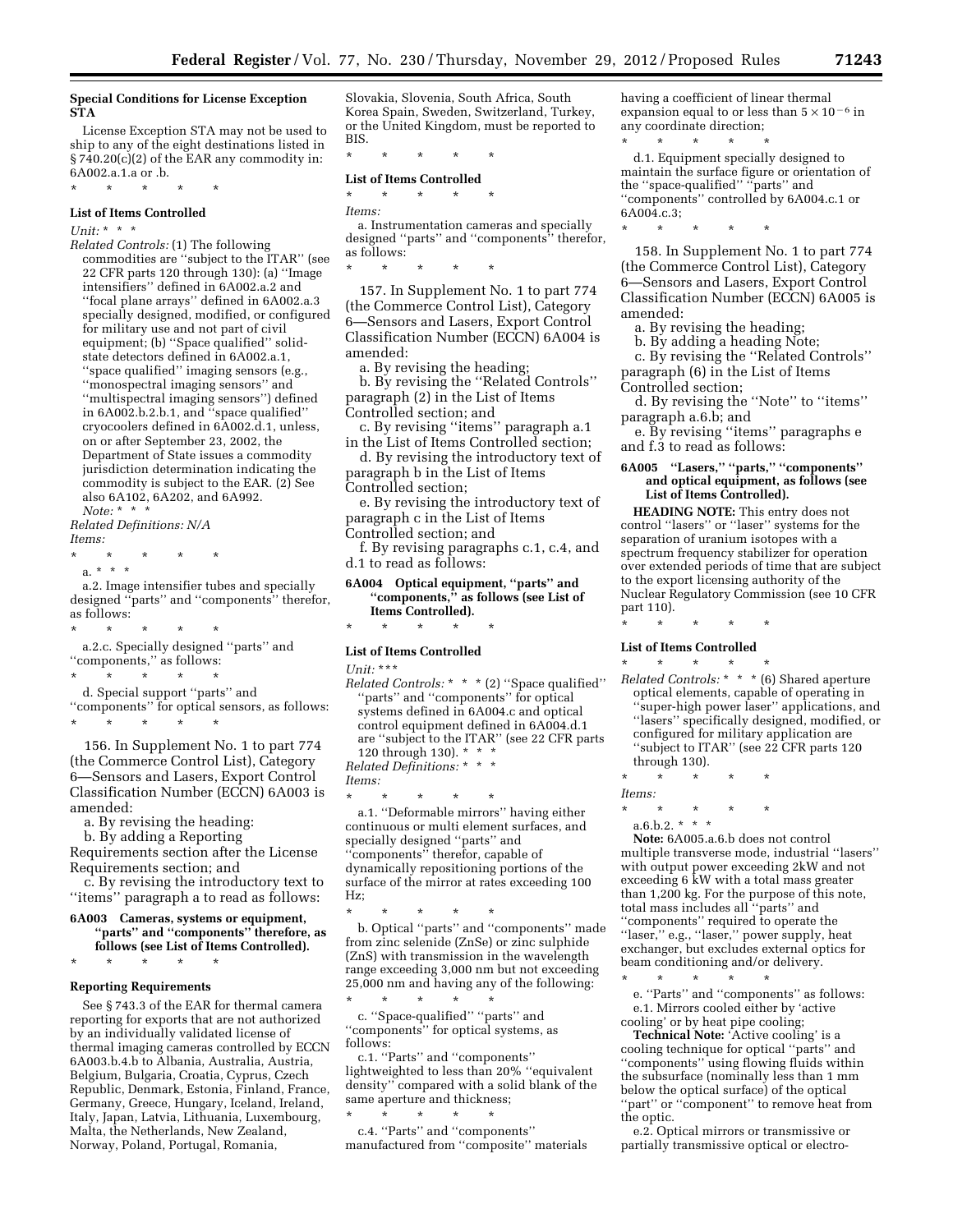\* \* \* \* \*

optical ''parts'' and ''components,'' specially designed for use with controlled ''lasers''; \* \* \* \* \*

f.3. Optical equipment, and ''parts'' and ''components,'' specially designed for a phased array ''SHPL'' system for coherent beam combination to an accuracy of  $\lambda$ /10 at the designed wavelength, or  $0.1 \mu m$ , whichever is the smaller;

159. In Supplement No. 1 to part 774 (the Commerce Control List), Category 6—Sensors and Lasers, Export Control Classification Number (ECCN) 6A006 is amended by revising the heading to read

\* \* \* \* \*

as follows:

**6A006 ''Magnetometers,'' ''magnetic gradiometers,'' ''intrinsic magnetic gradiometers,'' underwater electric field sensors, ''compensation systems'' as follows (see List of Items Controlled), and specially designed ''parts'' and ''components'' therefor.** 

\* \* \* \* \* 160. In Supplement No. 1 to part 774 (the Commerce Control List), Category 6—Sensors and Lasers, Export Control Classification Number (ECCN) 6A008 is amended by revising the heading to read as follows:

**6A008 Radar systems, equipment and assemblies, having any of the following (see List of Items Controlled), and specially designed ''parts'' and ''components'' therefor.** 

\* \* \* \* \*

161. In Supplement No. 1 to part 774 (the Commerce Control List), Category 6—Sensors and Lasers, Export Control Classification Number (ECCN) 6A102 is amended by revising the ''Unit'' paragraph in the List of Items Controlled section to read as follows:

- **6A102 Radiation hardened detectors, other than those controlled by 6A002, specially designed or modified for protecting against nuclear effects (e.g., Electromagnetic Pulse (EMP), X-rays, combined blast and thermal effects) and usable for ''missiles,'' designed or rated to withstand radiation levels which meet or exceed a total irradiation dose**  of  $5 \times 10^5$  rads (silicon).
	- \* \* \* \* \*

#### **List of Items Controlled**

*Unit:* "Parts" and "components" in number \* \* \* \* \*

162. In Supplement No. 1 to part 774 (the Commerce Control List), Category 6—Sensors and Lasers, Export Control Classification Number (ECCN) 6A103 is amended by revising the heading to read as follows:

**6A103 Radomes designed to withstand a combined thermal shock greater than 100 cal/sq cm accompanied by a peak over pressure of greater than 50 kPa,** 

**usable in protecting ''missiles'' against nuclear effects (e.g., Electromagnetic Pulse (EMP), X-rays, combined blast and thermal effects), and usable for ''missiles''. (These items are ''subject to the ITAR.'' See 22 CFR parts 120 through 130.)** 

163. In Supplement No. 1 to part 774 (the Commerce Control List), Category 6—Sensors and Lasers, Export Control Classification Number (ECCN) 6A107 is amended:

a. By revising the heading; and

b. By revising ''items'' paragraph b to read as follows:

**6A107 Gravity meters (gravimeters) and specially designed ''parts'' and ''components'' for gravity meters and gravity gradiometers, as follows (see List of Items Controlled).** 

\* \* \* \* \*

**List of Items Controlled**  \* \* \* \* \*

*Items:* 

\* \* \* \* \*

b. Specially designed ''parts'' and ''components'' for gravity meters controlled in 6A007.b or 6A107.a and gravity gradiometers controlled in 6A007.c. \* \* \* \* \*

164. In Supplement No. 1 to part 774 (the Commerce Control List), Category 6—Sensors and Lasers, Export Control Classification Number (ECCN) 6A108 is amended by revising the ''Related Controls'' paragraph (2) in the List of Items Controlled section to read as follows:

**6A108 Radar systems and tracking systems, other than those controlled by 6A008, as follows (see List of Items Controlled).** 

# \* \* \* \* \* **List of Items Controlled**

*Unit:* \* \* \*

*Related Controls:* \*\*\* (2) Items in 6A108.a that are specially designed or modified for ''missiles'' or for items on the U.S. Munitions List are ''subject to the ITAR'' (see 22 CFR parts 120 through 130). \* \* \* \* \*

165. In Supplement No. 1 to part 774 (the Commerce Control List), Category 6—Sensors and Lasers, Export Control Classification Number (ECCN) 6A203 is amended:

a. By revising the heading;

b. By revising the ''unit'' paragraph in the List of Items Controlled section; and

c. By revising the introductory text to ''items'' paragraph a and the Note to paragraph a to read as follows:

**6A203 Cameras and ''parts'' and ''components,'' other than those**  **controlled by 6A003, as follows (see List of Items Controlled).** 

\* \* \* \* \*

#### **List of Items Controlled**

*Unit:* Equipment, ''parts'' and ''components'' in number

\* \* \* \* \*

*Items:*  \* \* \* \* \*

a. Mechanical rotating mirror cameras, as follows, and specially designed ''parts'' and ''components'' therefor:  $\star$   $\star$   $\star$ 

Note: "Parts" and "components" of cameras controlled by 6A203.a include their synchronizing electronics units and rotor assemblies consisting of turbines, mirrors and bearings.

\* \* \* \* \*

166. In Supplement No. 1 to part 774 (the Commerce Control List), Category 6—Sensors and Lasers, Export Control Classification Number (ECCN) 6A205 is amended by revising the heading to read as follows:

**6A205 ''Lasers,'' ''laser'' amplifiers and oscillators, other than lasers used in plants for the separation of isotopes of ''natural uranium'' and ''depleted uranium,'' ''special fissile materials'' and ''other fissile materials,'' and specially designed or prepared equipment, ''parts'' and ''components'' therefor that are subject to the export licensing authority of the Nuclear Regulatory Commission (see 10 CFR part 110) or 6A005, as follows (see List of Items Controlled).** 

\* \* \* \* \*

167. In Supplement No. 1 to part 774 (the Commerce Control List), Category 6—Sensors and Lasers, Export Control Classification Number (ECCN) 6A225 is amended by revising the ''Unit'' paragraph in the List of Items Controlled section to read as follows:

**6A225 Velocity interferometers for measuring velocities exceeding 1 km/s during time intervals of less than 10 microseconds.** 

\* \* \* \* \*

# **List of Items Controlled**

*Unit:* Equipment in number

\* \* \* \* \*

168. In Supplement No. 1 to part 774 (the Commerce Control List), Category 6—Sensors and Lasers, Export Control Classification Number (ECCN) 6A226 is amended by revising the ''Unit'' paragraph in the List of Items Controlled section to read as follows:

**6A226 Pressure sensors, as follows (see List of Items Controlled).** 

\* \* \* \* \*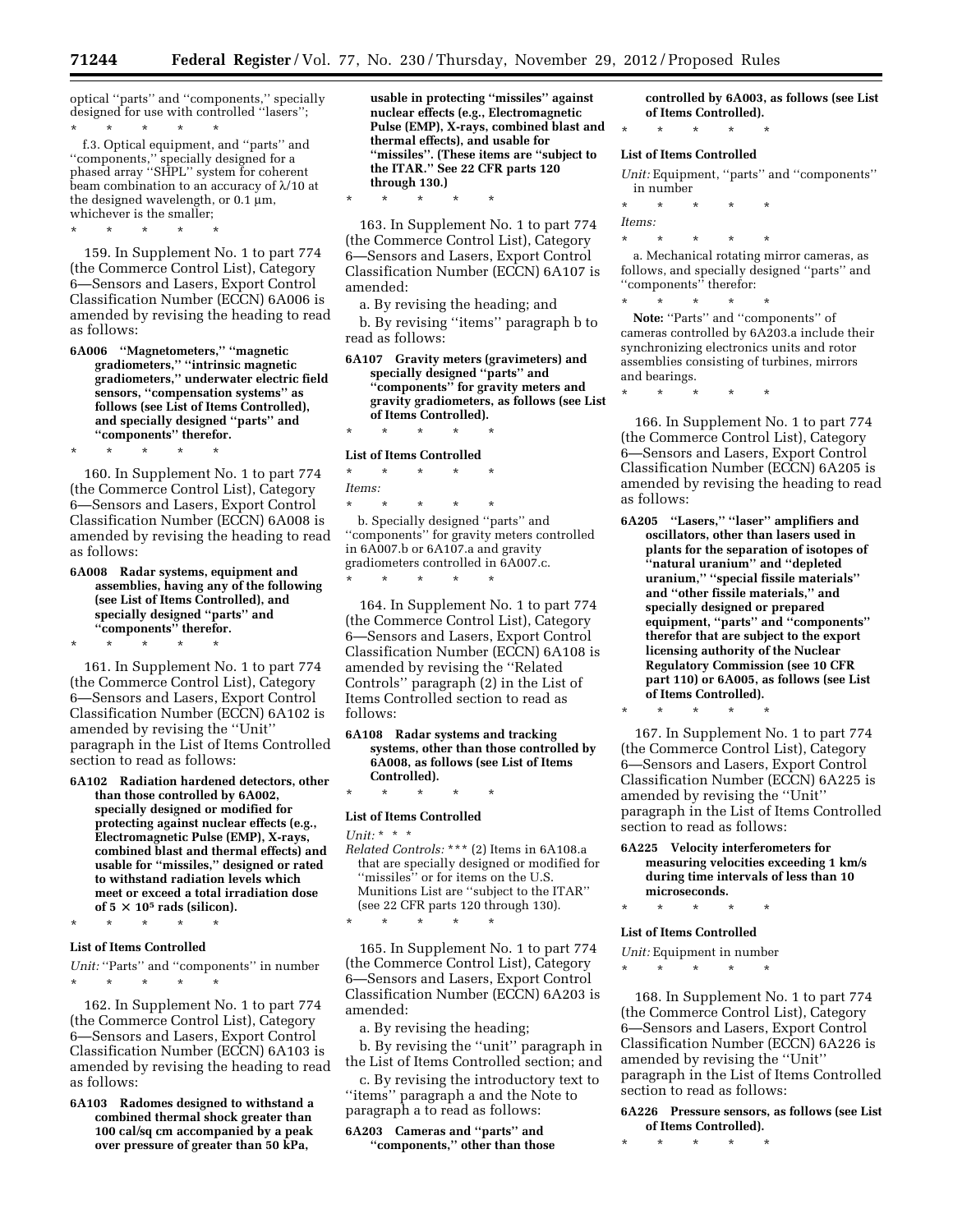#### **List of Items Controlled**

*Unit:* Equipment in number

\* \* \* \* \*

169. In Supplement No. 1 to part 774 (the Commerce Control List), Category 6—Sensors and Lasers, Export Control Classification Number (ECCN) 6A991 is amended by revising the heading to read as follows:

**6A991 Marine or terrestrial acoustic equipment, n.e.s., capable of detecting or locating underwater objects or features or positioning surface vessels or underwater vehicles; and specially designed ''parts'' and ''components,'' n.e.s.** 

\* \* \* \* \*

170. In Supplement No. 1 to part 774 (the Commerce Control List), Category 6—Sensors and Lasers, Export Control Classification Number (ECCN) 6A992 is amended:

a. By revising the heading to read;

b. By revising the ''Unit'' paragraph in the List of Items Controlled section; and c. By revising the introductory text to

''items'' paragraph a to read as follows: **6A992 Optical Sensors, not controlled by** 

**6A002, as follows (see List of Items Controlled).** 

\* \* \* \* \*

# **List of Items Controlled**

*Unit:* Equipment in number; ''parts,'' ''components'' and accessories in \$ value

\* \* \* \* \* *Items:* 

\* \* \* \* \*

a. Image intensifier tubes and specially designed ''parts'' and ''components'' therefor, as follows:

\* \* \* \* \*

171. In Supplement No. 1 to part 774 (the Commerce Control List), Category 6—Sensors and Lasers, Export Control Classification Number (ECCN) 6A994 is amended:

a. By revising the heading; and

b. By revising the ''Unit'' paragraph in the List of Items Controlled section to read as follows:

**6A994 Optics, not controlled by 6A004, as follows (see List of Items Controlled).**  \* \* \* \* \*

#### **List of Items Controlled**

*Unit:* Equipment in number \* \* \* \* \*

172. In Supplement No. 1 to part 774 (the Commerce Control List), Category 6—Sensors and Lasers, Export Control Classification Number (ECCN) 6A995 is amended:

a. By revising the heading;

b. By revising the ''Unit'' paragraph in the List of Items Controlled section; and

c. By revising the ''Note'' following ''items'' paragraph e.2.b to read as follows:

**6A995 ''Lasers'' as follows (see List of Items Controlled).**  \* \* \* \* \*

#### **List of Items Controlled**

*Unit:* Equipment in number \* \* \* \* \* *Items:*  \* \* \* \* \*

e.2.b. \* \* \*

**Note:** 6A995.e.2.b does not control multiple transverse mode, industrial ''lasers'' with output power less than or equal to 2kW with a total mass greater than 1,200kg. For the purpose of this note, total mass includes all ''parts'' and ''components'' required to operate the ''laser,'' e.g., ''laser,'' power supply, heat exchanger, but excludes external optics for beam conditioning and/or delivery. \* \* \* \* \*

173. In Supplement No. 1 to part 774 (the Commerce Control List), Category 6—Sensors and Lasers, Export Control Classification Number (ECCN) 6A996 is amended:

a. By revising the heading; and b. By revising the introductory text to ''Items'' paragraph b to read as follows:

**6A996 ''Magnetometers'' not controlled by ECCN 6A006, ''Superconductive'' electromagnetic sensors as follows (see List of Items Controlled), and specially designed ''parts'' and ''components'' therefor.** 

\* \* \* \* \*

#### **List of Items Controlled**

- *Unit:* Equipment in number
- \* \* \* \* \*

*Items:* 

\* \* \* \* \* b. ''Superconductive'' electromagnetic sensors, "parts" and "components" manufactured from ''superconductive'' materials:

\* \* \* \* \*

\* \* \* \* \*

174. In Supplement No. 1 to part 774 (the Commerce Control List), Category 6—Sensors and Lasers, Export Control Classification Number (ECCN) 6A997 is amended by revising the heading to read as follows:

#### **6A997 Gravity meters (gravimeters) for ground use, n.e.s., as follows (see List of Items Controlled).**

175. In Supplement No. 1 to part 774 (the Commerce Control List), Category 6—Sensors and Lasers, Export Control Classification Number (ECCN) 6A998 is amended:

a. By revising the heading; and

b. By revising ''items'' paragraph a to read as follows:

**6A998 Radar systems, equipment and ''major components'' n.e.s., and specially designed ''parts'' and ''components'' therefor, as follows (see List of Items Controlled).**  \* \* \* \* \* **List of Items Controlled**  \* \* \* \* \*

*Items:*  \* \* \* \* \* a. Airborne radar equipment, n.e.s., and specially designed ''parts'' and ''components'' therefor.

\* \* \* \* \*

\* \* \* \* \*

176. In Supplement No. 1 to part 774 (the Commerce Control List), Category 6—Sensors and Lasers, Export Control Classification Number (ECCN) 6B008 is amended by revising the heading to read as follows:

**6B008 Pulse radar cross section measurement systems having transmit pulse widths of 100 ns or less, and specially designed ''parts'' and ''components'' therefor.** 

177. In Supplement No. 1 to part 774 (the Commerce Control List), Category 6– Sensors and Lasers, Export Control Classification Number (ECCN) 6B995 is amended:

a. By revising the heading, and

b. By revising the ''Unit'' paragraph in the List of Items Controlled section to read as follows:

**6B995 Specially designed or modified equipment (see List of Items Controlled), including tools, dies, fixtures or gauges, and other specially designed ''parts,'' ''components'' and accessories therefor as follows (see List of Items Controlled).** 

\* \* \* \* \* **List of Items Controlled** 

*Unit:* Equipment in number; ''parts,'' ''components'' and accessories in \$ value

\* \* \* \* \*

178. In Supplement No. 1 to part 774 (the Commerce Control List), Category 6—Sensors and Lasers, Export Control Classification Number (ECCN) 6C992 is amended:

a. By revising the heading; and

b. By revising the ''Unit'' paragraph in the List of Items Controlled section to read as follows:

**6C992 Optical sensing fibers not controlled by 6A002.d.3 that are modified structurally to have a 'beat length' of less than 500 mm (high birefringence) or optical sensor materials not described in 6C002.b and having a zinc content of equal to or more than 6% by 'mole fraction.'** 

<sup>\* \* \* \* \*</sup>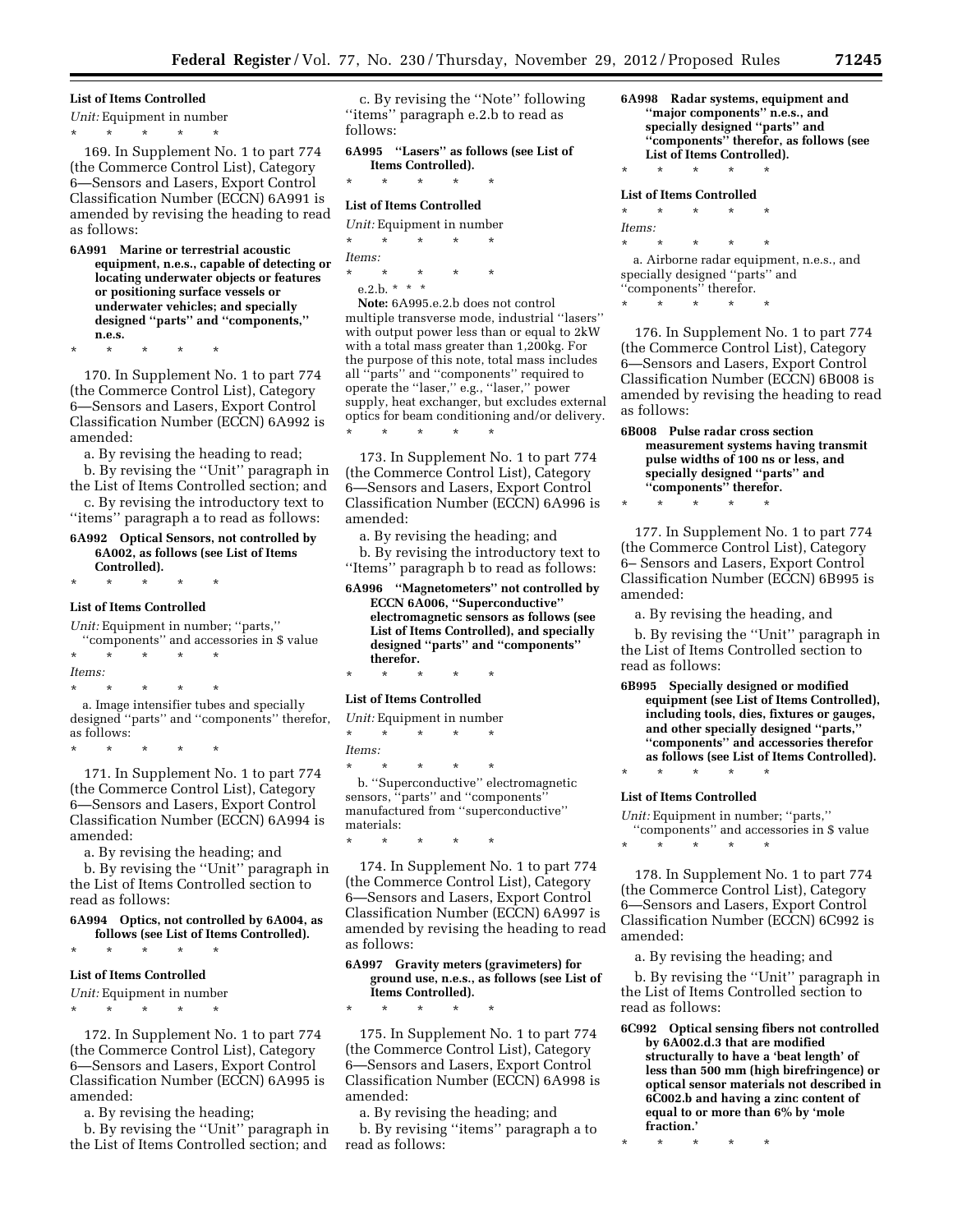#### **List of Items Controlled**

*Unit:* Equipment in number

\* \* \* \* \*

179. In Supplement No. 1 to part 774 (the Commerce Control List), Category 6—Sensors and Lasers, Export Control Classification Number (ECCN) 6C994 is amended:

a. By revising the heading; and

b. By revising the ''Unit'' paragraph in the List of Items Controlled section to read as follows:

#### **6C994 Optical materials, as follows (see List of Items Controlled).**

\* \* \* \* \*

#### **List of Items Controlled**

*Unit:* Equipment in number; and accessories in \$ value

\* \* \* \* \*

180. In Supplement No. 1 to part 774 (the Commerce Control List), Category 6—Sensors and Lasers, Export Control Classification Number (ECCN) 6D001 is amended:

a. By revising the License Exception TSR paragraph (3) in the License Exceptions section; and

b. By revising the ''Related Controls'' paragraph in the List of Items Controlled section to read as follows:

**6D001 ''Software'' specially designed for the ''development'' or ''production'' of equipment controlled by 6A004, 6A005, 6A008 or 6B008.** 

\* \* \* \* \*

#### **License Exceptions**

 $CIV: **$  \* \*

TSR: Yes, except for the following: \* \* \* \* \*

(3) Exports or reexports to destinations outside of those 36 countries listed in § 740.20(c)(1) (License Exception STA) of ''software'' specially designed for the "development" or "production" of equipment controlled by 6A004.c or d, 6A008.d, h, k or 6B008. \* \* \* \* \*

# **List of Items Controlled**

# \* \* \* \* \*

*Related Controls:* (1) ''Software'' specially designed for the ''development'' or ''production'' of ''space qualified'' ''parts'' and ''components'' for optical systems defined in 6A004.c and ''space qualified'' optical control equipment defined in 6A004.d.1 is ''subject to the ITAR'' (see 22 CFR parts 120 through 130). (2) See also 6D991, and ECCN 6E001 (''development'') for ''technology'' for items controlled under this entry.

\* \* \* \* \*

181. In Supplement No. 1 to part 774 (the Commerce Control List), Category 6—Sensors and Lasers, Export Control Classification Number (ECCN) 6D002 is amended by revising the ''Related

Controls'' paragraph in the List of Items Controlled section to read as follows:

**6D002 ''Software'' specially designed for the ''use'' of equipment controlled by 6A002.b, 6A008 or 6B008.** 

\* \* \* \* \*

#### **List of Items Controlled**

*Unit:* \* \* \*

*Related Controls:* (1) ''Software'' specially designed for the ''use'' of ''space qualified'' imaging sensors (e.g., ''monospectral imaging sensors'' and ''multispectral imaging sensors'') defined in 6A002.b.2.b.1 is ''subject to the ITAR'' (see 22 CFR parts 120 through 130), unless, on or after September 23, 2002, the Department of State issues a commodity jurisdiction determination indicating the ''software'' is subject to the EAR. (2) ''Software'' specially designed for the ''use'' of ''space qualified'' LIDAR equipment specially designed for surveying or for meteorological observation, released from control under the note in 6A008.j, is controlled in 6D991. (3) See also 6D102, 6D991, and 6D992.

\* \* \* \* \*

182. In Supplement No. 1 to part 774 (the Commerce Control List), Category 6—Sensors and Lasers, Export Control Classification Number (ECCN) 6D003 is amended by revising the License Exception TSR paragraph in the License Exceptions section to read as follows:

#### **6D003 Other ''software'' as follows (see List of Items Controlled).**

\* \* \* \* \*

\* \* \* \* \*

**License Exceptions** 

 $*$  \*

as follows:

TSR: Yes, except for exports or reexports to destinations outside of those 36 countries listed in § 740.20(c)(1) (License Exception STA) of ''software'' for items controlled by 6D003.a.

183. In Supplement No. 1 to part 774 (the Commerce Control List), Category 6—Sensors and Lasers, Export Control Classification Number (ECCN) 6D102 is amended by revising the heading to read

#### **6D102 ''Software'' specially designed or modified for the ''use'' of equipment controlled by 6A108.**

\* \* \* \* \*

184. In Supplement No. 1 to part 774 (the Commerce Control List), Category 6—Sensors and Lasers, Export Control Classification Number (ECCN) 6D993 is amended by revising the heading to read as follows:

**6D993 Other ''software,'' not controlled by 6D003, as follows (see List of Items Controlled).** 

\* \* \* \* \*

185. In Supplement No. 1 to part 774 (the Commerce Control List), Category 6—Sensors and Lasers, Export Control Classification Number (ECCN) 6D994 is removed.

186. In Supplement No. 1 to part 774 (the Commerce Control List), Category 6—Sensors and Lasers, Export Control Classification Number (ECCN) 6E001 is amended:

a. By revising the License Exception TSR paragraph (4) introductory text in the License Exceptions section; and

b. By revising the ''Related Controls'' paragraph in the List of Items Controlled section to read as follows:

- **6E001 ''Technology'' according to the General Technology Note for the ''development'' of equipment, materials or ''software'' controlled by 6A (except 6A991, 6A992, 6A994, 6A995, 6A996, 6A997, or 6A998), 6B (except 6B995), 6C (except 6C992 or 6C994), or 6D (except 6D991, 6D992, or 6D993).**
- \* \* \* \* \*

#### **License Exceptions**

\* \* \* \* \* TSR: Yes, except for the following:<br>  $\begin{array}{ccc} * & * & * & * \end{array}$ \* \* \* \* \*

(4) Exports or reexports to destinations outside of those 36 countries listed in § 740.20(c)(1) (License Exception STA) of ''technology'' for the ''development'' of the following:

# \* \* \* \* \* **List of Items Controlled**

\* \* \* \* \* *Related Controls:* (1) ''Technology'' according to the General Technology Note for the ''development'' of the following commodities is ''subject to the ITAR'' (see 22 CFR parts 120 through 130): ''Space qualified'' (a) ''Parts'' and ''components'' for optical systems defined in 6A004.c and optical control equipment defined in 6A004.d.1.; (b) Solid-state detectors defined in 6A002.a.1, ''imaging sensors'' (e.g., ''monospectral imaging sensors'' and ''multispectral imaging sensors'') defined in 6A002.b.2.b.1, and cryocoolers defined in 6A002.d.1 unless on or after September 23, 2002, the Department of State issues a commodity jurisdiction determination indicating the ''technology'' is subject to the EAR. (2) See also 6E101, 6E201, and 6E991.

187. In Supplement No. 1 to part 774 (the Commerce Control List), Category 6—Sensors and Lasers, Export Control Classification Number (ECCN) 6E002 is amended:

a. By revising the License Exception TSR paragraph (3) introductory text in the License Exceptions section; and

b. By revising the ''Related Controls'' paragraph in the List of Items Controlled section to read as follows:

**6E002 ''Technology'' according to the General Technology Note for the** 

<sup>\* \* \* \* \*</sup>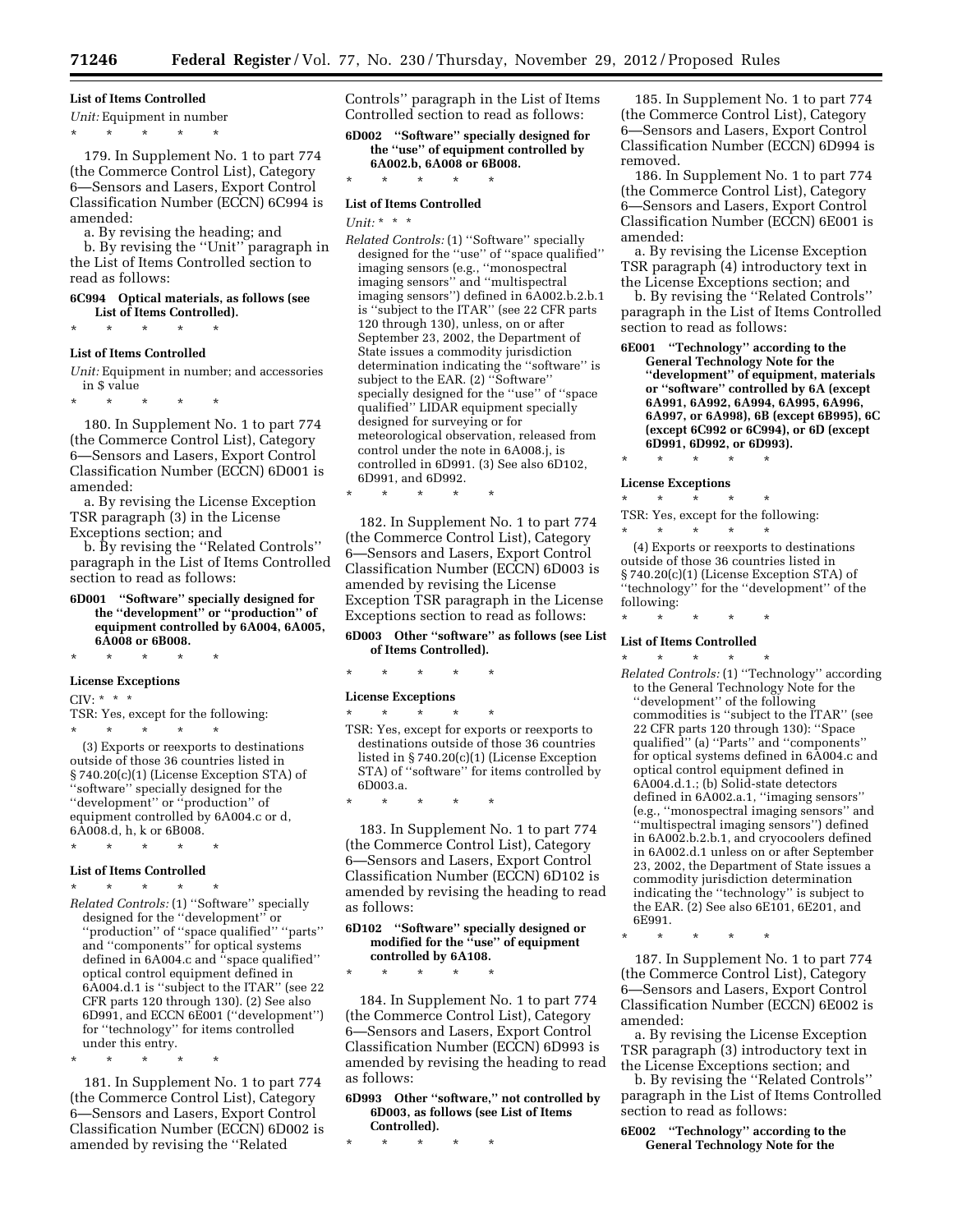**''production'' of equipment or materials controlled by 6A (except 6A991, 6A992, 6A994, 6A995, 6A996, 6A997 or 6A998), 6B (except 6B995) or 6C (except 6C992 or 6C994).** 

\* \* \* \* \* **License Exceptions** 

\* \* \* \* \*

*TSR:* Yes, except for the following: \* \* \* \* \*

(3) Exports or reexports to destinations outside of those 36 countries listed in § 740.20(c)(1) (License Exception STA) of ''technology'' for the ''development'' of the following:

# \* \* \* \* \*

# **List of Items Controlled**

\* \* \* \* \* *Related Controls:* (1) ''Technology'' according to the General Technology Note for the ''production'' of the following commodities is ''subject to the ITAR'' (see 22 CFR parts 120 through 130) when intended for use on a satellite: ''Space qualified'' (a) ''Parts'' and ''components'' for optical systems defined in 6A004.c and optical control equipment defined in 6A004.d.1; (b) Solidstate detectors defined in 6A002.a.1, ''imaging sensors'' (e.g., ''monospectral imaging sensors'' and ''multispectral imaging sensors'') defined in 6A002.b.2.b.1, and cryocoolers defined in 6A002.d.1 unless on or after September 23, 2002, the Department of State issues a commodity jurisdiction determination indicating the ''technology'' is subject to the EAR.  $(2)$  See also 6E992. \* \* \* \* \*

188. In Supplement No. 1 to part 774 (the Commerce Control List), Category 6—Sensors and Lasers, Export Control Classification Number (ECCN) 6E993 is amended by revising the introductory text to ''items'' paragraph a to read as follows:

**6E993 Other ''technology,'' not controlled by 6E003, as follows (see List of Items** 

**Controlled).**  \* \* \* \* \*

#### **List of Items Controlled**

\* \* \* \* \* *Items:*  \* \* \* \* \*

\* \* \* \* \*

a. Optical fabrication technologies for serially producing optical ''parts'' and ''components'' at a rate exceeding 10 m2 of surface area per year on any single spindle and having all of the following:

189. In Supplement No. 1 to part 774 (the Commerce Control List), Category 7—Navigation and Avionics, Export Control Classification Number (ECCN) 7A001 is amended by revising the heading to read as follows:

**7A001 Accelerometers as follows (see List of Items Controlled) and specially** 

**designed ''parts'' and ''components'' therefor.** 

\* \* \* \* \*

190. In Supplement No. 1 to part 774 (the Commerce Control List), Category 7—Navigation and Avionics, Export Control Classification Number (ECCN) 7A002 is amended by revising the heading to read as follows:

**7A002 Gyros or angular rate sensors, having any of the following (see List of Items Controlled) and specially designed ''parts'' and ''components'' therefor.**  \* \* \* \* \*

191. In Supplement No. 1 to part 774 (the Commerce Control List), Category 7—Navigation and Avionics, Export Control Classification Number (ECCN) 7A003 is amended:

a. By revising the heading;

b. By revising the ''Related Controls'' paragraph in the List of Items Controlled section; and

c. By revising the introductory text to ''items'' paragraphs a and c to read as follows:

**7A003 Inertial systems and specially designed ''parts'' and ''components,'' as follows (see List of Items Controlled).**  \* \* \* \* \*

#### **List of Items Controlled**

\* \* \* \* \* *Related Controls:* (1) See also 7A103 and 7A994. (2) Inertial Navigation Systems (INS) and inertial equipment, and specially designed ''parts'' and ''components'' therefor specifically designed, modified or configured for military use are ''subject to the ITAR'' (see 22 CFR parts 120 through 130).

\* \* \* \* \* *Items:* 

a. Inertial Navigation Systems (INS) (gimballed or strapdown) and inertial equipment, designed for ''aircraft,'' land vehicles, vessels (surface or underwater) or ''spacecraft,'' for navigation, attitude, guidance or control and having any of the following and specially designed ''parts'' and ''components'' therefor:

\* \* \* \* \* c. Inertial measurement equipment for heading or True North determination and having any of the following, and specially designed ''parts'' and ''components'' therefor: \* \* \* \* \*

192. In Supplement No. 1 to part 774 (the Commerce Control List), Category 7—Navigation and Avionics, Export Control Classification Number (ECCN) 7A004 is amended:

a. By revising the heading; and

b. By revising the ''items'' paragraph b in the List of Items Controlled section to read as follows:

#### **7A004 'Star trackers' and ''parts and ''components'' therefor, as follows (see List of Items Controlled).**

\* \* \* \* \*

#### **List of Items Controlled**

\* \* \* \* \*

*Items:* 

\* \* \* \* \* b. "Parts" and "components" specially designed for equipment specified in 7A004.a as follows:

\* \* \* \* \*

193. In Supplement No. 1 to part 774 (the Commerce Control List), Category 7—Navigation and Avionics, Export Control Classification Number (ECCN) 7A005 is amended:

- a. By revising the heading;
- b. By revising the License
- Requirements section;

c. By revising the ''Related Controls'' paragraph; and

- d. By revising the ''Note'' to ''items'' paragraph b in the List of Items Controlled section to read as follows:
- **7A005 Global Navigation Satellite Systems (GNSS) receiving equipment having any of the following (see List of Items Controlled) and specially designed ''parts'' and ''components'' therefor.**

#### **License Requirements**

\* \* \* \* \*

These items are ''subject to the ITAR'' (see 22 CFR parts 120 through 130).

#### **List of Items Controlled**  \* \* \* \* \*

*Related Controls:* (1) See also 7A105 and 7A994. Typically commercially available GPS do not employ decryption or adaptive antenna and are classified as 7A994. (2) For equipment specially designed for military use, see Categories XI and XV of the U.S. Munitions List (22 CFR 121).

\* \* \* \* \*

- *Items:*
- \* \* \* \* \*  $b. * * * *$

**Note:** 7A005.b does not apply to GNSS receiving equipment that only uses ''parts'' and ''components'' designed to filter, switch, or combine signals from multiple omnidirectional antennae that do not implement adaptive antenna techniques.

194. In Supplement No. 1 to part 774 (the Commerce Control List), Category 7—Navigation and Avionics, Export Control Classification Number (ECCN) 7A008 is amended by revising the heading to read as follows:

\* \* \* \* \*

**7A008 Underwater sonar navigation systems using Doppler velocity or correlation velocity logs integrated with a heading source and having a positioning accuracy of equal to or less (better) than 3% of distance traveled ''Circular Error Probable'' (''CEP'') and**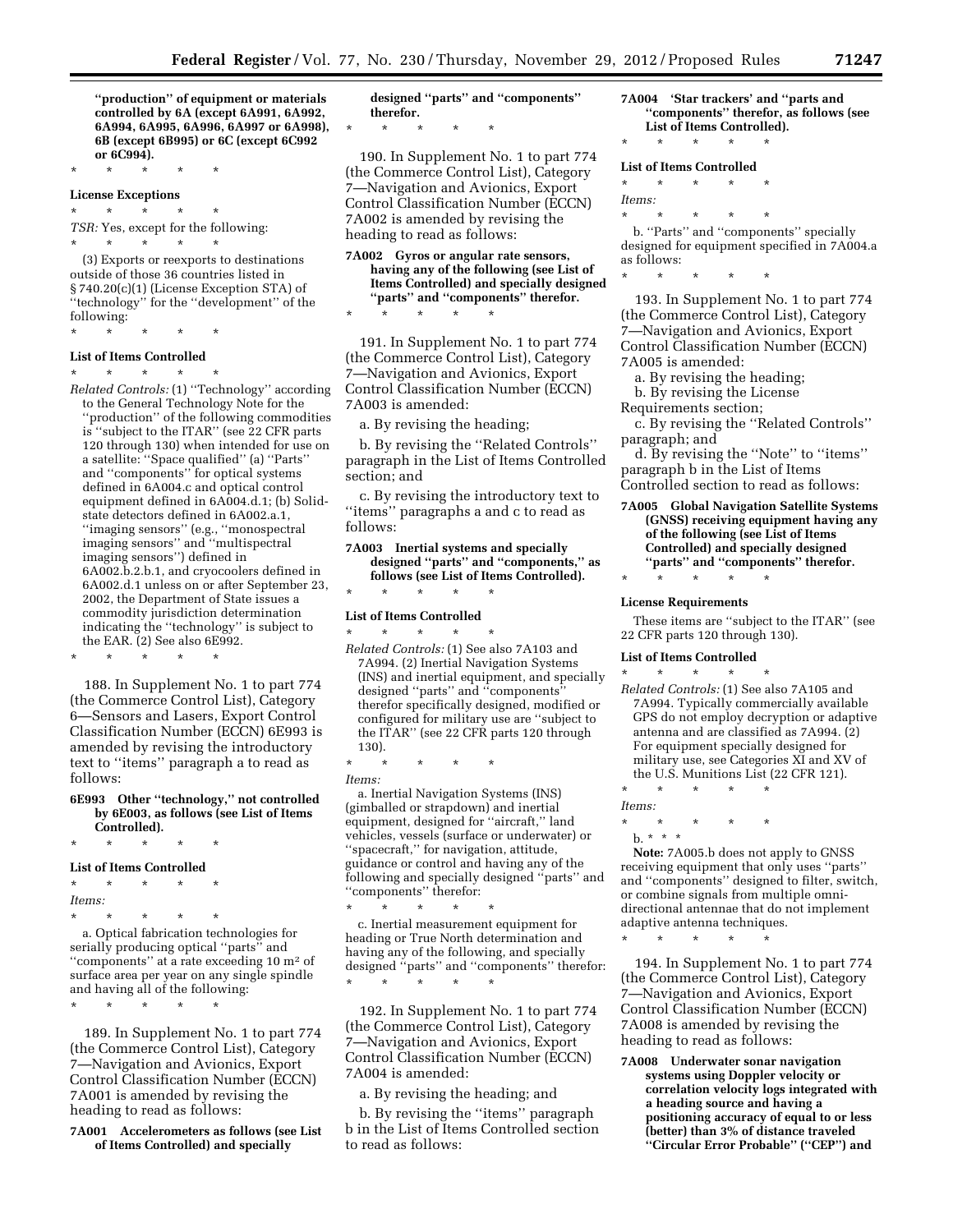**specially designed ''parts'' and ''components'' therefor.** 

\* \* \* \* \*

195. In Supplement No. 1 to part 774 (the Commerce Control List), Category 7—Navigation and Avionics, Export Control Classification Number (ECCN) 7A101 is amended:

a. By revising the heading; and

b. By revising the introductory text to ''items'' paragraph a to read as follows:

**7A101 Accelerometers, other than those controlled by 7A001 (see List of Items Controlled), and specially designed ''parts'' and ''components'' therefor.**  \* \* \* \* \*

#### **List of Items Controlled**

\* \* \* \* \*

#### *Items:*

a. Linear accelerometers designed for use in inertial navigation systems or in guidance systems of all types, usable in ''missiles'' having all of the following characteristics, and specially designed ''parts'' and ''components'' therefor:

\* \* \* \* \*

196. In Supplement No. 1 to part 774 (the Commerce Control List), Category 7—Navigation and Avionics, Export Control Classification Number (ECCN) 7A102 is amended by revising the heading to read as follows:

**7A102 Gyros, other than those controlled by 7A002 (see List of Items Controlled), and specially designed ''parts'' and ''components'' therefor.** 

197. In Supplement No. 1 to part 774 (the Commerce Control List), Category 7—Navigation and Avionics, Export Control Classification Number (ECCN) 7A103 is amended:

a. By revising the heading;

\* \* \* \* \*

b. By revising the ''Related Controls'' paragraph in the List of Items Controlled section; and

c. By revising ''items'' paragraph a and b and the introductory text to the ''Technical Note'' paragraph at the end of the ''items'' paragraph in the List of Items Controlled section to read as follows:

**7A103 Instrumentation, navigation equipment and systems, other than those controlled by 7A003, and specially designed ''parts'' and ''components'' therefor, as follows (see List of Items Controlled).** 

\* \* \* \* \*

# **List of Items Controlled**

*Unit:* \* \* \*

*Related Controls:* (1) See ECCN 7A003 and 7A994. (2) For rockets, missiles, or unmanned aerial vehicles controlled under the U.S. Munitions List (USML), items described in 7A103.b are ''subject to the ITAR'' (see 22 CFR parts 120 through 130).

(3) Inertial navigation systems and inertial equipment, and specially designed ''parts'' and ''components'' therefor specifically designed, modified or configured for military use are ''subject to the ITAR'' (see 22 CFR parts 120 through 130).

\* \* \* \* \*

*Items:*  \* \* \* \* \*

a. Inertial or other equipment using accelerometers or gyros controlled by 7A001, 7A002, 7A101 or 7A102 and systems incorporating such equipment, and specially designed ''parts'' and ''components'' therefor;

b. Integrated flight instrument systems, which include gyrostabilizers or automatic pilots, designed or modified for use in rockets, missiles, or unmanned aerial vehicles capable of achieving a ''range'' equal to or greater than 300 km, and specially designed ''parts'' and ''components'' therefor.  $C_{\cdot}$ 

**Technical Note:** An 'integrated navigation system' typically incorporates the following ''parts'' and ''components'': \* \* \* \* \*

198. In Supplement No. 1 to part 774 (the Commerce Control List), Category 7—Navigation and Avionics, Export Control Classification Number (ECCN) 7A104 is amended:

a. By revising the heading; and b. By revising the ''Related Controls'' paragraph in the List of Items Controlled section to read as follows:

**7A104 Gyro-astro compasses and other devices, other than those controlled by 7A004, which derive position or orientation by means of automatically tracking celestial bodies or satellites and specially designed ''parts'' and ''components'' therefor.** 

#### \* \* \* \* \*

#### **List of Items Controlled**

\* \* \* \* \* *Related Controls:* This entry controls specially designed ''parts'' and ''components'' for gyro-astro compasses and other devices controlled by 7A004. \* \* \* \* \*

199. In Supplement No. 1 to part 774 (the Commerce Control List), Category 7—Navigation and Avionics, Export Control Classification Number (ECCN) 7A105 is amended by revising the heading to read as follows:

**7A105 Receiving equipment for Global Navigation Satellite Systems (GNSS) (e.g. GPS, GLONASS, or Galileo) having any of the following characteristics, and specially designed ''parts'' and ''components'' therefor. (These items are ''subject to the ITAR.'' See 22 CFR parts 120 through 130.)** 

200. In Supplement No. 1 to part 774 (the Commerce Control List), Category 7—Navigation and Avionics, Export Control Classification Number (ECCN) 7A106 is amended by revising the heading to read as follows:

**7A106 Altimeters, other than those controlled by 7A006, of radar or laser radar type, designed or modified for use in ''missiles''. (These items are ''subject to the ITAR.'' See 22 CFR parts 120 through 130.)** 

201. In Supplement No. 1 to part 774 (the Commerce Control List), Category 7—Navigation and Avionics, Export Control Classification Number (ECCN) 7A107 is amended by revising the heading to read as follows:

**7A107 Three axis magnetic heading sensors having all of the following characteristics (see List of Items Controlled), and specially designed ''parts'' and ''components'' therefor.** 

\* \* \* \* \*

202. In Supplement No. 1 to part 774 (the Commerce Control List), Category 7—Navigation and Avionics, Export Control Classification Number (ECCN) 7A115 is amended by revising the heading to read as follows:

**7A115 Passive sensors for determining bearing to specific electromagnetic sources (direction finding equipment) or terrain characteristics, designed or modified for use in ''missiles''. (These items are ''subject to the ITAR.'' See 22 CFR parts 120 through 130.)** 

203. In Supplement No. 1 to part 774 (the Commerce Control List), Category 7—Navigation and Avionics, Export Control Classification Number (ECCN) 7A116 is amended by revising the heading to read as follows:

**7A116 Flight control systems (hydraulic, mechanical, electro-optical, or electromechanical flight control systems (including fly-by-wire systems) and attitude control equipment) designed or modified for ''missiles''. (These items are ''subject to the ITAR.'' See 22 CFR parts 120 through 130.)** 

204. In Supplement No. 1 to part 774 (the Commerce Control List), Category 7—Navigation and Avionics, Export Control Classification Number (ECCN) 7A117 is amended by revising the heading to read as follows:

**7A117 ''Guidance sets'' capable of achieving system accuracy of 3.33% or less of the range (e.g., a ''CEP'' of 10 km or less at a ''range'' of 300 km). (These items are ''subject to the ITAR.'' See 22 CFR parts 120 through 130.)** 

205. In Supplement No. 1 to part 774 (the Commerce Control List), Category 7—Navigation and Avionics, Export Control Classification Number (ECCN) 7A994 is amended:

a. By redesignating the introductory text of the License Requirement Note in the License Requirements section as License Requirement Note 1;

b. By adding a License Requirement Note 2 in the License Requirements section; and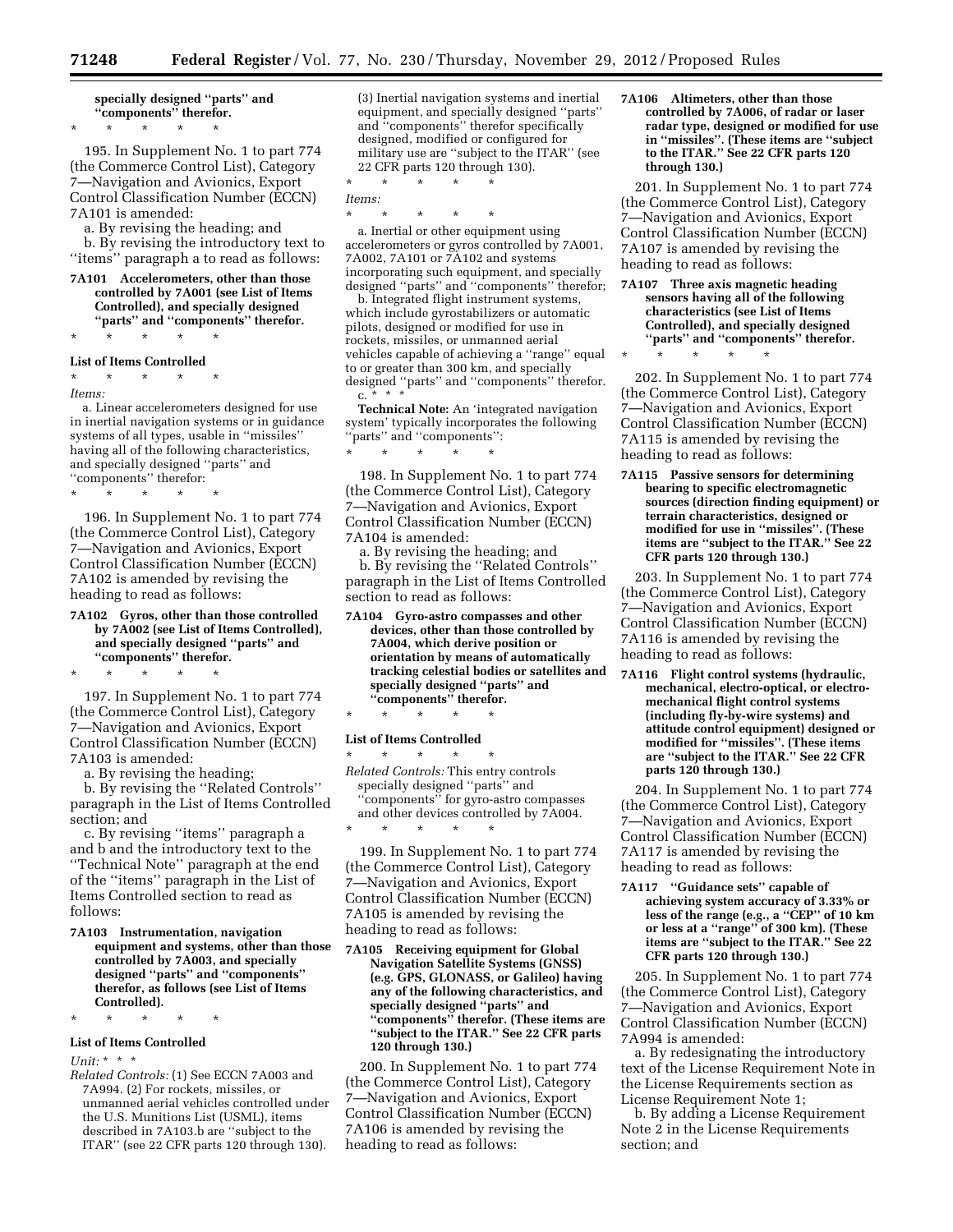c. By revising the ''Related Controls'' paragraph in the List of Items Controlled section to read as follows:

**7A994 Other navigation direction finding equipment, airborne communication equipment, all aircraft inertial navigation systems not controlled under 7A003 or 7A103, and other avionic equipment, including ''parts'' and ''components,'' n.e.s.** 

# **License Requirements**

\* \* \* \* \* *License Requirement Notes* 

```
* * *
```
(2) Typically commercially available GPS do not employ decryption or adaptive antenna and are classified as 7A994. \* \* \* \* \*

#### **List of Items Controlled**

# \* \* \* \* \*

*Related Controls:* (1) See also 7A005 and 7A105. (2) QRS11 Micromachined Angular Rate Sensors are ''subject to the ITAR'' (see 22 CFR parts 120 through 130), unless the QRS11–00100–100/101 is integrated into and included as an integral ''component'' of a commercial primary or standby instrument system of the type described in ECCN 7A994, or aircraft of the type described in ECCN 9A991 that incorporates such systems, or is exported solely for integration into such a system; or the QRS11–00050–443/569 is integrated into an automatic flight control system of the type described in ECCN 7A994, or aircraft of the type described in ECCN 9A991 that incorporates such systems, or are exported solely for integration into such a system. (See Commodity Jurisdiction requirements in 22 CFR Parts 121; Category VIII(e), Note(1).) In the latter case, such items are subject to the EAR. Technology specific to the development and production of QRS11 sensors remains ''subject to the ITAR'' (see 22 CFR parts 120 through 130).

\* \* \* \* \*

206. In Supplement No. 1 to part 774 (the Commerce Control List), Category 7—Navigation and Avionics, Export Control Classification Number (ECCN) 7B003 is amended by revising the ''Related Controls'' paragraph (1) in the List of Items Controlled section to read as follows:

#### **7B003 Equipment specially designed for the ''production'' of equipment controlled by 7A (except 7A994).**

\* \* \* \* \*

#### **List of Items Controlled**

\* \* \* \* \* *Related Controls:* (1) See also 7B103, (this entry is ''subject to the ITAR'' (see 22 CFR parts 120 through 130)) and 7B994.

\* \* \* \* \*

207. In Supplement No. 1 to part 774 (the Commerce Control List), Category 7—Navigation and Avionics, Export Control Classification Number (ECCN) 7B103 is amended by revising the heading to read as follows:

**7B103 Specially designed ''production facilities'' for equipment controlled by 7A117. (These items are ''subject to the ITAR.'' See 22 CFR parts 120 through 130.)** 

208. In Supplement No. 1 to part 774 (the Commerce Control List), Category 7—Navigation and Avionics, Export Control Classification Number (ECCN) 7D001 is amended:

a. By revising the ''RS'' paragraph in the License Requirements section; and

b. By revising the ''Related Controls'' paragraphs (2) and (3) in the List of Items Controlled section to read as follows:

**7D001 ''Software'' specially designed or modified for the ''development'' or ''production'' of equipment controlled by 7A (except 7A994) or 7B (except 7B994).** 

#### **License Requirements**

*Reason for Control:* \* \* \*

| Control(s) |                                                                                                                                                                             |         | Country chart                  |  |
|------------|-----------------------------------------------------------------------------------------------------------------------------------------------------------------------------|---------|--------------------------------|--|
| aircraft". | RS applies to "soft-<br>ware" for inertial<br>navigation systems,<br>inertial equipment,<br>and specially de-<br>signed "parts" and<br>"components"<br>therefor, for "civil | $\star$ | $\star$<br><b>RS Column 1.</b> |  |
|            |                                                                                                                                                                             |         |                                |  |

\* \* \* \* \* **List of Items Controlled** 

\* \* \* \* \* *Related Controls:* \* \* \* (2) The ''software'' related to 7A003.b, 7A005, 7A103.b, 7A105, 7A106, 7A115, 7A116, 7A117, or 7B103 is ''subject to the ITAR'' (see 22 CFR parts 120 through 130). (3) ''Software'' for inertial navigation systems and inertial equipment, and specially designed ''parts'' or ''components'' therefor, not for use on civil aircraft is ''subject to the ITAR'' (see 22 CFR parts 120 through 130).

\* \* \* \* \*

209. In Supplement No. 1 to part 774 (the Commerce Control List), Category 7—Navigation and Avionics, Export Control Classification Number (ECCN) 7D003 is amended by adding a Reporting Requirements section after

the License Requirements section to read as follows:

**7D003 Other ''software'' as follows (see List of Items Controlled).** 

\* \* \* \* \*

#### **Reporting Requirements**

\* \* \* \* \*

See § 743.1 of the EAR for reporting requirements for exports under License Exceptions, Special Comprehensive Licenses, and Validated End-User authorizations.

210. In Supplement No. 1 to part 774 (the Commerce Control List), Category 7—Navigation and Avionics, Export Control Classification Number (ECCN) 7D101 is amended:

a. By revising the MT paragraph in the Control(s) paragraph of the License Requirements section; and

b. By revising the ''Related Controls'' paragraph in the List of Items Controlled section to read as follows:

**7D101 ''Software'' specially designed or modified for the ''use'' of equipment controlled by 7A001 to 7A006, 7A101 to 7A107, 7A115, 7A116, 7A117, 7B001, 7B002, 7B003, 7B101, 7B102, or 7B103.** 

#### **License Requirements**

*Reason for Control:* \* \* \*

| Control(s) |             |                                                                   | Country chart |         |   |              |  |         |
|------------|-------------|-------------------------------------------------------------------|---------------|---------|---|--------------|--|---------|
|            | MT reasons. | MT applies to "soft-<br>ware" for commod-<br>ities controlled for |               |         |   | MT Column 1. |  |         |
| $\star$    |             | ÷                                                                 |               | $\star$ |   | $\star$      |  | $\star$ |
| ÷          | *           | ÷                                                                 | ÷             |         | ÷ |              |  |         |

#### **List of Items Controlled**

 $\star$   $\qquad$   $\star$   $\qquad$   $\star$ *Related Controls:* (1) The ''software'' related to 7A003.b, 7A005, 7A103.b, 7A105, 7A106, 7A115, 7A116, 7A117, or 7B103 is ''subject to the ITAR'' (see 22 CFR parts 120 through 130). (2) ''Software'' for inertial navigation systems and inertial equipment, and specially designed ''parts'' and ''components'' therefor, not designed for use on civil aircraft by civil aviation authorities of a country listed in Country Group A:1 is ''subject to the ITAR'' (see 22 CFR parts 120 through 130).

\* \* \* \* \*

211. In Supplement No. 1 to part 774 (the Commerce Control List), Category 7—Navigation and Avionics, Export Control Classification Number (ECCN) 7D102 is amended by revising the ''Related Controls'' paragraph in the List of Items Controlled section to read as follows: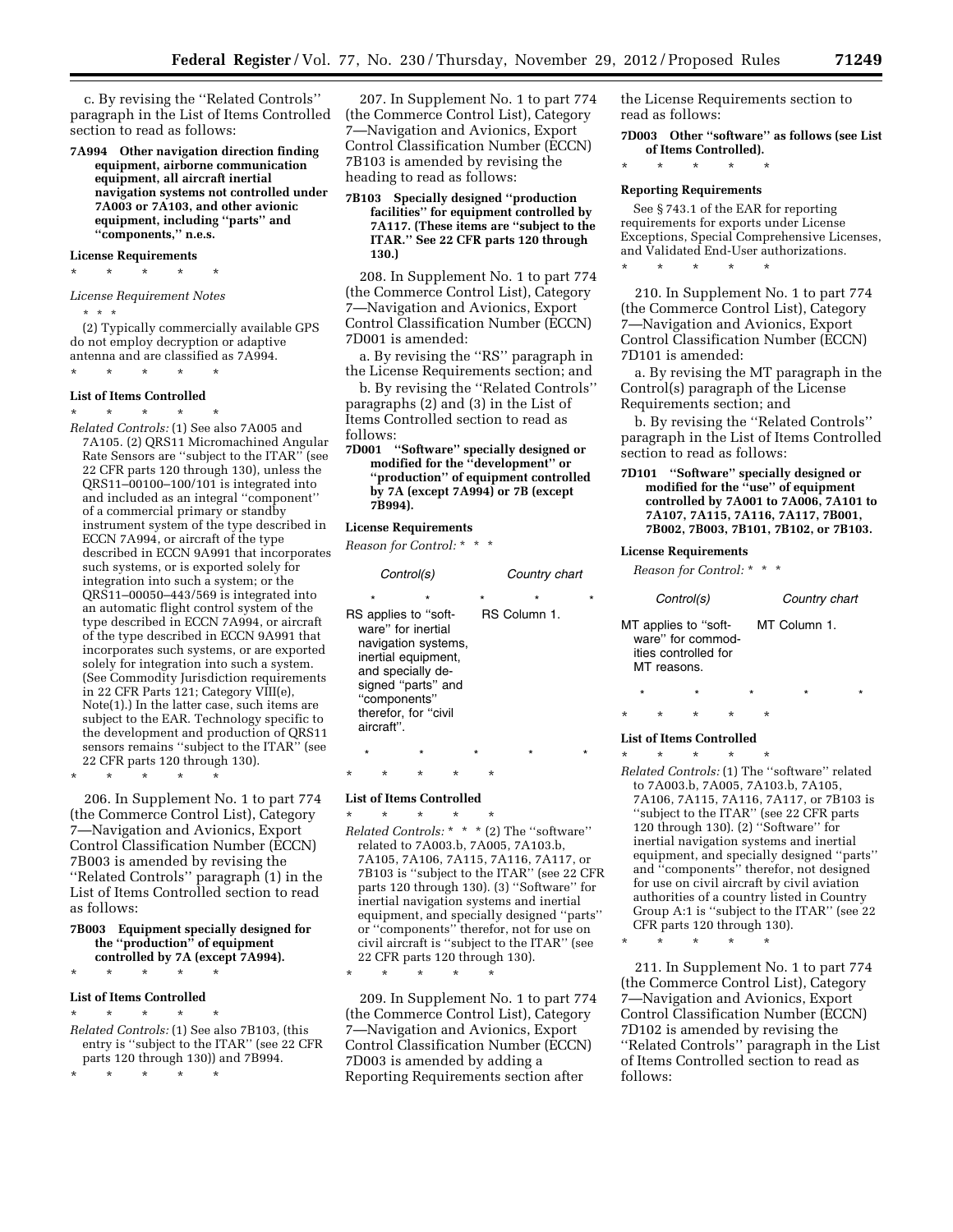**7D102 Integration ''software,'' as follows (See List of Items Controlled).**  \* \* \* \* \*

#### **List of Items Controlled**

\* \* \* \* \*

*Related Controls:* The ''software'' related to 7A003.b or 7A103.b is ''subject to the ITAR'' (see 22 CFR parts 120 through 130). \* \* \* \* \*

212. In Supplement No. 1 to part 774 (the Commerce Control List), Category 7—Navigation and Avionics, Export Control Classification Number (ECCN) 7D103 is amended by revising the heading to read as follows:

**7D103 ''Software'' specially designed for modelling or simulation of the ''guidance sets'' controlled by 7A117 or for their design integration with ''missiles''. (This entry is ''subject to the ITAR.'' See 22 CFR parts 120 through 130.)** 

213. In Supplement No. 1 to part 774 (the Commerce Control List), Category 7—Navigation and Avionics, Export Control Classification Number (ECCN) 7E001 is amended:

a. By revising the RS paragraph in the License Requirements section;

b. By adding a Reporting Requirements section after the License

Requirements section; and c. By revising the ''Related Controls'' paragraph (2) in the List of Items Controlled section to read as follows:

**7E001 ''Technology'' according to the General Technology Note for the ''development'' of equipment or ''software,'' controlled by 7A (except 7A994), 7B (except 7B994) or 7D (except 7D994).** 

#### **License Requirements**

*Reason for Control:* \* \* \*

| Control(s)                                                                                                                                                                                        |         | Country chart                 |  |  |
|---------------------------------------------------------------------------------------------------------------------------------------------------------------------------------------------------|---------|-------------------------------|--|--|
| ÷<br>RS applies to "tech-<br>nology" for inertial<br>navigation systems,<br>inertial equipment.<br>and specially de-<br>signed "parts" and<br>"components"<br>therefor, for "civil<br>aircraft.". | $\star$ | $\star$<br><b>RS Column 1</b> |  |  |
|                                                                                                                                                                                                   |         |                               |  |  |

#### **Reporting Requirements**

*See § 743.1 of the EAR for reporting requirements for exports under License Exceptions, Special Comprehensive Licenses, and Validated End-User authorizations.* 

#### **List of Items Controlled**

\* \* \* \* \* *Related Controls:* \* \* \* (2) The ''technology'' related to 7A003.b, 7A005, 7A103.b, 7A105, 7A106, 7A115, 7A116, 7A117, 7B103, software in 7D101 specified in the

Related Controls paragraph of ECCN 7D101, 7D102.a, or 7D103 is ''subject to the ITAR'' (see 22 CFR parts 120 through 130).

214. In Supplement No. 1 to part 774 (the Commerce Control List), Category 7—Navigation and Avionics, Export Control Classification Number (ECCN) 7E002 is amended:

a. By revising the RS paragraph in the License Requirements section;

b. By adding a Reporting

\* \* \* \* \*

Requirements section after the License Requirements section; and

c. By revising the ''Related Controls'' paragraph (2) in the List of Items Controlled section to read as follows:

**7E002 ''Technology'' according to the General Technology Note for the ''production'' of equipment controlled by 7A (except 7A994) or 7B (except 7B994).** 

# **License Requirements**

*Reason for Control:* \* \* \*

| Control(s)                                                                                                                                                                                                         |  |                               | Country chart |  |
|--------------------------------------------------------------------------------------------------------------------------------------------------------------------------------------------------------------------|--|-------------------------------|---------------|--|
| $\star$<br>$\star$<br>RS applies to "tech-<br>nology" for inertial<br>navigation systems,<br>inertial equipment,<br>and specially de-<br>signed "parts" and<br>"components"<br>therefor, for "civil<br>aircraft.". |  | $\star$<br><b>RS Column 1</b> |               |  |
|                                                                                                                                                                                                                    |  |                               |               |  |

#### **Reporting Requirements**

*See § 743.1 of the EAR for reporting requirements for exports under License Exceptions, Special Comprehensive Licenses, and Validated End-User authorizations.*  \* \* \* \* \*

#### **List of Items Controlled**

\* \* \* \* \* *Related Controls:* \* \* \* (2) The ''technology'' related to 7A003.b, 7A005, 7A103.b, 7A105, 7A106, 7A115, 7A116, 7A117, or 7B103 is ''subject to the ITAR'' (see 22 CFR parts 120 through 130). \* \* \* \* \*

215. In Supplement No. 1 to part 774 (the Commerce Control List), Category 7—Navigation and Avionics, Export Control Classification Number (ECCN) 7E101 is amended:

a. By revising the RS paragraph in the License Requirements section; and

b. By revising the ''Related Controls'' paragraph in the List of Items Controlled section to read as follows:

**7E101 ''Technology,'' according to the General Technology Note for the ''use'' of equipment controlled by 7A001 to 7A006, 7A101 to 7A107, 7A115 to 7A117, 7B001, 7B002, 7B003, 7B101, 7B102, 7B103, or 7D101 to 7D103.** 

# **License Requirements**

*Reason for Control:* \* \* \*

| Control(s)                                                                                                                                                                                                         |         | Country chart      |  |
|--------------------------------------------------------------------------------------------------------------------------------------------------------------------------------------------------------------------|---------|--------------------|--|
| $\star$<br>$\star$<br>RS applies to "tech-<br>nology" for inertial<br>navigation systems,<br>inertial equipment,<br>and specially de-<br>signed "parts" and<br>"components"<br>therefor, for "civil<br>aircraft.". | $\star$ | <b>RS Column 1</b> |  |

# \* \* \* \* \* **List of Items Controlled**

\* \* \* \* \*

\* \* \* \* \*

*Related Controls:* The ''technology'' related to 7A003.b, 7A005, 7A103.b, 7A105, 7A106, 7A115, 7A116, 7A117, 7B103, software specified in the Related Controls paragraph of ECCN 7D101, 7D102.a, or 7D103 is ''subject to the ITAR'' (see 22 CFR parts 120 through 130).

216. In Supplement No. 1 to part 774 (the Commerce Control List), Category 7—Navigation and Avionics, Export Control Classification Number (ECCN) 7E104 is amended by revising the heading to read as follows:

**7E104 Design ''Technology'' for the integration of the flight control, guidance, and propulsion data into a flight management system, designed or modified for rockets or missiles capable of achieving a ''range'' equal to or greater than 300km, for optimization of rocket system trajectory. (This entry is ''subject to the ITAR.'' See 22 CFR parts 120 through 130.)** 

217. In Supplement No. 1 to part 774 (the Commerce Control List), Category 7—Navigation and Avionics, Export Control Classification Number (ECCN) 7E994 is amended by revising the ''Related Controls'' paragraph in the List of Items Controlled section to read as follows:

- **7E994 ''Technology,'' n.e.s., for the ''development,'' ''production'' or ''use'' of navigation, airborne communication, and other avionics equipment.**
- \* \* \* \* \*

#### **List of Items Controlled**

\* \* \* \* \* *Related Controls:* Technology specific to the development and production of QRS11 sensors remains "subject to the ITAR" (see 22 CFR parts 120 through 130) and (see ECCN 7A994, Related Controls).

\* \* \* \* \*

218. In Supplement No. 1 to part 774 (the Commerce Control List), Category 8—Marine, Export Control Classification Number (ECCN) 8A002 is amended: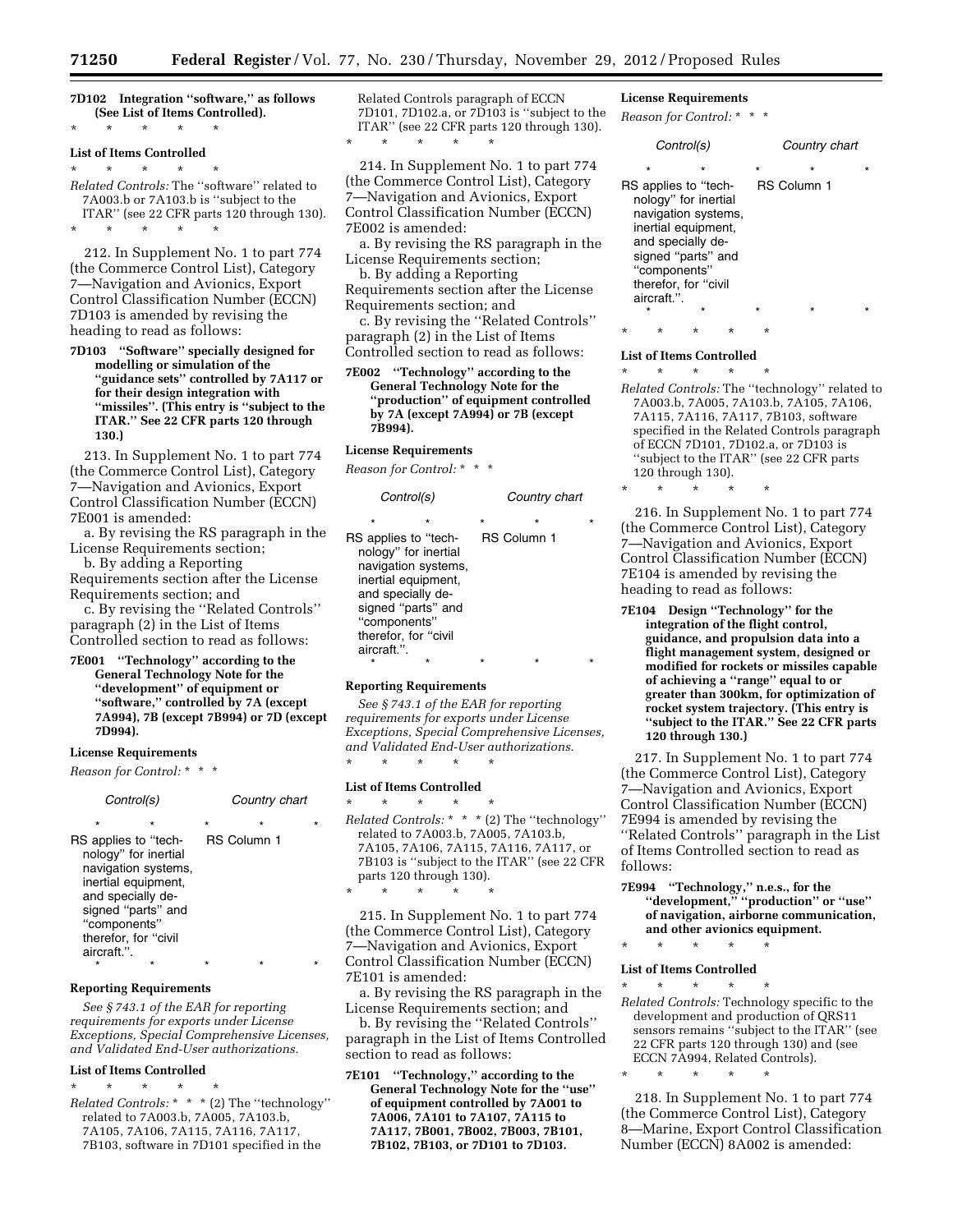| a. By revising the heading:             |         |
|-----------------------------------------|---------|
| b. By revising the "Unit" paragraph in  |         |
| the List of Items Controlled section;   | UΝ      |
| c. By revising the introductory text to | ć       |
| "Items" paragraph (a);                  | $\star$ |
| d. By revising "items" paragraphs a.4,  | T :     |

o.1.e, and o.2.d to read as follows:

**8A002 Marine systems, equipment, ''parts'' and ''components,'' as follows (see List of Items Controlled).**  \* \* \* \* \*

#### **List of Items Controlled**

*Unit:* Systems and equipment in number, 'parts'' and ''components'' in \$ value  $\star$   $\qquad$   $\star$   $\qquad$   $\star$   $\qquad$   $\star$ *Items:* 

a. Systems, equipment, ''parts'' and ''components,'' specially designed or modified for submersible vehicles and designed to operate at depths exceeding 1,000 m, as follows:

 $\star$   $\star$   $\star$ 

a.4. ''Parts'' and ''components'' manufactured from material specified by ECCN 8C001;

\* \* \* \* \* o.1.e. Power transmission shaft systems incorporating ''composite'' material ''parts'' or ''components'' and capable of transmitting more than 1 MW;

\* \* \* \* \* o.2.d. Power transmission shaft systems incorporating ''composite'' material ''parts'' or ''components'' and capable of transmitting more than 2 MW;

\* \* \* \* \*

219. In Supplement No. 1 to part 774 (the Commerce Control List), Category 8—Marine, Export Control Classification Number (ECCN) 8A918 is removed.

220. In Supplement No. 1 to part 774 (the Commerce Control List), Category 8—Marine, Export Control Classification Number (ECCN) 8A992 is amended:

a. By revising the heading;

b. By revising the License

Requirements section;

c. By revising ''items'' paragraphs f and g; and

c. By adding paragraphs l and m to the ''items'' paragraph in the ''List of Items Controlled'' section to read as follows:

**8A992 Vessels, marine systems or equipment, not controlled by 8A001, 8A002 or 8A018, and specially designed ''parts,'' and ''components'' therefor, and marine boilers and ''parts'' and ''components,'' accessories, and attachments therefor (see List of Items Controlled).** 

#### **License Requirements**

*Reason for Control:* AT, UN

| Control(s) | Country chart |
|------------|---------------|
|            |               |

| AT applies to entire | AT Column 1 |
|----------------------|-------------|
| entry.               |             |

| Control(s)                                               |        |         |         | Country chart |  |
|----------------------------------------------------------|--------|---------|---------|---------------|--|
| UN applies to $8A992.1$ See $$746.1(b)$ for UN<br>and m. |        |         |         | controls      |  |
| $\star$                                                  | $\ast$ | $\star$ | $\star$ | $^\star$      |  |

# **List of Items Controlled**

\* \* \* \* \* *Items:* 

\* \* \* \* \* f. Vessels, n.e.s., including inflatable boats, and specially designed ''parts'' and ''components'' therefor, n.e.s.;

g. Marine engines (both inboard and outboard) and submarine engines, n.e.s.; and specially designed ''parts'' and "components" therefor, n.e.s.;

\* \* \* \* \*

l. Marine boilers designed to have any of the following characteristics:

l.1. Heat release rate (at maximum rating) equal to or in excess of 190,000 BTU per hour per cubic foot of furnace volume; *or* 

l.2. Ratio of steam generated in pounds per hour (at maximum rating) to the dry weight of the boiler in pounds equal to or in excess of 0.83.

m. Major components, accessories, and attachments for marine boilers described in 8A992.l.

221. In Supplement No. 1 to part 774 (the Commerce Control List), Category 8—Marine, Export Control Classification Number (ECCN) 8D001 is amended by revising the License Exception TSR paragraph in the License Exceptions section to read as follows:

**8D001 ''Software'' specially designed or modified for the ''development'', ''production'' or ''use'' of equipment or materials, controlled by 8A (except 8A018 or 8A992), 8B or 8C.** 

\* \* \* \* \*

#### **License Exceptions**

\* \* \* \* \* *TSR:* Yes, except for exports or reexports to destinations outside of those 36 countries listed in § 740.20(c)(1) (License Exception STA) of ''software'' specially designed for the ''development'' or ''production'' of equipment controlled by 8A001.b, 8A001.d, or 8A002.o.3.b.

\* \* \* \* \*

222. In Supplement No. 1 to part 774 (the Commerce Control List), Category 8—Marine, Export Control Classification Number (ECCN) 8E001 is amended by revising the License Exception TSR paragraph in the License Exceptions section, to read as follows:

**8E001 ''Technology'' according to the General Technology Note for the ''development'' or ''production'' of equipment or materials, controlled by 8A (except 8A018 or 8A992), 8B or 8C.**  \* \* \* \* \*

**License Exceptions** 

\* \* \* \* \*

*TSR:* Yes, except for exports or reexports to destinations outside of those 36 countries listed in § 740.20(c)(1) (License Exception STA) of ''software'' specially designed for the ''development'' or ''production'' of equipment controlled by 8A001.b, 8A001.d, or 8A002.o.3.b.

\* \* \* \* \*

223. In Supplement No. 1 to part 774 (the Commerce Control List), Category 9—Aerospace and Propulsion, Export Control Classification Number (ECCN) 9A002 is amended by revising the heading to read as follows:

**9A002 'Marine gas turbine engines' with an ISO standard continuous power rating of 24,245 kW or more and a specific fuel consumption not exceeding 0.219 kg/ kWh in the power range from 35 to 100%, and specially designed assemblies, ''parts'' and ''components'' therefor.** 

224. In Supplement No. 1 to part 774 (the Commerce Control List), Category 9—Aerospace and Propulsion, Export Control Classification Number (ECCN) 9A003 is amended by revising the heading to read as follows:

\* \* \* \* \*

**9A003 Specially designed assemblies, ''parts'' and ''components,'' incorporating any of the ''technologies'' controlled by 9E003.a, 9E003.h or 9E003.i, for any of the following gas turbine engine propulsion systems (see List of Items Controlled).** 

 $\star$   $\qquad$   $\star$   $\qquad$   $\star$ 225. In Supplement No. 1 to part 774 (the Commerce Control List), Category 9—Aerospace and Propulsion, Export Control Classification Number (ECCN) 9A004 is amended by revising the ''Related Controls'' paragraphs (2), (4), (5) and (6) in the List of Items Controlled section to read as follows:

#### **9A004 Space launch vehicles and**

**''spacecraft''.**  \* \* \* \* \*

#### **List of Items Controlled**

\* \* \* \* \* *Related Controls:* 

\* \* \* \* \*

(2) Space launch vehicles are ''subject to the ITAR'' (see 22 CFR parts 120 through 130).

\* \* \* \* \*

(4) All other ''spacecraft'' not controlled under 9A004 and their payloads, and specifically designed or modified ''parts,'' ''components,'' accessories, attachments, and associated equipment, including ground support equipment, are ''subject to the ITAR'' (see 22 CFR parts 120 through 130), unless otherwise transferred to the Department of Commerce via a commodity jurisdiction determination by the Department of State.

(5) Exporters requesting a license from the Department of Commerce for ''spacecraft''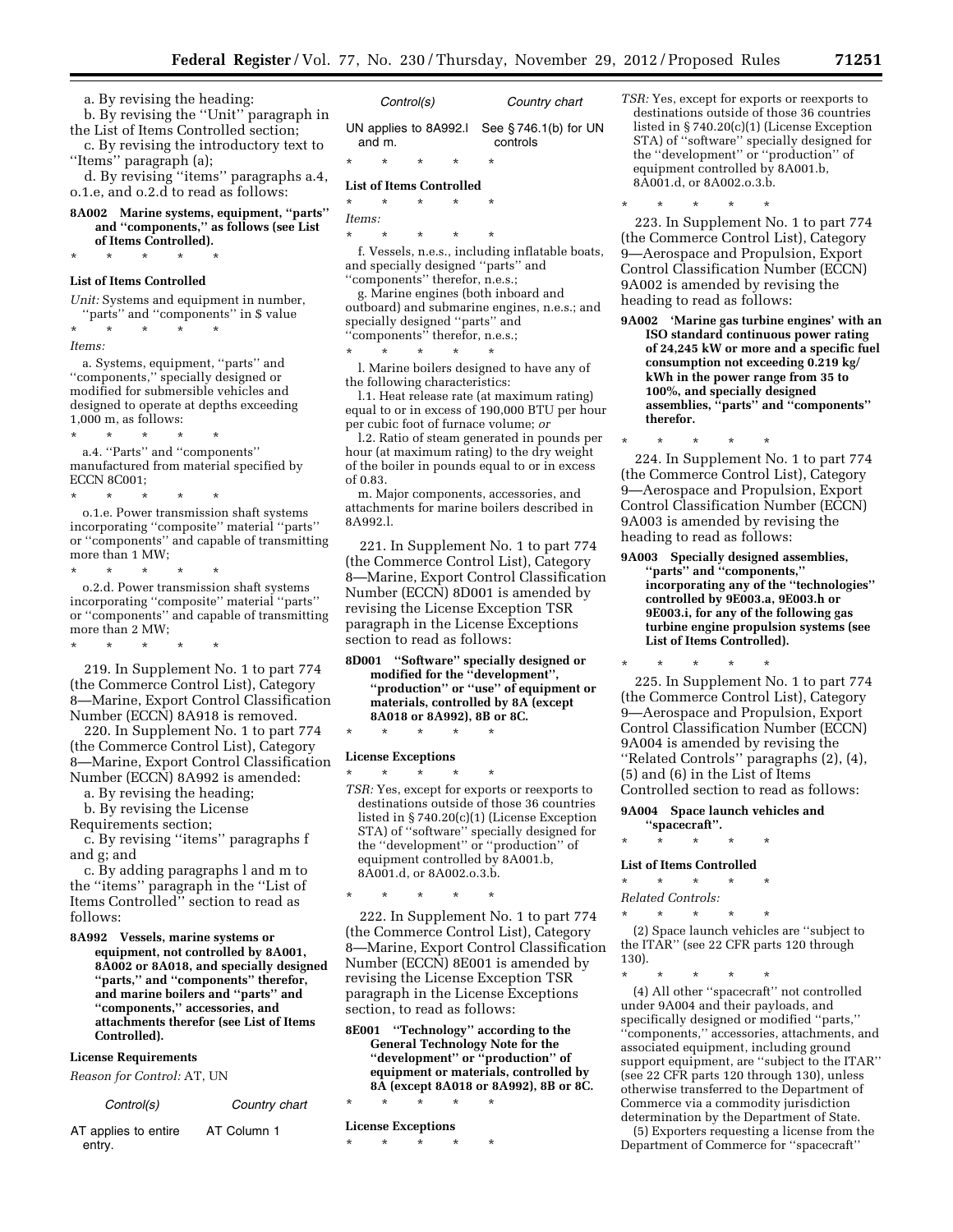and their associated ''parts'' and ''components,'' other than the international space station, must provide a statement from the Department of State, Directorate of Defense Trade Controls, verifying that the item intended for export is under the licensing jurisdiction of the Department of Commerce. All specially designed or modified "parts," "components," accessories, attachments, and associated equipment for ''spacecraft'' that have been determined by the Department of State through the commodity jurisdiction process to be under the licensing jurisdiction of the Department of Commerce, and that are not controlled by any other ECCN on the Commerce Control List, will be assigned a classification under this ECCN 9A004.

(6) Technical data required for the detailed design, development, manufacturing, or production of the international space station (to include specifically designed ''parts'' and ''components'') remains ''subject to the ITAR'' (see 22 CFR parts 120 through 130). This control by the ITAR of detailed design, development, manufacturing or production technology for NASA's international space station does not include that level of technical data necessary and reasonable for assurance that a U.S.-built item intended to operate on NASA's international space station has been designed, manufactured, and tested in conformance with specified requirements (e.g., operational performance, reliability, lifetime, product quality, or delivery expectations). All technical data and all defense services, including all technical assistance, for launch of the international space station, including launch vehicle compatibility, integration, or processing data, are ''subject to the ITAR'' (see 22 CFR parts 120 through 130).

\* \* \* \* \*

226. In Supplement No. 1 to part 774 (the Commerce Control List), Category 9—Aerospace and Propulsion, Export Control Classification Number (ECCN) 9A005 is amended by revising the heading to read as follows:

#### **9A005 Liquid rocket propulsion systems containing any of the systems, ''parts'' or ''components,'' controlled by 9A006. (These items are ''subject to the ITAR.'' See 22 CFR parts 120 through 130.)**

227. In Supplement No. 1 to part 774 (the Commerce Control List), Category 9—Aerospace and Propulsion, Export Control Classification Number (ECCN) 9A006 is amended by revising the heading to read as follows:

#### **9A006 Systems, ''parts'' and ''components,'' specially designed for liquid rocket propulsion systems. (These items are ''subject to the ITAR.'' See 22 CFR parts 120 through 130.)**

228. In Supplement No. 1 to part 774 (the Commerce Control List), Category 9—Aerospace and Propulsion, Export Control Classification Number (ECCN) 9A007 is amended by revising the heading to read as follows:

#### **9A007 Solid rocket propulsion systems. (These items are ''subject to the ITAR.'' See 22 CFR parts 120 through 130.)**

229. In Supplement No. 1 to part 774 (the Commerce Control List), Category 9—Aerospace and Propulsion, Export Control Classification Number (ECCN) 9A008 is amended by revising the heading to read as follows:

#### **9A008 ''Parts'' and ''components'' specially designed for solid rocket propulsion systems. (These items are ''subject to the ITAR.'' See 22 CFR parts 120 through 130.)**

230. In Supplement No. 1 to part 774 (the Commerce Control List), Category 9—Aerospace and Propulsion, Export Control Classification Number (ECCN) 9A009 is amended by revising the heading to read as follows:

#### **9A009 Hybrid rocket propulsion systems. (These items are ''subject to the ITAR.'' See 22 CFR parts 120 through 130.)**

231. In Supplement No. 1 to part 774 (the Commerce Control List), Category 9—Aerospace and Propulsion, Export Control Classification Number (ECCN) 9A010 is amended by revising the heading to read as follows:

#### **9A010 Specially designed ''parts,'' ''components,'' systems and structures, for launch vehicles, launch vehicle propulsion systems or ''spacecraft''. (These items are ''subject to the ITAR.'' See 22 CFR parts 120 through 130.)**

232. In Supplement No. 1 to part 774 (the Commerce Control List), Category 9—Aerospace and Propulsion, Export Control Classification Number (ECCN) 9A011 is amended by revising the heading to read as follows:

#### **9A011 Ramjet, scramjet or combined cycle engines, and specially designed ''parts'' and ''components'' therefor. (These items are ''subject to the ITAR.'' See 22 CFR parts 120 through 130.)**

233. In Supplement No. 1 to part 774 (the Commerce Control List), Category 1—Aerospace and Propulsion, Export Control Classification Number (ECCN) 9A012 is amended:

a. By revising the heading;

b. By revising the ''Unit'' paragraph in the List of Items Controlled section;

c. By revising the introductory text to "items" paragraph b; and

d. By revising paragraph b.3 to read as follows:

#### **9A012 Non-military ''unmanned aerial vehicles,'' (''UAVs''), associated ''airships,'' associated systems, equipment, ''parts'' and ''components,'' as follows (see List of Items Controlled).**  \* \* \* \* \*

#### **List of Items Controlled**

*Unit:* Equipment in number; ''parts,'' ''components'' and accessories in \$ value \* \* \* \* \*

*Items:* 

\* \* \* \* \* b. Associated systems, equipment, and "parts" and "components," as follows: \* \* \* \* \*

b.3. Equipment, ''parts'' and ''components'' specially designed to convert a manned 'aircraft" or a manned "airship" to a "UAV" controlled by 9A012.a; \* \* \* \* \*

234. In Supplement No. 1 to part 774 (the Commerce Control List), Category 9—Aerospace and Propulsion, Export Control Classification Number (ECCN) 9A101 is amended by revising the ''Related Controls'' paragraph in the List of Items Controlled section to read as follows:

#### **9A101 Turbojet and turbofan engines, other than those controlled by 9A001, as follows (see List of Items Controlled).**

# \* \* \* \* \*

#### **List of Items Controlled**  \* \* \* \* \*

*Related Controls:* 9A101.b controls only engines for non-military unmanned air vehicles [UAVs] or remotely piloted vehicles [RPVs], and does not control other engines designed or modified for use in ''missiles,'' which are ''subject to the ITAR'' (see 22 CFR parts 120 through 130).

\* \* \* \* \*

235. In Supplement No. 1 to part 774 (the Commerce Control List), Category 9—Aerospace and Propulsion, Export Control Classification Number (ECCN) 9A103 is amended by revising the heading to read as follows:

**9A103 Liquid propellant tanks specially designed for the propellants controlled in ECCNs 1C011, 1C111 or other liquid propellants used in ''missiles.'' (These items are ''subject to the ITAR.'' See 22 CFR parts 120 through 130.)** 

236. In Supplement No. 1 to part 774 (the Commerce Control List), Category 9—Aerospace and Propulsion, Export Control Classification Number (ECCN) 9A104 is amended by revising the heading to read as follows:

#### **9A104 Sounding rockets, capable of a range of at least 300 km. (These items are ''subject to the ITAR.'' See 22 CFR parts 120 through 130.)**

237. In Supplement No. 1 to part 774 (the Commerce Control List), Category 9—Aerospace and Propulsion, Export Control Classification Number (ECCN) 9A105 is amended by revising the heading to read as follows:

#### **9A105 Liquid propellant rocket engines. (These items are ''subject to the ITAR.'' See 22 CFR parts 120 through 130.)**

238. In Supplement No. 1 to part 774 (the Commerce Control List), Category 9—Aerospace and Propulsion, Export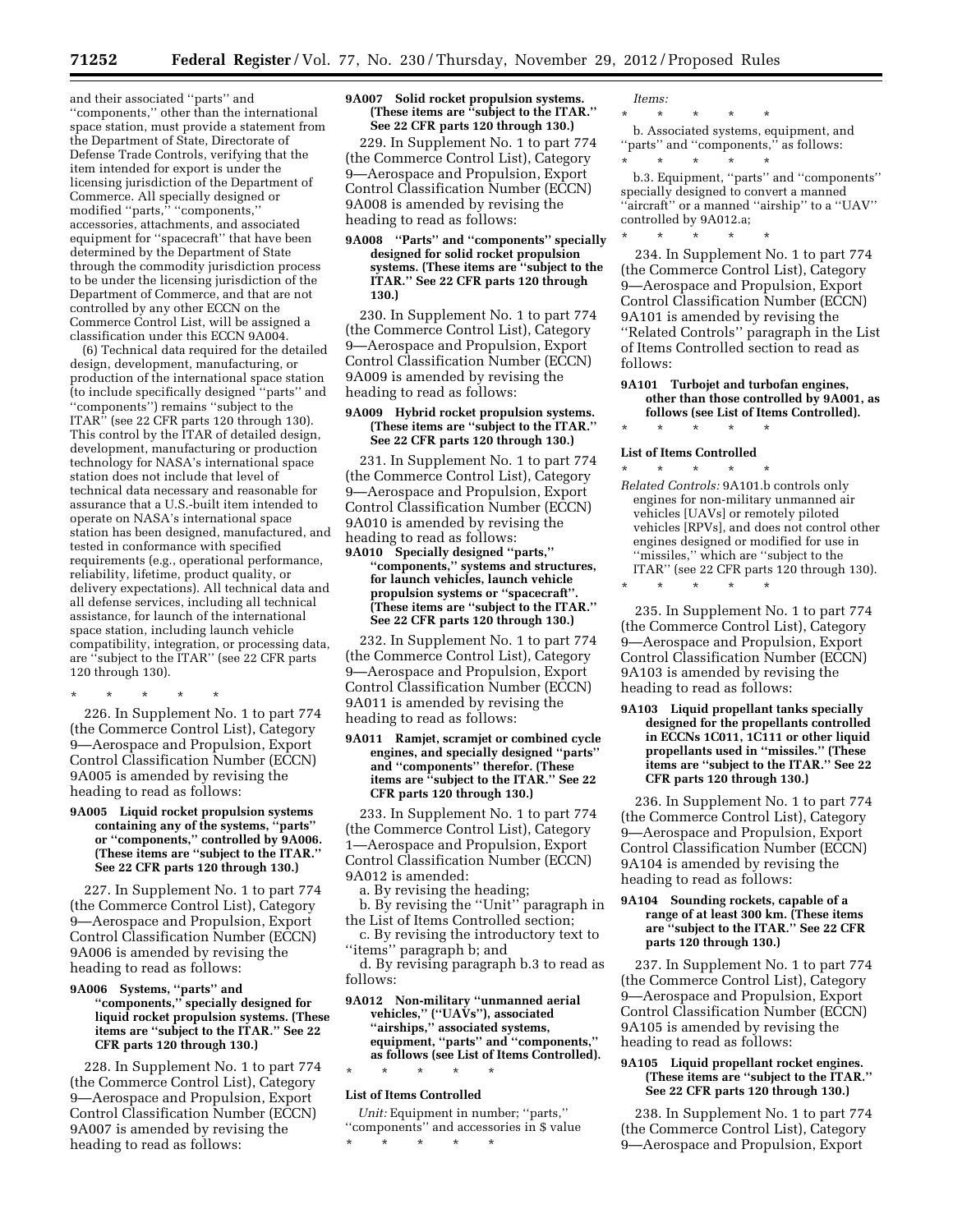Control Classification Number (ECCN) 9A106 is amended:

a. By revising the heading;

b. By revising the ''Unit'' in the List of Items Controlled section;

c. By revising the ''Related Controls'' paragraph in the List of Items Controlled section; and

d. By revising the introductory text to ''items'' paragraph d to read as follows:

**9A106 Systems, ''parts'' or ''components,'' other than those controlled by 9A006, usable in ''missiles,'' and specially designed for liquid rocket propulsion systems, as follows (see List of Items Controlled).** 

\* \* \* \* \*

# **List of Items Controlled**

*Unit:* Equipment, ''parts'' and ''components'' in number

- *Related Controls:* Items described in 9A106.a, .b, and .c are ''subject to the ITAR'' (see 22 CFR parts 120 through 130).
- \* \* \* \* \*

*Items:* 

\* \* \* \* \*

d. Liquid and slurry propellant (including oxidizers) control systems, and specially designed ''parts'' and ''components'' therefor, designed or modified to operate in vibration environments greater than 10 g rms between 20 Hz and 2000 Hz.

\* \* \* \* \*

239. In Supplement No. 1 to part 774 (the Commerce Control List), Category 9—Aerospace and Propulsion, Export Control Classification Number (ECCN) 9A107 is amended by revising the heading to read as follows:

**9A107 Solid propellant rocket motors, usable in rockets with a range capability of 300 Km or greater, other than those controlled by 9A007, having total impulse capacity equal to or greater than 8.41**  $\times$  10<sup>5</sup> **Ns**, but less than 1.1  $\times$ **106 Ns. (These items are ''subject to the ITAR.'' See 22 CFR parts 120 through 130.)** 

240. In Supplement No. 1 to part 774 (the Commerce Control List), Category 9—Aerospace and Propulsion, Export Control Classification Number (ECCN) 9A108 is amended by revising the heading to read as follows:

**9A108 Solid rocket propulsion ''parts'' and ''components,'' other than those controlled by 9A008, usable in rockets with a range capability of 300 Km or greater. (These items are ''subject to the ITAR.'' See 22 CFR parts 120 through 130.)** 

241. In Supplement No. 1 to part 774 (the Commerce Control List), Category 9—Aerospace and Propulsion, Export Control Classification Number (ECCN) 9A109 is amended by revising the heading to read as follows:

**9A109 Hybrid rocket motors, usable in rockets with a range capability of 300**  **Km or greater, other than those controlled by 9A009, and specially designed ''parts'' and ''components'' therefor. (These items are ''subject to the ITAR.'' See 22 CFR parts 120 through 130.)** 

242. In Supplement No. 1 to part 774 (the Commerce Control List), Category 9—Aerospace and Propulsion, Export Control Classification Number (ECCN) 9A110 is amended:

a. By revising the heading; and b. By revising the ''Related Controls'' paragraph (2) in the List of Items Controlled section to read as follows:

**9A110 Composite structures, laminates and manufactures thereof, other than those controlled by entry 9A010, specially designed for use in rockets, missiles, or unmanned aerial vehicles capable of achieving a ''range'' equal to or greater than 300km or the subsystems controlled by entries 9A005, 9A007, 9A105.a, 9A106 to 9A109, 9A116, or 9A119.** 

\* \* \* \* \*

#### **List of Items Controlled**

\* \* \* \* \* *Related Controls:* \* \* \* (2) ''Composite structures, laminates, and manufactures thereof, specially designed for use in missile systems are ''subject to the ITAR'' (see 22 CFR parts 120 through 130), except those specially designed for non-military

unmanned air vehicles controlled in

\* \* \* \* \*

9A012.

243. In Supplement No. 1 to part 774 (the Commerce Control List), Category 9—Aerospace and Propulsion, Export Control Classification Number (ECCN) 9A111 is amended by revising the heading to read as follows:

**9A111 Pulse jet engines, usable in rockets, missiles, or unmanned aerial vehicles capable of achieving a ''range'' equal to or greater than 300km, and specially designed ''parts'' and ''components'' therefor. (These items are ''subject to the ITAR.'' See 22 CFR parts 120 through 130.)** 

244. In Supplement No. 1 to part 774 (the Commerce Control List), Category 9—Aerospace and Propulsion, Export Control Classification Number (ECCN) 9A115 is amended by revising the heading to read as follows:

**9A115 Apparatus, devices and vehicles, designed or modified for the transport, handling, control, activation and launching of rockets, missiles, and unmanned aerial vehicles capable of achieving a ''range'' equal to or greater than 300 km. (These items are ''subject to the ITAR.'' See 22 CFR parts 120 through 130.)** 

245. In Supplement No. 1 to part 774 (the Commerce Control List), Category 9—Aerospace and Propulsion, Export

Control Classification Number (ECCN) 9A116 is amended by revising the heading to read as follows:

**9A116 Reentry vehicles, usable in ''missiles,'' and equipment designed or modified therefor. (These items are ''subject to the ITAR.'' See 22 CFR parts 120 through 130.)** 

246. In Supplement No. 1 to part 774 (the Commerce Control List), Category 9—Aerospace and Propulsion, Export Control Classification Number (ECCN) 9A117 is amended by revising the heading to read as follows:

**9A117 Staging mechanisms, separation mechanisms, and interstages therefor, usable in ''missiles''. (These items are ''subject to the ITAR.'' See 22 CFR parts 120 through 130.)** 

247. In Supplement No. 1 to part 774 (the Commerce Control List), Category 9—Aerospace and Propulsion, Export Control Classification Number (ECCN) 9A118 is amended by revising the heading to read as follows:

**9A118 Devices to regulate combustion usable in engines which are usable in rockets, missiles, and unmanned aerial vehicles capable of achieving a ''range'' equal of 300 Km or greater than 300 Km, controlled by 9A011 or 9A111. (These items are ''subject to the ITAR.'' See 22 CFR parts 120 through 130.)** 

248. In Supplement No. 1 to part 774 (the Commerce Control List), Category 9—Aerospace and Propulsion, Export Control Classification Number (ECCN) 9A119 is amended by revising the heading to read as follows:

**9A119 Individual rocket stages, usable in rockets with a range capability greater than 300 Km or greater, other than those controlled by 9A005, 9A007, 9A009, 9A105, 9A107 and 9A109. (These items are ''subject to the ITAR.'' See 22 CFR parts 120 through 130.)** 

249. In Supplement No. 1 to part 774 (the Commerce Control List), Category 9—Aerospace and Propulsion, Export Control Classification Number (ECCN) 9A120 is amended:

a. By revising the heading;

b. By revising the ''Unit'' paragraph in the List of Items Controlled section; and

c. By revising the ''Related Controls'' paragraph to read as follows:

- **9A120 Complete unmanned aerial vehicles, not specified in 9A012, having all of the following characteristics (see List of Items Controlled).**
- \* \* \* \* \*

#### **List of Items Controlled**

*Unit:* Equipment in number *Related Controls:* See ECCN 9A012 or the

U.S. Munitions List Category VIII (22 CFR part 121). Also see ECCN 2B352.h for controls on certain spraying or fogging systems, and ''parts'' and ''components''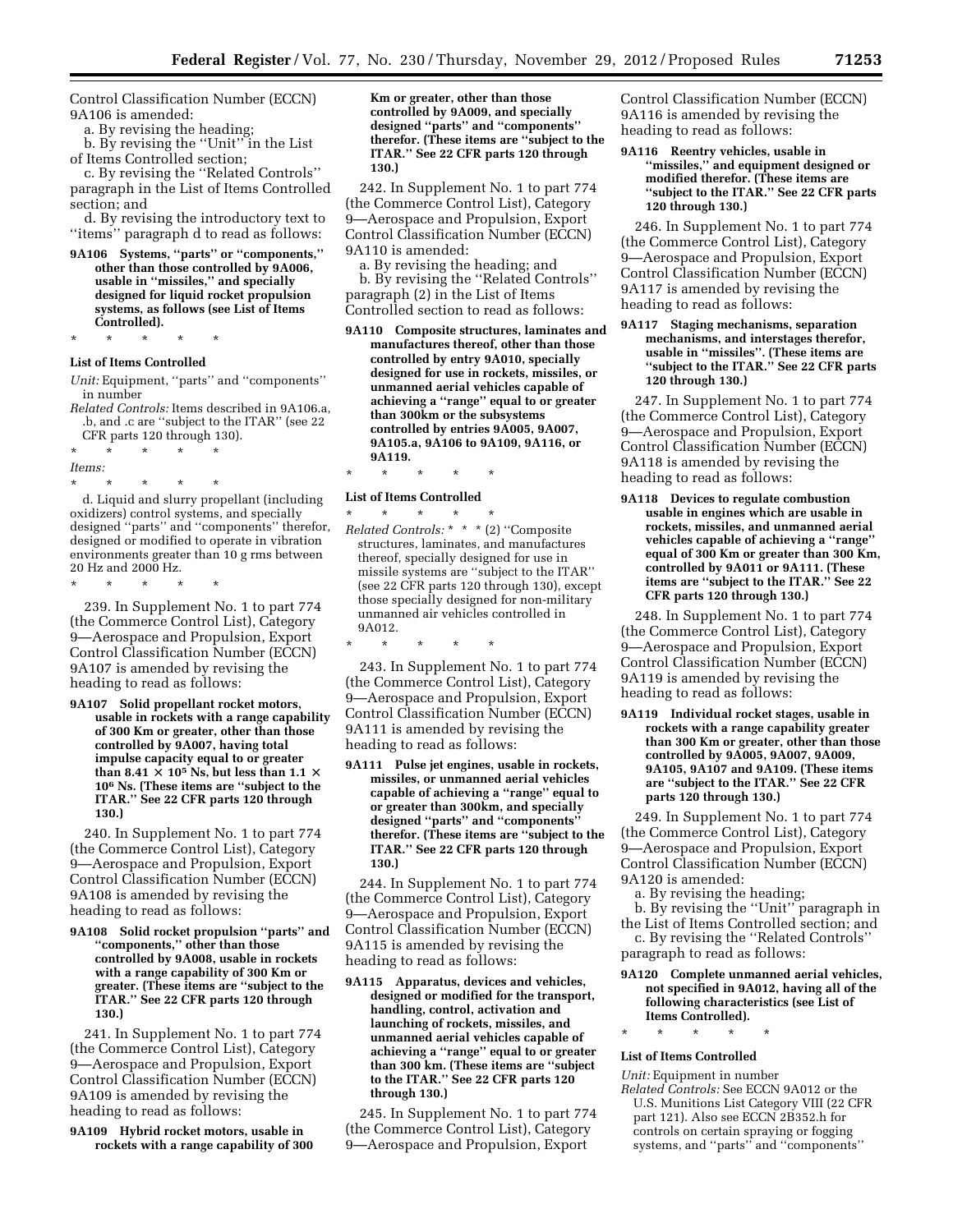therefor, specially designed or modified for fitting to aircraft, ''lighter than air vehicles,'' or ''UAVs.''

\* \* \* \* \*

250. In Supplement No. 1 to part 774 (the Commerce Control List), Category 9—Aerospace and Propulsion, Export Control Classification Number (ECCN) 9A980 is amended:

a. By revising the heading; and b. By adding a heading Note to read as follows:

#### **9A980 Nonmilitary mobile crime science laboratories; and accessories, n.e.s.**

**Heading Note:** In order for a vehicle to be classified as a nonmilitary mobile crime scene laboratory under ECCN 9A980, the vehicle must contain one or more analytical or laboratory items controlled for Crime Control (CC) reasons on the CCL, such as ECCNs 3A980 and 3A981.

\* \* \* \* \*

251. In Supplement No. 1 to part 774 (the Commerce Control List), Category 9—Aerospace and Propulsion, Export Control Classification Number (ECCN) 9A990 is amended:

a. By revising the heading; and

b. By revising ''items'' paragraphs b and c to read as follows:

#### **9A990 Diesel engines, n.e.s., and tractors and specially designed ''parts'' and ''components'' therefor, n.e.s. (see List of Items Controlled).**  \* \* \* \* \*

## **List of Items Controlled**

\* \* \* \* \* *Items:*  \* \* \* \* \*

b. Off highway wheel tractors of carriage capacity 9 mt (20,000 lbs) or more; and ''major components'' and accessories, n.e.s.

c. On-Highway tractors, with single or tandem rear axles rated for 9 mt per axel (20,000 lbs.) or greater and specially designed ''major components''.

\* \* \* \* \*

252. In Supplement No. 1 to part 774 (the Commerce Control List), Category 9—Aerospace and Propulsion, Export Control Classification Number (ECCN) 9A991 is amended:

a. By revising the heading;

b. By revising the ''Related Controls'' paragraph in the List of Items Controlled section; and

c. By revising ''items'' paragraphs c, d, and e in the List of Items Controlled section to read as follows:

**9A991 ''Aircraft,'' n.e.s., and gas turbine engines not controlled by 9A001 or 9A101 and ''parts'' and ''components,'' n.e.s. (see List of Items Controlled).** 

\* \* \* \* \*

**List of Items Controlled**  \* \* \* \* \*

*Related Controls:* QRS11 Micromachined Angular Rate Sensors are ''subject to the ITAR'' (see 22 CFR parts 120 through 130), unless the QRS11–00100–100/101 is integrated into and included as an integral ''component'' of a commercial primary or standby instrument system of the type described in ECCN 7A994, or aircraft of the type described in ECCN 9A991 that incorporates such a system, or is exported solely for integration into such a system; or the QRS11–00050–443/569 is integrated into an automatic flight control system of the type described in ECCN 7A994, or aircraft of the type described in ECCN 9A991 that incorporates such a system, or are exported solely for integration into such a system. (See Commodity Jurisdiction requirements in 22 CFR Part 121; Category VIII(e), Note(1)) In the latter case, such items are subject to the EAR. Technology specific to the development and production of QRS11 sensors remains ''subject to the ITAR'' (see 22 CFR parts 120 through 130).

\* \* \* \* \* *Items:* 

\* \* \* \* \* c. Aero gas turbine engines, and ''parts'' and ''components'' specially designed therefor.

\* \* \* \* \* d. ''Parts'' and ''components'' specially designed for ''aircraft'' subject to the controls of ECCN 9A991.a or .b., n.e.s.

e. Pressurized aircraft breathing equipment, n.e.s.; *and* ''parts'' and ''components'' specially designed therefor, n.e.s.

253. In Supplement No. 1 to part 774 (the Commerce Control List), Category 9– Aerospace and Propulsion, Export Control Classification Number (ECCN) 9B001 is amended:

a. By revising the ''Unit'' paragraph in the List of Items Controlled section; and

b. By revising the ''Related Controls'' paragraph in the List of Items Controlled section to read as follows:

**9B001 Equipment, tooling and fixtures, specially designed for manufacturing gas turbine blades, vanes or ''tip shroud'' castings, as follows (see List of Items Controlled).** 

# \* \* \* \* \* **List of Items Controlled**

*Unit:* \$ value

*Related Controls:* For specially designed production equipment of systems, subsystems, ''parts'' and ''components'' controlled by 9A005 to 9A009, 9A011, 9A101, 9A105 to *9A109,* 9A111, and 9A116 to 9A119 usable in ''missiles'' see 9B115. See also 9B991.

\* \* \* \* \* 254. In Supplement No. 1 to part 774 (the Commerce Control List), Category 9– Aerospace and Propulsion, Export Control Classification Number (ECCN) 9B002 is amended:

a. By revising the heading; and

b. By revising ''items'' paragraph a in the List of Items Controlled section to read as follows:

**9B002 On-line (real time) control systems, instrumentation (including sensors) or automated data acquisition and processing equipment, having all of the following (see List of Items Controlled).**  \* \* \* \* \*

#### **List of Items Controlled**

\* \* \* \* \*

*Items:*  a. Specially designed for the ''development'' of gas turbine engines, assemblies, ''parts'' or ''components''; and \* \* \* \* \*

255. In Supplement No. 1 to part 774 (the Commerce Control List), Category 9—Aerospace and Propulsion, Export Control Classification Number (ECCN) 9B003 is amended by revising the heading to read as follows:

**9B003 Equipment specially designed for the ''production'' or test of gas turbine brush seals designed to operate at tip speeds exceeding 335 m/s, and temperatures in excess of 773 K (** $500^{\circ}$ **C), and specially designed ''parts,'' ''components'' or accessories therefor.** 

\* \* \* \* \* 256. In Supplement No. 1 to part 774 (the Commerce Control List), Category 9– Aerospace and Propulsion, Export

Control Classification Number (ECCN) 9B009 is amended:

a. By revising the heading; and

b. By revising the ''Related Controls'' paragraph in the List of Items Controlled section to read as follows:

**9B009 Tooling specially designed for producing turbine engine powder metallurgy rotor ''parts'' and ''components'' capable of operating at stress levels of 60% of Ultimate Tensile Strength (UTS) or more and metal temperatures of 873 K (600**≥**C) or more.** 

\* \* \* \* \* **List of Items Controlled** 

\* \* \* \* \* *Related Controls:* See ECCN 9B002. \* \* \* \* \*

257. In Supplement No. 1 to part 774 (the Commerce Control List), Category 9– Aerospace and Propulsion, Export Control Classification Number (ECCN) 9B010 is amended:

a. By revising the heading; and b. By revising the ''Unit'' paragraph in the List of Items Controlled section to read as follows:

**9B010 Equipment specially designed for the production of ''UAVs'' and associated systems, equipment, ''parts'' and ''components,'' controlled by 9A012.** 

\* \* \* \* \*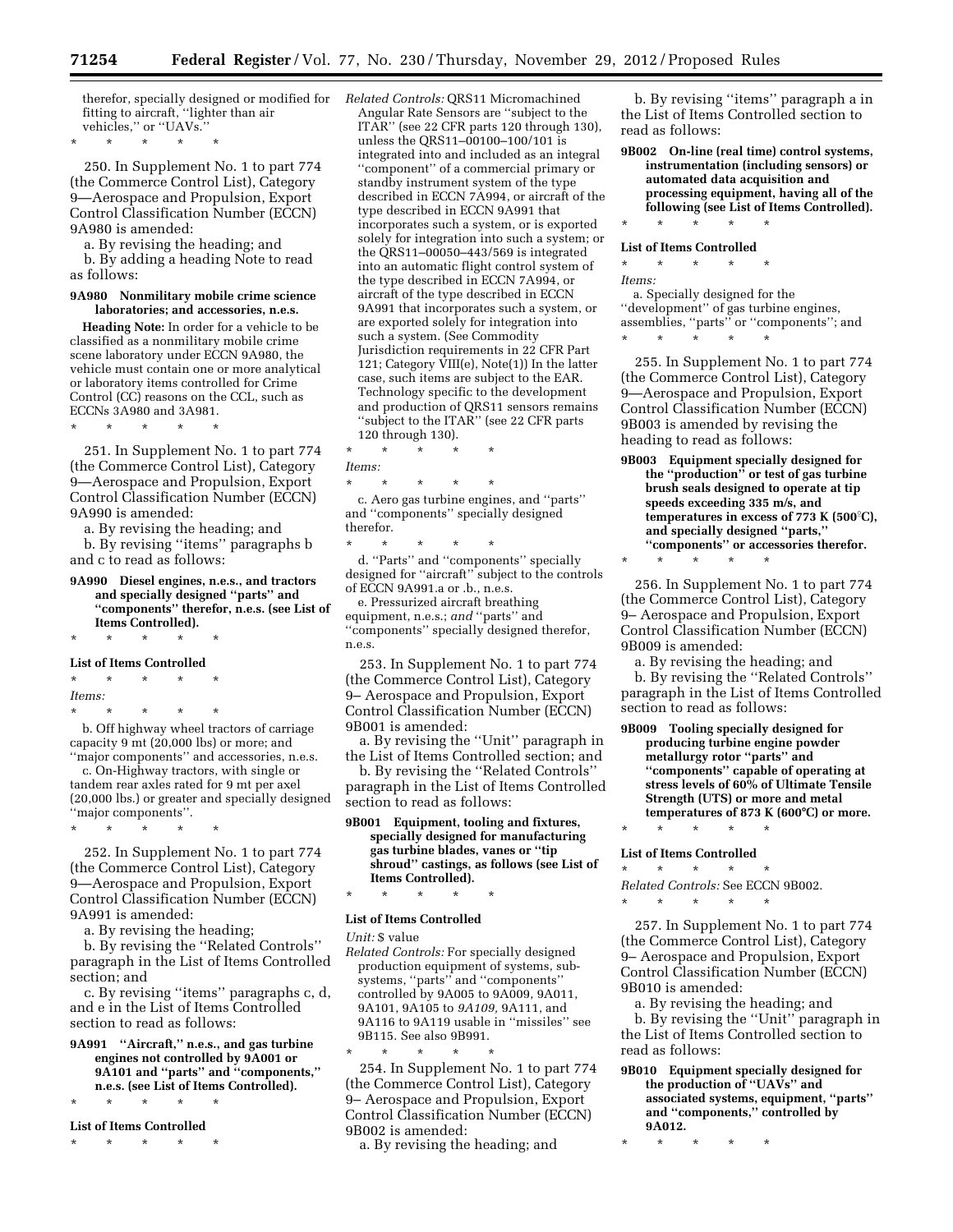#### **List of Items Controlled**

\* \* \* \* \*

*Unit:* Equipment in number; ''parts'' and ''components'' in \$ value

258. In Supplement No. 1 to part 774 (the Commerce Control List), Category 9—Aerospace and Propulsion, Export Control Classification Number (ECCN) 9B115 is amended:

a. By revising heading;

b. By revising ''Unit'' paragraph in the List of Items Controlled section; and

c. By revising the ''Related Controls'' paragraph in the List of Items Controlled section to read as follows:

**9B115 Specially designed ''production equipment'' for the systems, subsystems, ''parts'' and ''components'' controlled by 9A004 to 9A009, 9A011, 9A101, 9A103 to 9A109, 9A111, 9A116 to 9A119.** 

\* \* \* \* \*

#### **List of Items Controlled**

*Unit:* Equipment in number; ''parts'' and ''components'' in \$ value

*Related Controls:* Although items described in ECCNs 9A004 to 9A009, 9A011, 9A101, 9A104 to 9A109; 9A111, 9A116 to 9A119 are ''subject to the ITAR'' (see 22 CFR parts 120 through 130), the ''production equipment'' controlled in this entry that is related to these items is subject to the EAR. \* \* \* \* \*

259. In Supplement No. 1 to part 774 (the Commerce Control List), Category 9—Aerospace and Propulsion, Export Control Classification Number (ECCN) 9B116 is amended:

a. By revising heading;

b. By revising ''Unit'' paragraph in the List of Items Controlled section; and

c. By revising the ''Related Controls'' paragraph in the List of Items Controlled section to read as follows:

**9B116 Specially designed ''production facilities'' for the systems, sub-systems, ''parts'' and ''components'' controlled by 9A004 to 9A009, 9A011, 9A012, 9A101, 9A103 to 9A109, 9A111, 9A116 to 9A119.** 

# \* \* \* \* \* **List of Items Controlled**

*Unit:* Equipment in number; ''parts'' and ''components'' in \$ value

*Related Controls:* Although items described in ECCNs 9A004 to 9A009, 9A011, 9A101, 9A104 to 9A109; 9A111, 9A116 to 9A119 are ''subject to the ITAR'' (see 22 CFR parts 120 through 130), the ''production equipment'' controlled in this entry that is related to these items is subject to the EAR.

\* \* \* \* \*

260. In Supplement No. 1 to part 774 (the Commerce Control List), Category 9— Aerospace and Propulsion, Export Control Classification Number (ECCN) 9B990 is amended by revising the heading to read as follows:

**9B990 Vibration test equipment and specially designed ''parts'' and ''components,'' n.e.s.** 

\* \* \* \* \*

\* \* \* \* \*

261. In Supplement No. 1 to part 774 (the Commerce Control List), Category 9—Aerospace and Propulsion, Export Control Classification Number (ECCN) 9B991 is amended by revising the heading to read as follows:

**9B991 Specially designed equipment, tooling or fixtures, not controlled by 9B001, as described in the List of Items Controlled, for manufacturing or measuring gas turbine blades, vanes or tip shroud castings as follows (see List of Items Controlled).** 

262. In Supplement No. 1 to part 774 (the Commerce Control List), Category 9—Aerospace and Propulsion, Export Control Classification Number (ECCN) 9D001 is amended by revising the ''Related Controls'' paragraph in the List

of Items Controlled section to read as follows: **9D001 ''Software'' specially designed or** 

**modified for the ''development'' of equipment or ''technology,'' controlled by 9A (except 9A018, 9A990 or 9A991), 9B (except 9B990 or 9B991) or 9E003.** 

# \* \* \* \* \* **List of Items Controlled**

 $\star$   $\star$   $\star$ *Related Controls:* (1) ''Software'' ''required''

for the ''development'' of items controlled by 9A004 is ''subject to the ITAR'' (see 22 CFR parts 120 through 130). (2) ''Software'' ''required'' for the ''development'' of equipment or "technology" "subject to the ITAR'' is also ''subject to the ITAR'' (see 22 CFR parts 120 through 130).

\* \* \* \* \*

263. In Supplement No. 1 to part 774 (the Commerce Control List), Category 9—Aerospace and Propulsion, Export Control Classification Number (ECCN) 9D002 is amended by revising the ''Related Controls'' paragraph in the List of Items Controlled section to read as follows:

**9D002 ''Software'' specially designed or modified for the ''production'' of equipment controlled by 9A (except 9A018, 9A990, or 9A991) or 9B (except 9B990 or 9B991).** 

\* \* \* \* \*

#### **List of Items Controlled**

 $\star$   $\star$   $\star$ *Related Controls:* (1) ''Software'' ''required'' for the ''production'' of items controlled by 9A004 is ''subject to the ITAR'' (see 22 CFR parts 120 through 130). (2) ''Software'' ''required'' for the ''production'' of equipment or ''technology'' ''subject to the ITAR'' is also ''subject to the ITAR'' (see 22 CFR parts 120 through 130).

\* \* \* \* \*

264. In Supplement No. 1 to part 774 (the Commerce Control List), Category 9—Aerospace and Propulsion, Export Control Classification Number (ECCN) 9D003 is amended by revising the ''Related Controls'' paragraph (2) in the List of Items Controlled section to read as follows:

- **9D003 ''Software'' incorporating ''technology'' specified by 9E003.h and used in ''FADEC Systems'' for propulsion systems controlled by 9A (except 9A018, 9A990 or 9A991) or equipment controlled by 9B (except 9B990 or 9B991).**
- \* \* \* \* \*

#### **List of Items Controlled**

\* \* \* \* \*

*Related Controls:* \* \* \* (2) ''Software'' ''required'' for the ''use'' of equipment or ''technology'' ''subject to the ITAR'' is also ''subject to the ITAR'' (see 22 CFR parts 120 through 130).

\* \* \* \* \*

265. In Supplement No. 9 to part 774 (the Commerce Control List), Category 9—Aerospace and Propulsion, Export Control Classification Number (ECCN) 9D004 is amended by revising ''items'' paragraphs b and e to read as follows:

**9D004 Other ''software'' as follows (see List of Items Controlled).** 

\* \* \* \* \*

#### **List of Items Controlled**

\* \* \* \* \*

Items:

\* \* \* \* \* b. ''Software'' for testing aero gas turbine engines, assemblies, ''parts'' or ''components,'' specially designed to collect, reduce and analyze data in real time and capable of feedback control, including the dynamic adjustment of test articles or test conditions, as the test is in progress;

\* \* \* \* \* e. ''Software'' specially designed or modified for the operation of ''UAVs'' and associated systems, equipment, ''parts'' and ''components,'' controlled by 9A012; \* \* \* \* \*

266. In Supplement No. 1 to part 774 (the Commerce Control List), Category 9—Aerospace and Propulsion, Export Control Classification Number (ECCN) 9D103 is amended by revising the heading to read as follows:

**9D103 ''Software'' specially designed for modelling, simulation or design integration of ''missiles,'' or the subsystems controlled by 9A005, 9A007, 9A009, 9A105, 9A106, 9A107, 9A108, 9A109, 9A116 or 9A119. (This entry is ''subject to the ITAR.'' See 22 CFR parts 120 through 130.)** 

267. In Supplement No. 1 to part 774 (the Commerce Control List), Category 9—Aerospace and Propulsion, Export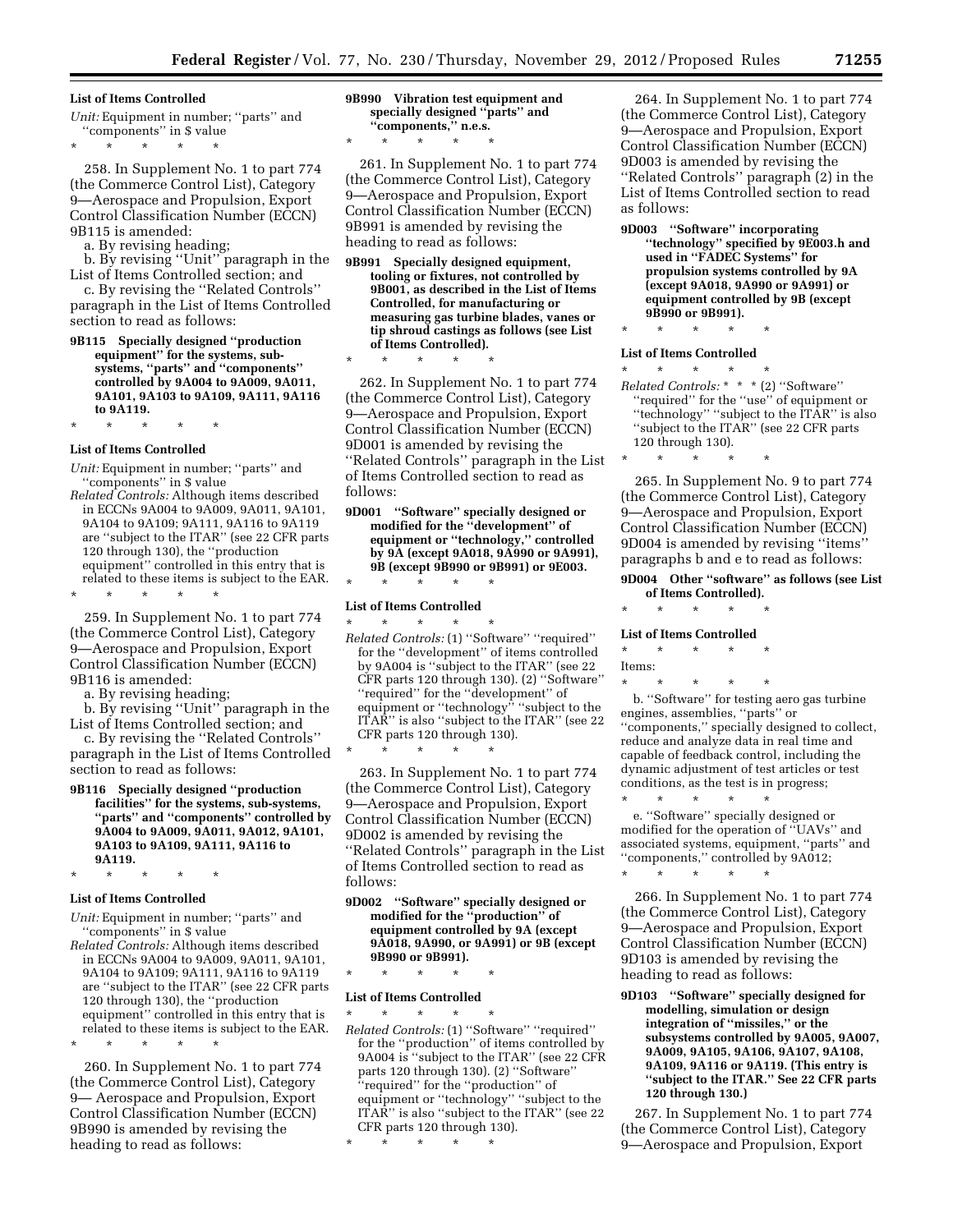Control Classification Number (ECCN) 9D104 is amended:

a. By revising the heading; and

b. By revising the ''Related Controls'' paragraph in the List of Items Controlled section to read as follows:

**9D104 ''Software'' specially designed or modified for the ''use'' of equipment controlled by 9A001, 9A005, 9A006, 9A007, 9A008, 9A009, 9A010, 9A011, 9A012 (for MT controlled items only), 9A101, 9A105, 9A106.c, .d and .e, 9A107, 9A108, 9A109, 9A111, 9A115, 9A116, 9A117, or 9A118.**  \* \* \* \* \*

#### **List of Items Controlled**

\* \* \* \* \* *Related Controls:* ''Software'' for commodities controlled by 9A005 to 9A011, 9A105, 9A106.c, 9A107 to 9A109, 9A111, 9A115, 9A116, 9A117, and 9A118 is ''subject to the ITAR'' (see 22 CFR parts 120 through 130).

\* \* \* \* \*

268. In Supplement No. 1 to part 774 (the Commerce Control List), Category 9—Aerospace and Propulsion, Export Control Classification Number (ECCN) 9D105 is amended by revising the heading to read as follows:

**9D105 ''Software'' that coordinates the function of more than one subsystem, specially designed or modified for ''use'' in rockets, missiles, or unmanned aerial vehicles capable of achieving a ''range'' equal to or greater than 300 km. (These items are ''subject to the ITAR.'' See 22 CFR parts 120 through 130.)** 

269. In Supplement No. 1 to part 774 (the Commerce Control List), Category 9—Aerospace and Propulsion, Export Control Classification Number (ECCN) 9E001 is amended by revising the ''Related Controls'' paragraphs (2) and (3) in the List of Items Controlled section to read as follows:

**9E001 ''Technology'' according to the General Technology Note for the ''development'' of equipment or ''software,'' controlled by 9A001.b, 9A004 to 9A012, 9B (except 9B990 or 9B991), or 9D (except 9D990 or 9D991).** 

\* \* \* \* \*

#### **List of Items Controlled**

\* \* \* \* \* *Related Controls:* \* \* \* (2) The ''technology'' required for the ''development'' of equipment controlled by 9A004 is ''subject to the ITAR'' (see 22 CFR parts 120 through 130). (3) ''Technology,'' required for the ''development'' of equipment or ''software'' ''subject to the ITAR,'' is also ''subject to the ITAR'' (see 22 CFR parts 120 through 130).

\* \* \* \* \*

270. In Supplement No. 1 to part 774 (the Commerce Control List), Category 9—Aerospace and Propulsion, Export

Control Classification Number (ECCN) 9E002 is amended by revising the ''Related Controls'' paragraphs (3) and (4) in the List of Items Controlled section to read as follows:

**9E002 ''Technology'' according to the General Technology Note for the ''production'' of equipment controlled by 9A001.b, 9A004 to 9A011 or 9B (except 9B990 or 9B991).** 

# \* \* \* \* \* **List of Items Controlled**

- \* \* \* \* \* *Related Controls:* \* \* \* (3) The ''technology'' required for the ''development'' of equipment controlled by 9A004 is ''subject to the ITAR'' (see 22 CFR parts 120 through 130). (4) ''Technology,'' required for the ''development'' of equipment or ''software'' ''subject to the ITAR,'' is also ''subject to the ITAR'' (see 22 CFR parts 120 through 130).
- \* \* \* \* \*

271. In Supplement No. 1 to part 774 (the Commerce Control List), Category 9—Aerospace and Propulsion, Export Control Classification Number (ECCN) 9E003 is amended:

a. By revising the ''Related Controls'' paragraph in the List of Items Controlled section;

b. By revising the introductory text of ''items'' paragraphs a and a.3 in the List of Items Controlled section;

c. By revising ''items'' paragraphs a.4, a.7, a.8, and the ''Technical Note'' to paragraph a.8 in the List of Items Controlled section;

d. By revising the introductory text of ''items'' paragraph (c) in the List of Items Controlled section; and

e. By revising ''items'' paragraphs f introductory text, f.1, f.1.d, h.1, h.2, i.1, i.2, and j in the List of Items Controlled section to read as follows:

#### **9E003 Other ''technology'' as follows (see List of Items Controlled).**

\* \* \* \* \*

#### **List of Items Controlled**

\* \* \* \* \* *Related Controls:* (1) Hot section ''technology'' specifically designed, modified, or equipped for military uses or purposes, or developed principally with U.S. Department of Defense funding, is ''subject to the ITAR'' (see 22 CFR parts 120 through 130). ''Technology'' is subject to the EAR when actually applied to a commercial aircraft engine program. Exporters may seek to establish commercial application either on a caseby-case basis through submission of documentation demonstrating application to a commercial program in requesting an export license from the Department Commerce in respect to a specific export, or in the case of use for broad categories of aircraft, engines, ''parts'' or ''components,'' a commodity jurisdiction

determination from the Department of State.

\* \* \* \* \* *Items:* 

a. ''Technology'' ''required'' for the "development" or "production" of any of the following gas turbine engine ''parts,'' ''components'' or systems:

- \* \* \* \* \* a.3. ''Parts'' or ''components'' manufactured from any of the following:
- \* \* \* \* \*

a.4. Uncooled turbine blades, vanes, ''tip shrouds'' or other ''parts'' or ''components,'' designed to operate at gas path total (stagnation) temperatures of 1,323 K (1,050°C) or more at sea-level static take-off (ISA) in a 'steady state mode' of engine operation;

\* \* \* \* \* a.7. Gas turbine engine ''parts'' and ''components'' using ''diffusion bonding'' "technology" controlled by 2E003.b;

a.8. 'Damage tolerant' gas turbine engine rotor ''parts'' and ''components'' using powder metallurgy materials controlled by 1C002.b; *or* 

**Technical Note:** 'Damage tolerant' ''parts'' and ''components'' are designed using methodology and substantiation to predict and limit crack growth.

\* \* \* \* \* c. ''Technology'' ''required'' for manufacturing cooling holes, in gas turbine engine ''parts'' and ''components'' incorporating any of the ''technologies'' specified by 9E003.a.1, 9E003.a.2 or 9E003.a.5, and having any of the following:

\* \* \* \* \* f. ''Technology'' ''required'' for the ''production'' of specially designed ''parts'' and ''components'' for high output diesel engines, as follows:

f.1. ''Technology'' ''required'' for the ''production'' of engine systems having all of the following ''parts'' and ''components'' employing ceramics materials controlled by 1C007:

\* \* \* \* \* f.1.d. One or more other ''part'' or ''component'' (including exhaust ports, turbochargers, valve guides, valve assemblies or insulated fuel injectors); h. \* \* \*

h.1. ''Development'' ''technology'' for deriving the functional requirements for the ''parts'' and ''components'' necessary for the ''FADEC system'' to regulate engine thrust or shaft power (e.g., feedback sensor time constants and accuracies, fuel valve slew rate);

h.2. ''Development'' or ''production'' ''technology'' for control and diagnostic ''parts'' and ''components'' unique to the "FADEC system" and used to regulate engine thrust or shaft power;

 $i. * * * *$ 

i.1. "Development" "technology" for deriving the functional requirements for the ''parts'' and ''components'' that maintain engine stability;

i.2. ''Development'' or ''production'' ''technology'' for ''parts'' and ''components''